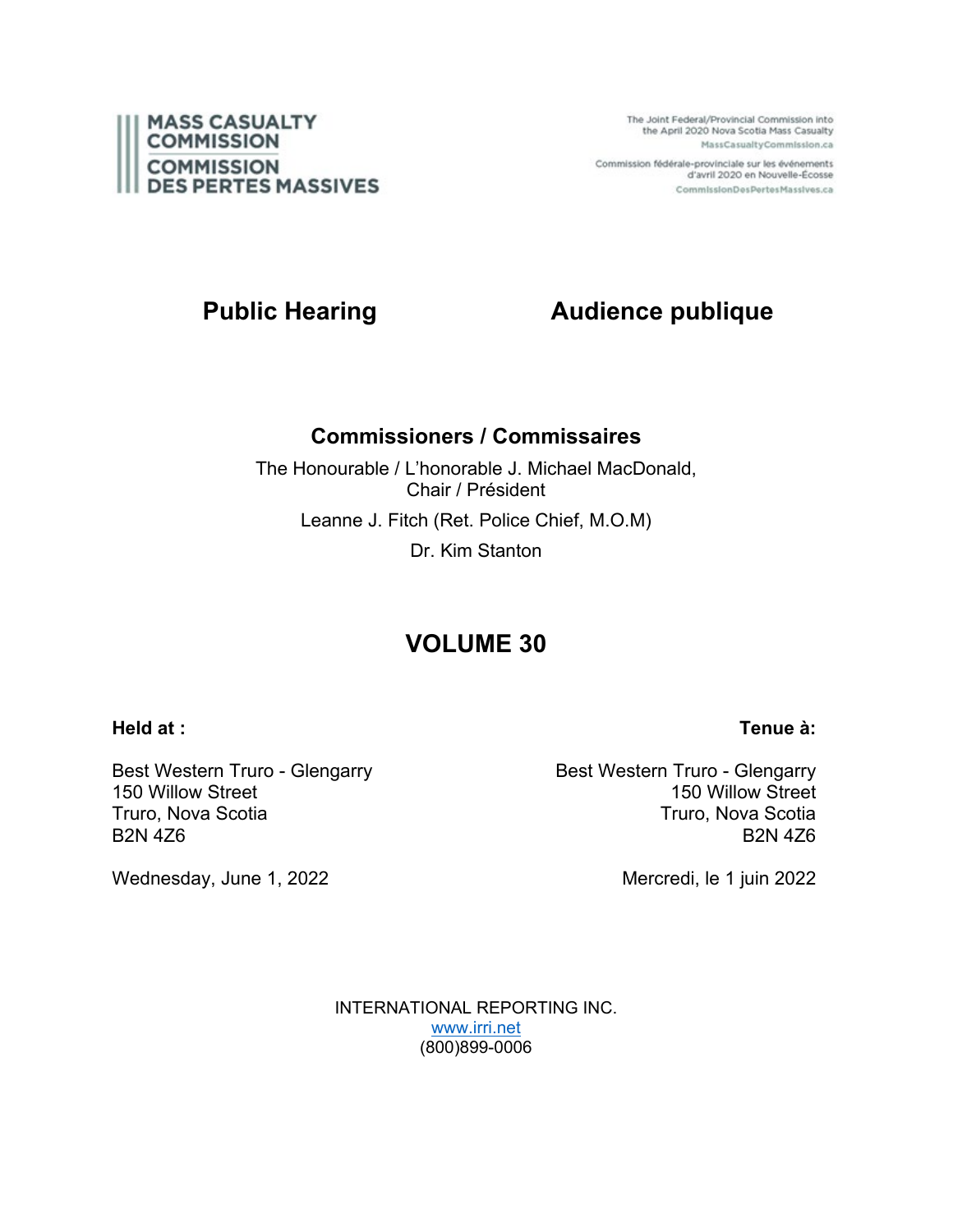# **II Appearances / Comparutions**

| Ms. Krista Smith  | Senior Legal Officer / Officier juridique<br>senior                                                                                                       |
|-------------------|-----------------------------------------------------------------------------------------------------------------------------------------------------------|
| Ms. Emma Cunliffe | Director of Research and Policy for the<br>Mass Casualty Commission / Directrice de<br>recherches et politiques pour la<br>Commission des pertes massives |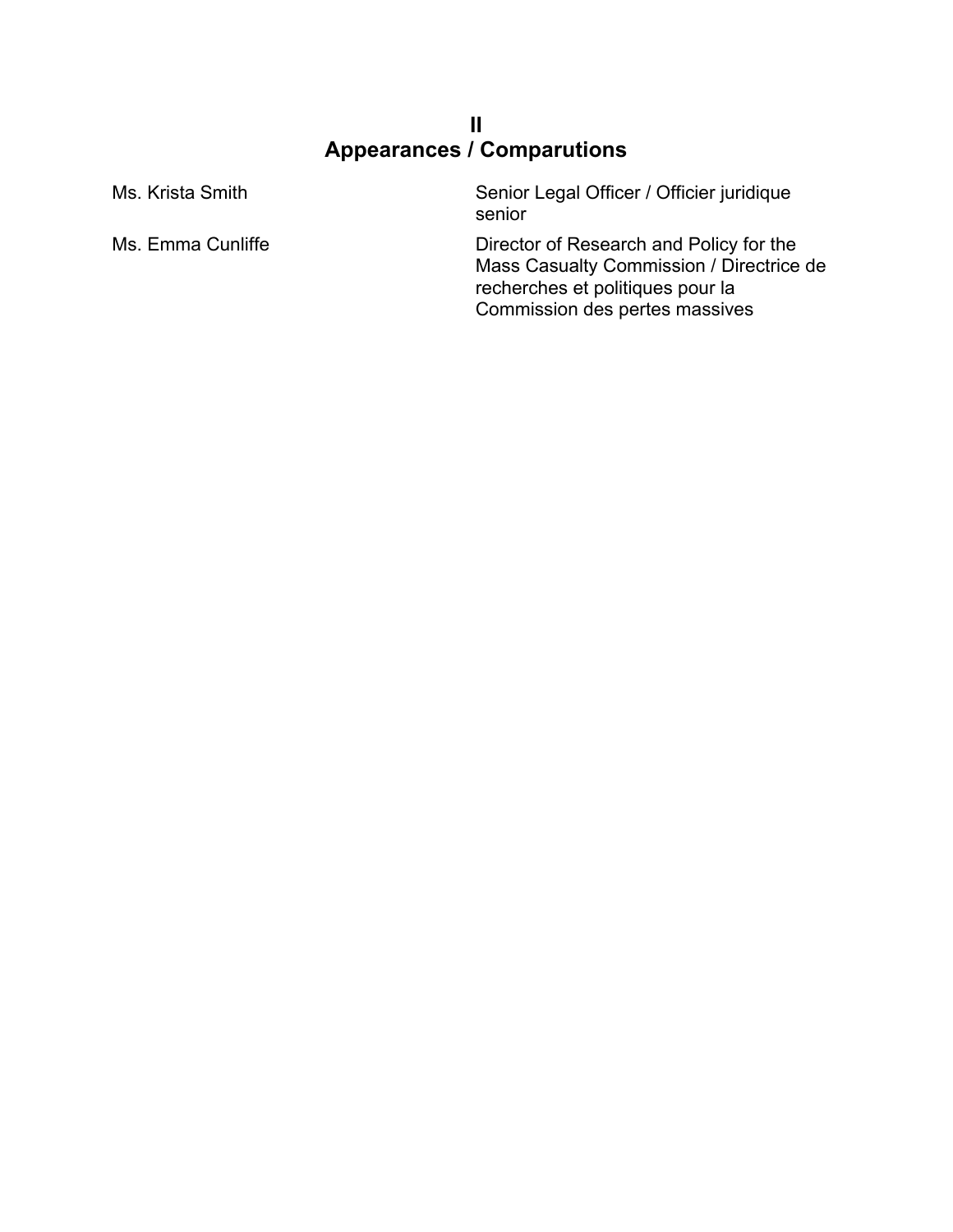# **III Table of Content / Table des matières**

|                                                                                                 | <b>PAGE</b> |
|-------------------------------------------------------------------------------------------------|-------------|
| ROUNDTABLE 1: CRITICAL INCIDENT PREPAREDNESS                                                    | 3           |
| <b>ROUNDTABLE 2: CRITICAL INCIDENT RESPONSE: CIVILIANS 9-1-1</b><br><b>AND FIRST RESPONDERS</b> | 77          |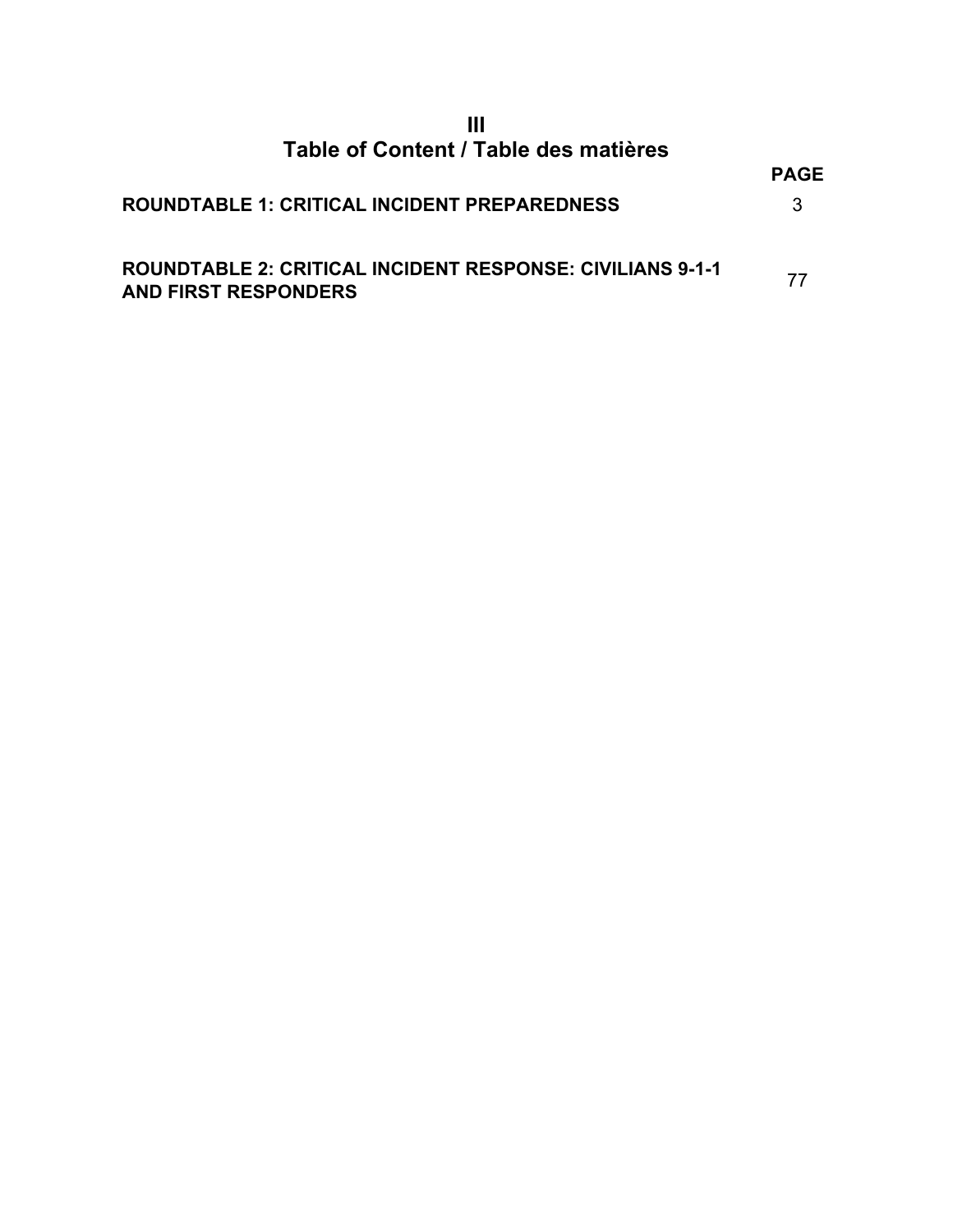# **IV Exhibit List / Liste des pièces**

**No DESCRIPTION PAGE**

None entered / Aucun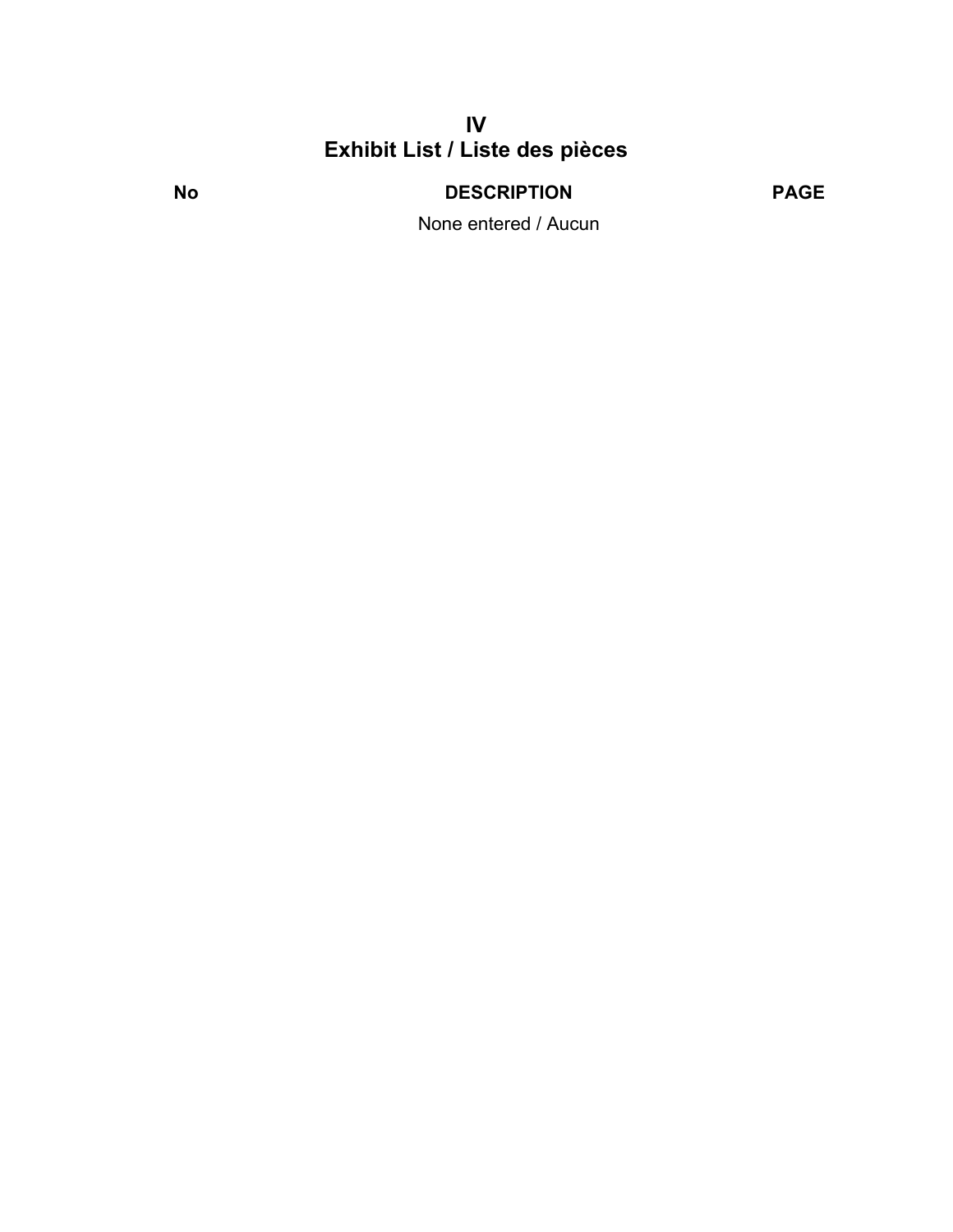| $\mathbf{1}$ | Halifax, Nova Scotia                                                                    |
|--------------|-----------------------------------------------------------------------------------------|
| 2            | --- Upon commencing on Wednesday, June 1, 2022 at 9:35 a.m.                             |
| 3            | <b>REGISTRAR DARLENE SUTHERLAND: Good morning. The</b>                                  |
| 4            | proceedings of the Mass Casualty Commission are now in session, with Commissioner       |
| 5            | Michael MacDonald, Commissioner Leanne Fitch and Commissioner Kim Stanton               |
| 6            | presiding.                                                                              |
| 7            | <b>COMMISSIONER FITCH:</b> Good morning. Bonjour et bienvenue.                          |
| 8            | Hello, and welcome.                                                                     |
| 9            | We join you from Mi'kma'ki, the ancestral and unceded territory of                      |
| 10           | the Mi'kmaq.                                                                            |
| 11           | Let us begin by remembering those whose lives were taken, those                         |
| 12           | who were harmed, their families and all those affected by the April 2020 mass casualty  |
| 13           | in Nova Scotia.                                                                         |
| 14           | We are here to learn everything we can from the mass casualty so                        |
| 15           | that, together, we can help to make our communities safer, to make Canada safer.        |
| 16           | This week we have been continuing the work of investigating what                        |
| 17           | happened and trying to understand how and why it happened. As always, we are            |
| 18           | moving forward with care, rigour and respect, making sure we hear from many different   |
| 19           | voices and perspectives along the way.                                                  |
| 20           | To do this properly, we need to look back at what happened. We                          |
| 21           | are doing that work. We need to look deep and wide at the decisions and systems that    |
| 22           | enabled it to happen. We are doing that, too.                                           |
| 23           | We also need to look forward to the safe future we could build for                      |
| 24           | all our communities based on what we learn. That is where we are headed. We remain      |
| 25           | grateful to the many people stepping up day after day as part of our investigations and |
| 26           | proceedings to contribute in a constructive and collaborative way. We thank you for     |
| 27           | that.                                                                                   |
| 28           | On Monday and Tuesday of this week, we heard from two more                              |

INTERNATIONAL REPORTING INC.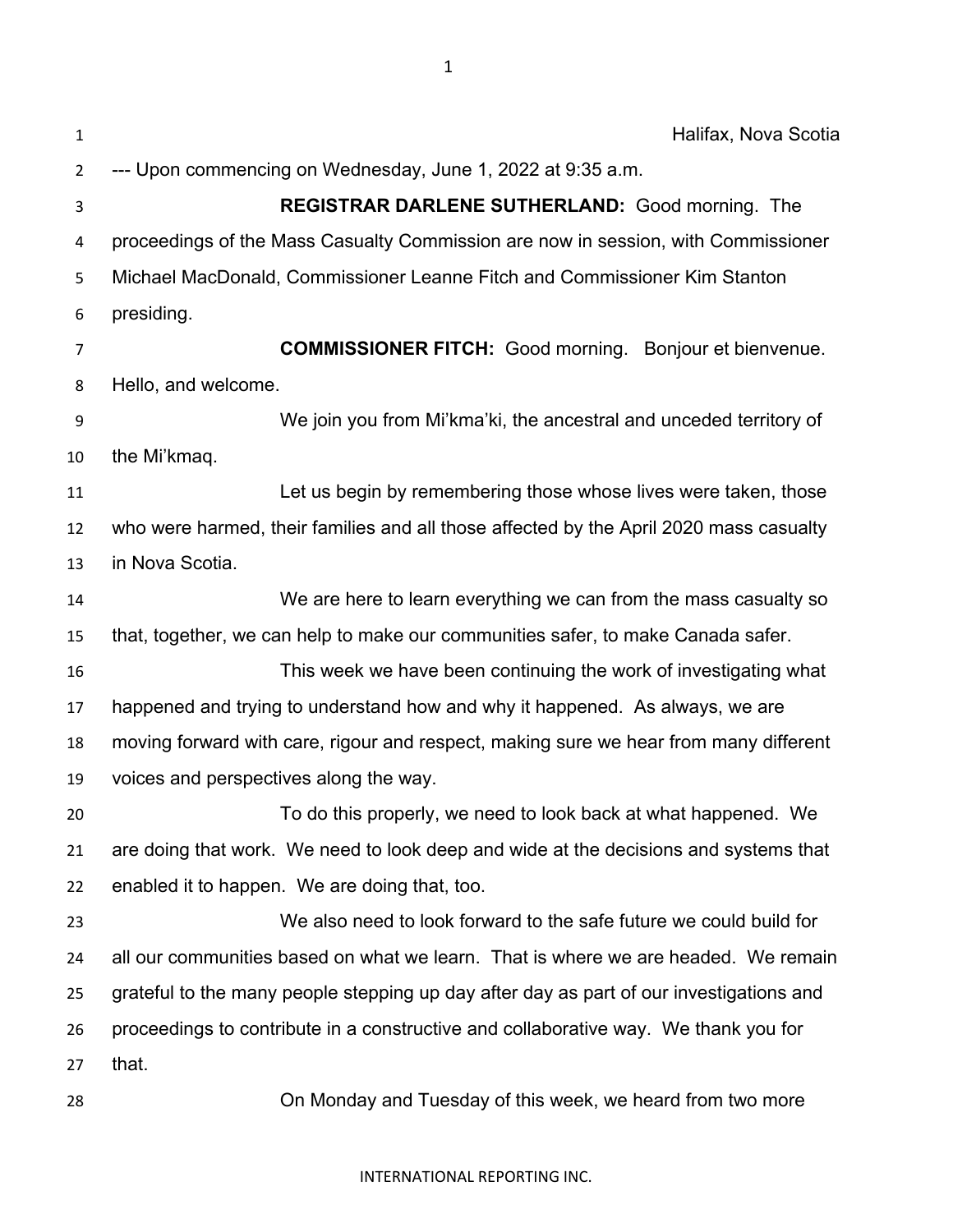senior RCMP officers who helped build our understanding of how command decisions were made during the mass casualty. You can watch the testimony of Staff Sergeant Brian Rehill and Sergeant Andy O'Brien on the Commission website.

 Over recent weeks, we have heard from many RCMP witnesses and we will hear from more officers and civilian witnesses in the weeks and months ahead. Each of these witnesses is adding to our knowledge of what happened, how and why. What they have to say will continue to be shared with the public.

**As you know, there are many ways we are advancing our work.**  Late last week we shared another five Commissioned Reports prepared by independent writers exploring relevant research, policies and lessons learned. These reports cover a range of issues including community supports, rural policing and police decision-

making. They are available for you to read on the Commission's website.

 Another way we are learning about how and why things happened as they did is through roundtable discussions.

 The Orders in Council require us to examine issues as they relate to the mass casualty, including police actions, operational tactics, response, decision- making and supervision, and police policies, procedures and training in respect of active shooter incidents. We are required to set out lessons learned as well as recommendations that could help prevent and respond to similar incidents in future. Today and tomorrow we will hear from first responders and academics taking part in four more roundtables. Through these conversations, we are exploring the issues included in the Orders in Council. These are critical areas for us to explore in greater depth. By learning how things worked at the time of the mass casualty and, in some cases,

continue to work today, we can make better findings and recommendations that can

help to strengthen community safety.

 Today's roundtables include preeminent experts in their fields who are engaged in important research and policy work. For example, this afternoon we had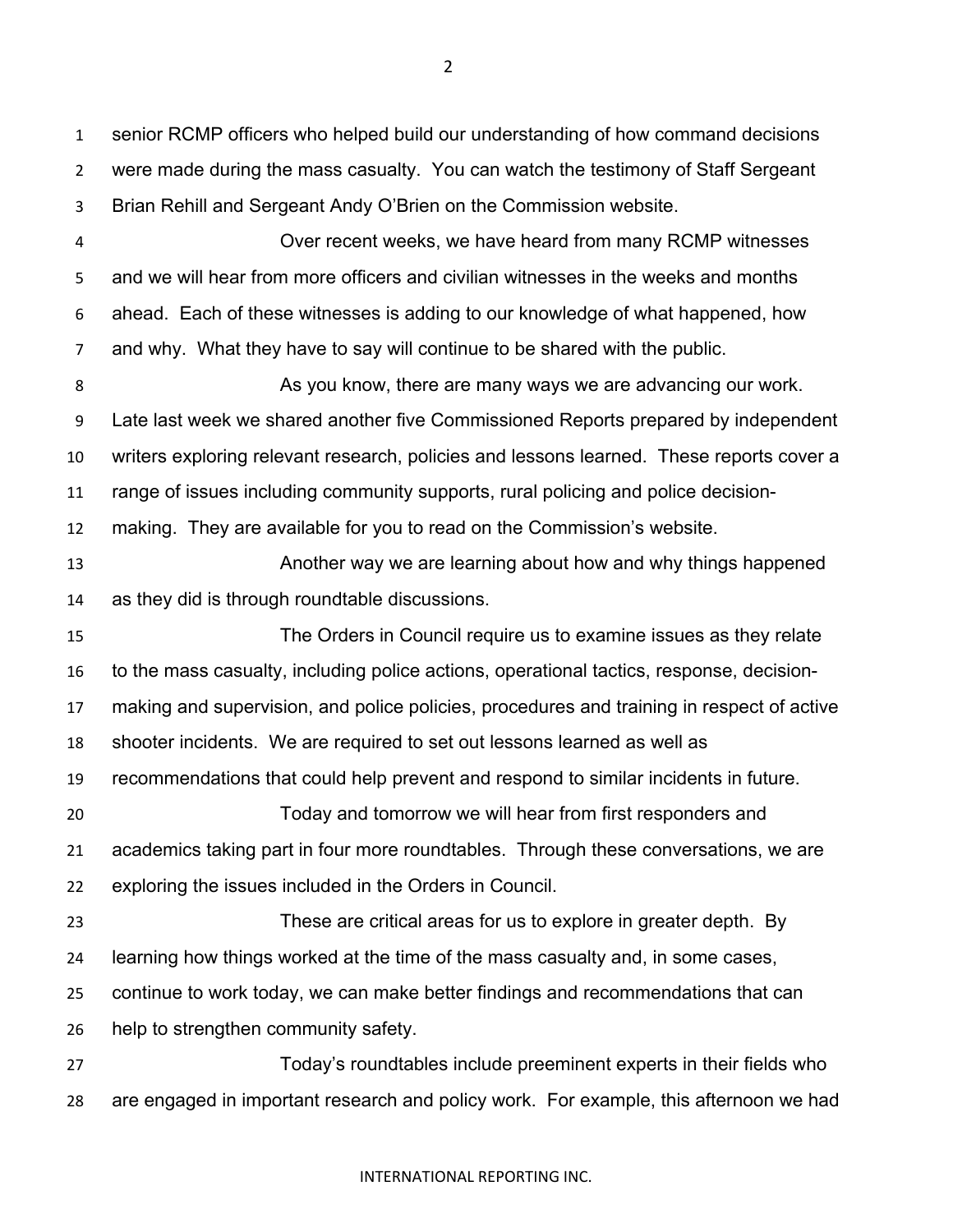planned to hear from Dr. Pete Blair from Texas State University as part of a roundtable, but Dr. Blair has been asked to take part in the response to the recent school shooting in Uvalde, Texas, and so is unable to join us today. We are fortunate to be joined by his colleague, Dr. Hunter Martaindale, who we understand is also involved in the response to that shooting, just as we are fortunate to be joined by all the members on our roundtables.

I will now ask Krista Smith from the Commission's Research and Policy Team to introduce today's roundtables and the people taking part this morning.

Ms. Smith.

## **--- ROUNDTABLE 1: CRITICAL INCIDENT PREPAREDNESS:**

 **MS. KRISTA SMITH:** Thank you, Commissioner Fitch. **I'll be facilitating this roundtable today.** I'll be directing the questions and asking follow-ups and moderating the dialogue.

 The Commissioners may choose to pose a question or ask for clarification at any point and, as you know, roundtable discussions form part of the Commission record and are being live streamed and will be publicly available on the Commission's website.

 I'd ask each of you when responding to questions today to speak slowly enough for our ASL interpreters to do the interpretation.

 And this morning's roundtable, we'll be discussing aspects of critical incident preparedness, so this is the first of four, as Commissioner Fitch

indicated.

 So for this roundtable, the core themes are planning for critical incident response, including emergency preparedness, coordination and resources,

- second, the role of organizational learning and adaptation, and third, lessons from past
- reviews of critical incident responses.

27 And as with every roundtable discussion, the intention is to provide the Commissioners and public with a deeper understanding of the core themes so that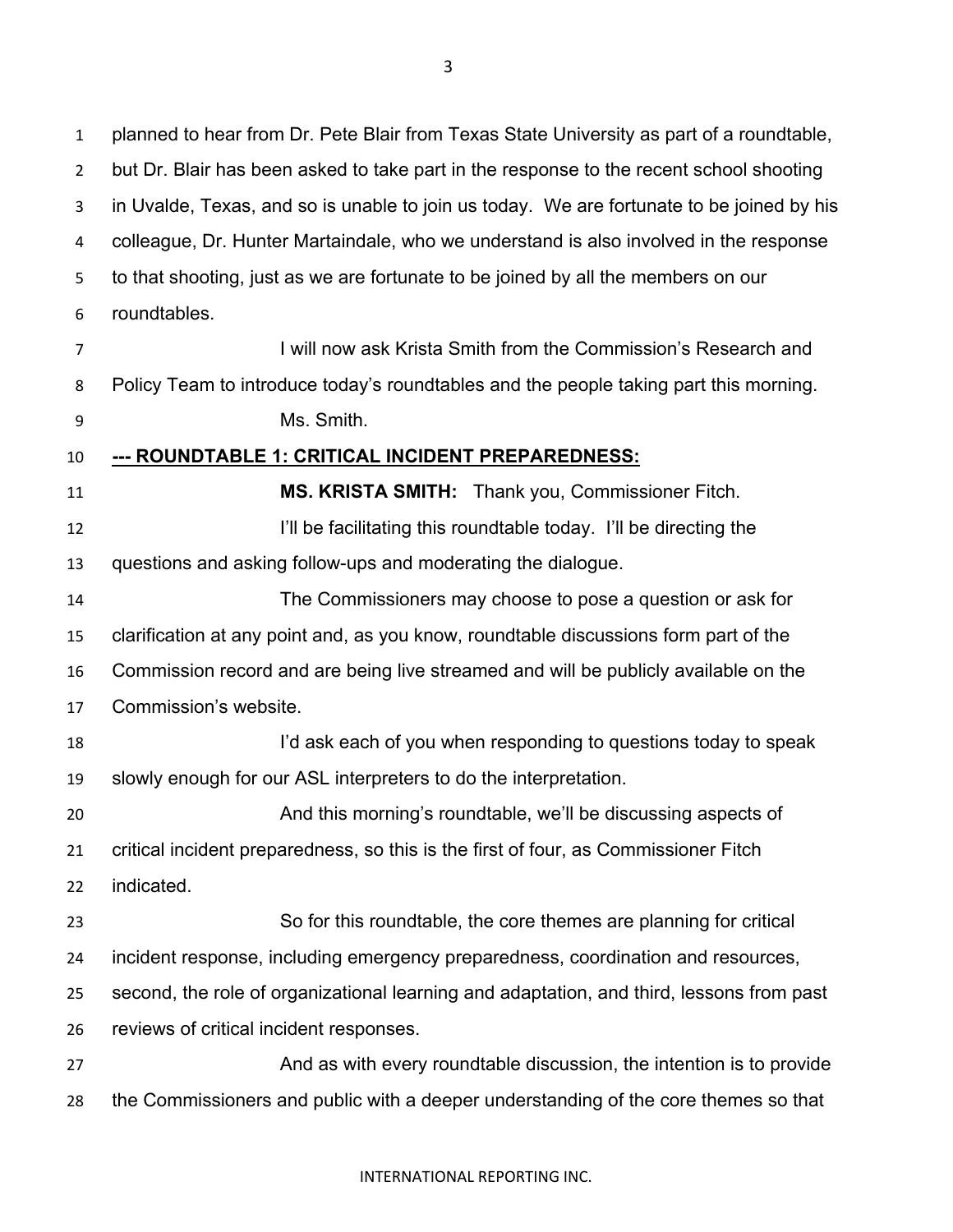| $\mathbf{1}$   | everyone is well positioned to engage in conversations about -- in Phase 3 about           |
|----------------|--------------------------------------------------------------------------------------------|
| $\overline{2}$ | lessons learned and potential recommendations.                                             |
| 3              | So I'm ready for each of the roundtable participants to introduce                          |
| 4              | themselves now. And I see our virtual participants or members just joined us.              |
| 5              | Welcome.                                                                                   |
| 6              | And we're just going to go around the table now and have each of                           |
| 7              | you introduce yourselves and explain a little bit about your work and how it relates to    |
| 8              | critical incidence response.                                                               |
| 9              | So maybe we will start with those who are far away.                                        |
| 10             | Kimmo, can you start us off?                                                               |
| 11             | DR. KIMMO HIMBERG: Thank you very much, Krista. Yes, I can                                 |
| 12             | do that.                                                                                   |
| 13             | Hello, everybody. My name is Kimmo Himberg. I retired at the                               |
| 14             | beginning of this year from the position of director at the Finnish National Police        |
| 15             | University College. I believe not many of you are closely familiar with my native          |
| 16             | Finland, so I'll give you a brief introduction.                                            |
| 17             | This is a northern country basically in the northeastern corner of                         |
| 18             | Europe, thinly populated, 340,000 square kilometres with a population of 5.5 million.      |
| 19             | We have a very small police service in the country. Currently approximately 7,500          |
| 20             | police officers. And the Police University College is the college education institution in |
| 21             | the country. So all police officers are educated and trained there, both when it comes to  |
| 22             | get the education, but also most of police continuous training is given by the university  |
| 23             | college or Polamk, as we colloquially call it, abbreviate it from the Finnish name.        |
| 24             | I served as director for 11 years. I've served the Finnish police all                      |
| 25             | in all for more than 30 years in various management and leadership positions.              |
| 26             | My background is originally natural sciences, but my academic                              |
| 27             | background also contains studies in criminal justice management.                           |
| 28             | Finland is one of the so-called Nordic countries, together with                            |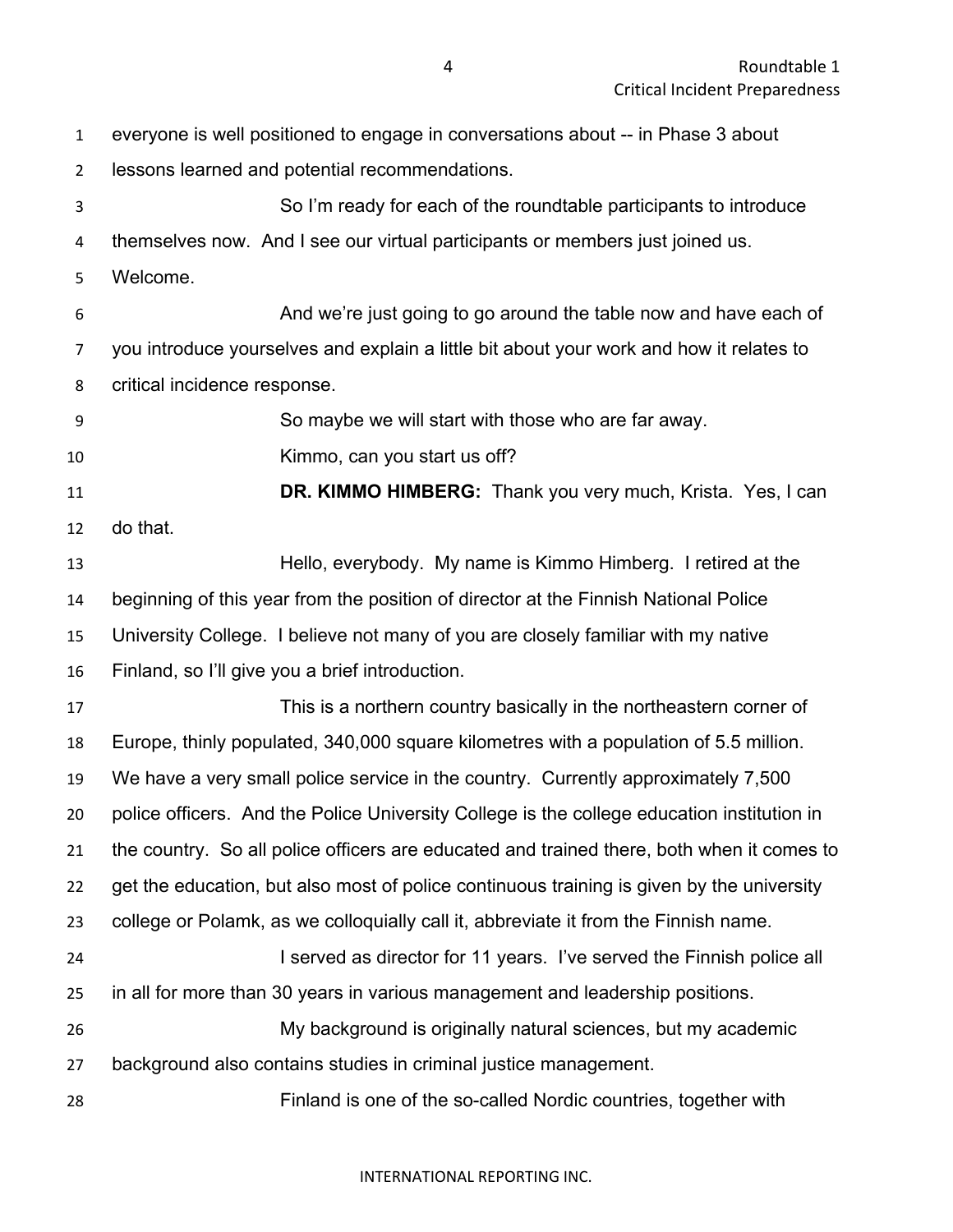have socially been, I would say, relatively successful in many ways. Policing is an example. In Finland, according to international measurements, public trust, citizen's trust to the police is the highest in the world, according to the latest police barometer, 91 percent of Finnish citizens trust the police a lot or close to that. Why is that? Our understanding is that one of the reasons is that we educate officers extensively. Basic police education leads to a bachelor degree in policing and takes three years. There is a lot of -- more theoretical and practical content in the program and we put a special emphasis on values and attitudes in the education. **I believe that we will be touching these details later on during this**  occasion. Maybe I will stop here. Thank you very much, Krista. **MS. KRISTA SMITH:** Thank you very much. Martin -- Hunter -- Hunter Martaindale? Sorry. We just met yesterday. **DR. HUNTER MARTAINDALE:** No worries. Yes, so Hunter Martaindale. I work for an organization called ALERRT, which is an acronym for the Advanced Law Enforcement Rapid Response Training Program. We're located at Texas State University in Central Texas. The Commissioner mentioned Uvalde. We're a couple hours away from that location. So Texas DPS, which is our state agency, asked us to come down and help with an After-Action Report. So we sent a film crew and they're down interviewing and doing things today. So if anybody is attending all four sessions, you're going to see me a lot over the next two days. Pete was taking today. I was taking tomorrow. So I'll be here both days. So ALERT was founded in 2002, just to give you a quick background, after Columbine happened in 1999. It was founded by local SWAT officers from a joint team in this area. So the two PDs, police departments, and one sheriff's office. Some of the SWAT officers from that joint team joined the training centre purely

Sweden, Norway, Denmark, and Iceland. And these Nordic countries are socially --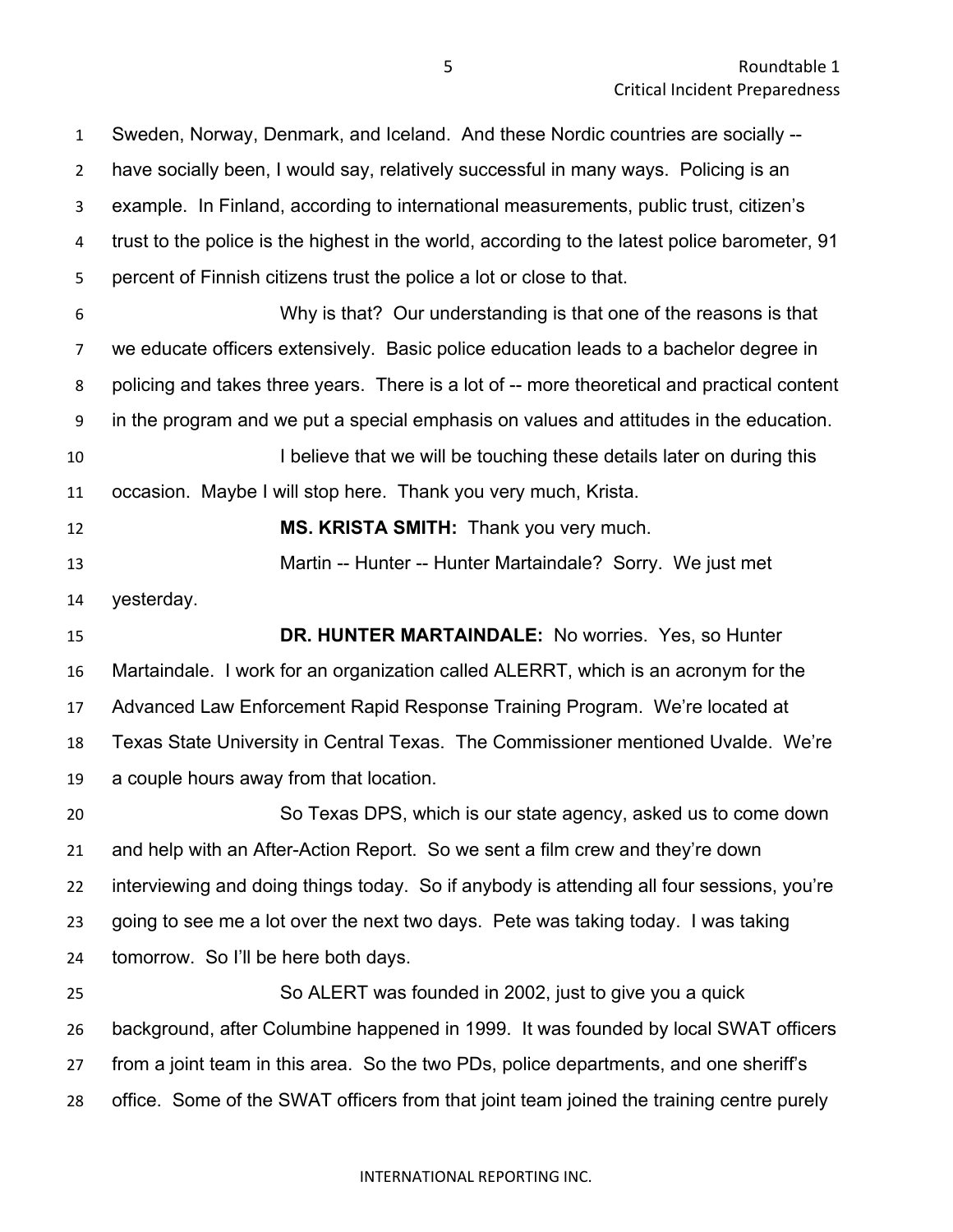to try to teach officers better ways to get in and try to stop a shooter in that type of incident.

 And over the years, our training has evolved and built as we've gathered more and more data on these events as they've happened. And we'll talk about that more throughout the next two days. We started off as a straight law enforcement training centre and we have evolved to the point where we now include medical classes, civilian classes, classes with fire, EMS, integration, dispatch. There's a whole gamut of courses that we've developed based off of what we see happening in the actual events. So my role here is I'm the director of research. I take apart our classes and test the tactics and the things that we're teaching to make sure they're empirically based. And so our instructors will come up with new techniques that they're seeing in the field, stuff that's coming over from other countries, the military, or just something that somebody in law enforcement thinks up. And we'll test it against the current gold standards and we'll see what's best. And we take this options-based approach. **In the United States, there's 18,000 different agencies, and so it's**  impossible to get everybody on the exact same page, and so we do take an options- based approached. So we tell agencies, "We're training X because this is what we see, but here are a couple of other things based off your policies and do what you want to

do."

 And I can stop there, I guess. That's us in a nutshell. I'm happy to talk about our training and how it impacts things. And if Uvalde comes up, I can share some information about that as well as it happens.

 But happy to be here. Thanks for the initiation. And I'll see you several times over the next two days.

 **MS. KRISTA SMITH:** Thank you so much, Hunter. Bjørn?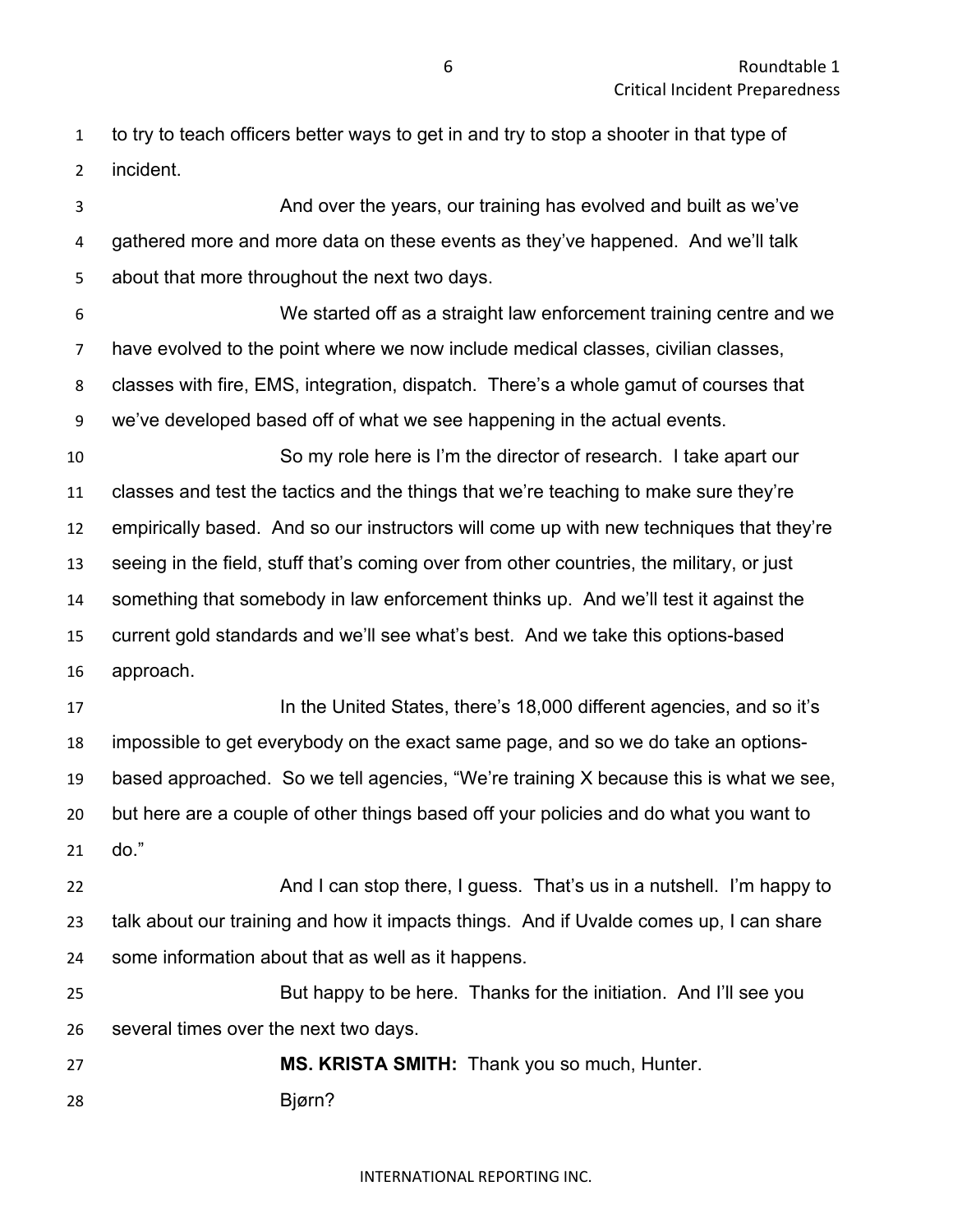| $\mathbf{1}$   | <b>DR. BJØRN IVAR KRUKE:</b> Well thank you for being invited to this                       |
|----------------|---------------------------------------------------------------------------------------------|
| $\overline{2}$ | session. My name is Bjørn Ivar Kruke. I come from the west coast of Norway, the             |
| 3              | University of Stavanger, where I do research, lecture, and supervise within the Risk        |
| 4              | Management and Societal Safety.                                                             |
| 5              | I have a part time position at the University Centre at Longyearbyen                        |
| 6              | Svalbard on Arctic Safety.                                                                  |
| $\overline{7}$ | And in addition, I have a small position at Norwegian Police                                |
| 8              | University College this spring due to being part of the evaluation committee after a mass   |
| 9              | casualty event at Kongsberg, Norway, last year.                                             |
| 10             | I am particularly interested in emergency preparedness and crisis                           |
| 11             | response. Most of my milieu, they focus on how to prevent incidents and accidents           |
| 12             | from happening. My focus today will be the residual risk, the risk it could not prevent.    |
| 13             | And that means that even though countries like Canada and Norway, we are fairly             |
| 14             | robust and we are successful in prevention in a lot of ways in our everyday life, and we    |
| 15             | don't hear about these events because they are successful, but we hear about the            |
| 16             | incidents, accidents we cannot prevent.                                                     |
| 17             | When it comes to crisis response, I have a lot of colleagues                                |
| 18             | working at the university with conceptual understanding of concepts like risk and           |
| 19             | preparedness, and crisis response. I do that, but I'm also very interested in hands-on      |
| 20             | experience.                                                                                 |
| 21             | In that case, I appreciate the value of direct experience. When it                          |
| 22             | comes to crisis response, then I'm extremely interested in how is it to be there when it is |
| 23             | going on with a threat and uncertainty, and the urgency of the event, important values at   |
| 24             | stake, how is to make decisions in such situations. And that means that with that           |
| 25             | interest, I've been in a few crisis areas.                                                  |
| 26             | My fieldwork for my PhD was in Darfur in the Sudan during the civil                         |
| 27             | work. There I've been doing assessment of crisis response in Ache following the             |
| 28             | tsunami. I have sent students to -- Master's students to crisis areas on all continents so  |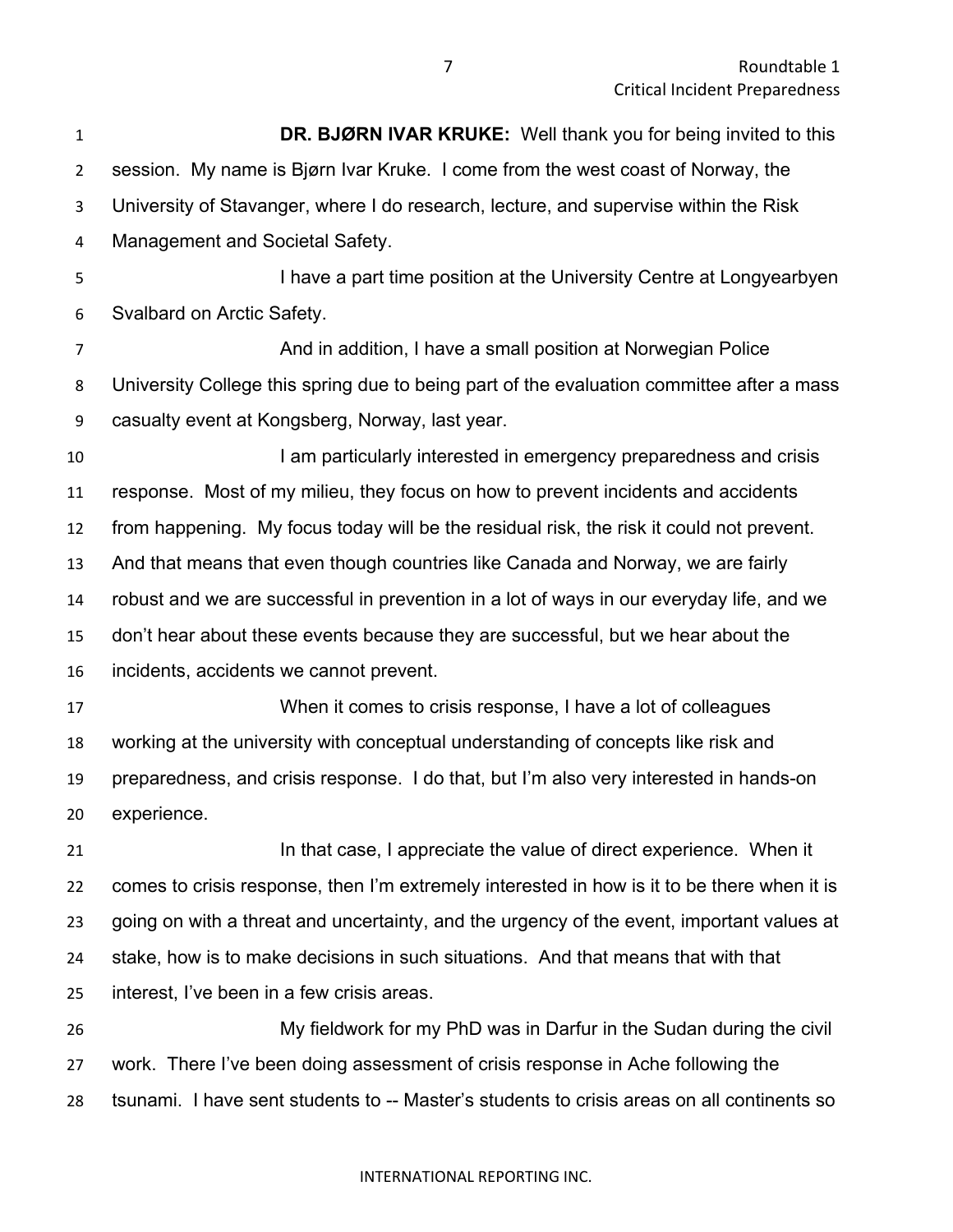that they can get that direct experience.

| $\overline{2}$ | I started my career in the army, army officer, 16 years in the army,                       |
|----------------|--------------------------------------------------------------------------------------------|
| 3              | including NATO. I've been working with a lot of good colleagues in NATO, even -- well,     |
| 4              | also the Canadians in Kosovo during the campaign there.                                    |
| 5              | After leaving the army, I've been a part of the European Union Civil                       |
| 6              | Protection Mechanism, so I'm a so-called European Union Civil Protection expert for        |
| $\overline{7}$ | deployment to, well, disaster assessment and coordination in crisis areas.                 |
| 8              | So my primary interest is crisis response, crisis preparedness field                       |
| 9              | level type of understanding of what is going on.                                           |
| 10             | MS. KRISTA SMITH: Thank you, Bjørn.                                                        |
| 11             | I'll go across over to Kerry                                                               |
| 12             | MS. KERRY MURRAY-BATES: Good morning. My name is Kerry                                     |
| 13             | Murray-Bates. Currently, I am the manager of the communications -- Toronto Police          |
| 14             | Communications Centre. That is the 9-1-1 public safety answering point for the City of     |
| 15             | Toronto.                                                                                   |
| 16             | In my role currently, I oversee pretty much everything that happens                        |
| 17             | at the 9-1-1 centre, so everything from recruiting, testing, hiring, training to the daily |
| 18             | operations, staffing, performance, and then the support side of that with the technology,  |
| 19             | radio, computer-aided dispatch, emergency services telephones, the 9-1-1 centre, the       |
| 20             | transition to next-gen 9-1-1. And then, of course, all the disclosure pieces to support    |
| 21             | the officers in the field for their court proceedings.                                     |
| 22             | I started my career almost 32 years ago as a call-taker/dispatcher                         |
| 23             | and was that for the first 15 years of my career. I have experience, as I moved through    |
| 24             | the ranks, in not only planning from a communications perspective for large-scale          |
| 25             | events, but also as being an operational OIC in the Communications Centre in               |
| 26             | responding to critical incidents, so incidents like the G20 and the Danforth shooting and  |
| 27             | the van attack, the Yonge Street van attack.                                               |
| 28             | I just -- I just want to say that this is important work and thank you                     |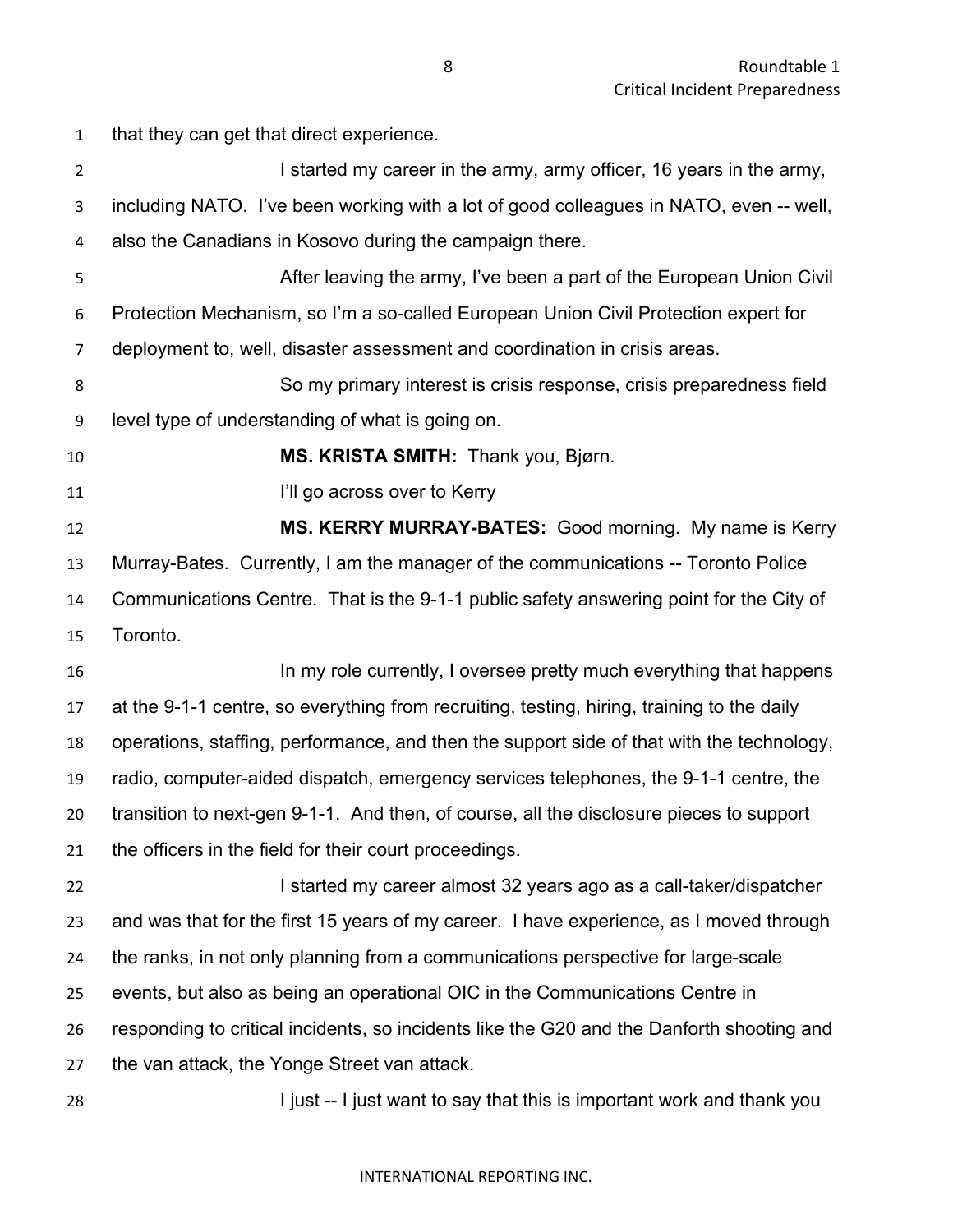for the invitation. It's an honour to be here. **MS. KRISTA SMITH:** Thank you so much. Wallace? **MR. WALLACE GOSSEN:** Good morning, everybody. My name is Wallace Gossen. I'm a Superintendent with York Regional Police, and I have 32 years' policing experience. For those of you not familiar with York Region, it really picks up where Toronto leaves off at Steeles Avenue. We've got a population of about 1.2 million, and our agency has 2,100 members, 1,600 sworn and 600 civilian. **I am the Superintendent in charge of our operational command. My**  career has been spent, the majority of it, in the Emergency Response Unit, our tactical team. In that position, I have held the distinction of being use of force instructor, firearms instructor, an explosive technician. I made my way through the ranks as a Sergeant and became the Tactical Commander for the region and ultimately have gone on to become one of our Critical Incident Commanders. I'm also an instructor at the Canadian Police College for the Critical Incident Command. I am the Vice-President of the Association of Canadian Critical Incident Commanders, and I'm also the chair of the Ontario Provincial -- or sorry, Ontario Association of Chiefs of Police Emergency Preparedness Committee. **I thank you very much for the opportunity to be here and participate**  in this. I think the ability and the capacity for police agencies to respond to these types of events and any other types of major events is critical in maintaining public trust and the openness and the transparency that we're showing here about the struggles that are very real in regards to these events, I think, will help everybody understand future events and hopefully help us understand this past event. Thank you. **MS. KRISTA SMITH:** Thank you. Stephen?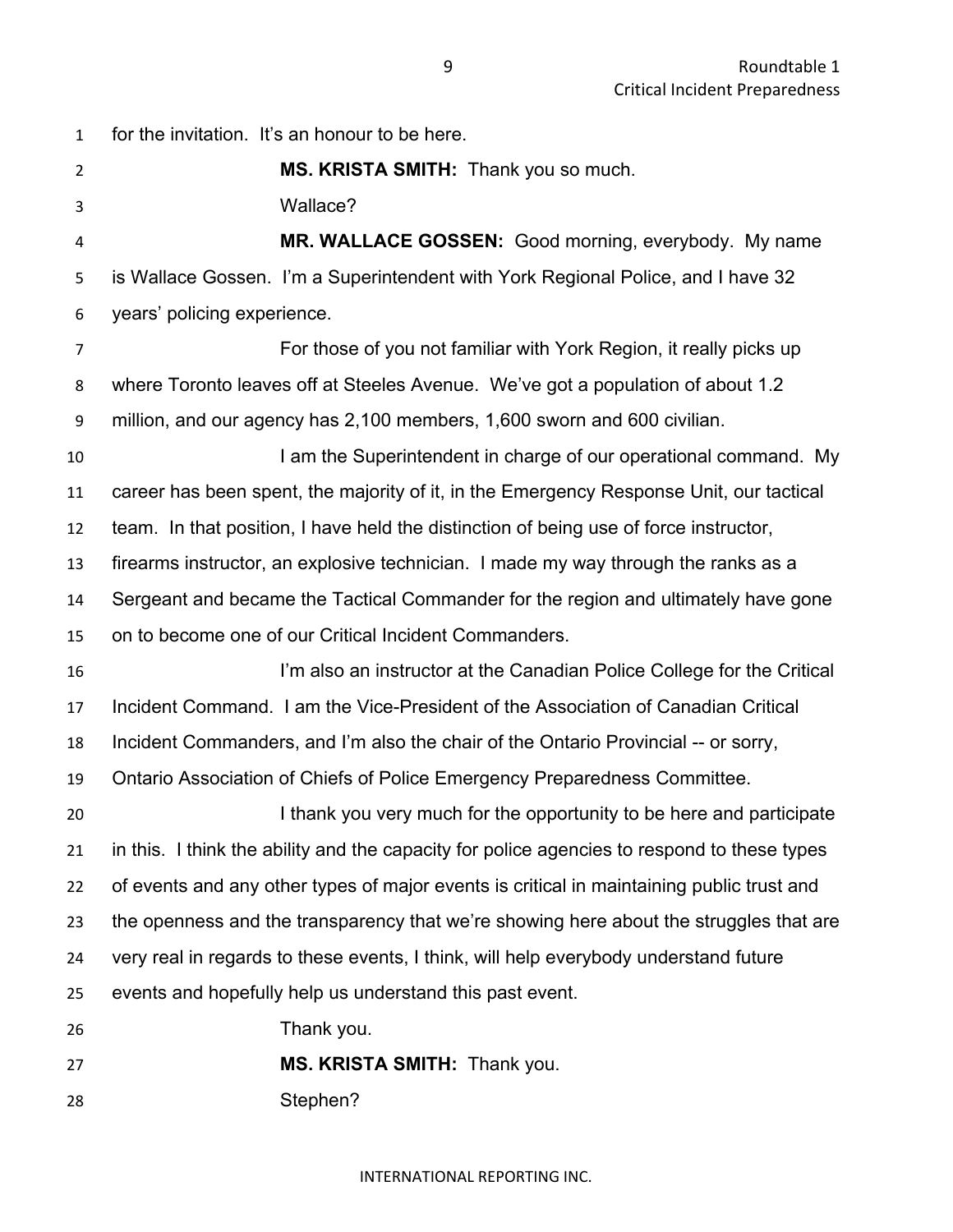| 1              | MR. STEPHEN MacKINNON: Good morning, everyone,                                                |
|----------------|-----------------------------------------------------------------------------------------------|
| $\overline{2}$ | Commissioners. My name is Stephen MacKinnon. I'm presently Deputy Chief of Police             |
| 3              | with the Cape Breton Regional Police Service, approximately 200 members.                      |
| 4              | Over my career, I've taken on roles as a tactical operator with our                           |
| 5              | Emergency Response Team, approximately 12 years, team leader in that capacity, and            |
| 6              | gone on to be a Critical Incident Commander, stopping in around 2019.                         |
| 7              | So basically, my role now is the tactical side of the house for ERT                           |
| 8              | administration in terms of needs, I guess the deployment -- overall deployment in that        |
| 9              | capacity plus equipment and training needs that arise.                                        |
| 10             | Over my career, I've assumed roles as Criminal Operations                                     |
| 11             | Inspector, Ethics Committees, Inspectors of divisions and Staff Sergeant roles.               |
| 12             | I appreciate the invitation to represent Nova Scotia Chiefs here                              |
| 13             | today, being in our province, and to be that resource for the Commissioners and others        |
| 14             | should you need that local municipal perspective on any events concerning tactical            |
| 15             | operations for the smaller townships or medium-size police services.                          |
| 16             | Thank you.                                                                                    |
| 17             | MS. KRISTA SMITH: That's wonderful. Thank you so much.                                        |
| 18             | So I think it's evident that we have quite a panel here today. I'm                            |
| 19             | always very excited to see a mix of conceptual, theoretical and hands-on, and I think         |
| 20             | that getting from the theoretical to on the ground seeing it implemented is key. And I'm      |
| 21             | really excited to explore some of that today.                                                 |
| 22             | As I said before, this is the first of four roundtables on critical                           |
| 23             | incident response, so this morning will be a bit of a primer, a bit of sort of basic concepts |
| 24             | and just so that we all understand what we're talking about. So we're going to start off      |
| 25             | with just the very simple concept of critical incident preparedness.                          |
| 26             | And Wallace, I'd like to ask you if you can tell us at York Regional                          |
| 27             | Police, what does critical incident preparedness entail and what measures can an              |
| 28             | organization put in place to ensure that its people are well prepared for an incident         |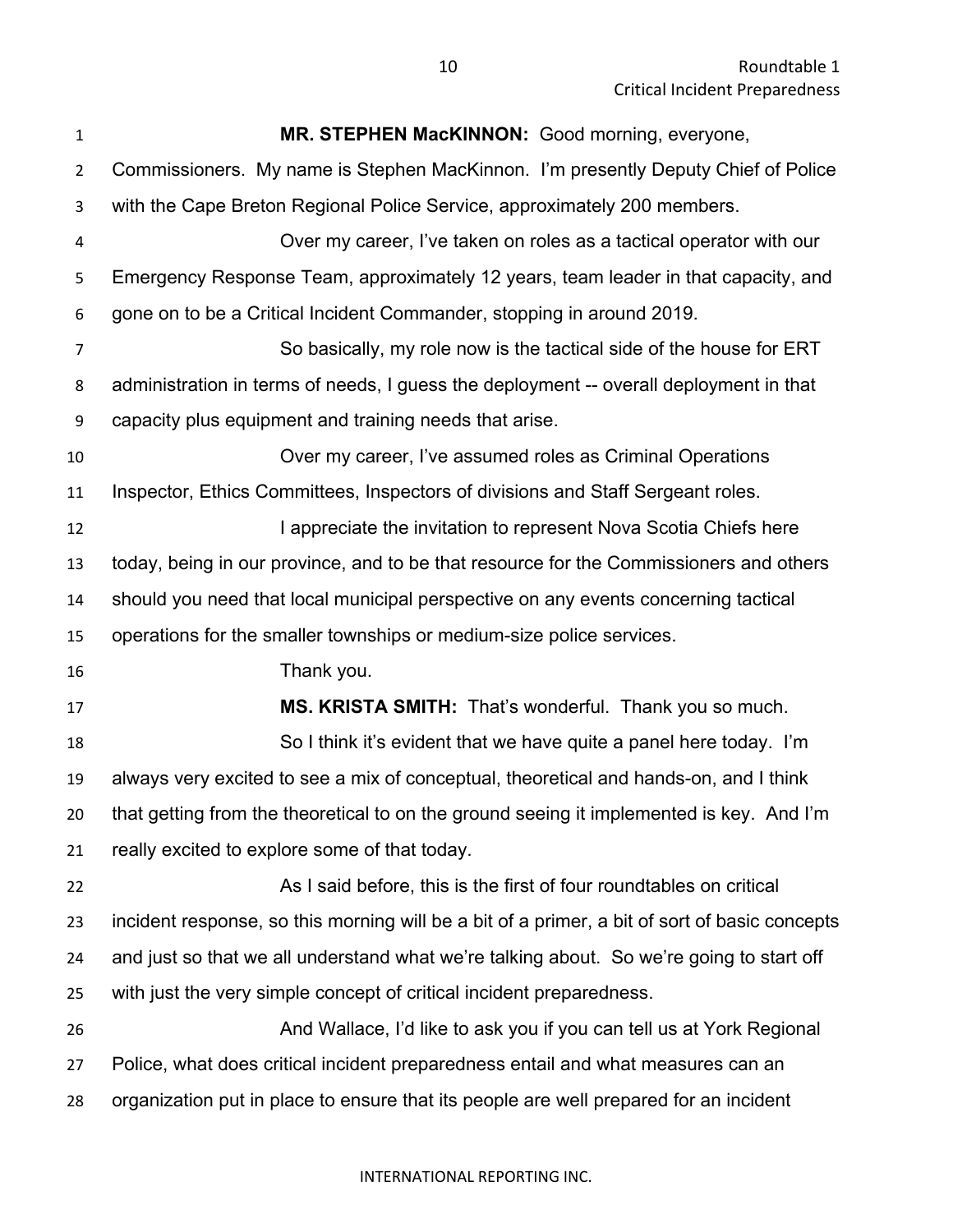when it happens.

 **MR. WALLACE GOSSEN:** Thank you, Krista. That's a very broad question.

 Critical incidents, I mean, it can be everything from an armed, barricaded suspect up through to a mass casualty event to, you know, feast, fire, famine, those types of things.

 So as far as York Region goes, if you want me to speak specifically in terms of that, you know, we have what's called a Public Safety Unit that is dedicated to ensuring that our organization is prepared for those events, and that goes all the way through for public order, search and rescue.

 The -- ultimately, the main goal is to position us so that it's really more of a philosophy of an approach to events and applying a systematic approach as far as answering the very first question, who's in charge of these events, and clearly defining the roles of individuals as we go down through that -- the different teams that will be involved. Again, if we stick with the idea of not being specific to an event but a philosophy of getting a hold of the individuals that have the subject matter expertise to be able to manage the situation and then coordinating them.

**And really, that is the first question that we identify through any of** 18 this, is who's in charge, and then everything cascades downward from that.

 Then, of course, it comes down to the nuts and bolts of things as far as equipment goes, proper equipment, and then ultimately the training. Now, for us, the training, on a personal note, I'd rather have better training than better equipment sometimes. We mandate that we have four major events scenarios that we run, that the Public Safety Unit puts on, that have -- the scenarios are created such that they try to involve as many of the groups as possible that we might need, so those are our regional partners as well, so fire, EMS, and, you know, typically an attack on a mall, things like 27 that -- a lot of this is post-9/11 type scenarios things that have happened -- and replicate some of the events that have happened around the world, and then respond to it. And I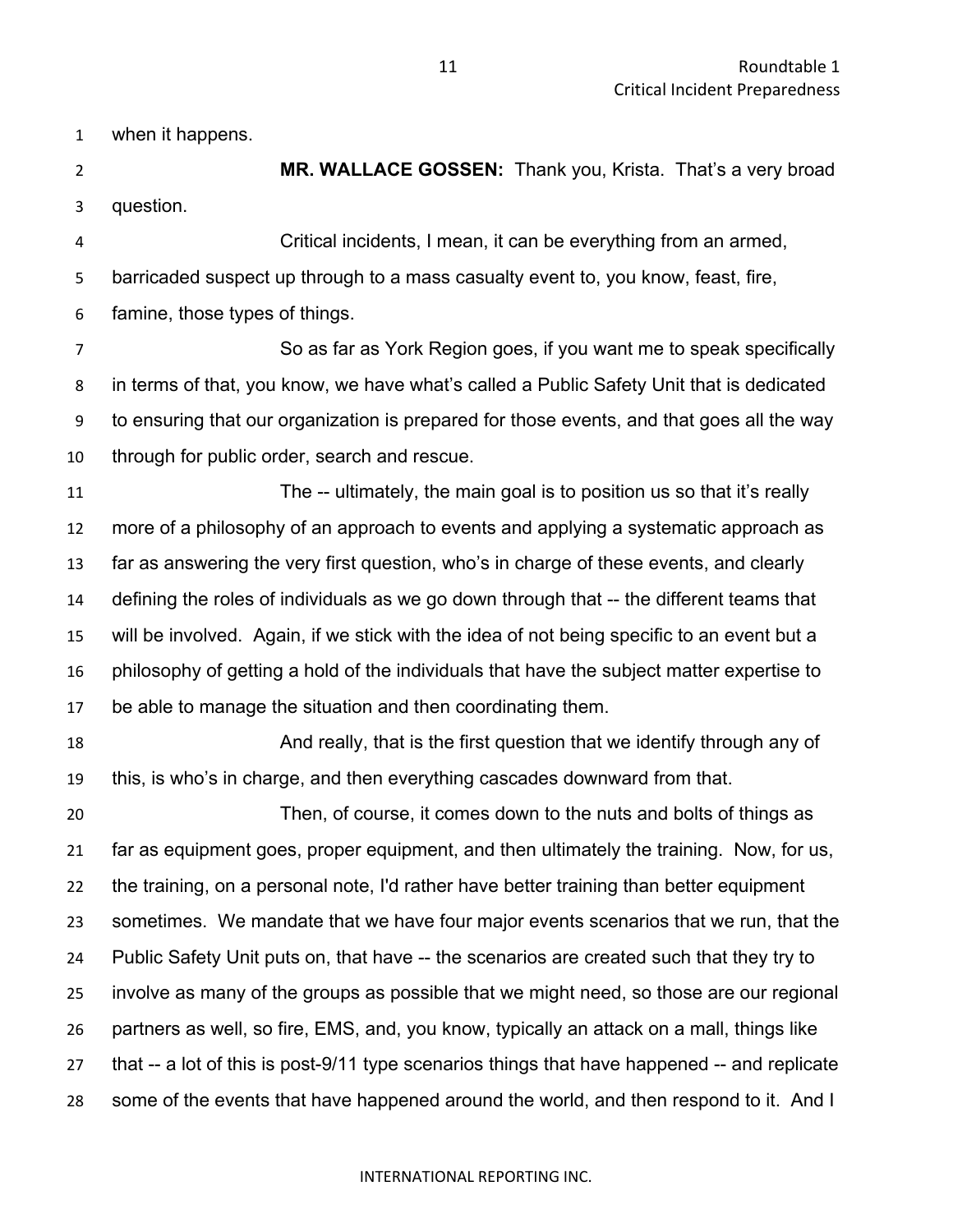think, again, going back to the better training, the training isn't necessarily set up for success in the true sense of the word, that everybody comes away feeling great about everything that they did. The scenarios are designed to be very challenging, so that mistakes are made, so that we can go back and analyze them, and make a more robust system in the future.

 So without getting into the exact details of each units and how the structure is, that's kind of the philosophy that we apply for a critical incident management in York. And again, it's scalable, and sticking with those principles, you can deal with a single arm barricade event all the way up through to mass casualty events.

 **MS. KRISTA SMITH:** That's helpful to set the scene for us, I think. And I'd like to turn now to Kerry to tell us a little bit about critical incident preparedness at the Communication Centre in Toronto, and especially what role policies and procedures can play in assisting with people being prepared when a critical incident arises.

 **MS. KERRY MURRAY-BATES:** Thank you, Krista. I think the point that Wallace made about the training being -- is so important, but the process being scalable, so for us in communications, I mean, Communication Services, we have policies for everything. So and we train our people, our COs, communications operator, COs, they have to know the policies verbatim in their training. So they're very well versed on what the steps are for each role, for a call taker and a dispatcher. But the key really is to put in place training that is scalable, so it's the same thing every time, it may just be on a larger scale. And then, of course, for us, depending on what's happening, of course, that can shape what happens next, the questioning that the call takers do, the actions that dispatchers take based on the size of the event. But our policies and procedures are quite clear, and they are very scalable. So they -- if an event is larger, it does outline what we do next.

**MS. KRISTA SMITH:** I'm trying to imagine maybe an example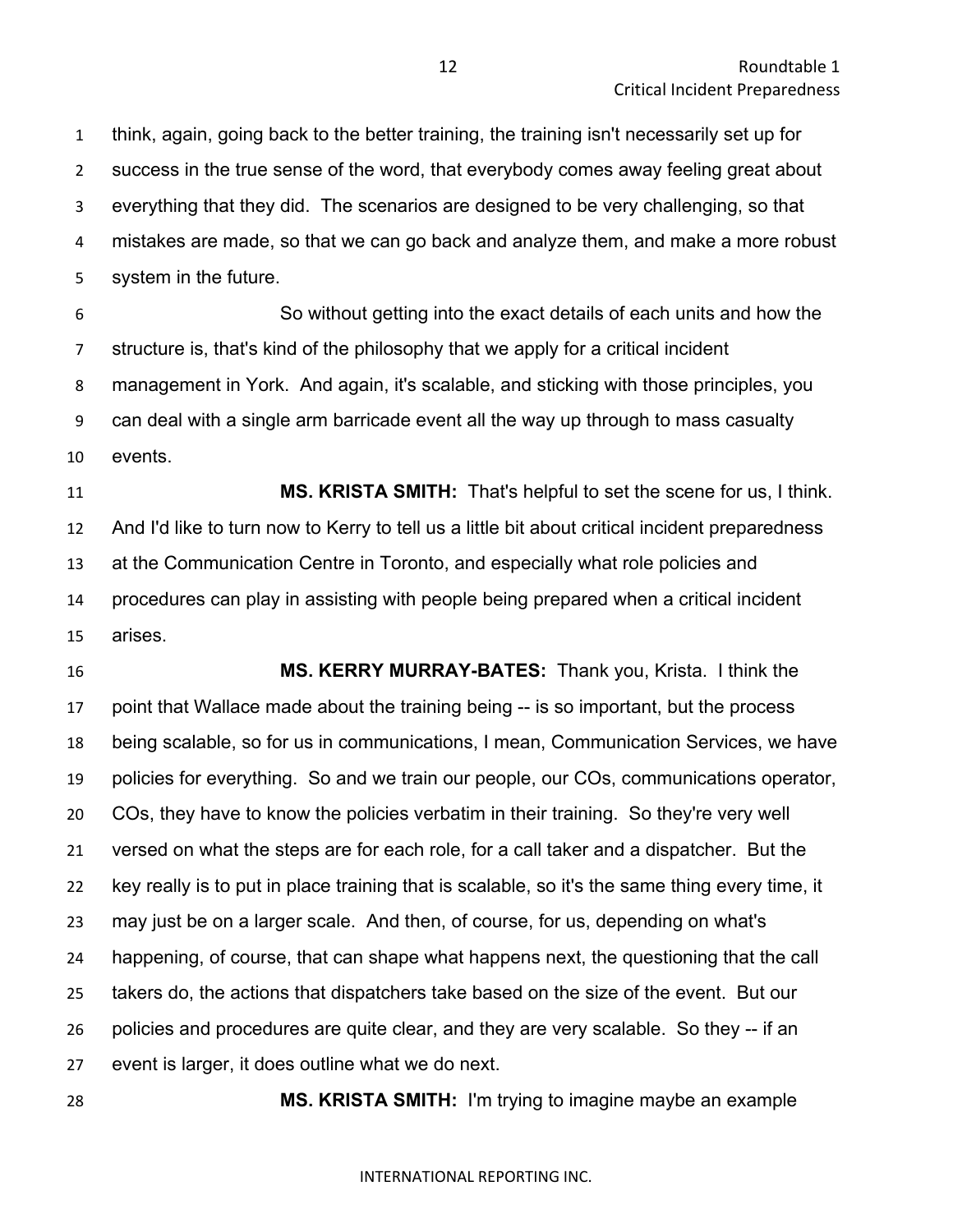where a policy gets scaled, or a practice gets scaled. Can you think of an example? **MS. KERRY MURRAY-BATES:** So it will depend on the size of the response required; right? So I'll talk about from a communication's perspective, I'll just briefly touch on the Danforth shooting. And I can only speak from a communication's perspective, not from the police perspective. So initially, the event came in as a person with a gun, right, and a shooting call. And then as we received more and more calls, it was quite evident that it was more than just something that the local division could handle themselves; right? So for us, there is a process of notification, and then notifications grow as the event grows. So we have a series of events where a notification from a dispatcher to a supervisor is mandatory, so that there's an extra set of eyes and an extra set of hands looking at the event. And then the supervisor has a list of notifications that they have to perform as well, so again, there is more oversight. There's our Duty Operations Centre, and then depending on the size of the event, there's our Command Team.

 So in the case of the Danforth shooting, we realized quite quickly that the response was going to be quite significant. So at the communication's level, we are able to expand the resource deployment based on the way the policies are laid out. So our response is the division, then it's neighbouring divisions, but we also have a process where there has to be a site commander get on scene. So normally, in the initial stages of an emergency response like this, it's the road sergeant. And then as the event grows, it becomes the duty inspector, and then, of course, the command will appoint a incident commander, and they'll have an on-site incident commander, and they will also more than likely stand up our Major Incident Command Centre, which will also have an incident commander in it.

**Is that --- MS. KRISTA SMITH:** Yes. **MS. KERRY MURRAY-BATES:** Okay. **MS. KRISTA SMITH:** That's helpful. Thank you so much.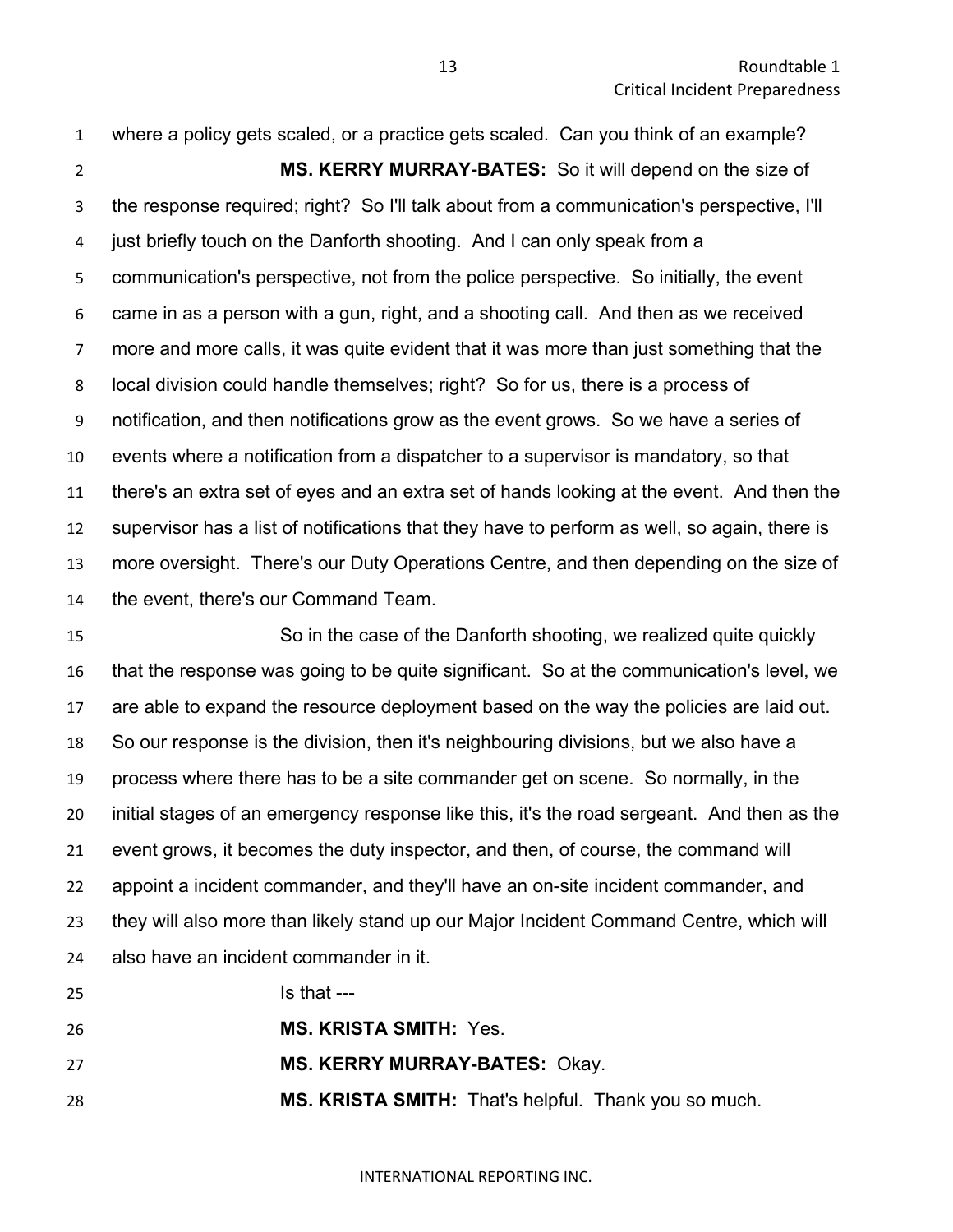Stephen, I'd like to turn to you now and sort of have a similar kind of conversation but in the more the rural context, given that you've been policing in Cape Breton for over 30 years.

 **MR. STEPHEN MacKINNON:** Thanks, Krista. I think when we look at tactical response in -- not only in Cape Breton, and I can loosely say in Nova Scotia, we always adjust to our needs, so knowing your environment, knowing your community first, taking it back a step. You know, we have a university, we have, you know, the school systems, our downtown business community and what their needs are. So that's something that we look back, you know, several years, unfortunately, because of these types of incidents, and built those relationships with the leaders in those areas, primarily is to introduce ourselves, because that whole world of tactical approach is somewhat scary for civilian people. When they see big guns, and helmets, and vests, and those types of things, it's immediately that unnerving feeling. So what we recognized over the years is that relationship piece first. So now, what we have done is gone into the school systems, done educational pieces, find out their logistics of their schools, because knowing high schools and universities, the corridors, the hallways, those types of things, are multi-complex, especially if you're not used to that environment. So we build training plans to support those. We engage with those leaders in those areas to find out firstly their needs, break down those barriers of when we come, and we do it in a place -- a plain clothes setting to further reduce that stress on people when they see. And then we take it to that next step of actually doing training scenarios loosely in and around those areas, so when that actual event comes, as we all know, the more you practice, the better you're at what you do. So knowing that environment primarily in the preparedness piece, I think that's largely our approach over the last 10 years or so.

 And to echo Wallace's themes on training, building training logs, recording our scenarios, and actively staying up to date with research, research and development in terms of what are current themes, training themes, the technology that's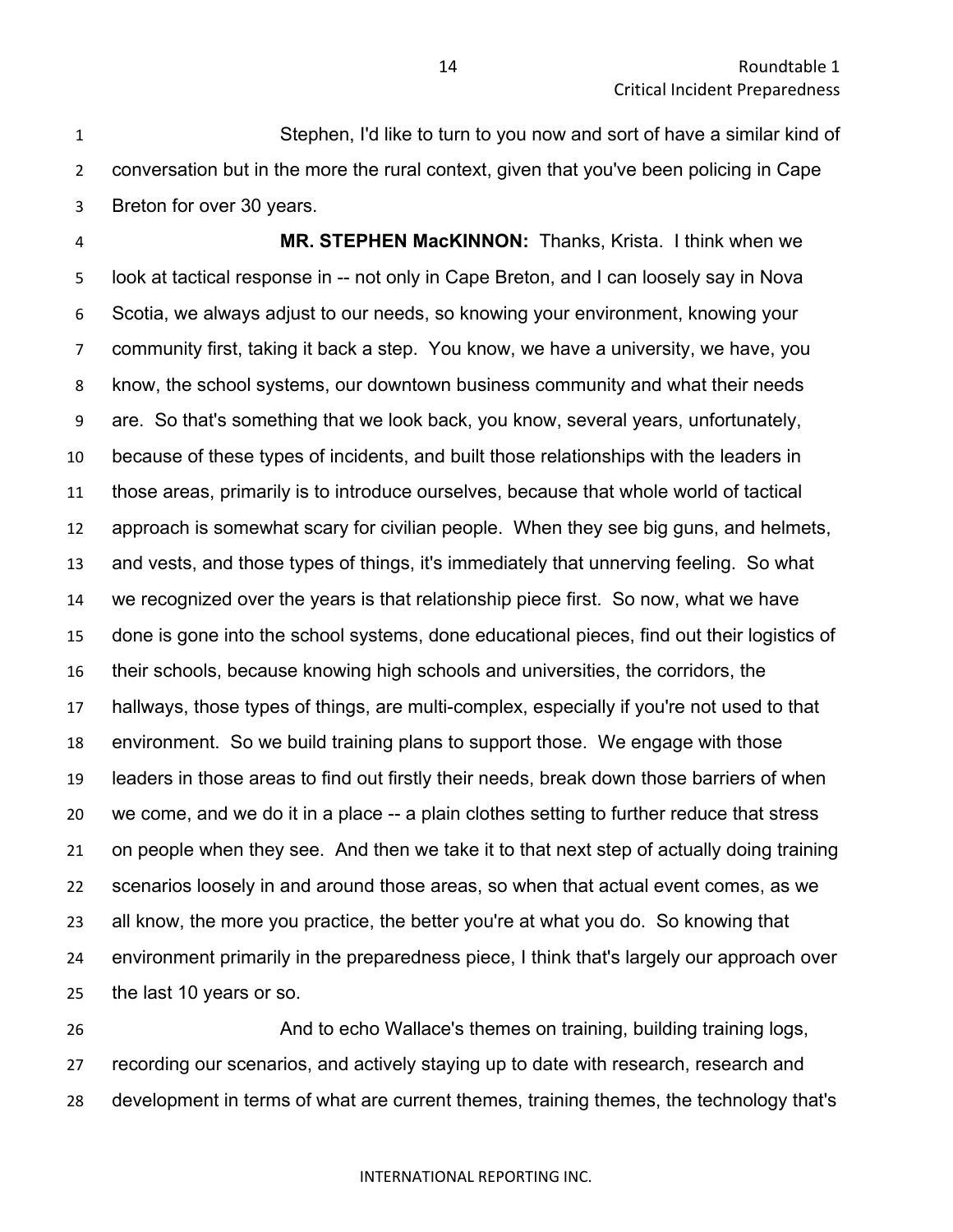out there, try to be current. And some of our struggles are the part-time component to tactical operations. You'll see full-time tactical teams and you'll see part-time tactical teams that officers go to work, do their duties, but as we talk about go-bags, or, you know, have certain position, you have tactical officers throughout the divisions and platoons. So when you talk about rapid response if we do get that call, then we don't have to wait several hours for a full team to muster up and get going, that we can have that, you know, in an active attacker type situation that we can have that immediate response, and then the rest of the teams can back it to support with, whether it's armoured vehicles, or drones, or dogs, or whatever we need to support that event. But I think that's where we've kind of -- the concept in Cape Breton that we've tried to lead over the last 10 years.

 **MS. KRISTA SMITH:** That's really helpful. It's very interesting to me to hear that you spend some time working with the public to prepare for critical incidents, so that it's less scary when the moment actually arrives.

 The other thing I wondered about for more of the rural context is knowing that some of the police, municipal police services are -- tend to be smaller, how does that impact preparedness and training for critical incident response?

 **MR. STEPHEN MacKINNON:** Yeah, that's a great question, and I didn't get into the budget aspect and where those monies fall to. When you talk about some of the smaller departments, you know, some have \$400,000 operational budgets. So when you talk about tactical response, I'll give you a perspective of night vision for officers to work to their full capacity at night, you could be talking in around the \$300,000 buy-in for a tactical team, besides helmets and vests and all those things. So those struggles are real for small town chiefs to be able to expect to provide that service. So it's usually with MOUs. In the Province of Nova Scotia, they work closely with the RCMP, with Halifax Regional Police, who has tactical response, and ourselves as Cape Breton. So should an event happen and it's closer, but outside of our jurisdiction, you know, that request can come in, and we've had that happen in the past,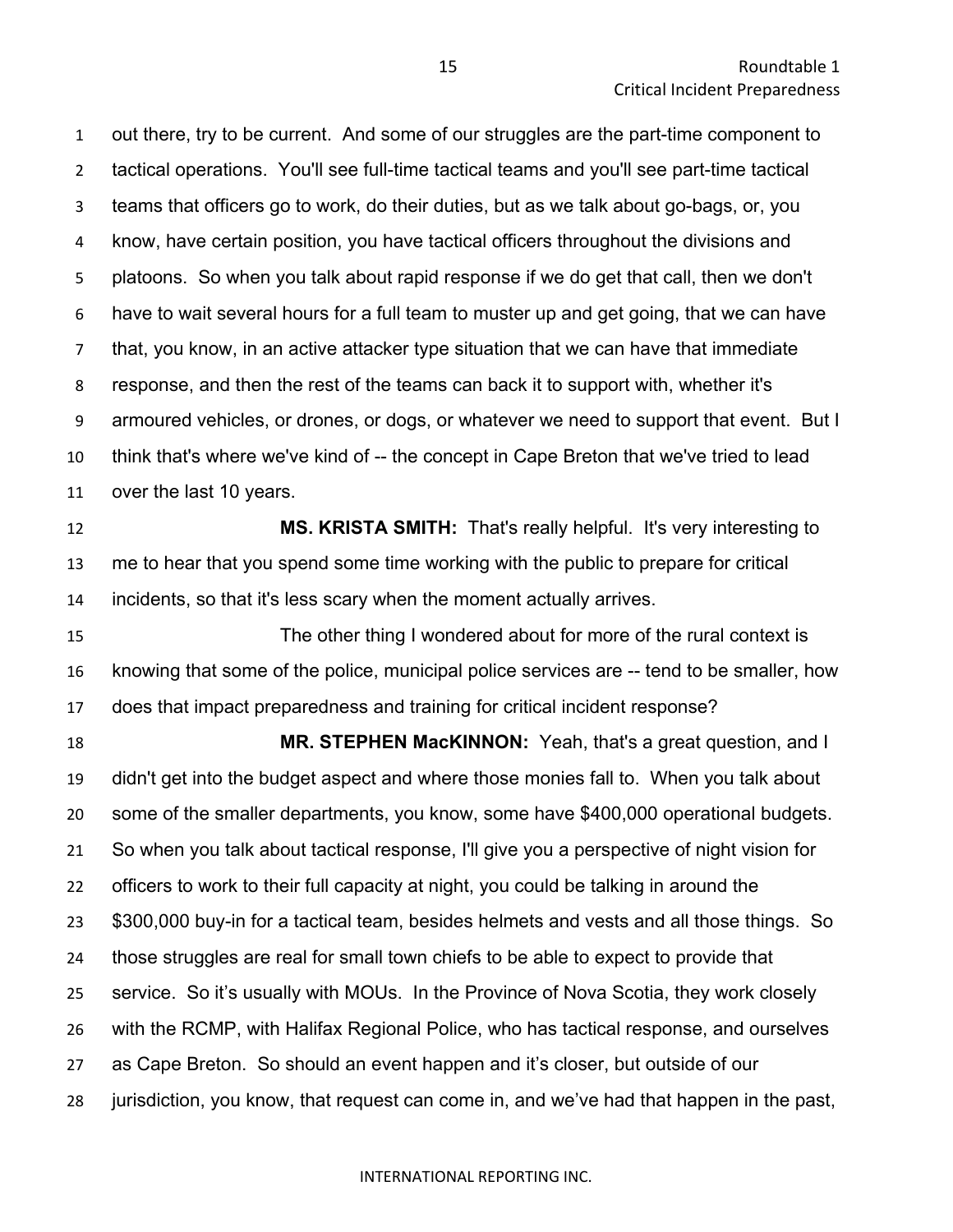several different incidences, where we've worked together on certain events. So that builds into Wallace's theme of training, that everyone's on the same platform in training and the interoperability piece, as well as communications. When you solve those components, I think that's where the lean from the other departments to help those smaller townships fill that hole, that gap, in community need. **MS. KRISTA SMITH:** Thank you very much. So we started off hearing from some of the experiences of critical incident preparedness, so that I'd like to turn now to sort of the more theoretical. And what you're seeing here, and what's coming up for you, I have a series of questions for you, but I have a feeling you'll also have your own comments. So you provided the Commission with a report. And so kind of starting from that, you have a few great quotes in that report. One is that, "The next crisis never happened before." And so critical incidents, by definition, can be hard to predict and involves some degree of chaos. And it's very common to hear people say that something was unprecedented, or unforeseeable. But are there aspects of critical incident response that can be predicted and planned for? **DR. BJØRN IVAR KRUKE:** That's a tough question. I think we will not be -- we shouldn't be surprised when the next event happens. We don't know where, we don't know when it will happen. And that means that our goal will be to prepare for that moment. And it's interesting to listen to Wallace and Stephen with what kind of expectations do we have in a police response in urban areas, in rural areas? Do we have the same expectations? Is it fair to have the same expectations? Related to your question, it -- the next one has never happened before. It's a new event. But that doesn't mean that there are -- that they can't see some patterns, that they cannot see some kind of recognition. **I interviewed one of the incident commanders in the government** bunkers after the bombing in Oslo in 2011 and I asked him, "Have you ever seen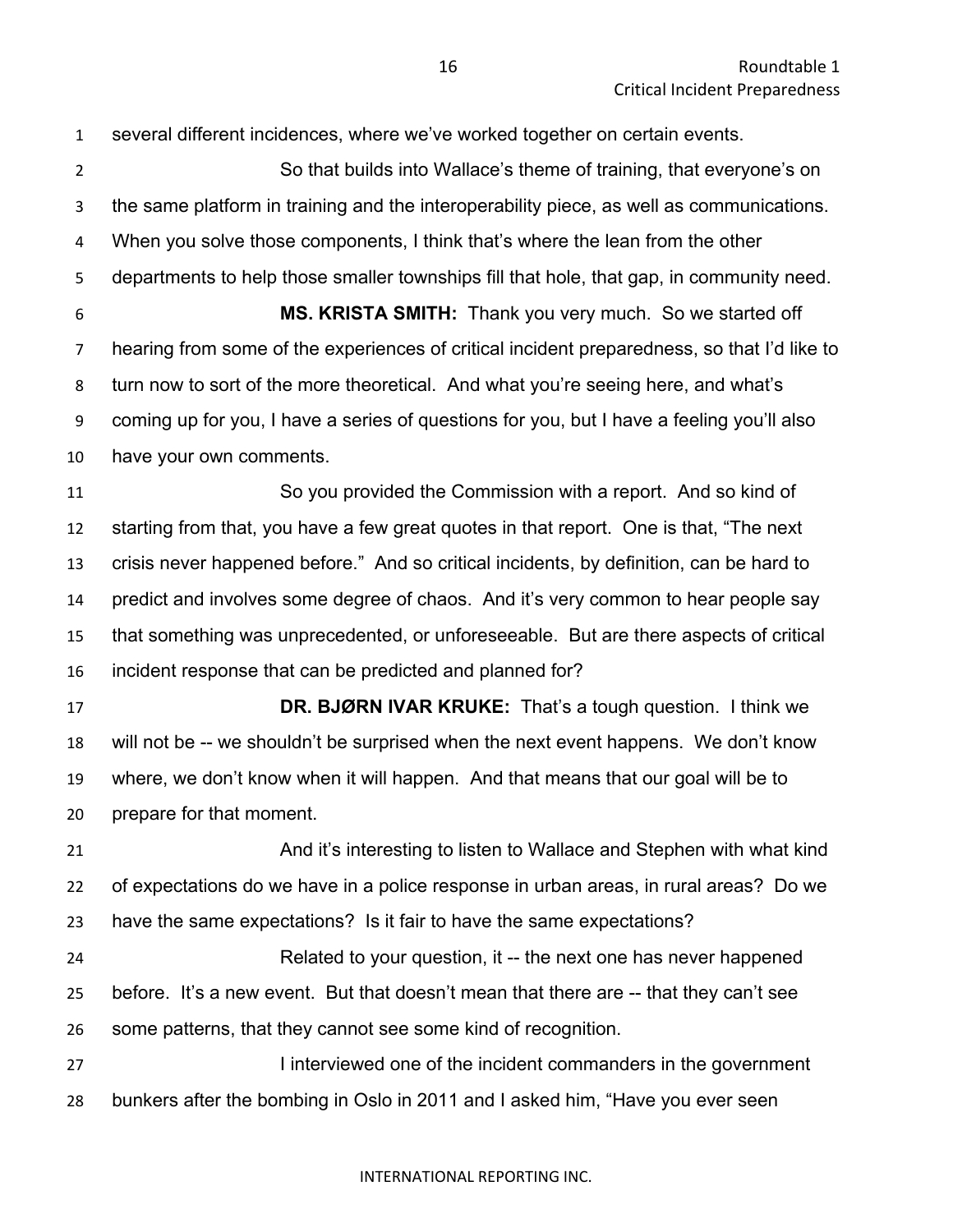anything like this or experienced anything like this?" No; he's never seen a bomb like this in the middle of Oslo in the government quarters. But do you have any recognition then? A lot. I've been an incident commander for 10 years. So I had to, you know, use 4 my experience as an incident commander. The event was new, but my experiences as incident commander was what I had to build on doing the incident command in this situation.

| $\overline{7}$ | But is it possible for me to go back to the question about ---                             |
|----------------|--------------------------------------------------------------------------------------------|
| 8              | <b>MS. KRISTA SMITH: M'hm.</b>                                                             |
| 9              | DR. BJØRN IVAR KRUKE: --- critical incident preparedness?                                  |
| 10             | <b>MS. KRISTA SMITH: M'hm.</b>                                                             |
| 11             | DR. BJØRN IVAR KRUKE: Because if it is so that the event is                                |
| 12             | new, how can they prepare for that?                                                        |
| 13             | Well, it's fairly easy to be at a university looking at this in a                          |
| 14             | normative way. If I do that, stating that we should have a risk-based approach to what     |
| 15             | we do, not an event approach, so if you have a risk-based approach, that means that        |
| 16             | we do some risk analysis. What kind of risks are we expected to face in the future?        |
| 17             | And that is -- this kind of analysis has been conducted in all the blue light agencies, in |
| 18             | schools, in communities, and cities all over.                                              |
| 19             | So they do the risk analysis and they come up with a certain                               |
| 20             | number of risks that they need to prepare for.                                             |
| 21             | After that, they should do a kind of preparedness analysis. Given                          |
| 22             | these risks, what kind of preparedness do we have -- do we need to be able to handle       |
| 23             | these risks if they turn into a real event? What kind of dimensioning of the               |
| 24             | preparedness structures do we need to have to be able to handle these risks?               |
| 25             | And that counts for a hotel like this, how many fire extinguishers do                      |
| 26             | we need? How many people with reflective vests that can arrange for the evacuation         |

 do we need to be able to make sure that we have that kind of capacity if we have a fire at this hotel?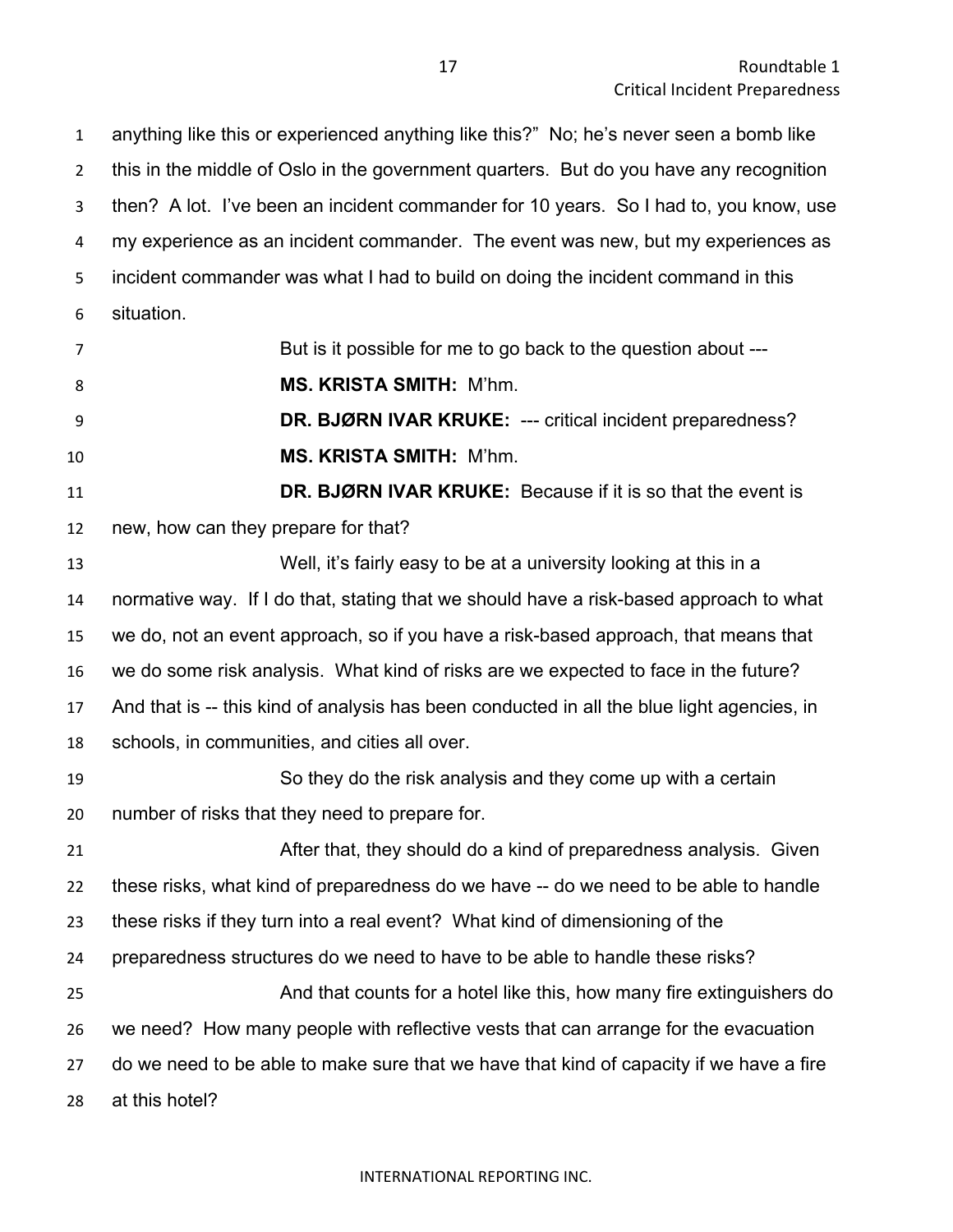Related to mass casualty events, what kind of preparedness structure do we need to have in place to be able to respond in a reliable way? Let us say that we have a response in an urban area of 10 to 15 minutes and we'll be on site. If that is the requirement, what kind of number of police cars do we need out there to be able to respond in that time frame?

 And when we have done these calculations for all the risks that I mentioned, at the preparedness level we need to be able to handle these risks, then we go to, well, the schools, then they go to the training facilities, because then we know what kind of training we need, we know what kind of equipment we need, the amount of equipment, and then we make the plan, the preparedness plan. And we test the plan in relevant exercises because if we test the plan in relevant exercises with the relevant actors, then we know, does it actually work?

13 And then revaluate. That's the way we do it. That's -- at the university, this is fairly easy. When it comes to real life, of course when it comes to the decision about what's the level of preparedness we will go for, that's a political decision. That's an issue of our prioritization of our resources. And of course, we need to deal with that in all levels, in all organizations, every day. These kinds of discussions about priorities, giving priorities to certain important activities, including preparedness.

 So if -- and of course, the risk that this picture, this dynamic is changing, that means that we need to have a constant focus on what is actually the risk and we need the discussion about do we have the relevant preparedness to be able to handle this risk?

 So that is, you know, the university, if you will, type of understanding of a normative understanding of dimensioning of preparedness level. And in addition, it is a link over to what kind of decisions do we need from the politicians related to the dimensioning of the preparedness? And it's also an issue about how do we exercise? Do we include the relevant equipment, the relevant people, the relevant actors, for organizational exercises so that they actually are able to test if it works?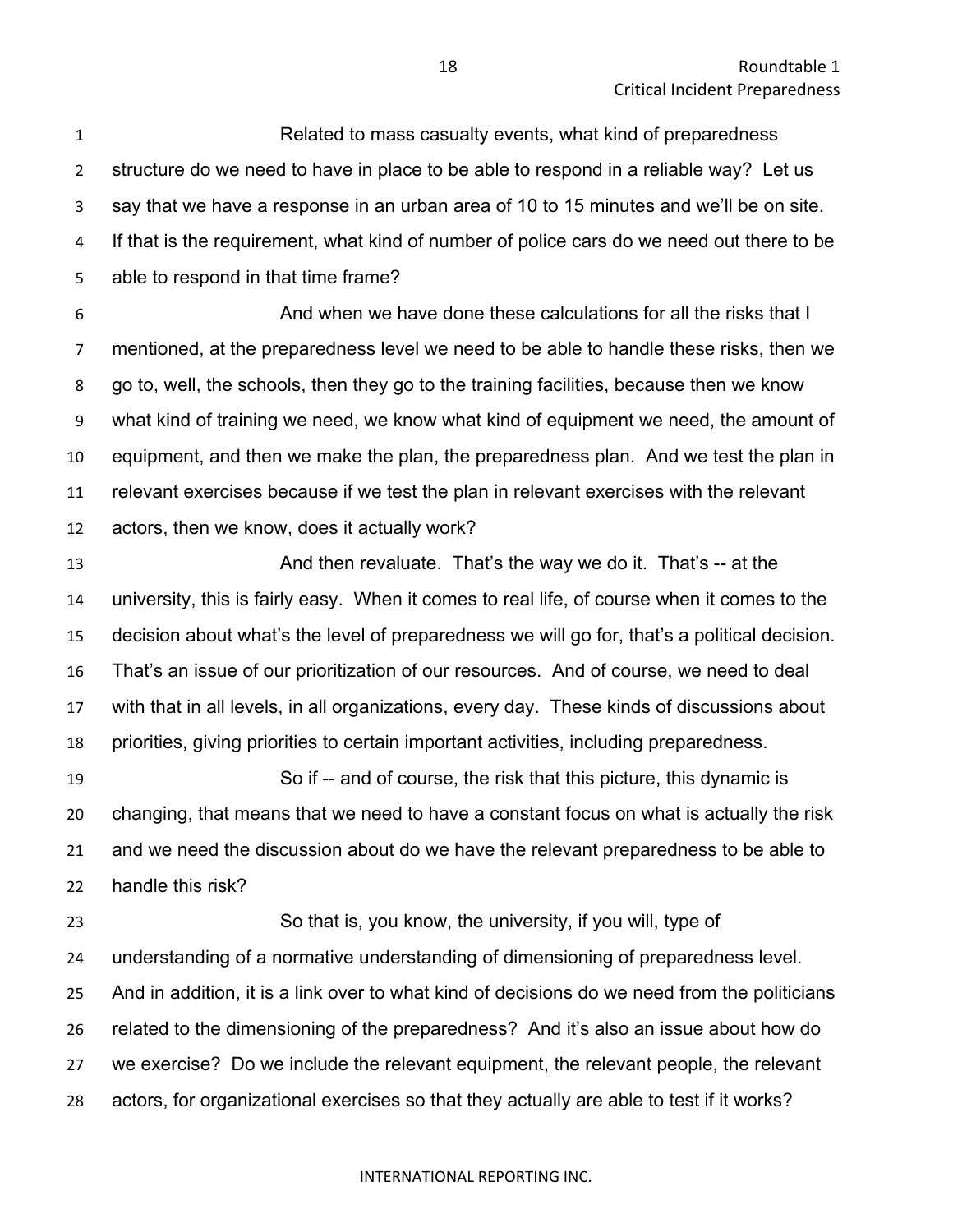1 Now, ---

 **MS. KRISTA SMITH:** That's helpful. That's helpful. And just a note that in our afternoon roundtable tomorrow, we'll be talking about that prioritization of, say, politicians and civil society, what should we be depending our finite resources on? Yeah. Because it can be a tough decision.

 Kimmo, I'd like to take it to you now, and, of course, please comment on anything you've heard so far, but as well, we're very interested to hear how the model in Finland works for critical incident preparedness. So, you know, you can tell us, but my understanding is that the model for police education in Finland is research based, and so that you provide police recruits with opportunities to actually participate in research. So I'm hoping you can talk to us a little bit about that important component that both Wallace and Kerry mentioned of training.

 **DR. KIMMO HIMBERG:** Thank you, Krista. You are right, yes, of course, in such a long education program. And as a matter of fact, I'd like to emphasize that we don't like talking about police training. We prefer calling it police education, exactly for the reasons that you mentioned. We are in a lucky situation. There is a national police. The whole country is divided into only 11 regional police units, which are led centrally by the National Police Board. So basically, the policies and procedures that the police uses, they are harmonized throughout the country.

 Just like you said, Krista, the Finnish police education is research based, and indeed, we -- as curious as it may sound, but we are involving our police students in the research projects of the University College. The Police University College is -- has in a way an ambivalent role because it is simultaneously a university of applied sciences and a police unit. Myself as director, I was a senior police officer at the same time. But this is important because this way, we can ensure an extremely close cooperation between operative units and educational research. So we are provided by research project teams by the operational units, and thereby, the Police University College is deeply involved in developing policing in this country.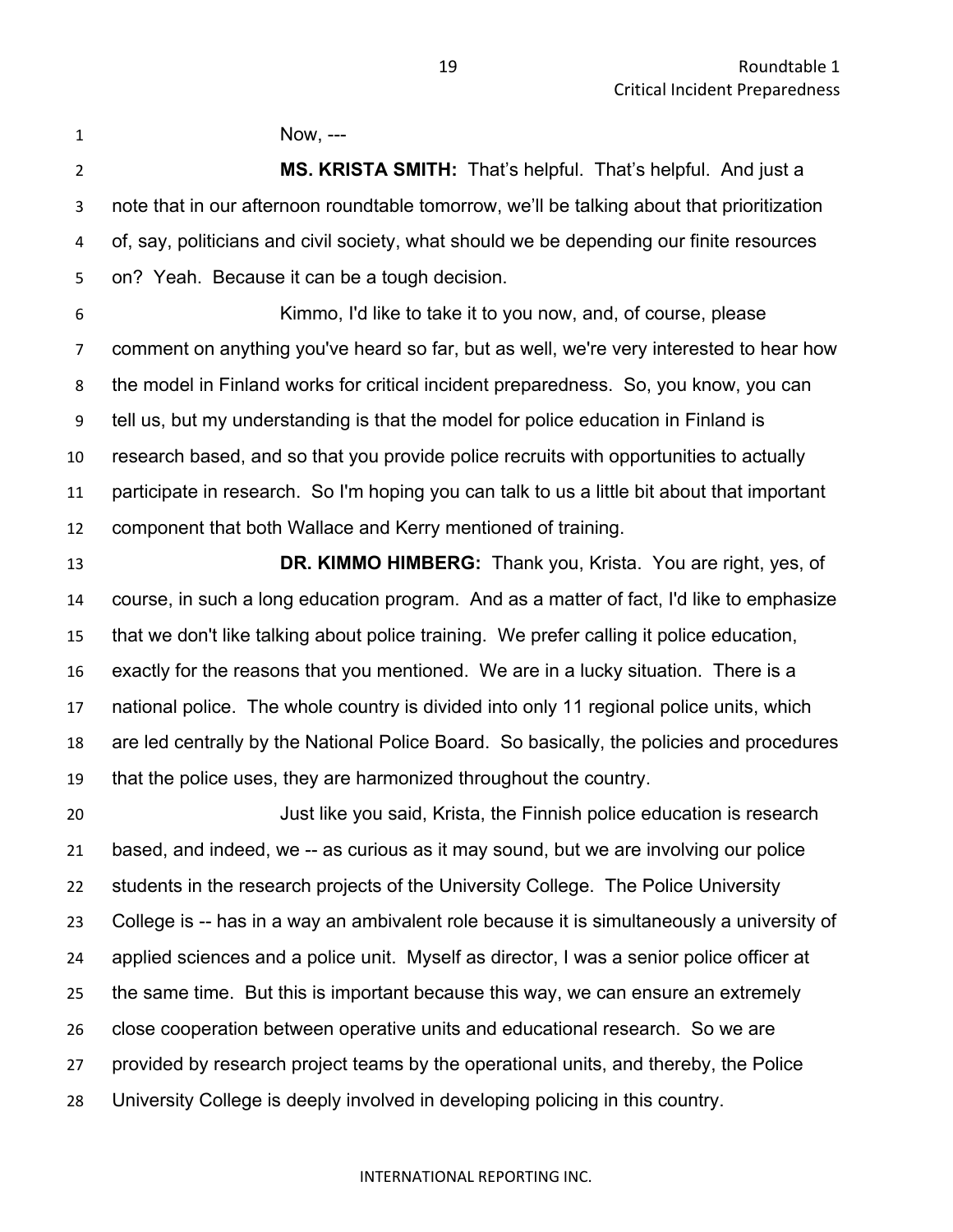**I I is a I think Wallace mentioned earlier that the concept of critical incident**  is extremely broad. And, yes, so it seems. Maybe I should provide a disclaimer, everything I say has to be understood through the fact that I come from another country, from a different kind of tradition. And when there are differences in the policies, it doesn't in any way indicate that the Canadian procedures are somehow problematic.

 But, yes, critical incident, a broad concept. It can be a violent type person equipped with a knife or a firearm, it can be a mass casualty, it can be anything in between. The -- here, as a matter of fact, is an important aspect. It is not possible to train the police to respond to particular types of incidents. I mean, we cannot build up a selection of critical incidents and then train the police officers to respond to each and every of them. We rely on this in-depth police education, which leaves a lot of initiative and a lot of responsibility to the individual officers, because in this kind of a thinly populated country, the police density, if I may call it that way, is also very low. In Finnish countryside, it is quite normal that the distant between two police patrols is several tens of kilometres, or a hundred of -- or a hundred kilometres. So, basically, it's two constables in a car who need to be able to respond to any kind of incident in the first place, before several patrols will arrive sometimes from, well, very long distances. This again means that the officers need to be educated to be generalist police officers, capable to responding to a variety of cases and to a variety of critical incidents, if you wish to use that term. Meaning that they need to be -- they need to have the professional competence to be flexible, to find the best way to respond, depending on the nature of the case.

 Then I would like to raise another important aspect that which I'm afraid may not have been mentioned. It's the proactive role of the police. I mean, the traditional view into policing is that it is -- that policing is a reactive activity. Something bad happens, police arrives, and responds to the situation. I will give an example. Finland is admittedly a relatively peaceful country. We had our first major school shooting in a small country town called Jokela, 67 kilometres from Helsinki, in 2007.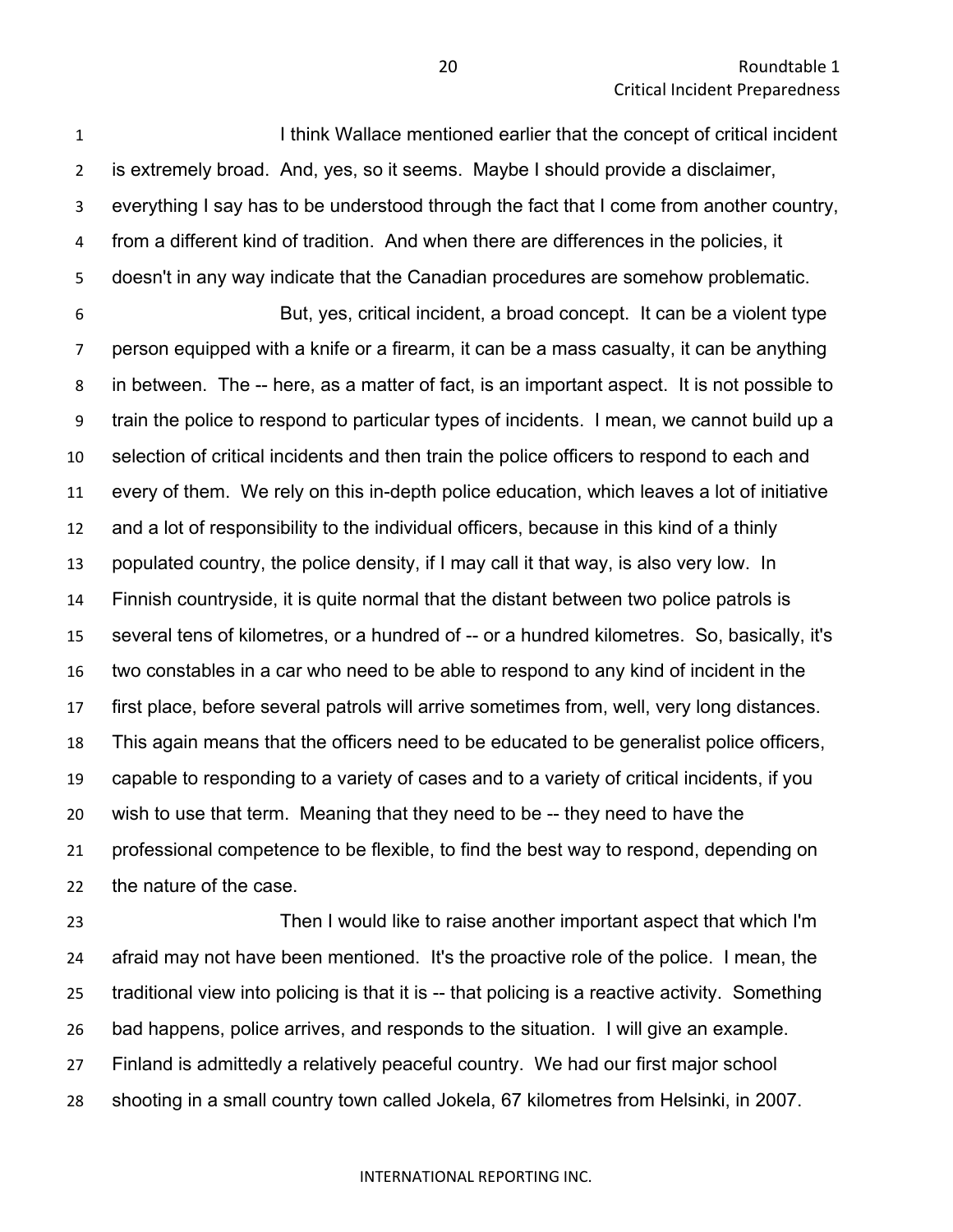Eight school pupils killed plus the shooter who committed suicide. This had never happened in Finland before and came as a shock to the citizens. It took less than one year, and we had another school shooting in another country town called Kauhajoki, 2008, 10 killed, shooter himself committed suicide. So we had a phenomenon there, a new phenomenon. As we all know, these kinds of -- often mentally disturbed young people, they seek for models. They found them in the news and now there's increasingly of course in the net. But now the interesting part, we have not had one single school shooting after 2008. Why? We believe that it is because the police thought close cooperation with school authorities and social authorities, and we created an early alert system, so that, basically, we built up a risk assessment system where pupils of various ages in various kinds of schools and education institutions could be identified and brought to receive psychological support as early as possible. Unfortunately, because nothing has happened, we cannot prove this through research, but we strongly believe that this proactive initiative taken by the police and this inter- authority cooperation has been a key to success. So two key words, flexibility, cooperation. Thank you, Krista. **MS. KRISTA SMITH:** Thank you very much. The other word that stands out for me is proactivity, for sure, to be proactive. **DR. KIMMO HIMBERG:** Sure. **MS. KRISTA SMITH:** And I think I want to take it over to Hunter now to continue that piece of the conversation. What have been the learnings at the ALERRT Centre around being proactive as a way to improve critical incident responses? **DR. HUNTER MARTAINDALE:** Sure. So obviously before active shooter training was a concept that was readily accepted, it was purely reactive. People didn't go through these sort of training ahead of time and try to prepare for what this looks like. One is the initial officers on scene, but then what do you do, is the scene still

ongoing from a command point of view? What is the immediate, intermediate, and long-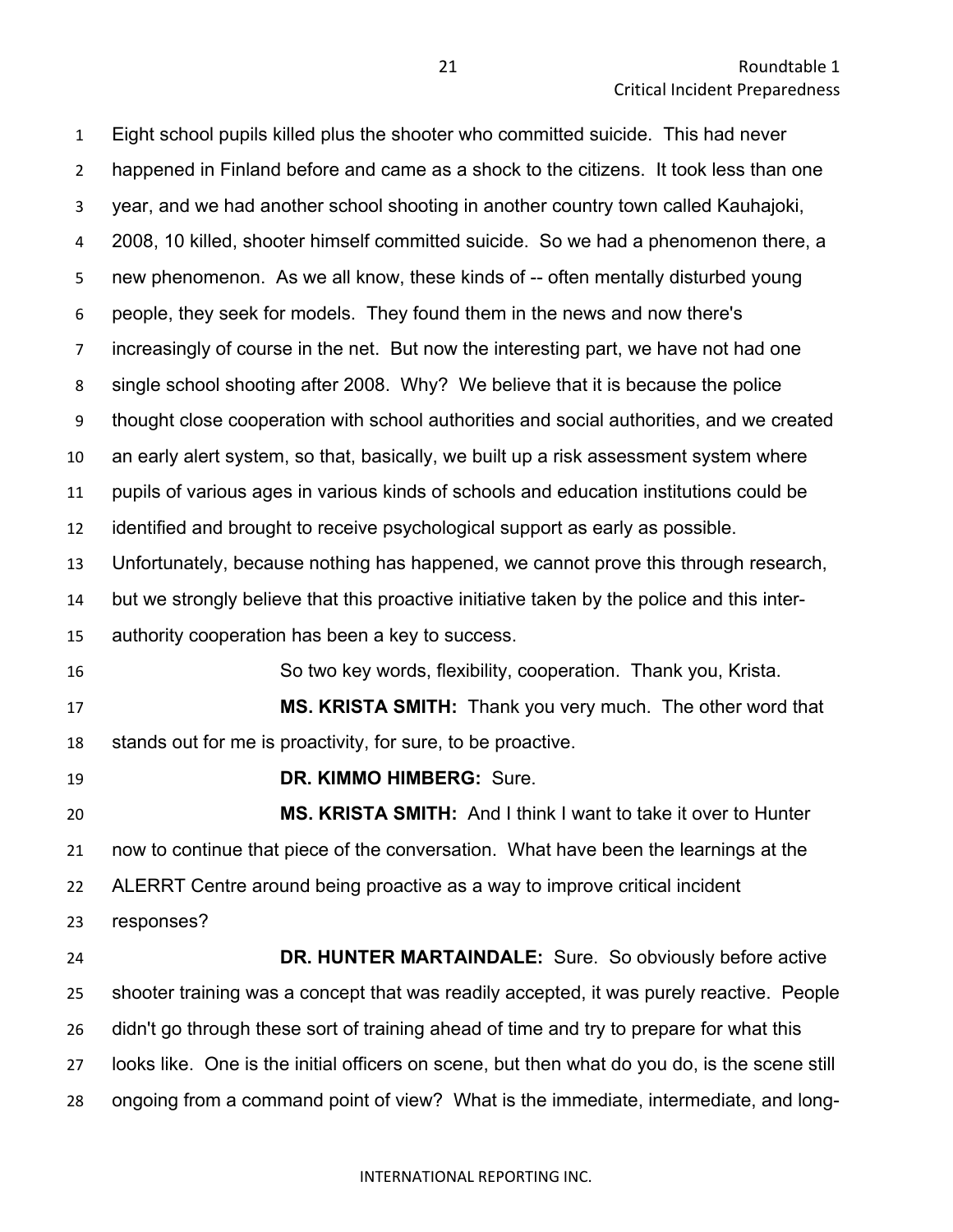term effects look like for your community, for your agency and all that.

 So probably put it in a little bit of context and -- region, the different agencies we touch, because it's very different in the States with the sheer number of agencies and their size differences. So we have some agencies that have a single officer as the only officer at their agency, all the way up to NYPD which has 36,000 officers or so. And so you have this wide swath of different types of agencies, and they're all going to have to prepare differently. Some agencies will be like Kimmo's and Stephen are talking about where you can have miles and miles, or kilometres, between people and how long are they going to take to get there in response. And sometimes preparation means that that single unit, single officer or double officer unit, is the only responding unit for a long time, or he could be somewhere like NYPD or Los Angeles where you will more than likely have backup within seconds, if not the exact same time. So they're going to prepare very differently.

 So, for us, when we started it was only in State of Texas, it was all Texas funding, and we very quickly built up the interest in seeing that this is something that officers wanted and they were hungry for, and we were able to get federal funding. And over the years, we trained all 50 states; it's about 180,000 officers and 9,000 of the 18,000 agencies, so we've been spreading out.

 But we can only do so many touches and direct classes, and there's only so many trainings that can happen. So to be proactive and to help these officers practice in their own settings, we don't do very many trainings in our facility. We have a really nice training facility in central Texas but we're not travelling officers in to go through this one sterilized type of environment. So what we do is we go to the agencies; 95 percent of all the training is out on the -- at their locations. We send the equipment, we send the instructors, and we don't just train a single agency for the most part. Because there are so many different agencies of different sizes, they intermingle when these events happen. And so we usually have a host agency, so (indiscernible) I don't know -- Denver, Colorado, and then a lot of the suburban departments around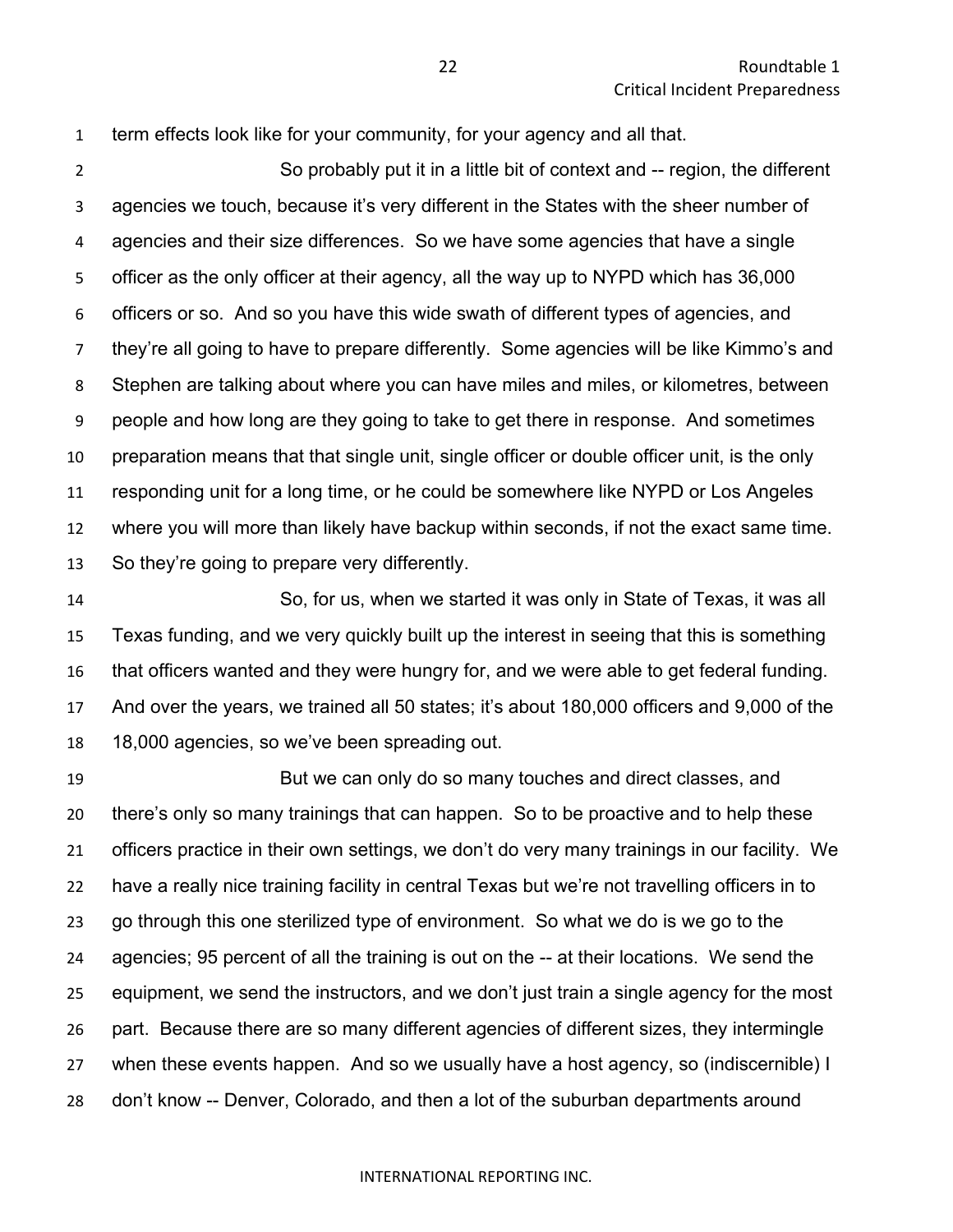Denver will send officers to come in and train with them.

 So now they're integrated with each other; they're learning common language, how to communicate, so in that proactive sense, if -- when things happen, they now know how to speak to each other. They're all going to be showing up with the exact same time. We're very close to each other in a city like Denver, and they're going to be forming teams and having to work together to try and solve the problem.

 The actual incident itself, on average, is over less than five minutes. Something like 70 -- at least in the States, 70, 75, 80 percent of these are over in less minutes. And so that initial rush is there, you still have this deluge of officers showing up, so how do they need to communicate and solve the problem? How do they hand off command; how do they build up the necessary resources to contain that situation and then buildout for all the recovery phases going on? And that's all just preparation and being proactive and pushing that out.

 So that's the approach that we take. It's a very different system from what Kimmo experiences, and even in Canada, just because of the sheer volume and difference in agencies.

17 As I mentioned in the introduction, we definitely take an options- based approach to how these events can unfold. As both Wallace and Stephen both talked about, these are complex events, there's a lot of different things that can happen. Kimmo said it as well. You don't know -- you can't train for every possibility, so the officers have to have some sort of understanding of different options that could happen. Uvalde is a good example of how that broke down a little bit. The officers were not able to get into the flash room because it was locked, and the commanding officer, the Chief, came in and basically halted it and said it was a hostage situation; they couldn't get in, there was still some gunfire happening. But there are more options to get into that classroom. There are what we have is Knox boxes, so they're boxes with keys, you know, universal keys, at the school. Breaching equipment, if you don't have it, you can get it from the fire department, which is going to be right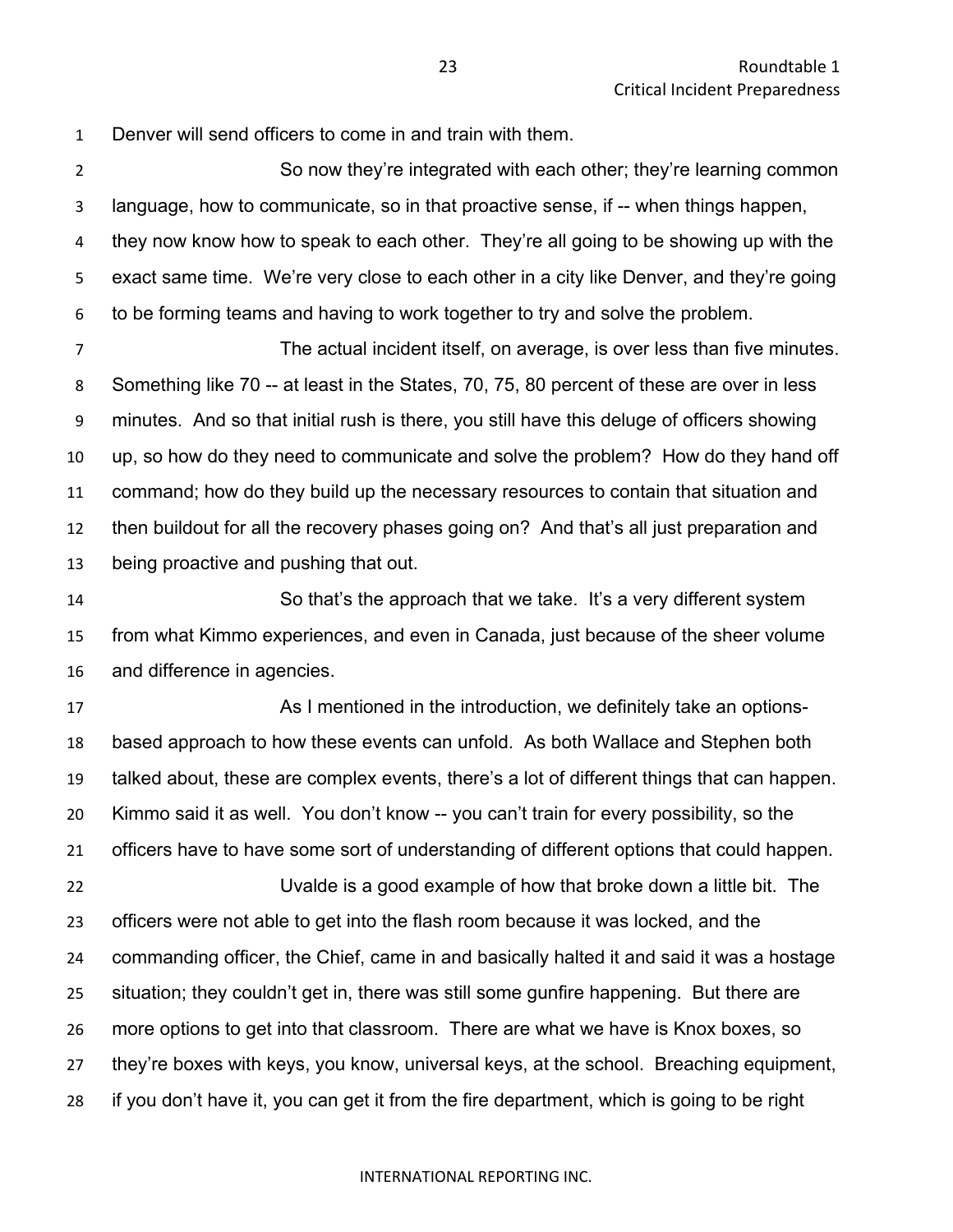across the street from you because they're all showing up at the same time. There are windows. There are ways to get into -- in a room in that situation. Now, they were hamstrung because the Chief held them back and didn't let them in, but we try to instill this options-based approach on all of our trainees, that you're going to run into a problem; you may have not seen it. We're teaching you a way of doing it but be prepared, be proactive and know that there are other ways to solve the problem and figure it out. And we'll probably talk about the response more in a little while, so I don't want to take up too much time on this, but that's the approach that we take. It's very much a proactive, be as prepared as you can possibly be, in an integrated kind of fashion, just because of the landscape of how the US is structured with our law enforcement agencies. **MS. KRISTA SMITH:** And I think, given what you're talking about now, I'd like to pose a question to you that I'd planned to pose to you later in the morning, but the idea that you're running trainings that involve multiple agencies where

 people haven't necessarily met before, how do you -- how do you build trust quickly in that kind of a situation and create enough certainty and stability within the responding team when they all may be speaking different languages and not really know each other?

 **DR. HUNTER MARTAINDALE:** That's really the question. It's a fine line to walk because you do get a lot of really strong personalities in these rooms. People are coming from their agencies, and they've been taught a way of doing something. Their policies lay out a certain path, the trainings lay out a certain path, and then they come into a room with maybe 10 different agencies in it and everybody has their own ways, and our trainers have to go in and find a common language to get them to work together.

 One benefit we have is that everybody's mission-focused, and this is meant to solve a particular type of issue. And we go in with the mindset that we're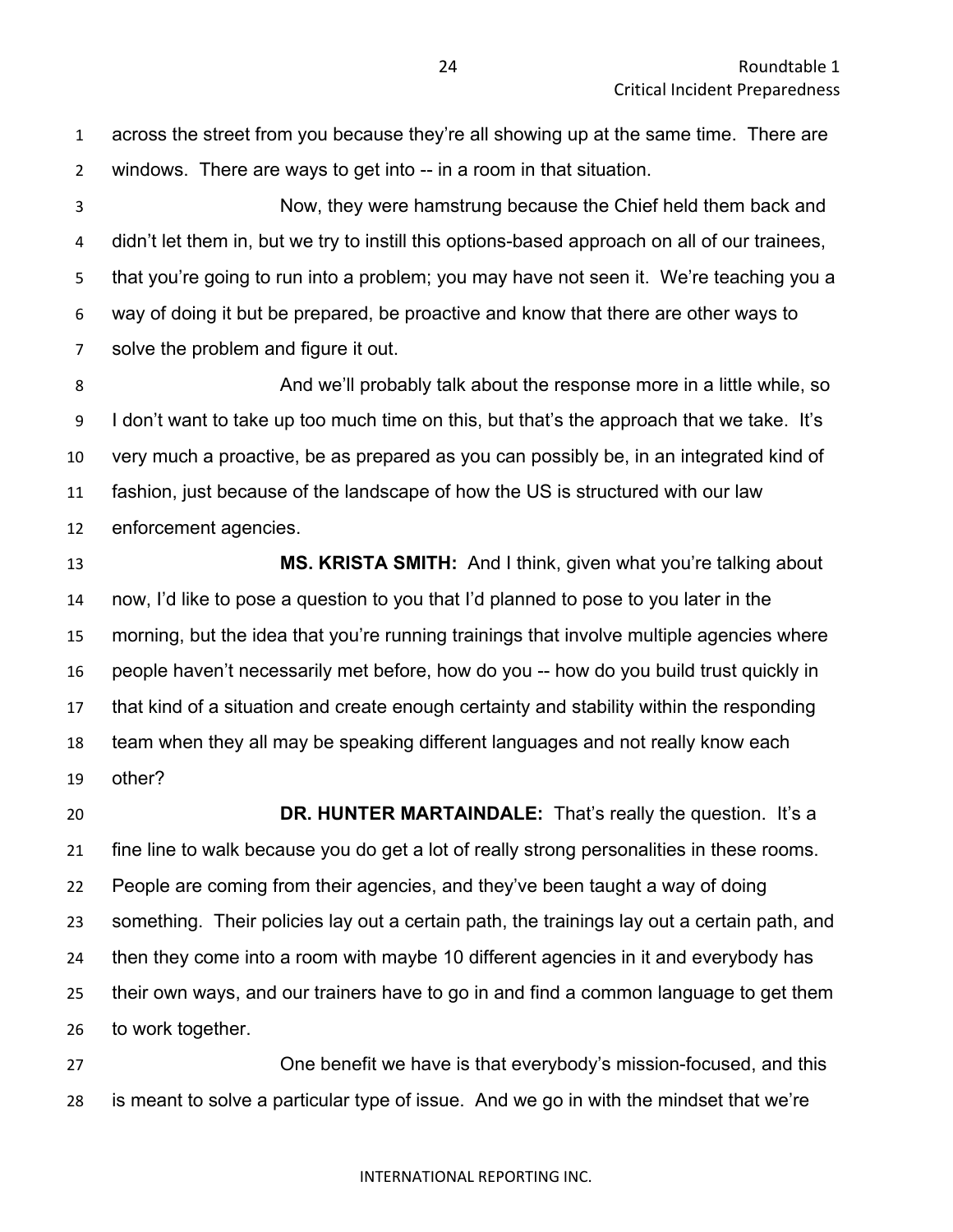not telling you that what you're doing is wrong, or that you need to change everything you've learned over your career, or tactics; these are some options. We go through and we have the data that we've tested these actual things through different experiments, and we can tell them from our data these appear best in these situations, but that doesn't mean they're always the best. If your agency is more comfortable doing tactic A versus tactic B, we're not telling you to switch it, just know there are other options, how to solve the problem.

 We also mix the officers up so they're not all grouped together, so you didn't have a situation where you have four officers from six different departments that make a point for the officers, and they'll always try to be together. It's like a classroom in high school; friends grew up together and they're always in the group together. We break those up so they're having to work in different teams.

**And it's rough the first day when they run scenarios, because we**  usually give them scenarios pretty quick so they'll make mistakes and we'll kind of coach them through those issues that they make and help them see how other things can play out and help. And so they make those mistakes early on, they get that feedback as a group, and they're all trying to work towards the same common goal.

 And so I won't say that every single training that we do everybody comes out and they're all doing barbeques on the weekends together, but they do form a really good working relationship in that. And we've had incidents that have happened, and we've gotten feedback after the fact, whether they've told us, you know, "We responded to this, we knew somebody from the sheriff's office that we had met in a class and we were instantly able to hook up and stand up a rescue task force with the local fire department, who was also in a class. And so we all understood exactly what was going on; we knew the technique of a rescue tax force and we had no issues standing that unit up and we were able to enter the scene and help somebody that was wounded."

So we've had success stories where that integration has played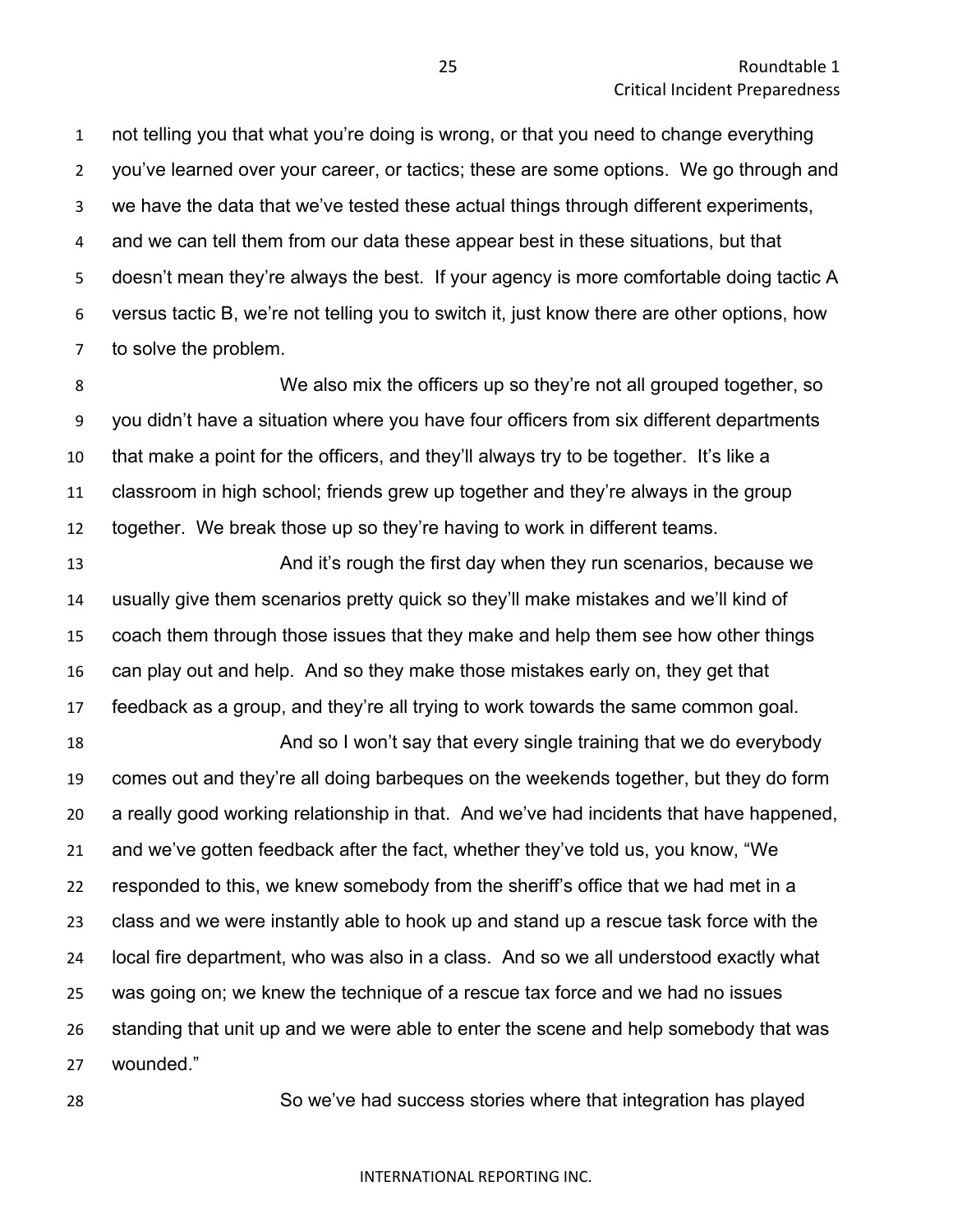out. But, yeah, it's always a challenge when you have this many different types of organizations mixing together.

 **MS. KRISTA SMITH:** So, yeah, what I'm hearing you saying is that training together can create a common ground for people.

 And I think, too, I'm interested in sort of the underlying cultural aspects of different agencies and how that can come together in a critical incident. So I'm thinking about that, but I know also you have a follow-up.

 **DR. BJØRN IVAR KRUKE:** Well, I think it is -- well, Kimmo mentioned that there are differences from countries to countries, but there are also differences from urban areas to rural areas, and in -- and maybe in particular in the rural areas, they know each other, so they have met at school, or at the shopping mall, or at football training and different kinds of exercises. And I would assume that it's a comforting thought when you see a familiar face in the accident scene, and you know that you can trust this person because you have been -- you have experience with this person before. And that's -- back to my comment about you need to train the plan, so that you train the right people, in the right positions, with the right people. And if you do that, you will have some kind of relationship building up, so and you can build-out -- you can use that in the event. So this is an important part of the preparations.

19 I have one more comment, if you wish. Stephen, you mentioned that you visit schools to do some -- to create some kind of a common ground, or some expectations maybe, and that is part of the issue. You need to train where there are people. And the staff at school, they need the guidance from the police because they have the first shift in a school shooting scenario. They are the first dealing with the issue, and they need to know what to do. And in addition, it might be that the police need some information from the school when they approach the scene. So -- and, of course, this is an important part of preparations that we have agreed upon, some expectations about who's doing what at the scene of the event.

28 **And a final issue, if you look at the report after that**  $22<sup>nd</sup>$  **of July**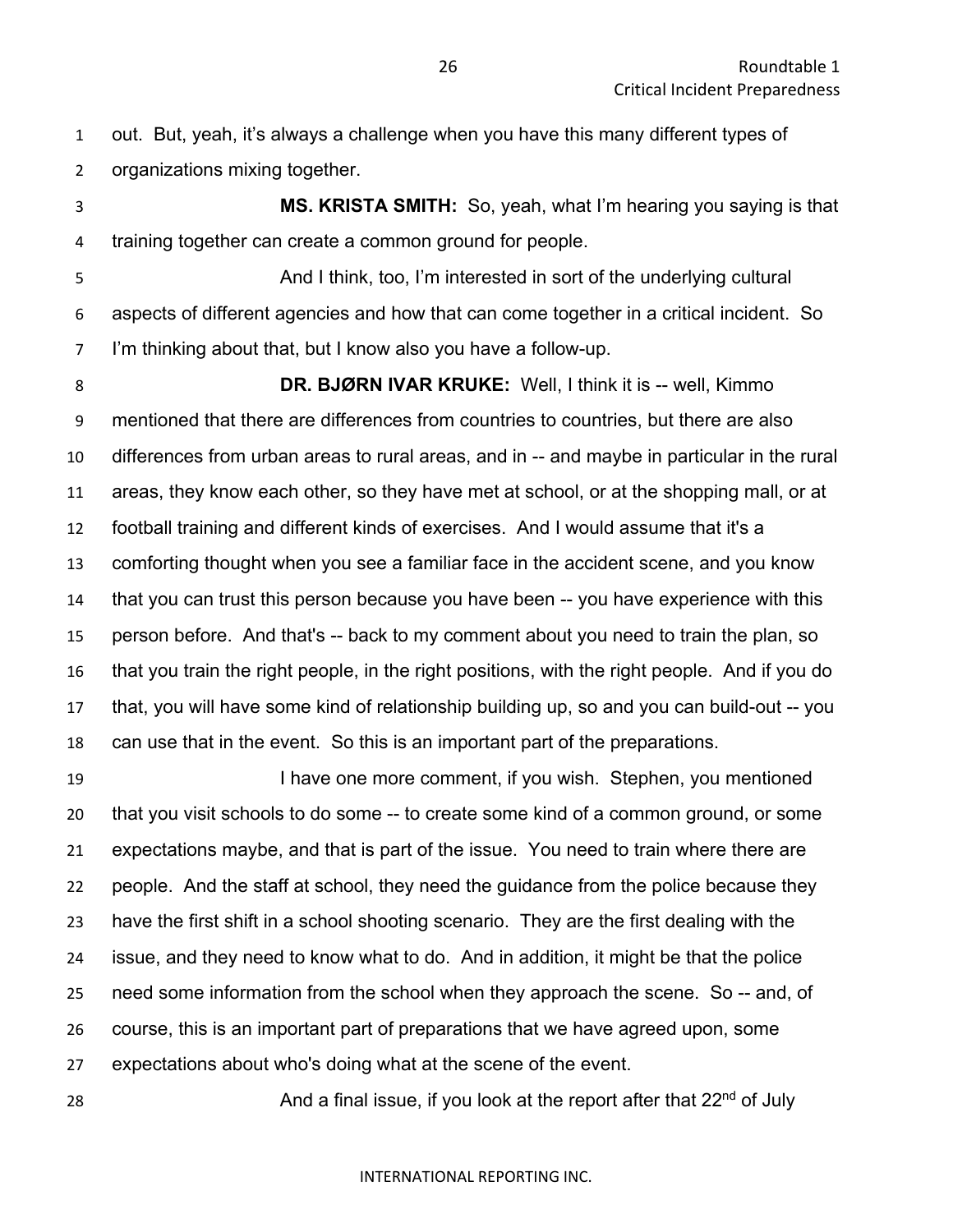2011, bombing in Oslo and the Utoya shooting, you would see that 30, 40 percent of the report related to prevention. Could we have prevented this from happening? Could we have seen this? I've now been a part of a commission studying the police response at the Kongsberg mass casualty event. It was a bow and arrow event, a guy killing five people. And close to 50 percent of that report would be related to prevention. And the issue is the surveillance, the police surveillance department, could they have seen it coming? Is it a terrorist issue? The police, have they got the history with this? The healthcare system, he was psychotic, are they good at talking to each other to prevent it? And in quite many cases, you will hear that, well, the sore sides of something, so people not -- were not feeling -- well, they felt maybe that something is wrong, but they didn't tell. So the science of are we good at, you know, looking for the signs of a kind of change, or a kind of escalation, or something like that. That's part of the prevention.

 **MS. KRISTA SMITH:** Thank you. And I think that is a topic that we'll be looking at later in the summer, yeah.

 Following up on your point to Stephen, and as well, I was thinking about how you were saying it's back to relationships, and how the dynamic of a critical incident response, especially when it's multi-agency, in a rural setting can be -- you know, really goes back to that relationship. I just wanted to check in with you, Stephen, if what your experiences have been with multi-agency critical incident responses.

 **MR. STEPHEN MacKINNON:** Thanks, Krista. Again, going back to 1996, when we started to realize in our area that we needed some type of a containment or a tactical response in situations, and that was just from other officers coming from I believe it was Toronto Police Service with that skillset that wanted to bring it back, because it was new to our area back in the late '80s and early '90s. So what we've done is consistent with that in terms of we've attended other agencies, we've reached out. We make it a plan each year to contact and work with to keep the -- those communication lines open, more so than ever now in the events that have recently occurred. So it's something that it's top of mind.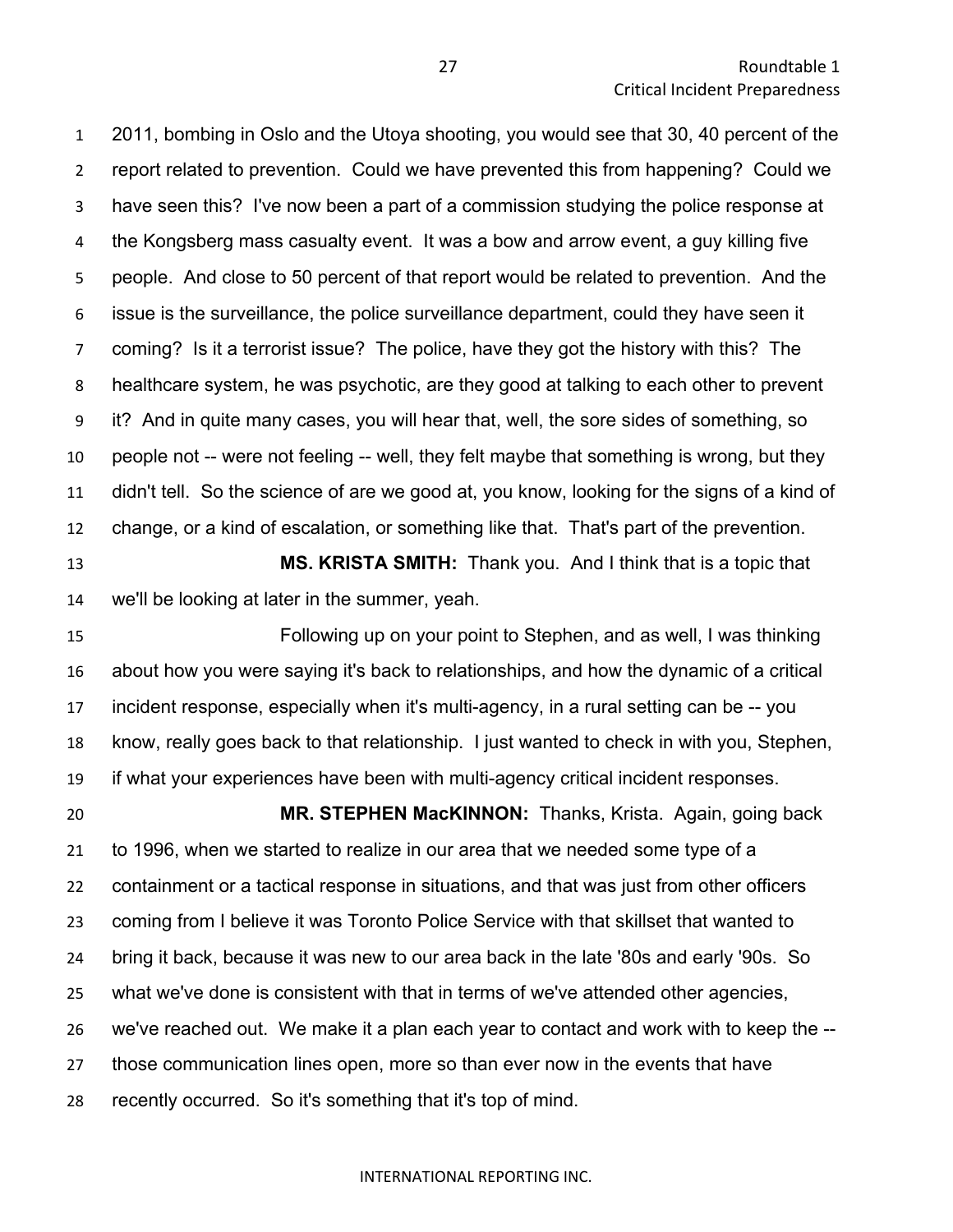Going to -- well, as I said, about training, training standards is usually one of the setbacks in what we've heard from our other colleague. When you have two or three different disciplines, no one really wants to give up their way to form a path. I know within Canada now and a lot of the tactical teams, they're on the same training platform. So when you look at that piece, that's solved, so you look at fixing problems, so we can train together when we do a joint operations, that those things are out of the way. The interoperability piece of I know Bjørn from our last training experience, and next year we'll do it again, and next year do it again. So we're not learning from each other every year over and over. It's -- we've already, you know, kind of had those experiences to get us to that, just doing the event.

 So that combined with communications, so when you look at portable radio systems, that's always one of the factors that, you know, my team can't talk to the other team on joint events. So within Nova Scotia, an interoperability with TMR system radios that we've had since I believe 2015 or earlier, you know, that's one of the mutual aid channels that we can work to, so another solving factor to no restrictions for teams that are on the same training platforms with the communication piece, and all we have to do now is, and which we have been, is train together, get to know each other, so when these events happen -- and up to recently when we talk about examples, in 2020, we had an event of a missing person. And it turned into something that spun off to be larger, but we worked fantastic with that project and that -- and the successful outcome. So it reinforces our decision making to keep those channels open, to continue that training, to continue the dialogue.

 So if it's working, keep it working. One of the flaws that we've noticed is the change in the guard. So I might do this practice or the predecessor before me and continue it on, but if that's not continued on with the new, somebody retires, somebody changes their position and goes to a different role, to ensuring that that training piece continues on, those relationships continue on, because the platform is solved, the communications piece is solved. Now it's the last two pieces to continue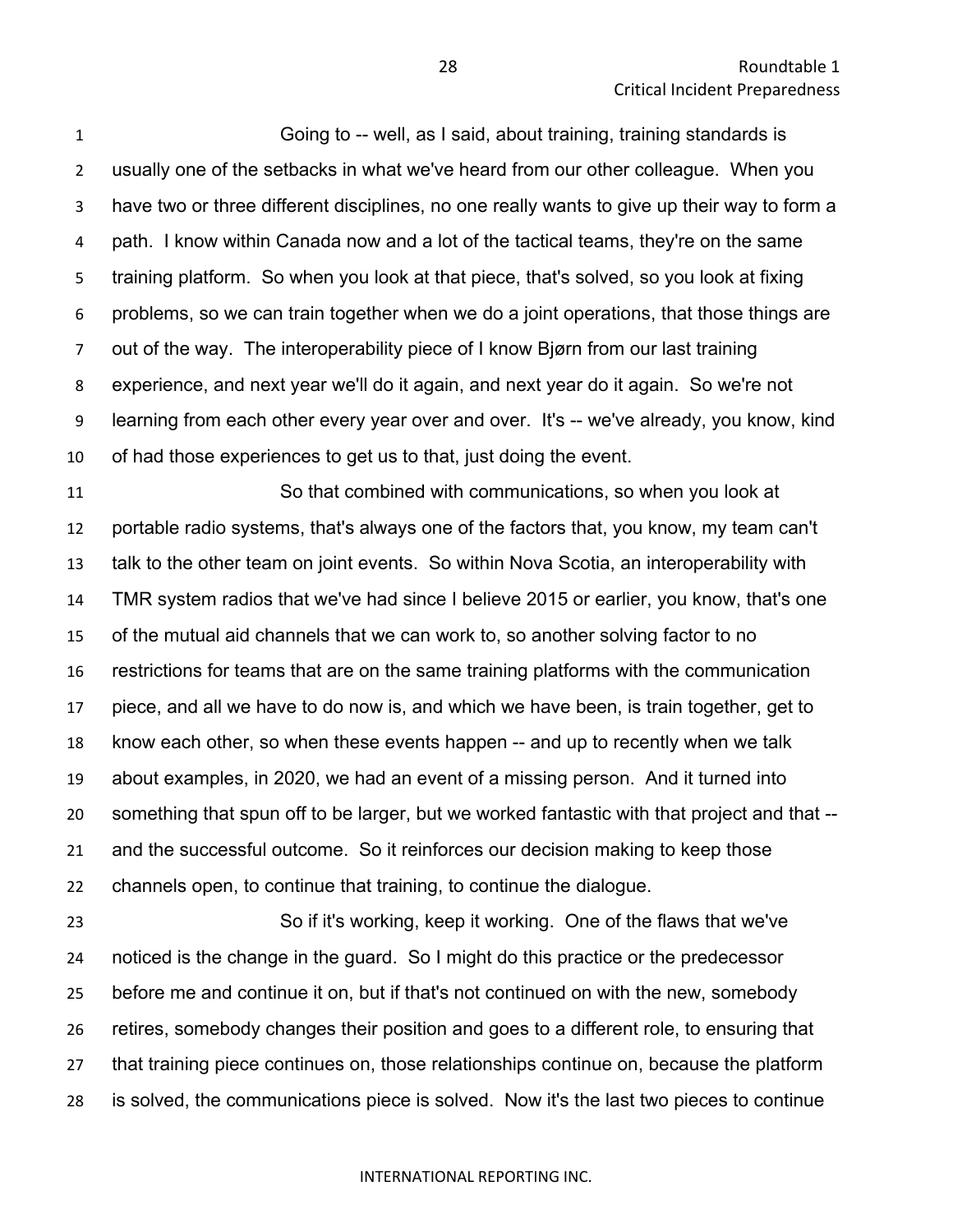to have those relationships.

 **MS. KRISTA SMITH:** So I was going to take it to Wallace next. I know that you teach at the Canadian Police College, and I'm wondering if you can speak a little bit about the platform that is taught and whether, to your knowledge, whether that platform varies much across Canada? **MR. WALLACE GOSSEN:** So I will answer that question. I'd just like to go back for a second. **MS. KRISTA SMITH:** No problem. **MR. WALLACE GOSSEN:** Because I find a lot of times when we have these conversations about emergency preparedness, we really do tend to boil it down and focus on the tactical piece, meaning the officers that are there, looking at the problem, what their tactics are, how they're going to breach the door, what firearms do they have. And, you know, those -- at that level, that is a whole other conversation versus the command, control and communication piece that takes place once the chaos starts to get reigned in a little bit and things are slowing down. When the men and women first show up to those events, they're going to respond to the way that they're trained and they're going to do those things. But as those events increase in scope and complexity and command starts coming in, typically, we find that that is where it begins to break down. And when you look at large events -- I'm also a public order unit commander, so we have the benefit there of every public order deployment we go on is multi-jurisdictional. Who's in charge; right? Where does the decision making lie, and do we all agree that that's the person who is in charge to make those decisions? So many times, when we walk away from these events and you ask the question, "Who is in charge?" three people put their hands up; right? That's always a problem. And so we focus an awful lot of the training on the tactical piece, and the operational piece even, even the team leader that's on ground. But as we scale up the event and more pieces come into play, that is, historically I think, where a lot of the problems have hit. And so we spend a lot of time focusing down; right? But we haven't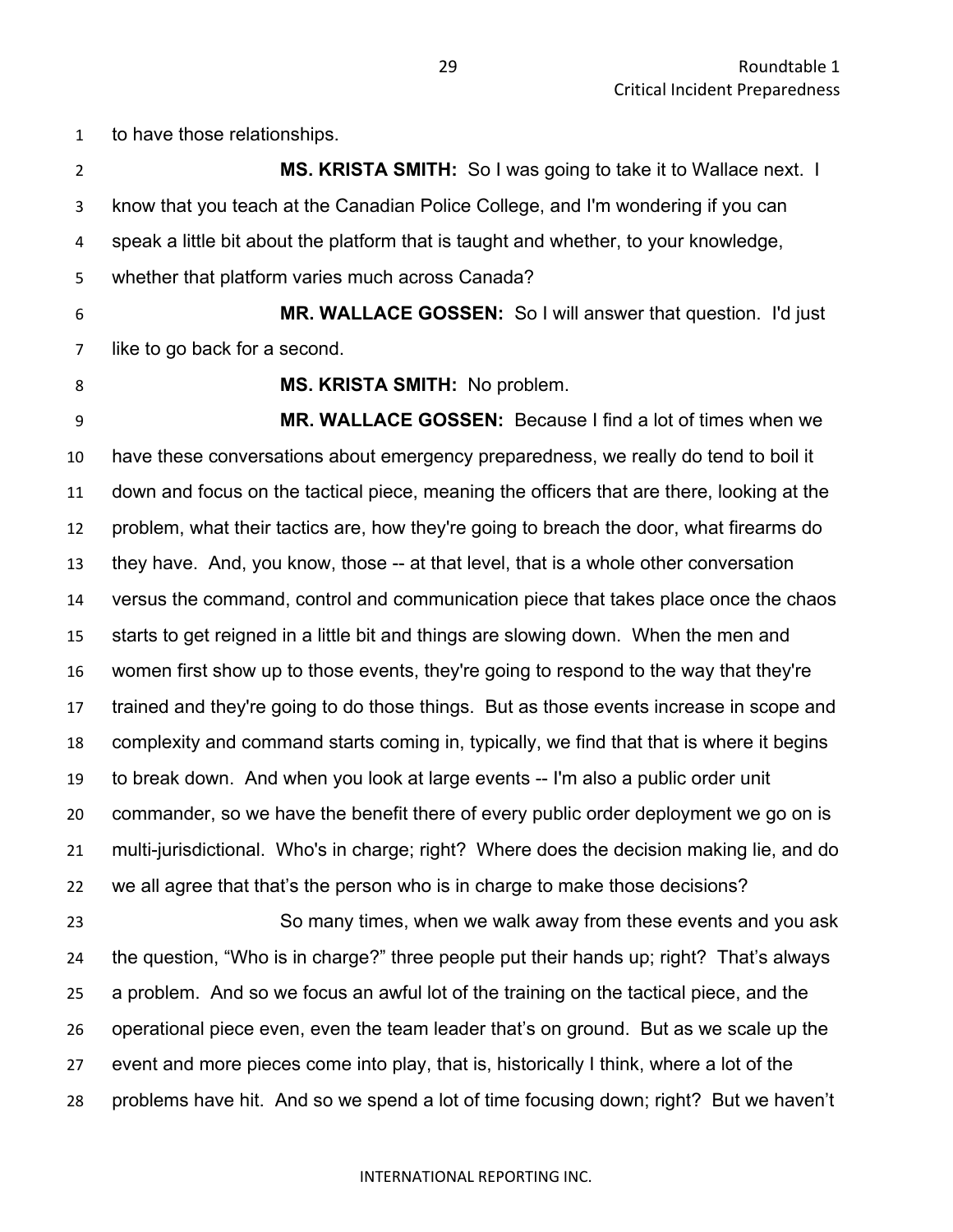focused a whole lot of time focusing up.

2 And to your point, Stephen, that's where you see an awful lot of the change of command. A lot of the officers on the ground will maintain that skill set and move through their careers with that, but their bosses change; right? And that boss wasn't at the last scenario and they don't have a background in it. So those are all things that are a very real struggle, and I'm going to suggest probably well if not across North America, across the world. **But one of the things that's happened in Canada that I think is very**  good is at the Canadian Police College, we have the Critical Incident Command Program. And from a high-level overview of it, what that means is that every Incident Commander that's trained at the college can go anywhere in the country and run a call with another Incident Commander and they'd be speaking the same language, you know, the same methodology, they use the same terms. So really, what is taught at the police college is every crisis is defined through SMEAC; right? So SMEAC is an acronym for Situation Mission Execution Administration and Authorities and Command and Control and Communication; right? So that is the initial framework that they use on. All their decision-making is based on NRA, is it necessary? Is it risk affective? Is it acceptable? And when you're examining those three points, is it necessary, it goes back to your priorities of life. And what we teach the priorities of life for a commander is the exact same for the priorities of life of a frontline officer. It's the public, the officers, and the subject. So when they make those decisions, right, everything is contextualized within that framework; right? They're also taught within the execution phase, constantly coming up with plans. You've got your deliberate action plan, you've got your immediate action plan, meaning if something goes bad right now, what do we do while we're making a bigger plan? And then whatever other contingency plans that you may need based on the situation that you're following; right?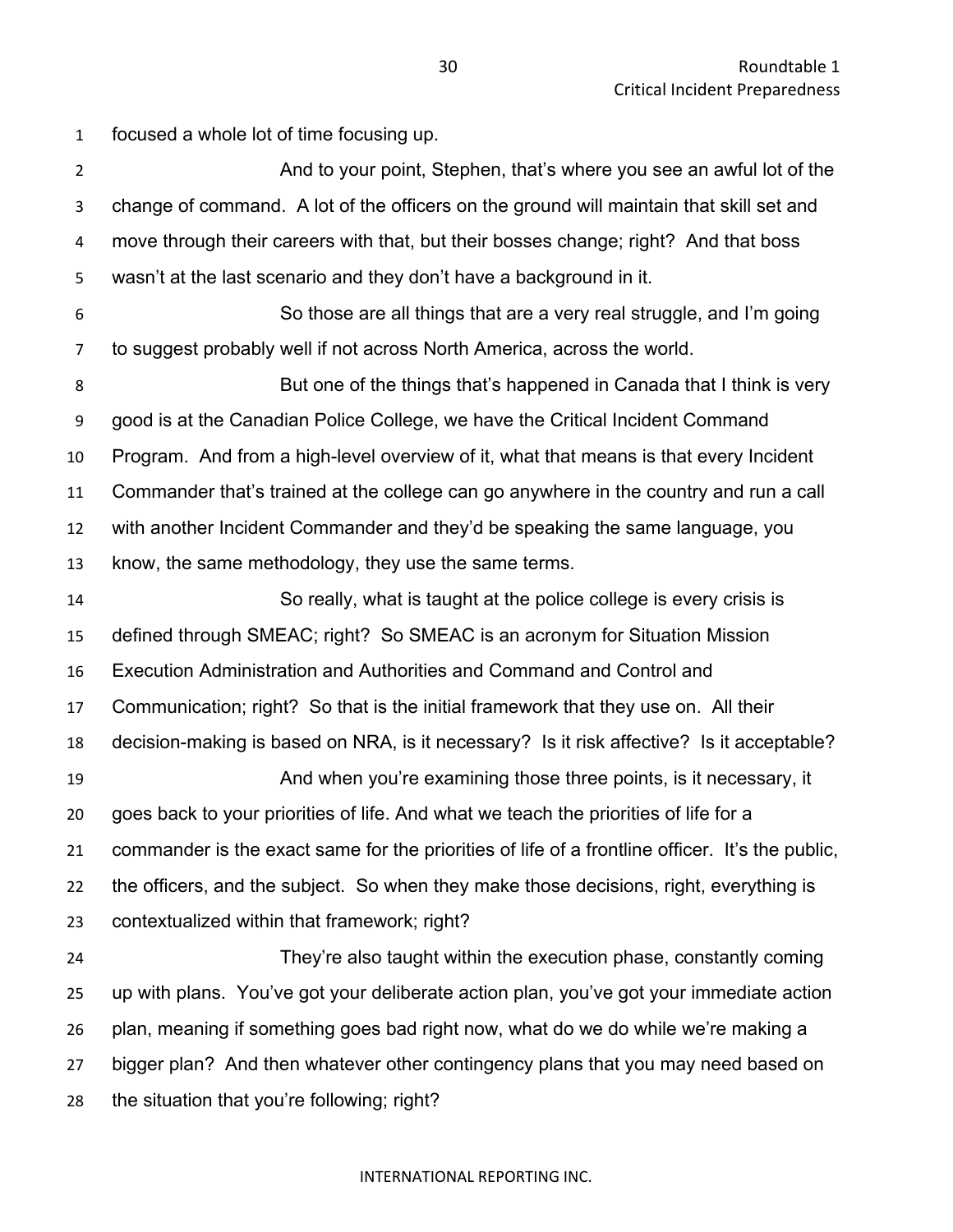| $\mathbf{1}$   | So within that as well, if we go back to that acronym, SMEAC, that                           |
|----------------|----------------------------------------------------------------------------------------------|
| $\overline{2}$ | command, control, communication piece at the end, the C, that is what we call the            |
| 3              | Command Triangle. So the Command Triangle is composed of one person at the top,              |
| 4              | the Incident Commander for the event. And then the two branches of that are the              |
| 5              | negotiation team. And again, most of this is framed around the idea it's armed               |
| 6              | barricaded suspect, the hostage taking. So you've got the negotiation team and then          |
| $\overline{7}$ | you've got your tactical commander. Those are the two subject matter experts that            |
| 8              | inform up to the Incident commander, who then bases their decision on what they think        |
| 9              | they should be doing, going back to is it necessary, is it risk affective, is it acceptable, |
| 10             | based on the priorities of life and what you've sent as your mission.                        |
| 11             | So the mission is set by the Incident Commander. It's one of the                             |
| 12             | first things they teach them to do. They're also told to take command as soon as they        |
| 13             | have the recommended situational awareness; right? And then they begin gathering             |
| 14             | whatever resources they need and start tasking out things.                                   |
| 15             | Now, that's a very rapid overview of the program, but maybe I'll just                        |
| 16             | leave it at that and if there's further questions.                                           |
| 17             | But that is what every Incident Commander that comes through the                             |
| 18             | Canadian Police College gets. And it's finalized with an hour/hour and a half long           |
| 19             | scenario where they have to -- it's like an oral exam where they have to demonstrate         |
| 20             | that in a realistic scenario.                                                                |
| 21             | So again, covering all those components, SMEAC, NRA, priorities                              |
| 22             | of life.                                                                                     |
| 23             | I can get into what's ICLEAR, but that's more the acronym for the                            |
| 24             | on-ground officers. But it is something that they have to go through. Because one of         |
| 25             | the things that we found under stress, you know, people can't remember things; right?        |
| 26             | Their brains shut down. So Stephen referenced to-go bags. You know, within my go             |
| 27             | bag, which is right around the corner from me here, I've got those things written down,      |
| 28             | as much as they teach it, right, as much as I've experienced and lived it. I don't trust     |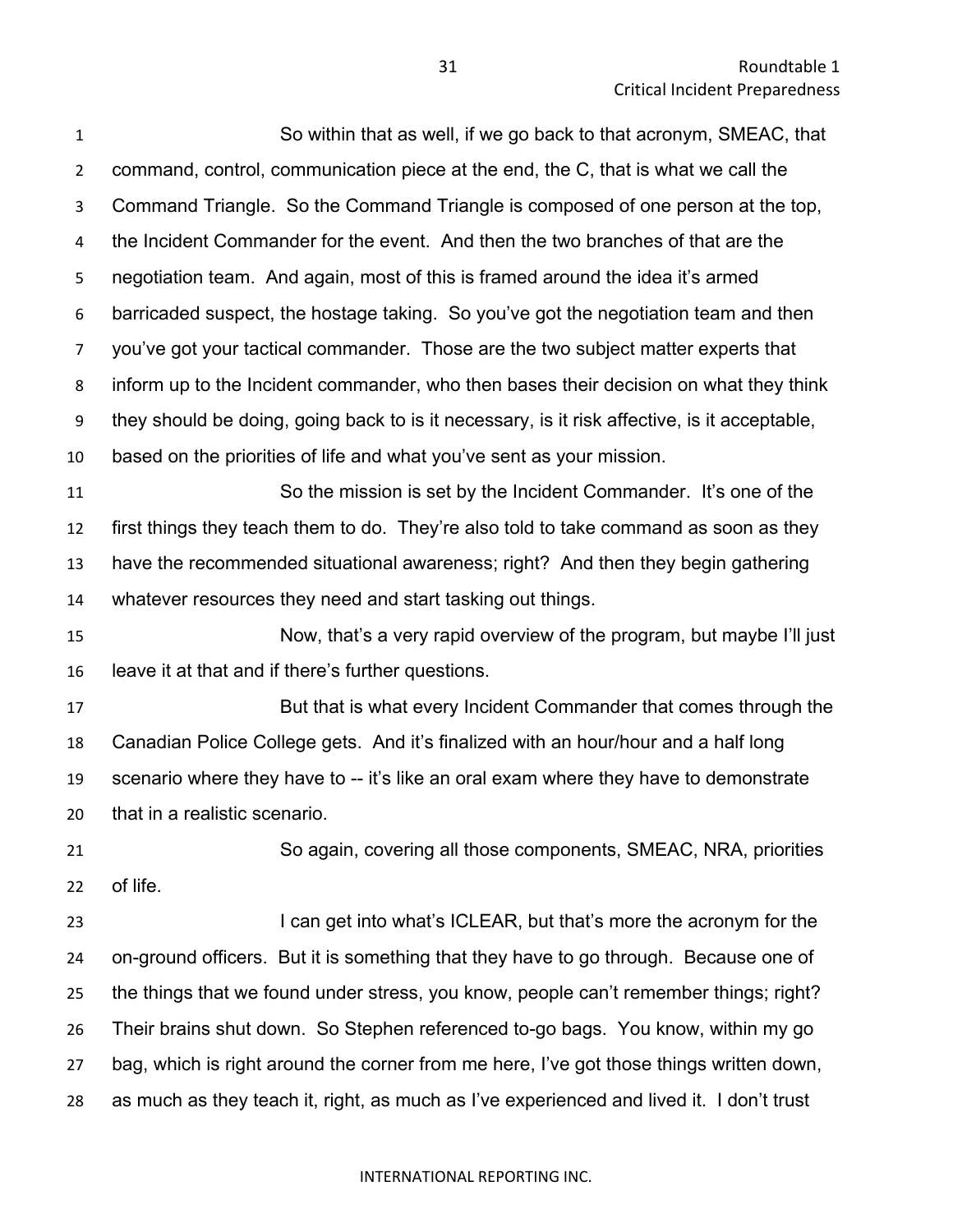myself to remember everything that I need to remember in a high-risk event. So I pull out my card and I go through that checklist to make sure that I haven't missed anything. That goes back to the importance of that training; right? Those components of the command, control, communication, and having commanders experience that, having them work through the process under stress, right, and not getting focused in on all the things that we know can happen to them under stress, which I understand we're going to talk about later, is really the key -- separated from the tactical operational side, but that movement up from the chain of command, that is where the training takes places for, in Canada, our Incident Commanders. And so far, it has worked quite well. **But all of this -- any training is dated; right?** That repetition, that constantly doing it, all of these things are perishable skills. Even just remembering what SMEAC is a perishable skill over time and under stress is sometimes very difficult. That has to be trained constantly, not just how do we breach a door; right? How do we make a hostage shot? Those critical decisions moving upwards, and again, going back to who is in charge. When you're multi-jurisdictional and there's three or four agencies in that room and they all think that they're the ones in charge, that's a problem and that needs to get sorted out in training before a real event. So again, I'll leave it there. **MS. KRISTA SMITH:** Okay. I have just a couple of follow up questions from what you've just said. Can you tell us what SMEAC stands for again? That went quickly. **MR. WALLACE GOSSEN:** Certainly. So SMEAC, S is situation. **MS. KRISTA SMITH:** Yeah. **MR. WALLACE GOSSEN:** What is the situation that you're dealing with? It really ties into situational awareness. **MS. KRISTA SMITH:** M'hm. **MR. WALLACE GOSSEN:** What is the -- M is the mission. What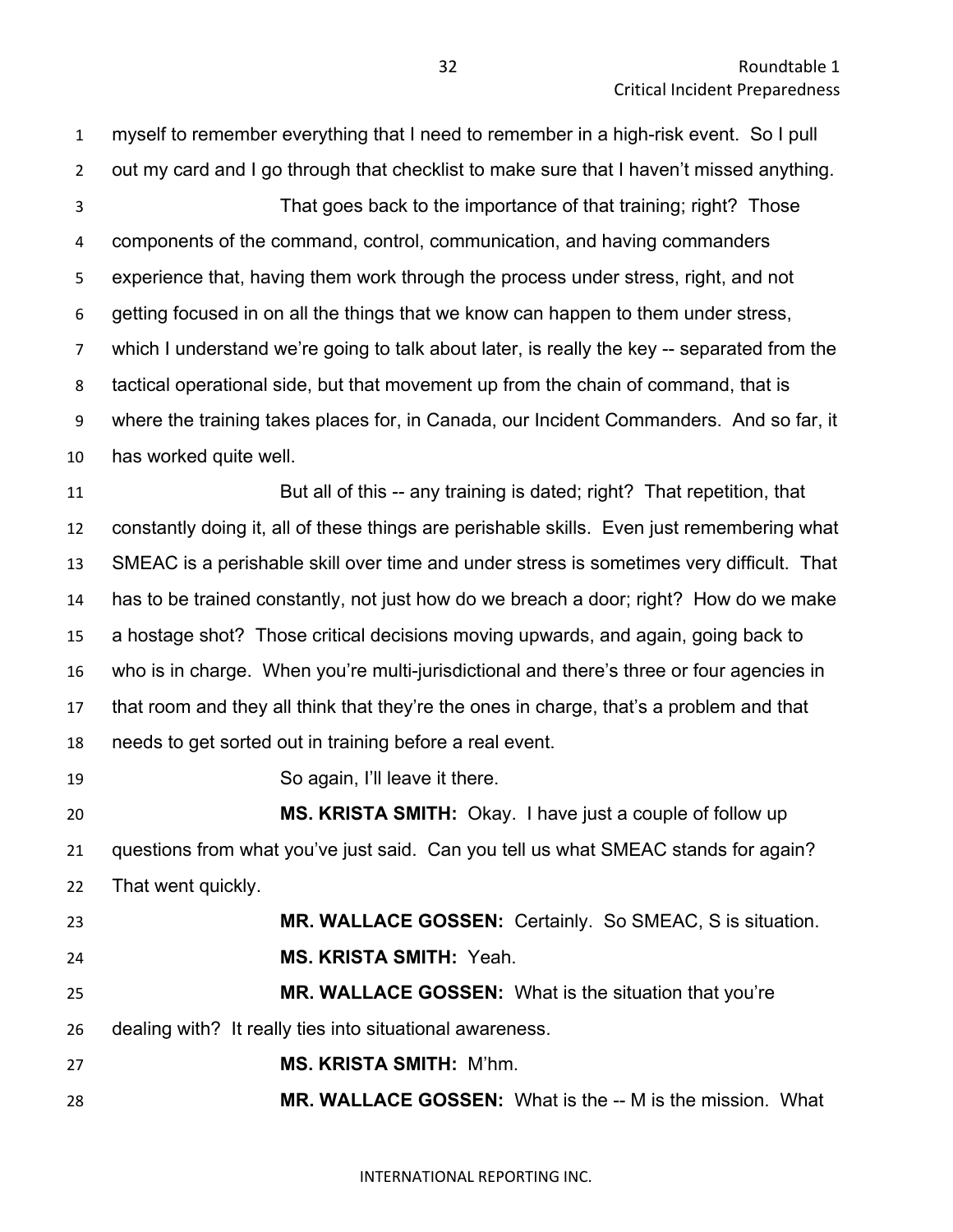is it that you're trying to accomplish? **E** is the execution phase. Now, execution is made up of another acronym, which is clear, ICLEAR, isolation, containment, lethal and less lethal options, evacuation, your authorities, and then your react plans. And I already described what the react plans are, but we can go into that again if somebody needs to. The A is administrative and authorities. So administratively, what resources do you need to solve this problem and what are your authorities to do that? **MS. KRISTA SMITH:** M'hm. **MR. WALLACE GOSSEN:** And then C is the command. So that's literally put on the board, your Command Triangle, who those individuals are, and the communication that you have, radio channels and things like that. **In that quick framework to reign in, again, that chaotic piece of,**  "What do I do right now?" just start that process and you're already moving towards resolution; right? So that -- and I can get into, as well, the importance of scribes and boards, but again, we'll leave that, Krista. **MS. KRISTA SMITH:** Yeah, for now. That's really helpful. **And then the other follow up question I have is I** -- the way I heard you talking about it just now, it was -- it's training for commanders, Critical Incident Command, but is there -- is the Incident Command System taught to all levels of responders? **MR. WALLACE GOSSEN:** Yes and no. **MS. KRISTA SMITH:** Okay. **MR. WALLACE GOSSEN:** Depending on where you are. Right now, -- and I can only speak from the Ontario perspective. The Ontario Police College has done a fantastic job of implementing a scaled incident command program. So there's the Incident Command 100, 200, 300, 400 level. And I've been involved in the development of the 300 and we're trying to finalize the 400-level command.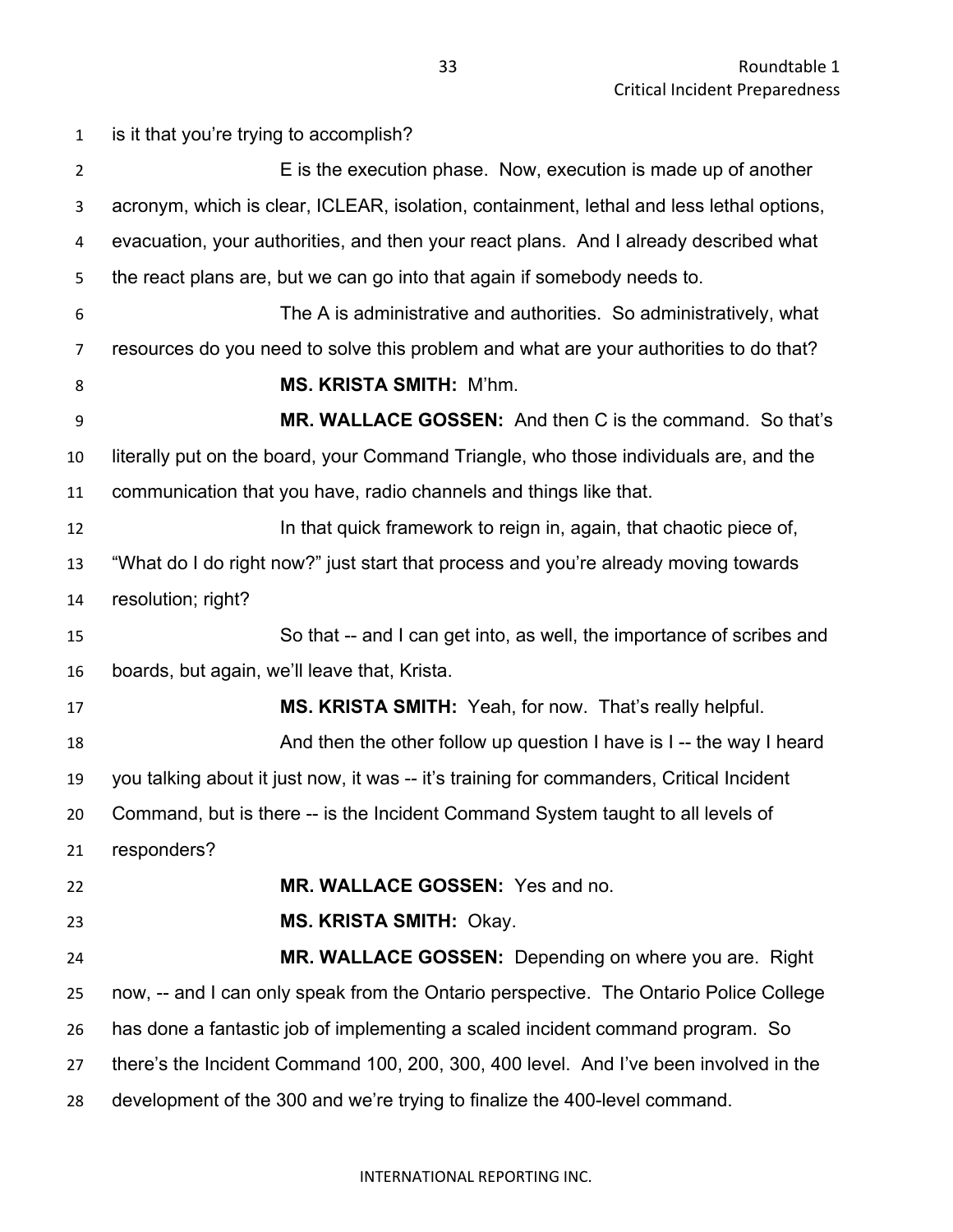So that is -- really, the Incident Commander is whoever shows up on scene first. So if four constables show up on scene, one of them is in charge; right? They need to understand, for them, that on an operational tactical level, the ICLEAR concept, how do we isolate this? How do we contain it? What less lethal options do we have? Do we need to evacuate? What are our authorities and what are our reactionary plans?

 Right? So that is, starting as of two years ago, being taught to every front-line constable, because again, if two constables show up and they've both got six months experience, somebody has to take charge. So we give them that framework.

 Then at the 200 level, we dive a little bit deeper into the instruction of command and control because that's for the patrol sergeant that shows up; right? So again now they're introduced, -- again, they're really just reinforcing ICLEAR, NRA, and priorities of life at this point. So the goal is to get to a position in Ontario where, you know, we'll have a generation of officers that have come up with this vernacular and are just very comfortable using it, the NRA, all their decisions. We're not there yet, but it's begun.

 So then the next level is the 300 level. So that is for -- typically most organizations have a duty officer on duty, a staff sergeant or a duty inspector. They then show up and relieve the sergeant who happened to be in charge at that time. They also use ICLEAR, NRA, priorities of life, for sorting out their decisions and process. But that's when we also start to introduce SMEAC, because now you're getting into the into the strategic level of organization and, if it's going in that direction it's going to require a higher level of organization.

 Then we call it they set the table for the Incident Commander because, typically, the Incident Commander's the last person to show up. Sometimes they aren't, but -- so when the Incident Commander comes in, they're briefed by the duty Inspector and it's done on a format. Here's my ICLEAR, here's my SMEAC, here's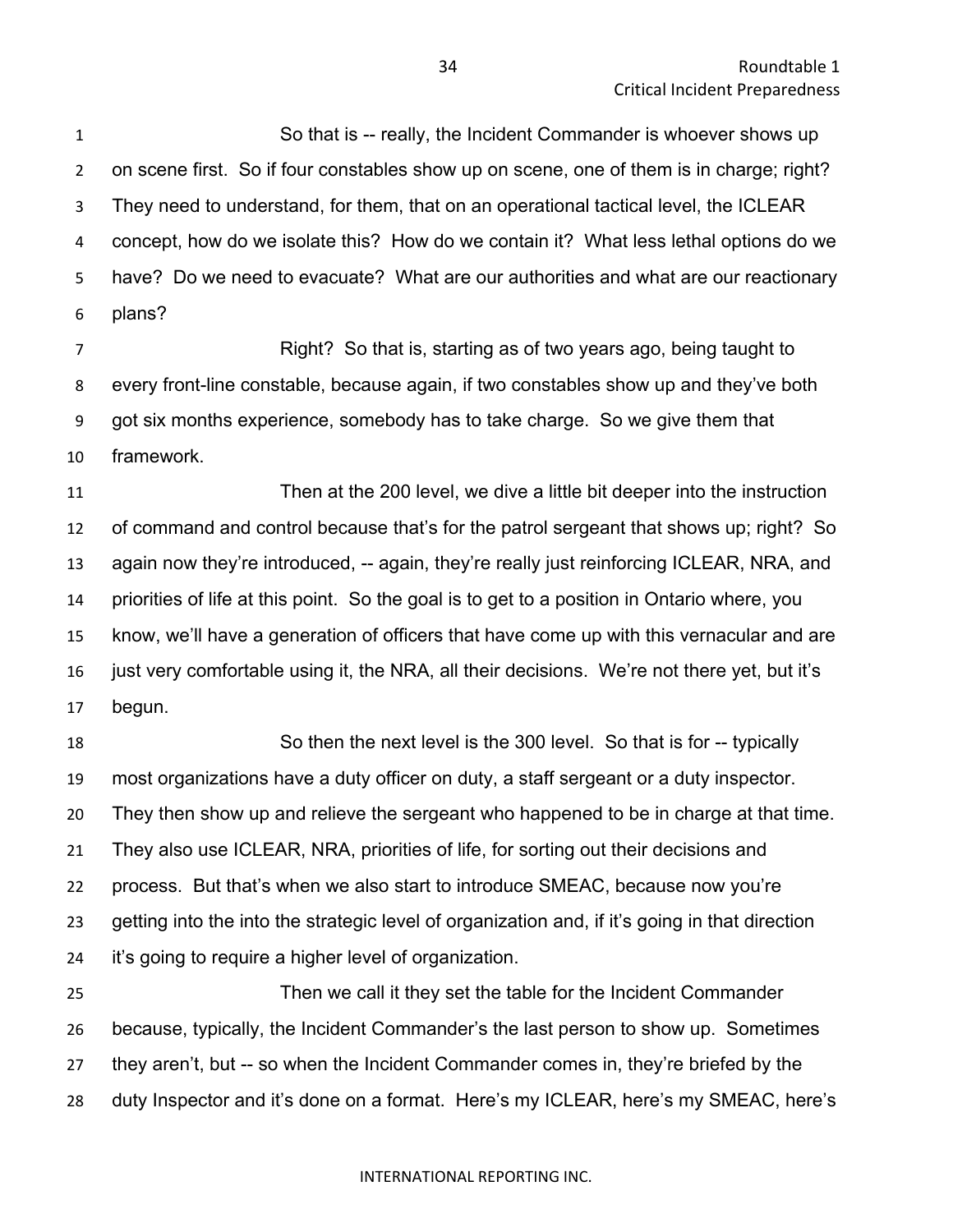the plans, here's what I've approved, here's still what's outstanding. And then at that point, the Incident Commander would say they've got enough situational awareness, "I'll take command".

 I think that answered it. **MS. KRISTA SMITH:** Yeah, that's helpful. Lays the groundwork. So Kerry, I was wondering if you can talk about response -- critical incident response in the communication centre. It may look a little same or a little bit different from what we've just heard. **MS. KERRY MURRAY-BATES:** So critical incident response, for

 us, like we talked about before, communications operators do the job the same way every time, right. Their actual call-taking and their actual dispatch, those skill sets are set and they don't change. They're scalable, but they don't really change.

**Incident -- critical incident response for us is more about what we**  facilitate for the officers on the road, so we have a number of technologies within the centre that augment the communications.

 So initially, we have our call take and our dispatch policies. We have a system of notification that I checked on -- that I spoke about earlier that really highlights or provides the flow of communication all the way up to the command level, depending on the event.

 So a supervisor within the communication centre would be advised of the event so now there's another set of eyes looking. There's another set of notifications, depending on what type of event is transpiring. And that's for additional resources as well as additional oversight.

 So for example, ETF, our Emergency Task Force, or our dogs or our Emergency Management or our bomb squad or whatever it might be that is transpiring, that notification goes in early in the process so that there's some sort of awareness created if the unit is needed to deploy.

The other thing that it does is that it allows that those additional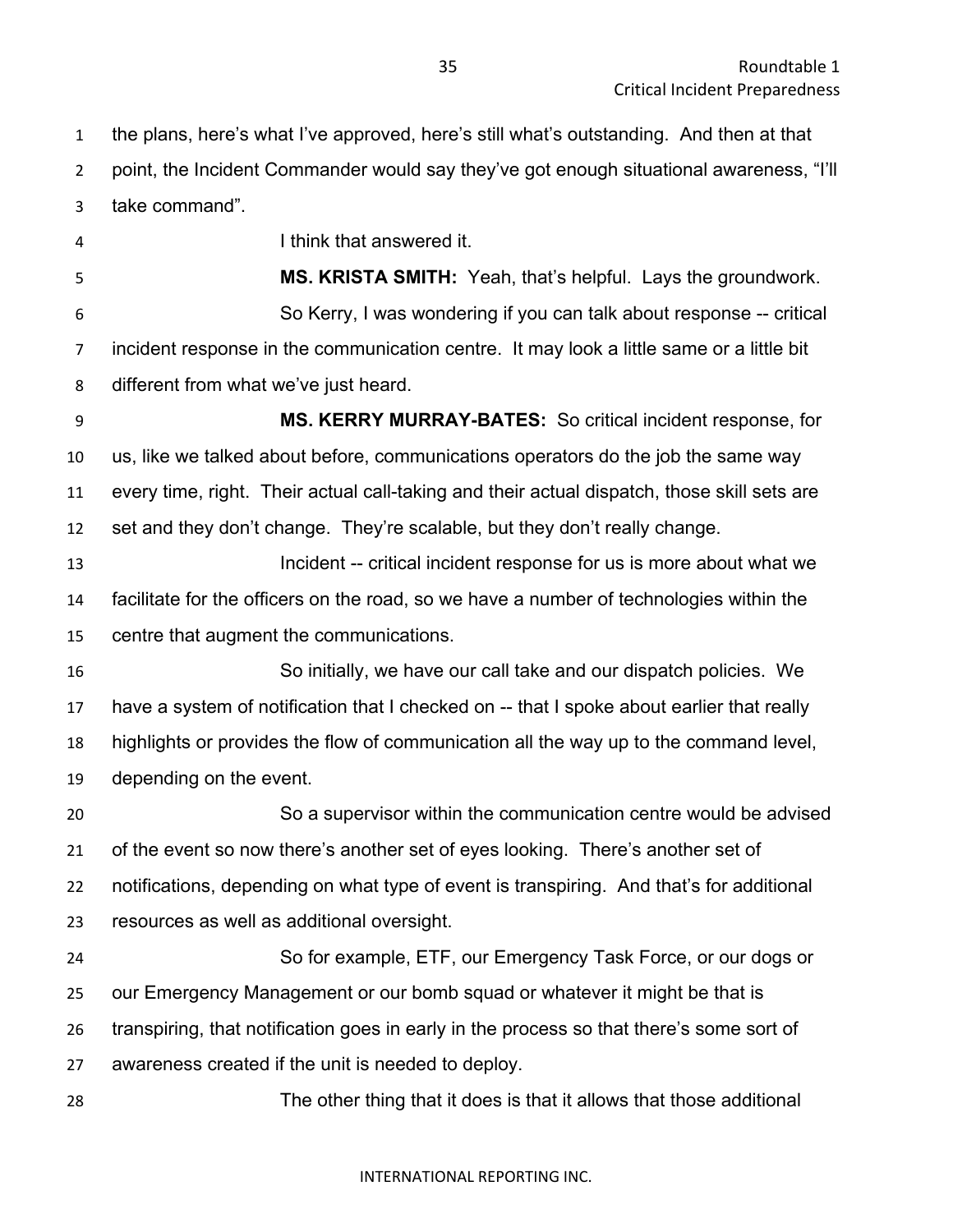resources to start listening to the calls so that there's -- they're getting that information right from the beginning of the event.

 We have a duty operations centre, so that is our -- we call it out TPOC, Toronto Police Operations Centre. That's the duty Staff Sergeant. There's also a communications operator embedded in the duty operations centre, and the reason being is they facilitate the flow of information. The purpose of that is business continuity, so it's situational awareness for the entire city. They look at resources available, they look at competing priorities within the city, if there's major events -- multiple major events happening. And then there -- the next level would be the Major Incident Command Centre if they decide to stand that up, and that would be the Incident Commander for the police side, but we also deploy a communications operator in the Major Incident Command Centre. And again, it's all about the flow of communication. So the role of that person is to ensure that the Incident Commander has all of the information that is in the CAD event or in -- within the CAD system that is for the event that's happening so everyone is getting the same information at the same time. Now, the technology that we have to support this is obviously we have multiple radio channels and then we have radio channels that are designated. So for instance, we have a designated command channel, so if Incident Commanders or even unit commanders across the city for whatever the event might be need to

 communicate or need to have updates, situational or operational awareness, that is the designated command channel and they know they can dial into that channel and they will get operational updates.

 We also have our Joint Emergency Services channels. So those channels can be implemented to facilitate communication between our ambulance, our fire and our police resources. And I believe we have 10 of those -- nine or 10 of those. Then there's also the ability -- our interoperability piece. So we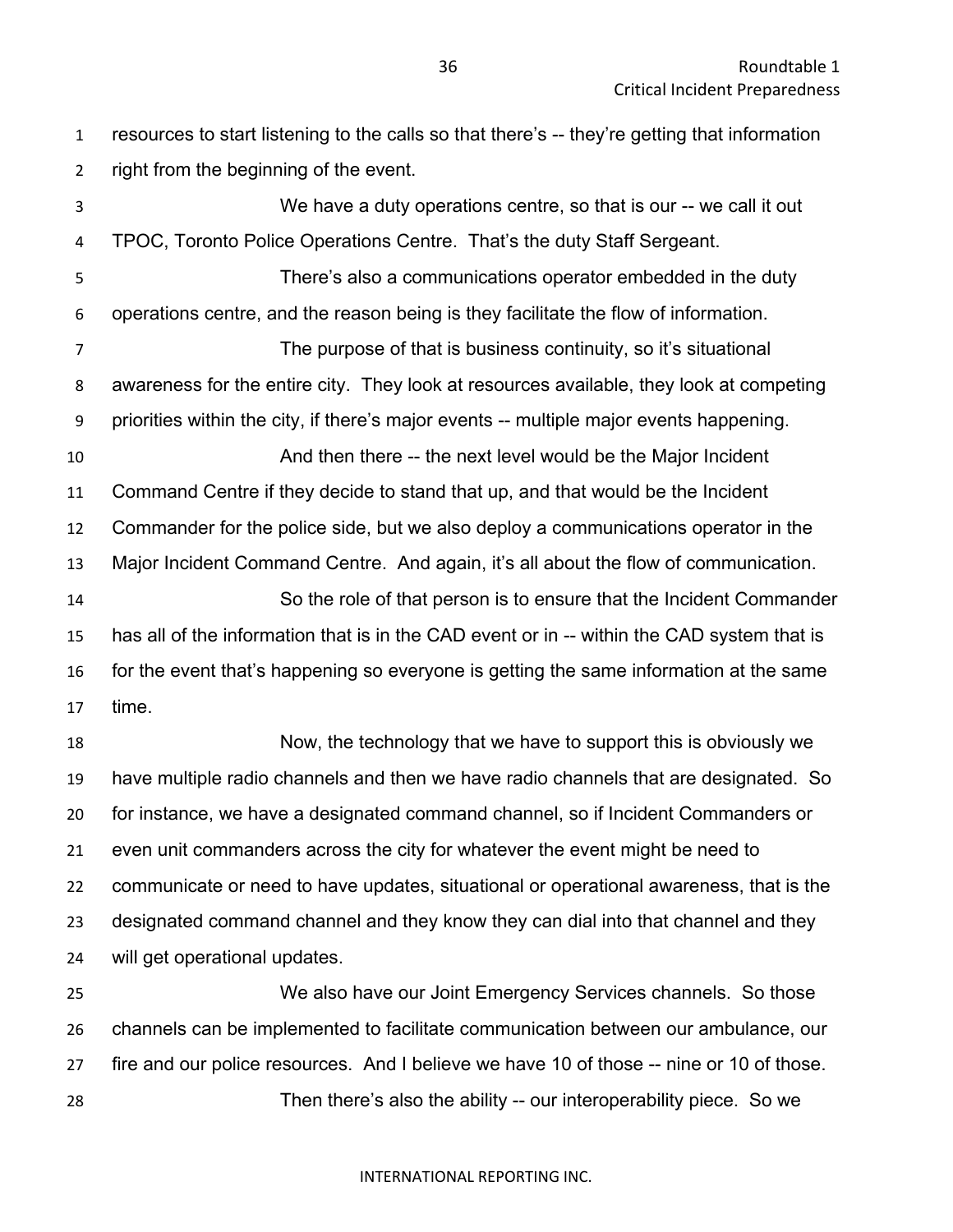have the ability to patch channels with our GTA partners so we can patch other services, so the OPP or York Region or Peel, and so that we can establish a common channel so that everyone can speak to each other and everyone can hear the same information. **And we also have the capability with our ambulance and our fire.**  So a lot of times, what will happen is, as our role within the emergency -- the response to an emergency event, our -- we will offer those opportunities or those resources to the Incident Commander or the road Sergeant or whoever is in charge at the time and then they advise us if they want to utilize those resources. **MS. KRISTA SMITH:** So one of my follow-up questions was going to be how the communication centre -- just to get a better sense of how the communication centre is working in tandem or in cooperation with the duty operations centre, but that might have been -- that might be the answer. Is there more to it? **MS. KERRY MURRAY-BATES:** So the duty operations centre, as I said, it has a communications operator deployed there. They have the same CAD that the communications operators at the communications centre use. **MS. KRISTA SMITH:** What's a CAD? **MS. KERRY MURRAY-BATES:** Sorry. CAD is Computer Aided Dispatch, and essentially that is just the system we use to facilitate the flow of information. We process calls. It's how we log everything. So it's the same system across the board, right, so the call-taker that initiates the call for service initiates the CAD event, and that CAD event is consistent through every level of notification on every CAD system. So the information from the very first phone call is available throughout to everyone who has access to the CAD. **MS. KRISTA SMITH:** Are other agencies on CAD or is that ---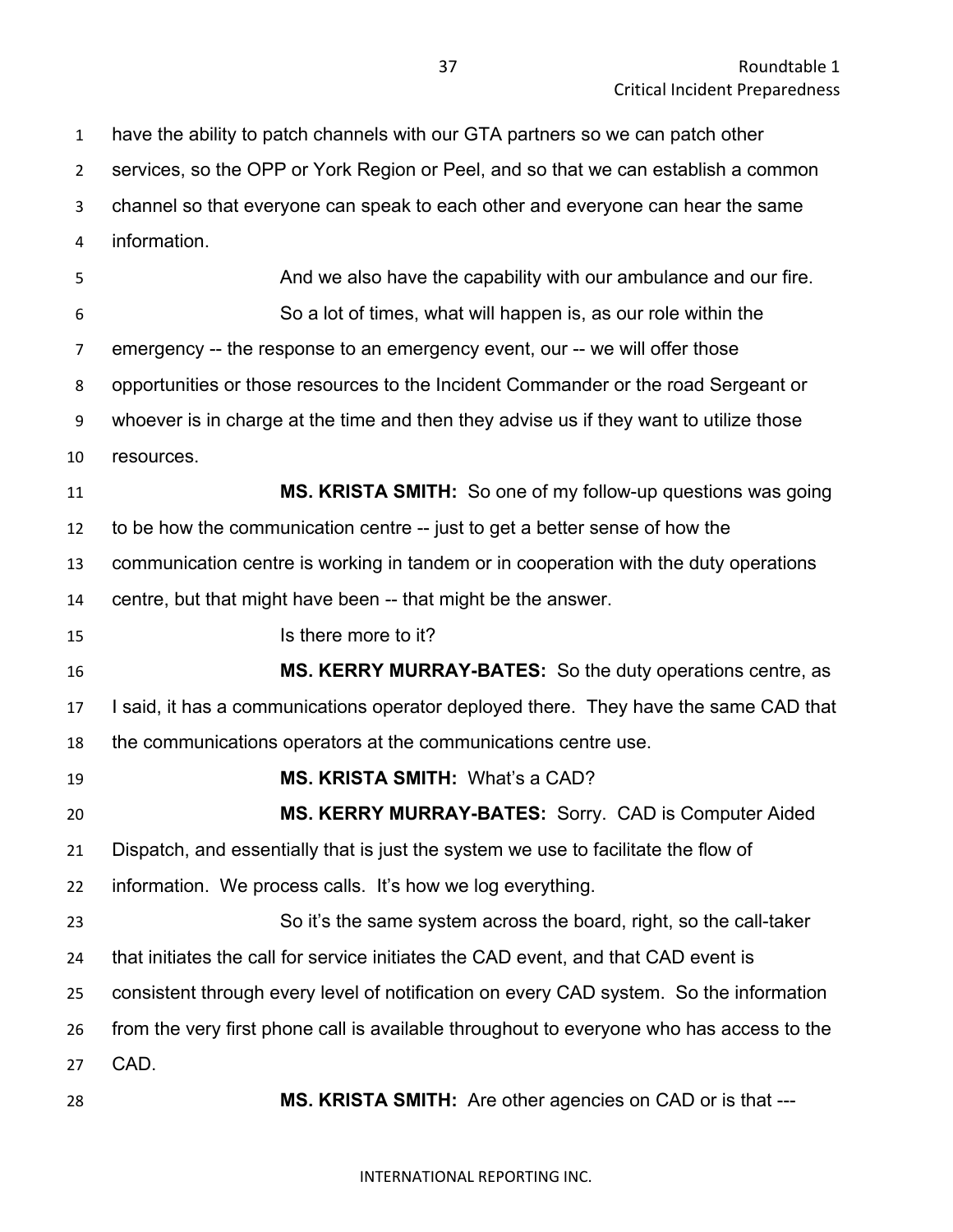| $\mathbf{1}$ | MS. KERRY MURRAY-BATES: Absolutely.                                                    |
|--------------|----------------------------------------------------------------------------------------|
| 2            | MR. KRISTA SMITH: --- strictly a policing -- okay.                                     |
| 3            | MS. KERRY MURRAY-BATES: Absolutely. Yeah.                                              |
| 4            | And there's multiple vendors. You know, it's just like buying a car,                   |
| 5            | right. A car is a car, but you can have Hexagon, you can have Mark 43, you can have    |
| 6            | Motorola. Like there's a number of different CAD providers, but they all have the same |
| 7            | function. It's just different options, if you will.                                    |
| 8            | MS. KRISTA SMITH: Okay. That's helpful. Thank you.                                     |
| 9            | It kind of gives us a picture of how operations roll during a critical                 |
| 10           | incident.                                                                              |
| 11           | I'd like to turn now to Kimmo and hear a little bit about how                          |
| 12           | operations to a critical incident response work in Finland and, as well, if you can    |
| 13           | comment on multi-agency responses, that would be -- that would be of interest.         |
| 14           | DR. KIMMO HIMBERG: Thank you. Thank you, Krista.                                       |
| 15           | Yes. As a matter of fact, I almost asked for the floor already earlier                 |
| 16           | because I think the discussion starting with Wallace's presentation were touching some |
| 17           | very essential questions.                                                              |
| 18           | It is, of course, enormously important to ask who's in charge, who's                   |
| 19           | leading, who's leading the response, who's leading the situation. And I have a good    |
| 20           | answer, a little bit bluntly. There may not be situations where the answer to this     |
| 21           | question is unclear. The system, the procedures have to be built in such a way that    |
| 22           | always, from the start, it is crystal clear who is leading.                            |
| 23           | Of course, the -- on a level of individuals, the responsibility of                     |
| 24           | leading the situation may change from -- for example, if the situation escalates and   |
| 25           | more patrols have to be involved.                                                      |
| 26           | From the Finnish viewpoint, I'm relieved when I can say that we                        |
| 27           | don't have situation where the answer to the who's in charge question is unclear       |
| 28           | because of multi-agency involvement. As I mentioned earlier, we have a national police |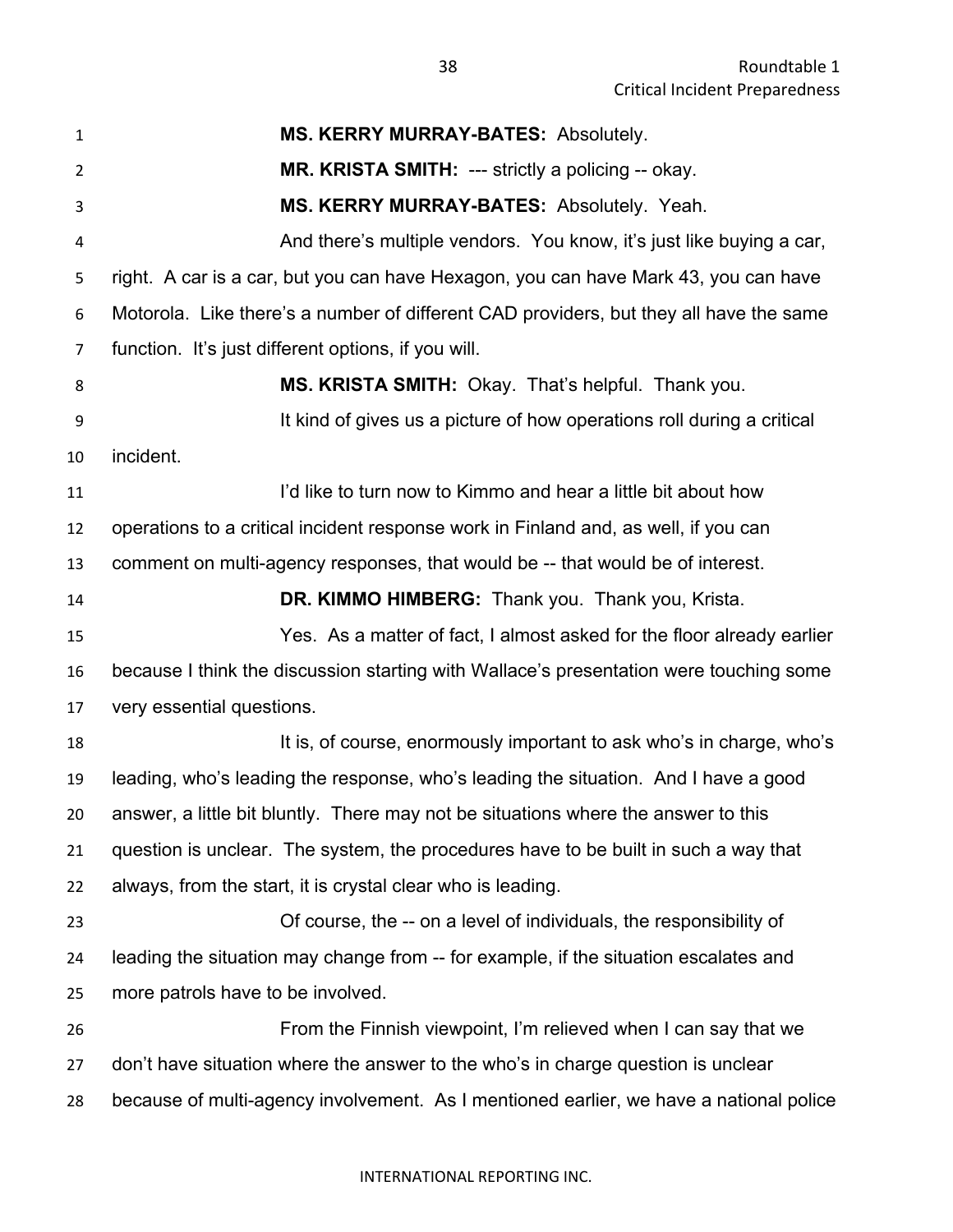and authorities divided to regional units, but all those units operate according to the same rules and same procedures. There is no such situation when -- when we -- well, I will put it simply. We don't have multi-agency situations at all.

 In the Finnish police procedures, even a patrol of two constables has a leader. One of the two constables is leading the patrol. It doesn't necessarily -- the leader role does not necessarily become very visible in the normal, everyday police work. But in a critical incident, it certainly has a meaning.

 Also, as an example, it is required by our police procedure that, for example, always when it is possible, I mean, when time allows, even a patrol to -- has to agree among themselves which one of the two constables would be the primary user of firearm. So this role is given to one of the two members of the patrol.

 When the incident is larger, or escalates to become larger, so that it becomes a multi-patrol situation, then typically, the leadership is transferred to a field sergeant. If I translate the word that we use for this role in the Finnish language, it would be something like a field leader, basically, a sergeant who is a member in one of the patrols involved, but she or he will take the responsibility of leading the situation.

**If it escalates further, or if it's an even larger, even broader incident,**  then the leadership responsibility is transferred to a command centre. And here perhaps I should emphasize that despite Finland being such a large country, but we have only a few command centres in the country. And the senior police officer who becomes the responsible leader does not typically work from on site, but she or he works from the command centre. We have a highly developed computer and communication system, so that the commanding officer has a lot of information available. And, of course, the communication systems, the radio systems allow, for example, to very rapidly to create a communication group which involves all the officers who work in and with that particular incident. So information is distributed among all officers who are involved in the case.

Many things that were said by previous speakers sounded quite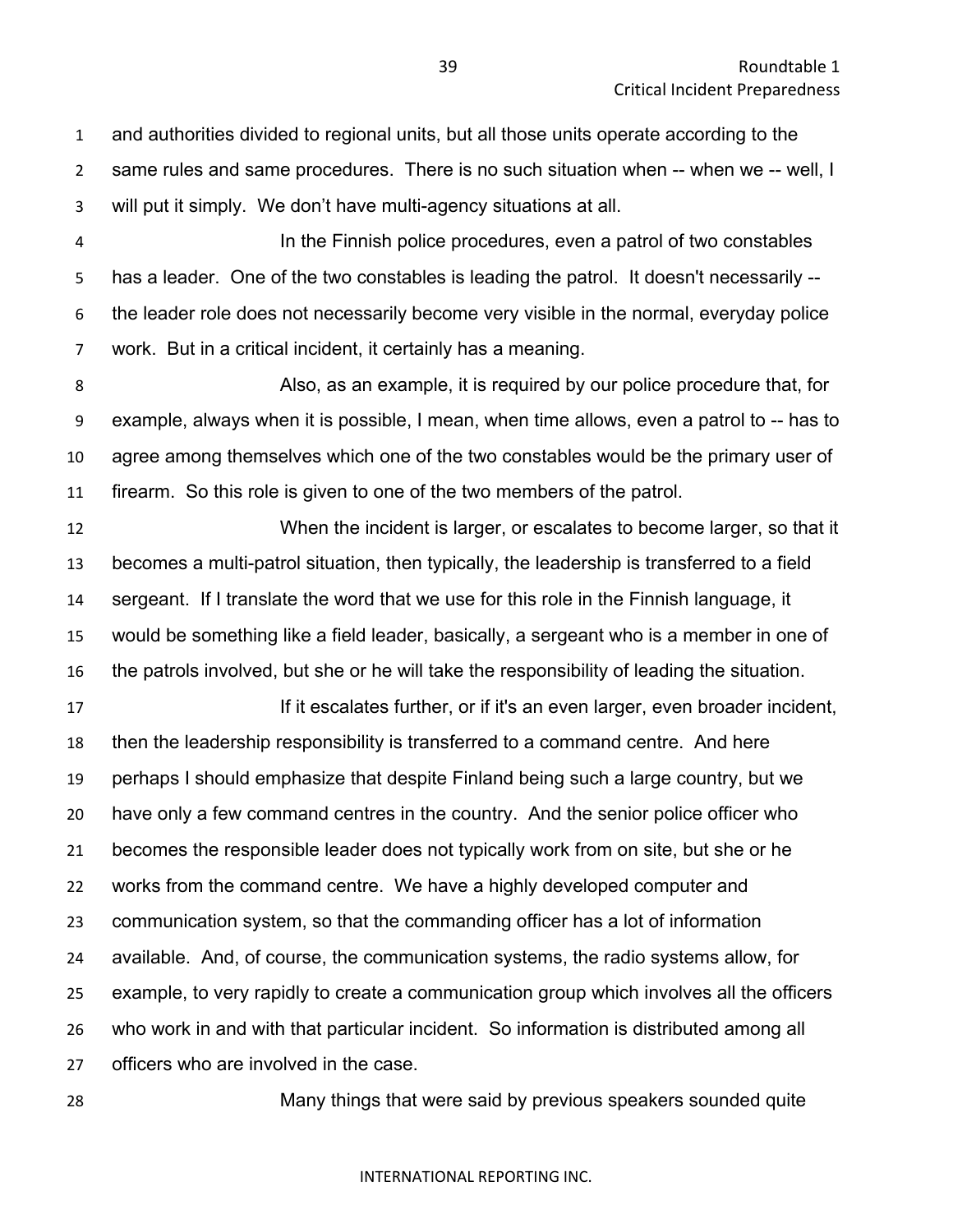| $\mathbf{1}$   | familiar to me, I have to say. But as we see, there are differences -- there are          |
|----------------|-------------------------------------------------------------------------------------------|
| $\overline{2}$ | organizational differences, the question of multi-agency situations is one of them, as I  |
| 3              | indicated earlier. There are plenty of technological opportunities, technological         |
| 4              | differences. ICT provides excellent opportunities to support operative work in these      |
| 5              | kinds of incidents. And it is beneficial to invest a lot in modern ICT systems.           |
| 6              | That perhaps shortly, Krista, did I somehow respond to what you                           |
| 7              | were looking for?                                                                         |
| 8              | MS. KRISTA SMITH: Yes, you did. One question I have is what is                            |
| 9              | ICT?                                                                                      |
| 10             | <b>DR. KIMMO HIMBERG:</b> Information and communication                                   |
| 11             | technology ---                                                                            |
| 12             | <b>MS. KRISTA SMITH: Okay.</b>                                                            |
| 13             | DR. KIMMO HIMBERG: --- simply.                                                            |
| 14             | MS. KRISTA SMITH: Thank you very much.                                                    |
| 15             | DR. KIMMO HIMBERG: Data systems and communication                                         |
| 16             | systems ---                                                                               |
| 17             | <b>MS. KRISTA SMITH: M'hm.</b>                                                            |
| 18             | DR. KIMMO HIMBER: --- combined.                                                           |
| 19             | MS. KRISTA SMITH: Okay. Yeah, that is helpful.                                            |
| 20             | I want to ask the same question of Hunter and to hear a bit about                         |
| 21             | how it works with the -- at the ALERRT centre and within the U.S., bringing that          |
| 22             | perspective, but I note it's 11:15. So shall we take a little break and then come back to |
| 23             | Hunter? Okay. All right. So, Hunter, we will take a little break and we'll come back to   |
| 24             | you when we return in 15 minutes. We'll come back at 11:30. Thanks very much.             |
| 25             | --- Upon breaking at 11:16 a.m.                                                           |
| 26             | --- Upon resuming at 11:38 a.m.                                                           |
| 27             | <b>MS. KRISTA SMITH:</b> Welcome back, everyone. And as promised,                         |
|                |                                                                                           |

we are going to pick up with Hunter. It would be helpful if you could tell us a little bit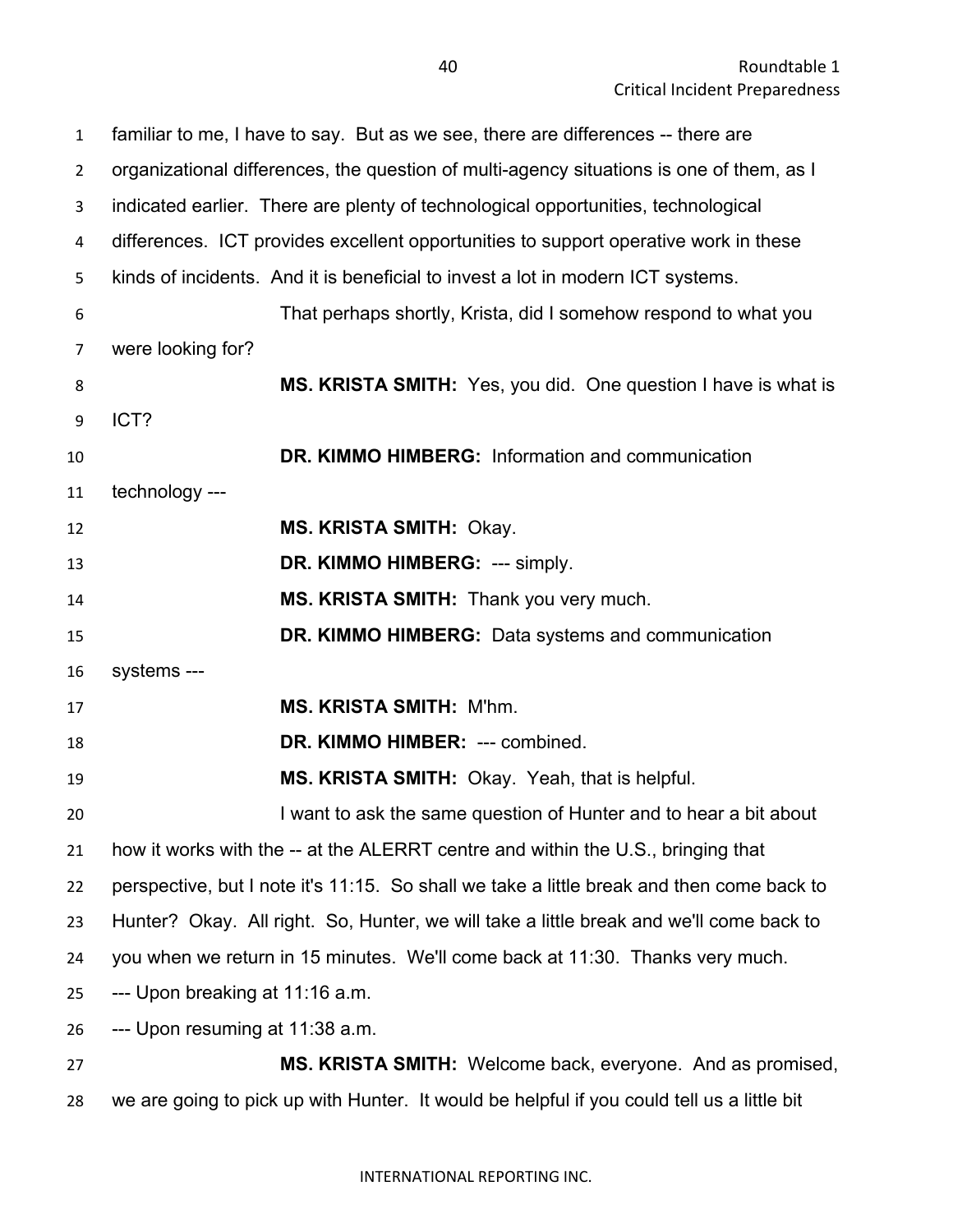| $\mathbf{1}$   | about how the ALERRT Centre's system -- what do you teach when it comes to the               |
|----------------|----------------------------------------------------------------------------------------------|
| $\overline{2}$ | response system for critical incident response?                                              |
| 3              | <b>DR. HUNTER MARTAINDALE:</b> Sure. This is -- I'm glad this topic                          |
| 4              | came up in this -- in this conversation. This is something that we've started addressing     |
| 5              | the last few years. Again, every response is multi-jurisdictional, so it's -- it's an issue. |
| 6              | We started taking cues away from the fire service, initially. So in                          |
| 7              | the U.S., at least, probably everywhere, fire service is going to respond as well to         |
| 8              | basically every one of these events, and the fire service here uses a -- an ICS, and it's a  |
| 9              | command system very similar to what Wallace is describing. There is a commander --           |
| 10             | at least a lieutenant if not a commander, and even sometimes up to a battalion chief, on     |
| 11             | an apparatus that is responding.                                                             |
| 12             | So they'll send multiple apparatus/apparatis to a -- to an incident.                         |
| 13             | And so they instantly have a command structure built-in, and they stage away from the        |
| 14             | actual location so they're out of harms way, they're able to allocate resources where        |
| 15             | they need to go, people that are responding go to that staging area, they're not flooding    |
| 16             | the building.                                                                                |
| 17             | Historically, law enforcement does the polar opposite of that. It's                          |
| 18             | everybody's tail is on fire and they are flying to that scene. And it's not just the people  |
| 19             | that get dispatched, they hear it on the radio and everybody is showing up.                  |
| 20             | There was a case in Ft. Lauderdale Airport, I think, a few years                             |
| 21             | ago, and something like 2,000 officers responded to a shooting that had, a little off        |
| 22             | memory now, four or five victims, I think. So you ended up having 2,000 officers flood       |
| 23             | an airport, and the officers historically aren't very good stewards of parking spots, and    |
| 24             | so they flood the very front of the location. And so now, if you have to get ambulances      |
| 25             | in, how do you get them past just the, you know, the blocked arteries of the roads to get    |
| 26             | there?                                                                                       |
| 27             | So seeing this play out in a few incidents, it was noted in several                          |
| 28             | after action reports of larger incidents, and you don't fault the law enforcement officers,  |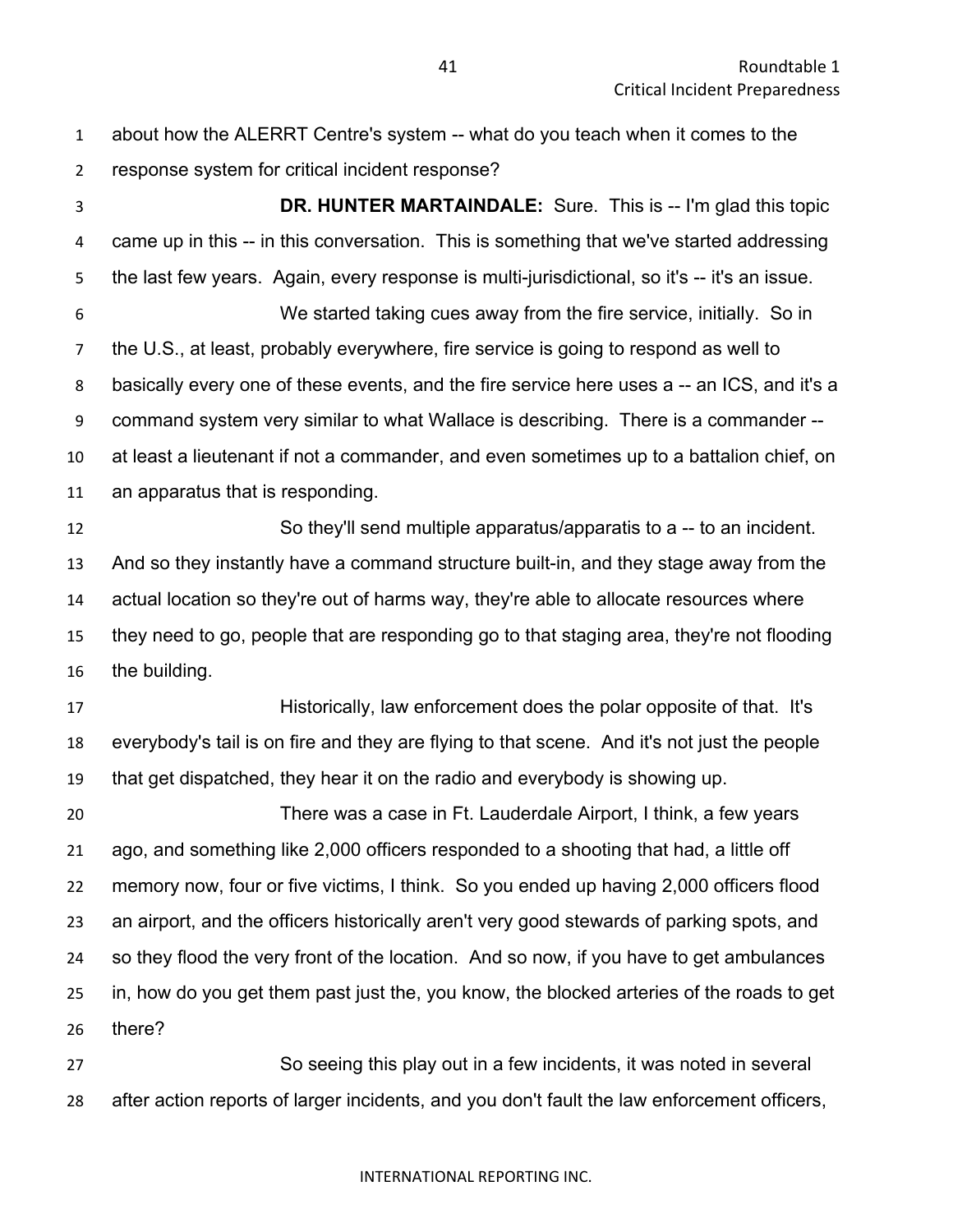everybody wants to help. They know this is a bad situation and they're trying to help, and all they know how to do, because how they're dispatched in the U.S., is you're going to go help, not realising that there is going to be just thousands of people responding to the exact same event, and it's actually not a good allocation of resources. So what we've done in our -- in our courses, we -- we've been pushing out a class called, acronyms, AAIR, A-A-I-R, After, or Active Attack Integrated Response, and it's a class that we integrate to dispatch personnel, half fire/EMS and half law enforcement. And so we wanted to get those groups together so they're getting real information from the dispatchers as they would -- as they would actually give it. The dispatchers are trained in doing it, the fire and law enforcement personnel work together, they form rescue task forces and they -- and they work through that process. Knowing that the law enforcement are more likely going to arrive for

 a fire in most instances, not in every instance, we teach a system to the line officers, very similar to Wallace is talking about, where that first officer is in command. It doesn't matter who it is, it can be a brand new officer, if they're by themselves, they're instantly in command, they are the only person that's there at that point. We teach them to do, another acronym, LCAN, L-C-A-N, stands for Location, Condition, Actions and Needs. So we teach the officers, when they show up, you're constantly pushing out information. The dispatchers have been receiving information from victims, and the victims were trying to help and give out the best information and they're able to give out a lot of good information in a lot of instances, but that officer's going to hopefully have more training than the civilians have had and be able to try to dissect what's going on. And so they're supplementing the information that's coming in from the civilians, and so they start off just saying, Where are they? Right? What's my location? I'm at the main entrance to the school, if it's at a school. What's the condition? What do you hear? What do you see? What's going on? Do you see victims? Do you hear gunshots? Do you smell spent ammunition? What's going on? What's the condition? And then what action are you taking? If you hear gunfire, I'm entering the building. I'm going through the front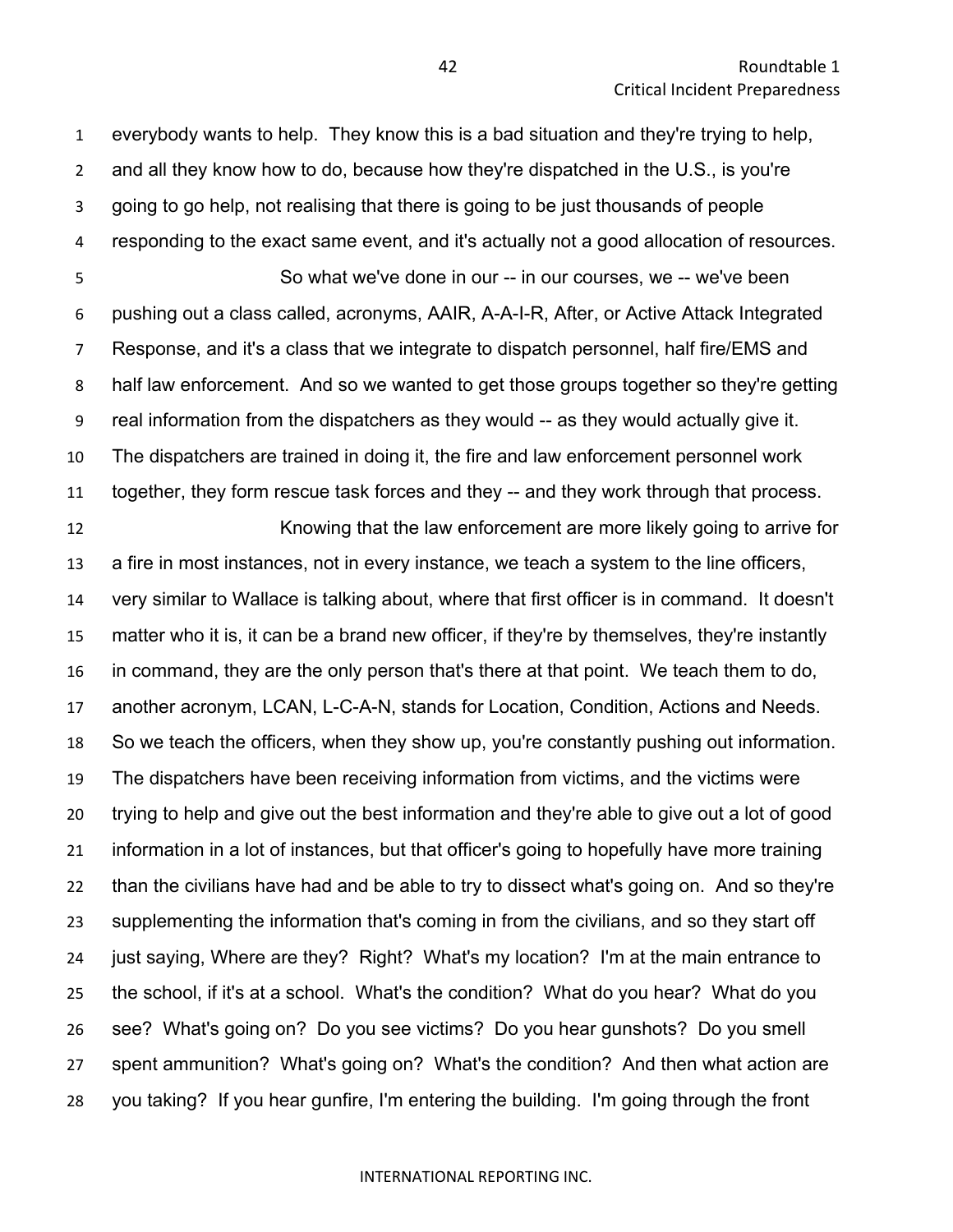door. And then what do you need; right? So if you're hearing gunfire, I need officers now. If you don't hear gunfire and you see victims, you know, my condition is I see six victims. My action is I've got two tourniquets on me, and I need ambulances. I need backup. I need medical equipment. You know, do we need additional officers to help, you know, secure the area and clear the space? Even though I don't hear anything, that doesn't mean it's not done or that it's over. So I need that as well, my immediate need is these victims at this point. And so that first officer instantly has command of what's going on and they're constantly pushing out what's happening, so people can respond.

 In some of these locations, you may not have a real commander show up for a really long time. It just depends on how close they are. And sometimes you get -- I won't say lucky, but sometimes you get to where one of the high level commanders happens to be the first responder, the very first person that happened at a factory here several years ago were the chief of police, who was a big proponent of active shooter training, was the first responder, and he went in, and he whacked the bad guy, and he instantly had command, and it was a very clean situation, but that's a very rare event.

 So as additional officers start to show up, they need to form a group to -- say there's still an active shooting going on, and they need to go through and find that individual, they do that. The terminology gets kind of wonky at this point. Some people call it a fifth officer, even though it doesn't have to be a fifth officer. Some people call it that person. Whoever it is, at some point, the bad guy's either taken care of, is neutralized, or whatever's going on there. At some point, somebody has to not rush inside the scene. You're getting -- you can get too many people inside of the scene, and at that point, nobody's really helping. You're clogging arteries and you need to start getting victims out. There's other things that need to happen. So at some point, an individual is taking one step back and have -- has a bigger picture of what's going on. That might be a sergeant. That might be somebody that has a leadership role. It could just be another patrol officer that is now starting to try to move resources around, so as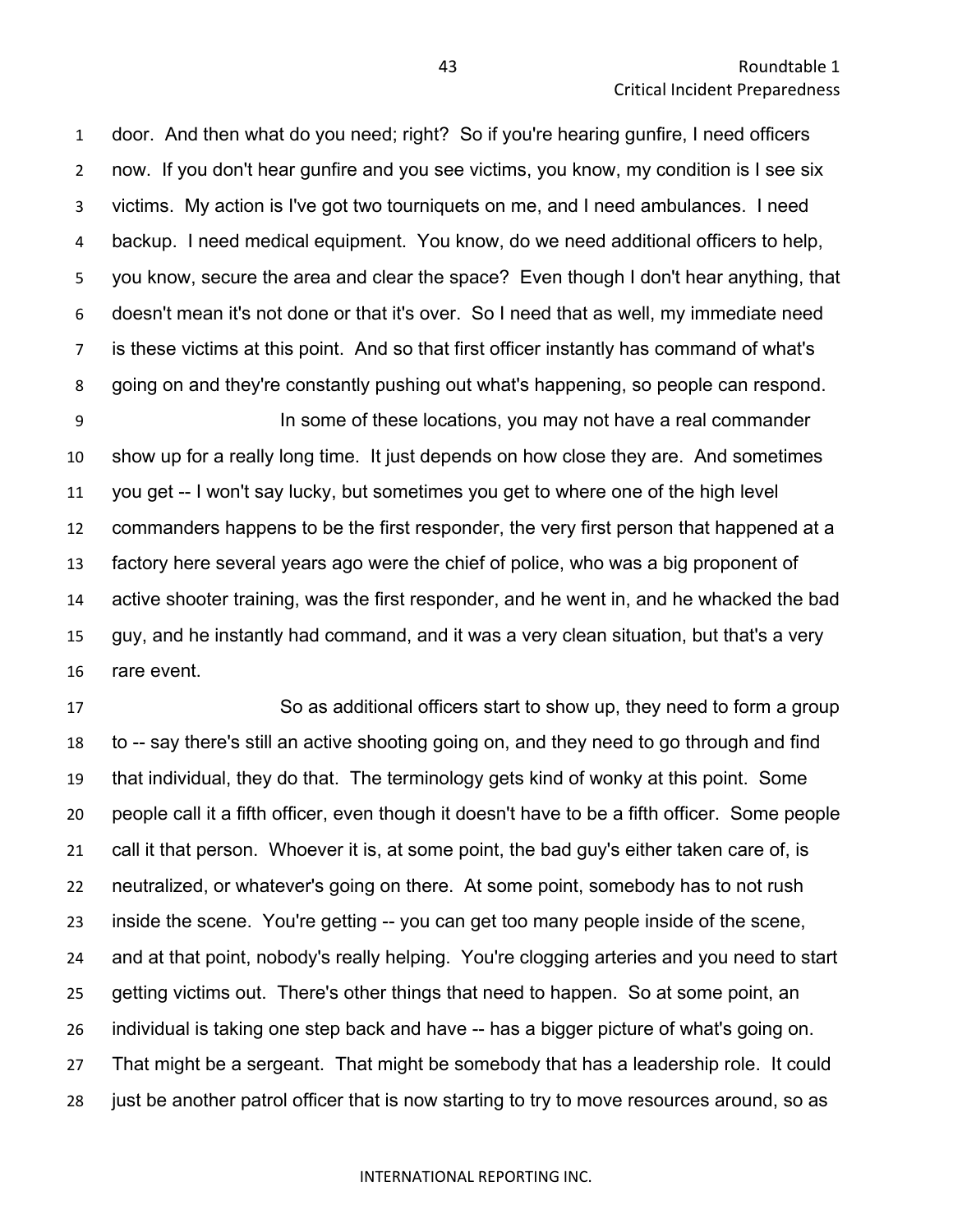other officers arrive, they're staging where that officer is, and he's telling them, "Okay, we have this side of the building covered. You three go to this side of the building." And they start moving those resources around. And then eventually, fire, if they aren't already there, they will arrive, and we start training them how to integrate and just communicate with each other. Get in the same location. Have your police department, your law enforcement personnel in the same location with your fire personnel.

 The Aurora shooting at the movie theatre was a really good example of how that did not work very well. You had fire stage across the parking lot from law enforcement. They weren't communicating very well. You ended up having a lot of law enforcement officers taking the victims to hospitals. The officers didn't -- or aren't aware of staffing and load issues at the hospitals, the same way that the fire and EMS personnel are, or they're not communicating in the same way, so they overloaded the closest hospital instead of triaging and moving them around, because they're just trying to do good stuff. And so we're teaching officers and fire to get together, be at the same location, so you're hearing the exact same information, you're communicating that information, and you're not wasting resources.

**And there eventually -- like Wallace said, eventually, your higher** is level commanders are going to get there, and sometimes they're the very last ones there. At that point, the chaos part of it's over, and they're -- if it stood up well, the group is -- has gotten all the victims out. They've gotten to definitive care, to where they can get to a surgical ward if they need, wherever they need to try to save the lives. But they still have to control the scene. They still have to start the investigation. They still have to clear all the rooms, if it's a big space. There's still a lot to do. So eventually, as they all arrive, they can take over those parts of the command structure.

 And we teach them to hand off the information. So as officers of higher level come in, and if they are going to take over command, there's a process to hand off that information, so they get every piece of information that they need, or it could be that, you know, that lieutenant shows up, the sergeant was before them, and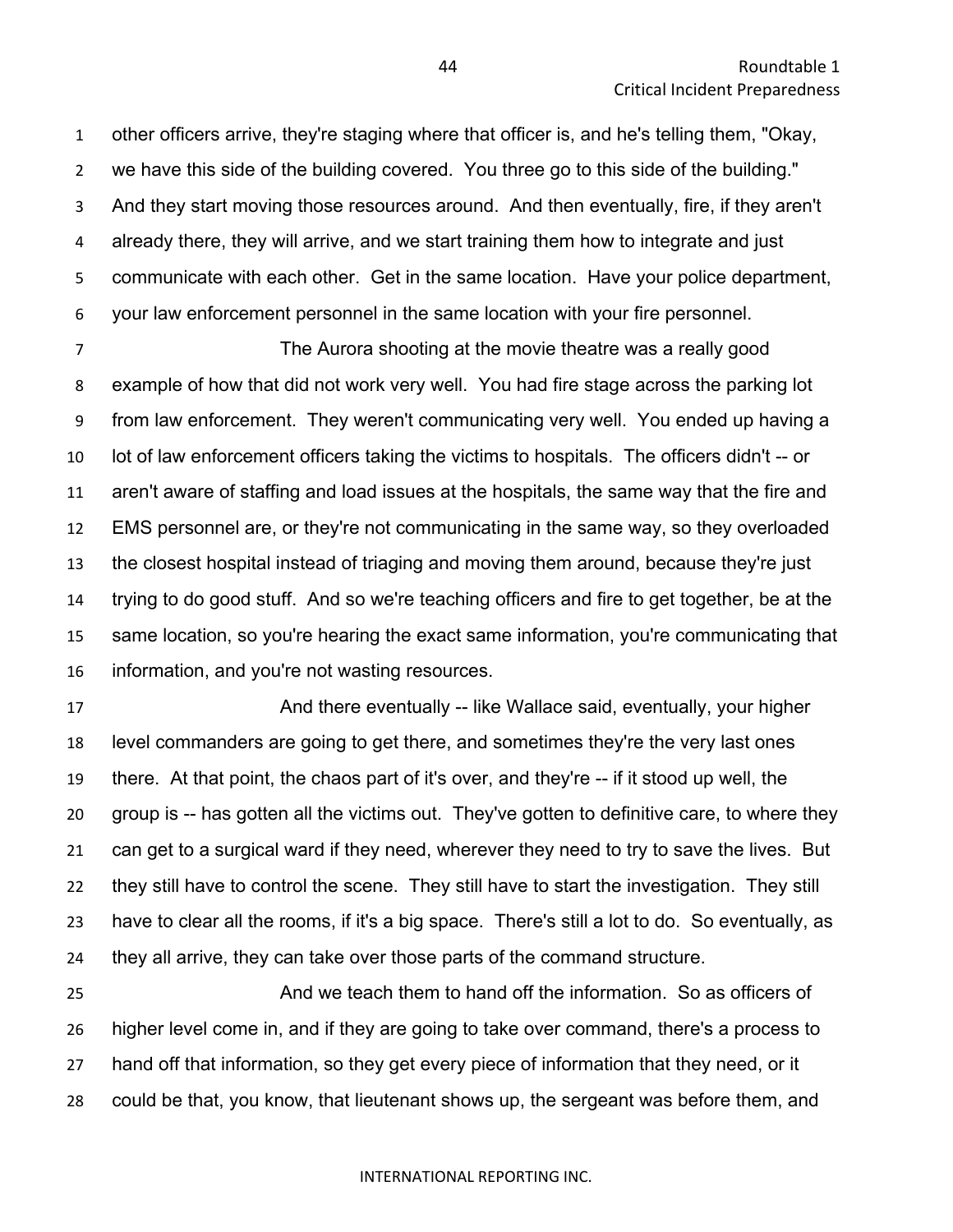the sergeant, maybe she has the best grasp of everything. She is the best person, she understands the situation better than anybody else at this point, and that lieutenant may take a step back; right? At this point, that sergeant, she's the best one. And I'm not just going to grab command from her because I don't know what's going on and I'm not helping the situation. So, we try to break through some of those barriers that are the normal hierarchal kind of approach to law enforcement where there's a structure involved if whoever's that best person is there. Now, eventually, that's going to get handed off to the higher and higher levels as it goes, but in the chaos of some of these events, sometimes that junior member is going to have a better situational picture of what's actually going on, so we're working on that as far as our training as well.

11 And in a nutshell, that's what we're doing for that. It's -- these events are so chaotic, even whenever it's over, there's so many people showing up. It's not just allocation of resources. We've had issues with officers going inside the space, and they don't need to be in there. Sandy Hook's a really good example of that. You had a lot of officers with mental health issues. They went inside when they shouldn't have gone inside, and they saw a bunch of deceased children; right? And they -- there was no reason for there to be all those officers inside of that space. But the curiosity of them got them in there, and then if they'd had somebody stopping them and saying, you know, we have this part covered, that part of the building's cleared, and it kept some people out, you could alleviate some of those issues as well.

 But it's an ongoing process in the States. It's something we've been pushing out. There's a couple of other training organizations that are also doing something similar to what this is, as far as trying to get fire and law enforcement combined and getting law enforcement getting into some sort of structured command situation, starting with the very first arriving officer on scene, whoever that is, because you have no idea who it's going to be.

 **MS. KRISTA SMITH:** So I'm interested in your discussion of what you called scene flooding, or the scene gets flooded with police officers, responding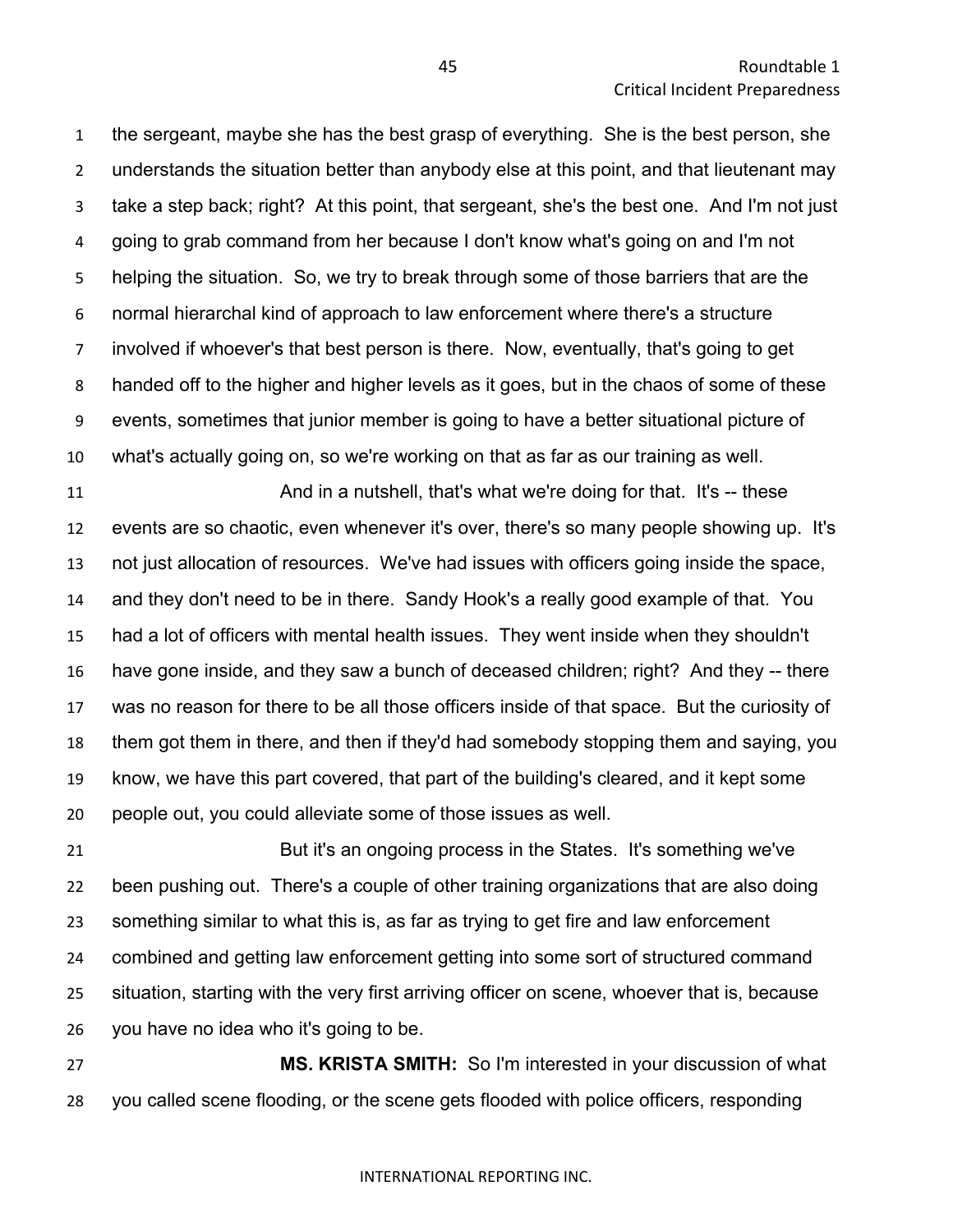officers, and the fact that the commander may not assume command until much later. So my understanding is that command posts are often set up not at the scene, but perhaps a little away from the scene. Could you talk to me a little bit about what goes into deciding where a command post should be, and am I right in thinking that that would also be where fire might stage, so that you do have that communication happening at the command post?

 **DR. HUNTER MARTAINDALE:** So this is a really interesting question. So with -- depending on how fast they stand up command, they could be there before fire arrives, and this is what happened in Aurora. So fire is very good at setting up command posts because that's what they do, they stage. And so they're good at finding locations out of harm's way, where they're not clogging the arteries of the road, and setting up a place that's beneficial to their apparatus. Like I said, police don't do that, for the most part. They flood the scene and they're trying to get in.

 When we run big, large-scale scenarios, which we don't do as part of our normal training, but we help coordinate them locally for agencies from Austin and San Antonio region, we always have big, multi-jurisdictional scenarios. And there may be a hundred officers and firefighters. There's a lot of people flooding the scene. They always want to stage in different places, and it's always interesting to get them to realize that's a big fire truck. That's probably where the fire people are. And then realizing I need to talk to those people. So even though they know they need to communicate, they're so focussed on what they're doing, and usually, at that point, they're still hunting the bad guy, depending how fast the fire apparatus gets there, that they -- they're tunnel-visioned down and they're not seeing the big, giant fire truck. And the fire, they don't realize that that's the command post for the law enforcement because it's just a squad car; all right? It's not a big, giant truck that you can easily see, you know, it's a command post. So it -- there's that communication part. As soon as they link up, they usually go to the fire location, just because it's much easier to move over to where the fire are located at, but then the law enforcement are -- depending on where they're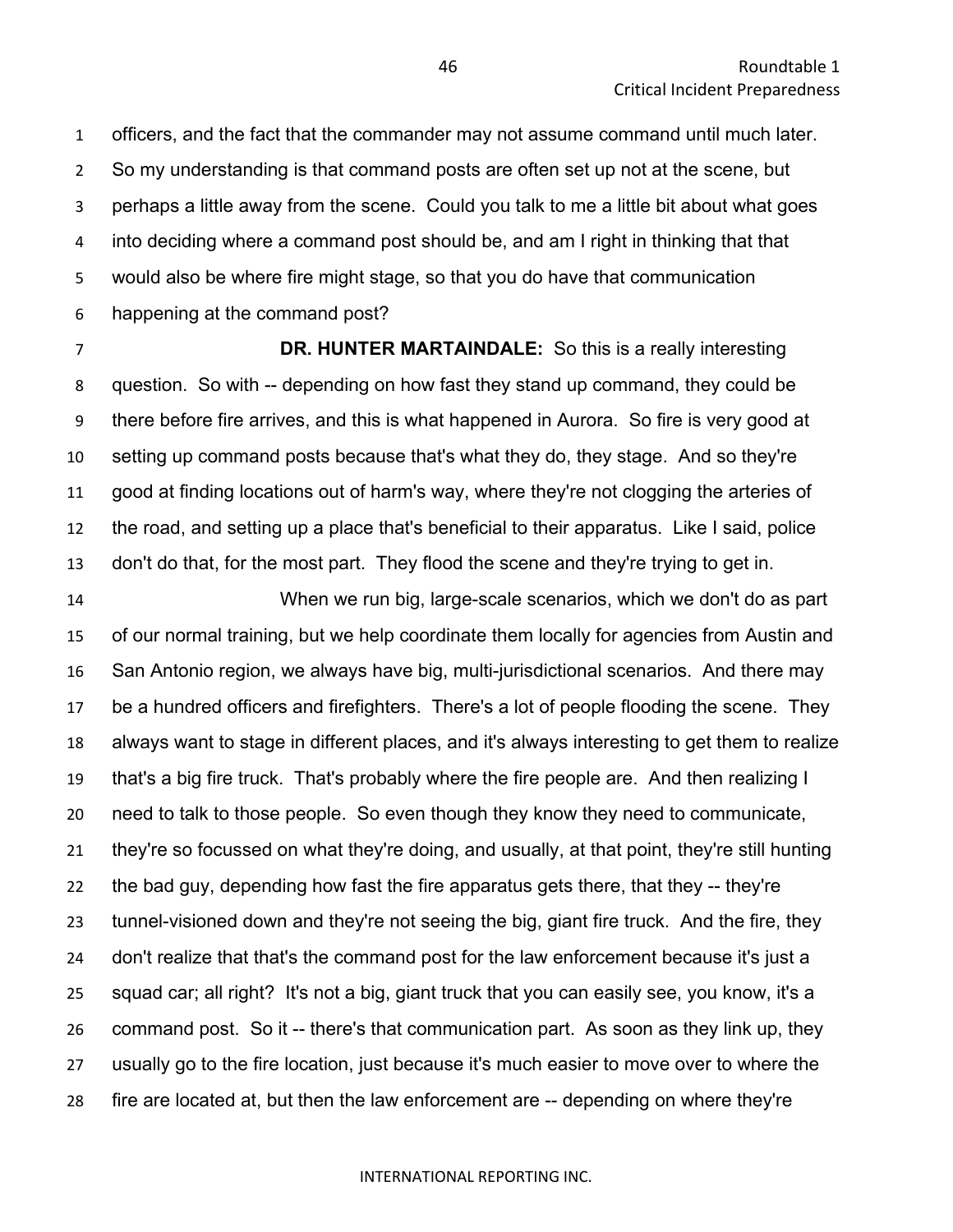staged at, are having to consider safety issues. So not knowing if it's still an ongoing scene, does the individual have, you know, a weapon capable of reaching out and touching somebody? Where do you set up your command post? I mean, ideally it's not in line of site of what's happening, so you're not, you know, a target. I think back to Columbine. You know, you had those attackers that were shooting out at the officers in the parking lot. So if you see a big firetruck and a bunch of people around it on clipboards and you happen to be at a window, that's just a target to shoot at. So being cognizant of where to park.

 One thing that we definitely train is trying to keep people from being right on the scene. Officers want to get there as fast as possible and they're rushing to that scene. In a recent project we put together -- you know, we always train officers on the internal tactics. "You're inside the building. This is how you move through the halls. This is how you know the rooms. This is how all these things happen." But we found that most of the officers were shot outside of the building; right? So they're shot on the approach, and that's partly because they're pulling right up to the building. That shooter may happen to be right in that foyer, and then you're instantly the target; right? So being cognizant of where you're parking, giving yourself the best situation to bound up to the building so you can have a better sense of what's actually happening.

 **MS. KRISTA SMITH:** Thank you very much. I'm just going to take this conversation over to you folks.

 And Wallace, I wanted to ask if that is, especially with this question of Command Posts, are the same considerations at play, from your experience?

 **MR. WALLACE GOSSEN:** Oh, absolutely. And I mean, you know, quite frankly, the system that we've developed in Ontario is from the lessons learned in the U.S. And you referenced the Aurora shooting. You know, that self-deployment piece of officers showing up just wanting to help, but actually increasing the level of chaos was something that we realized had to be addressed. And both Toronto and York have what's called a clearance stage protocol. So if something bad happens,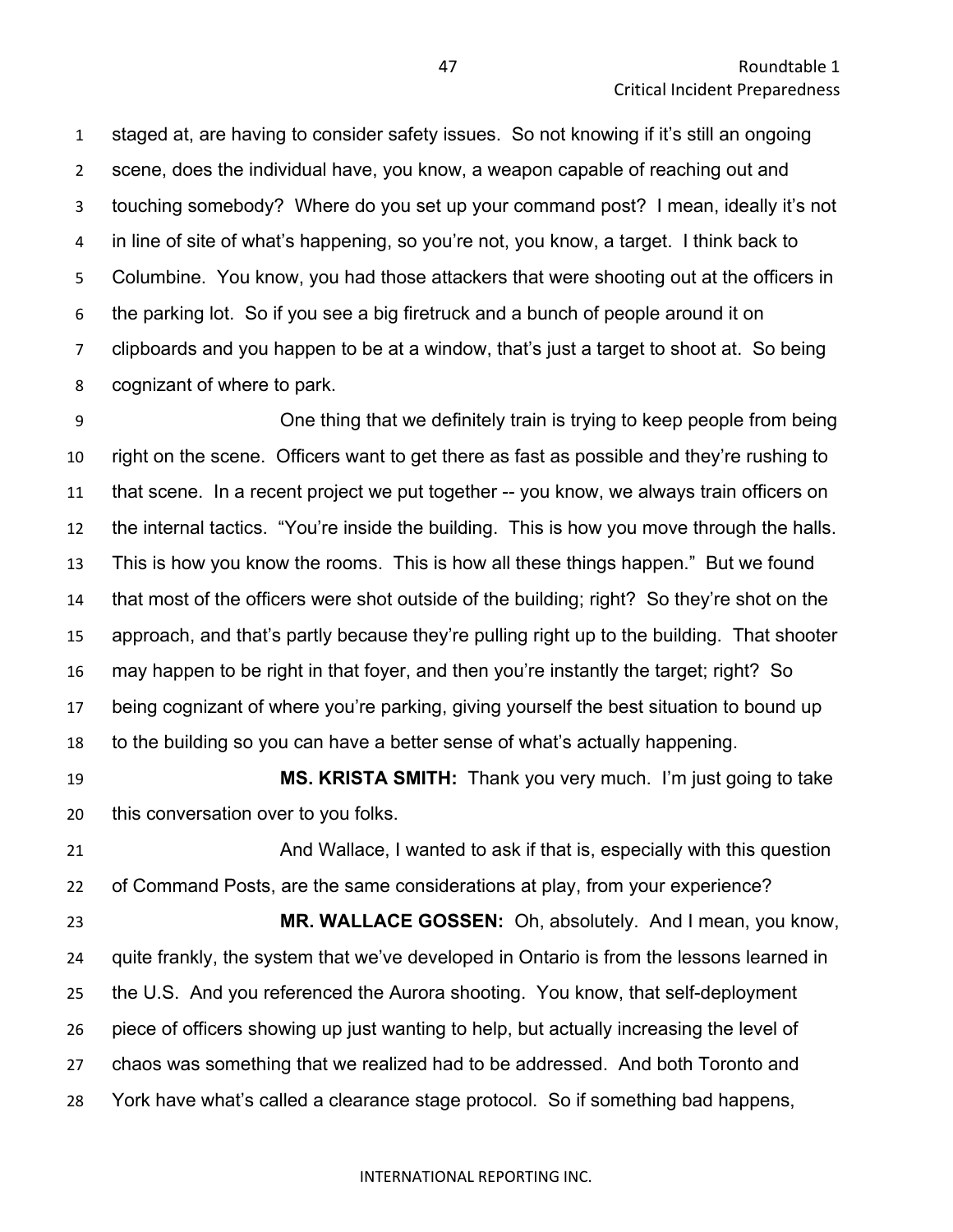there's obviously going to be the immediate group of officers that are going to go and respond, but it would be up to communications at that point to declare a clearance stage, which means that anybody that's not on a priority call, clear that call, go to a critical infrastructure area, and wait for deployment instructions. Then further down the chain, for those on ground, we've implemented the idea of the unified command, where fire, EMS, and police link up right away. So going back to the big scenarios that we run, we're teaching them right now, as soon as you get there, find your counterpart, right, of authority level within the fire or EMS service, and then you guys are now the command group; right? And whenever that should happen, right, obviously they've got to deal with some things, they can start communicating with each other and then communicating out to each group. 13 And then we've got -- their job is to set up warm/hot -- sorry, hot/warm/cold zones; right? Once they've established the hot zone, which is where the individual, the active shooter, or wherever the problem might be is, establish what is the warm zone, where they can now go with fire, EMS, and police, and get in there and start triaging individuals that may need assistance. So did you want to add anything to that, Kerry, as far as the clearance stage piece goes? **MS. KERRY MURRAY-BATES:** I was just going to say that the clearance stage order, the determination to declare that or give that order is not made by Communications. It's implemented by Communications. So in Toronto, the clearance stage will come from our Duty Operations Centre, from our TPOC. And that usually comes from the duty staff or the duty inspector, whether or not they're one scene at the event. **DR. HUNTER MARTAINDALE:** Then -- oh, sorry, go ahead. **MR. WALLACE GOSSEN:** You wanted me to address the Command Post issue. Yeah, same thing. Command Post location is always difficult.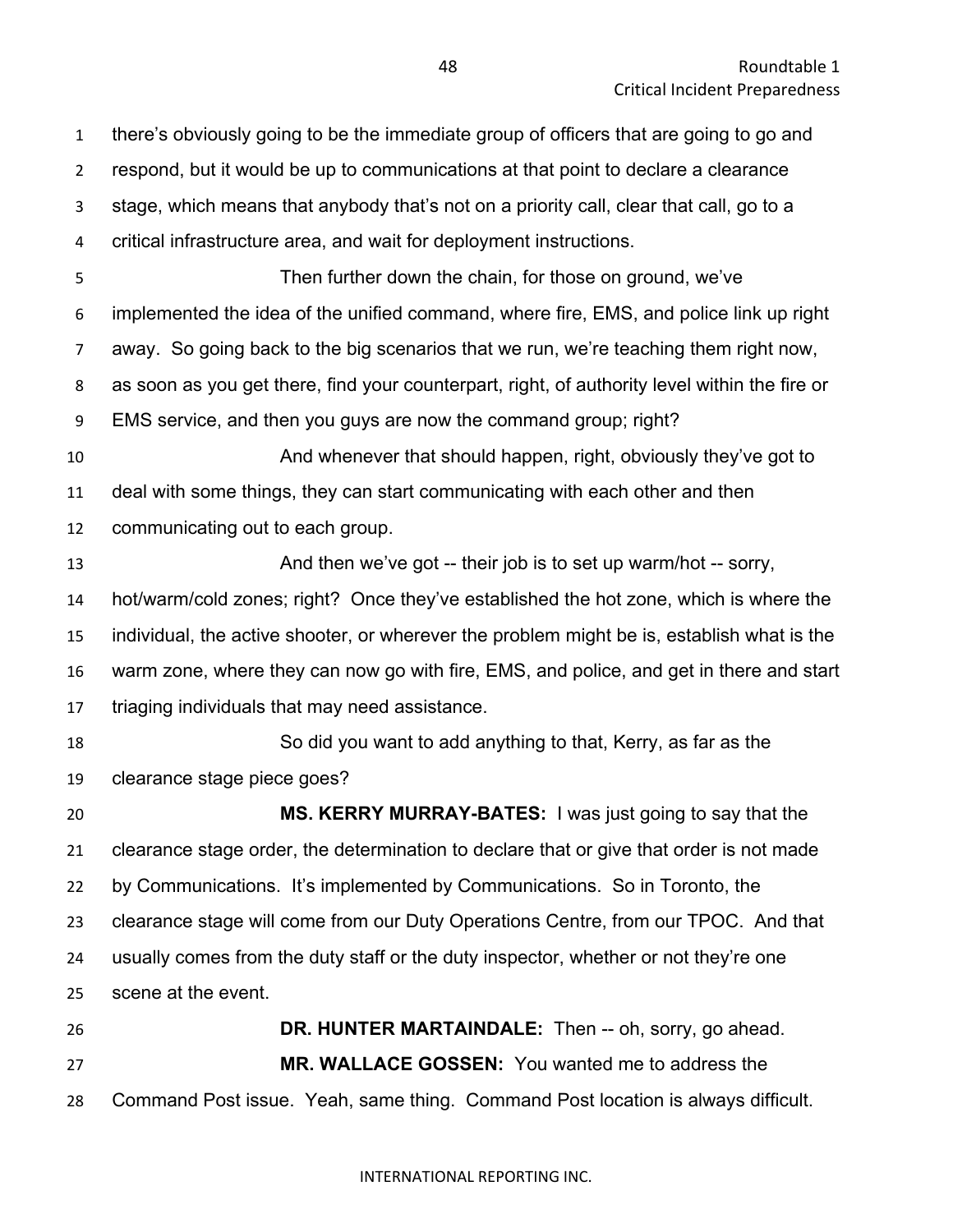| $\mathbf{1}$   | It's either too close or too far away. It's never in the right spot.                          |
|----------------|-----------------------------------------------------------------------------------------------|
| $\overline{2}$ | However, you know -- and absolutely we certainly teach wherever                               |
| 3              | you are, you are the Command Post. If you're the commander, and again, depending              |
| 4              | on whatever level you happen to be at, whether it's, you know, front-line constable,          |
| 5              | sergeant, staff sergeant, inspector, you need to realize that if you're in command,           |
| 6              | wherever you move to, you are the Command Post. So that could be standing at the              |
| $\overline{7}$ | back of a car or that could be in a separate room. Could be in a dedicated vehicle.           |
| 8              | For us, we've pushed to identify what are police, fire, and EMS led                           |
| 9              | events.                                                                                       |
| 10             | So the idea for us is, you know, we go to an active shooter, it's a                           |
| 11             | police-led event. So the police -- so the fire and EMS come to us, wherever our               |
| 12             | Command Post is. If it's a train derailment with chemicals on it, it's going to be a fire-led |
| 13             | event, so we'll go to the fire Command Post. And then EMS, whatever situation                 |
| 14             | happens to be.                                                                                |
| 15             | So that's how we go through the Command Posts for us. Certainly                               |
| 16             | within the Canadian Police College, we teach you to set it up in what's called the frozen     |
| 17             | zone. So you've got a crisis point, your inner perimeter, and your outer permitter,           |
| 18             | between the outer permitter and the inner perimeter is the frozen zone, and that's where      |
| 19             | you should be setting up your Command Post. And that's in a safe location, given              |
| 20             | whatever the threat is that you're facing.                                                    |
| 21             | MS. KRISTA SMITH: So if I'm hearing you correctly, that would be                              |
| 22             | safe, but still near?                                                                         |
| 23             | <b>MR. WALLACE GOSSEN: Yes.</b>                                                               |
| 24             | <b>MS. KRISTA SMITH: Maybe?</b>                                                               |
| 25             | MR. WALLACE GOSSEN: A strong maybe.                                                           |
| 26             | MS. KRISTA SMITH: Okay.                                                                       |
| 27             | MR. WALLACE GOSSEN: Yes, absolutely. Right? I mean,                                           |
| 28             | because safe could be around the corner. But then again, safe might be two kilometres         |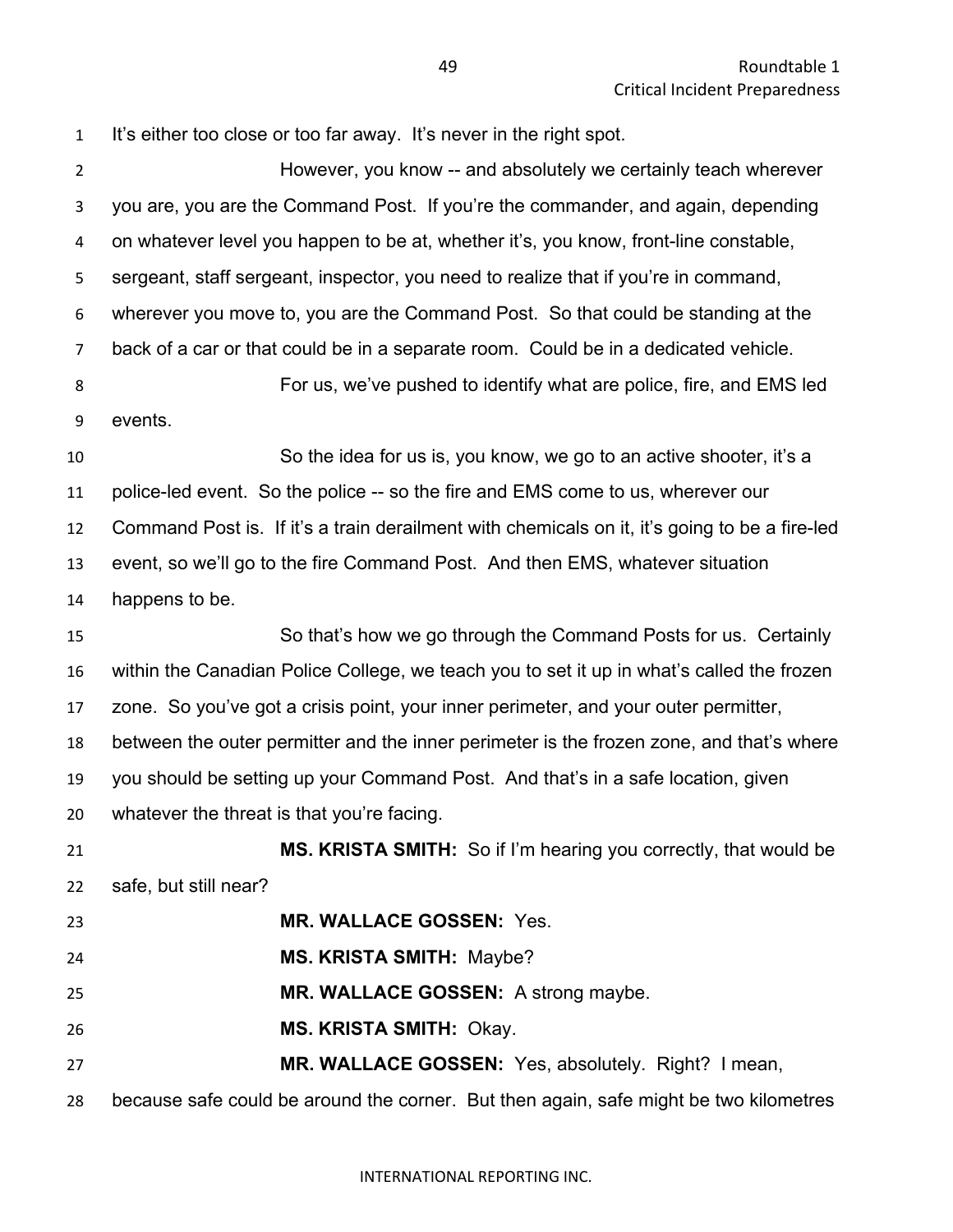down the road.

 **MS. KRISTA SMITH:** So this was the follow up question I've been holding in my mind, is Kerry, you had mentioned that as an incident escalates to the critical level, it might be that a Major Incident Command Centre is set up. Am I right in thinking that is like a Command Post? And is that in a centralized far away location? Or is that --- **MS. KERRY MURRAY-BATES:** So there's two; right? **MS. KRISTA SMITH:** Okay. **MS. KERRY MURRAY-BATES:** So the Command Post is at the actual scene of the event. Again, safe but nearby. And the Command Post is where the additional resources will be deployed so that the actual on the ground Incident Commander, whoever is in charge of that event on the ground, is located at the Command Post. So as the dispatcher is getting additional resources, they're telling those resources to attend the Command Post. And once they get there, they're given their details by whoever is in charge of the event on the ground. The Major Incident Command Centre is in one location. It's in our headquarters. And it's a standard set up with all the technology and it's -- yeah, it's off site. **MR. WALLACE GOSSEN:** So --- **MS. KERRY MURRAY-BATES:** And that -- sorry. That will have the Incident Commander who is part of the command cadre; right? So that will have the higher-ranking officer that will be taking charge of that event over the long term. **MR. WALLACE GOSSEN:** The only thing that I'll add to that is so what we'll have -- it can be the Command Post on ground that is the dedicated Incident Commander who has overall command of the event and carries point. The Major Incident Command Centre is really acting in support of that. **MS. KERRY MURRAY-BATES:** M'hm.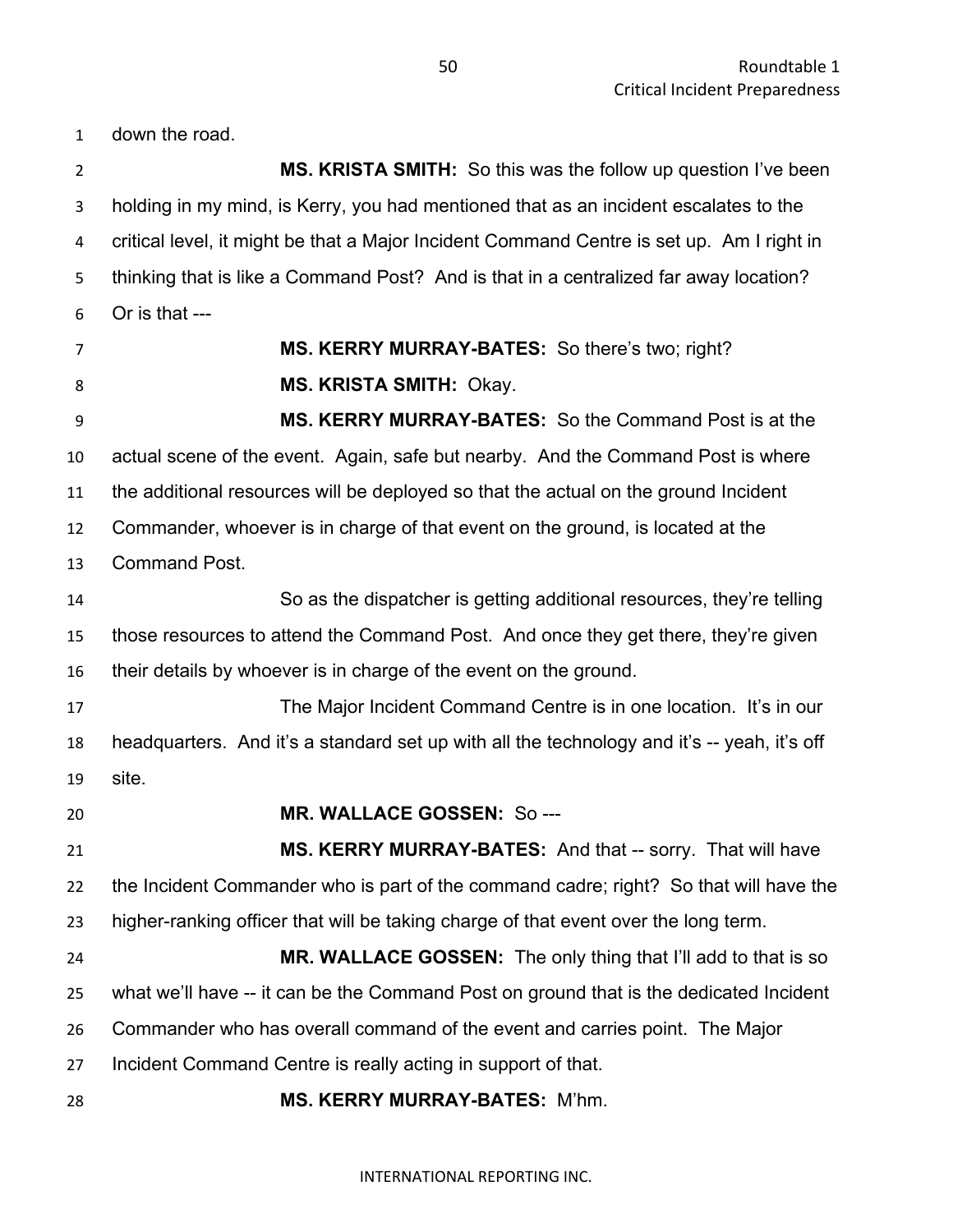**MR. WALLACE GOSSEN:** Right? Because there's so much going on once you have to set up a Major Incident Command Centre. They're going to look after a lot of things that normally an Incident Commander would look after, but they just don't have the time because of the scope and complexity of the event. So they take a piece of that off of that commander's plate and deal with that. and they're in constant communication with each other so there's no overlap or duplication of process. The next thing though that would happen is if it has become an event where you have more than one Command Post, that Major Incident Command Centre then actually would contain the individual that has -- who is in charge of the overall event; right? So you've got either multiple geological -- geographical locations, or multi-jurisdictional. Right? Things like that. Then it has to scale up to the actual person in charge is in the Major Incident Command Post; right? But it's a distinction I think that sometimes gets missed. Sometimes the MECC, as we call it, is in charge. **MS. KRISTA SMITH:** M'hm. **MR. WALLACE GOSSEN:** Sometimes it's just operating in support of the commander on ground. **MS. KRISTA SMITH:** Okay. That's helpful. One last piece that I wanted to pick up on before we move on to a different topic is when you're looking at management of information within a critical incident response, what is the role of the scribe in that? You had mentioned that earlier. **DR. HUNTER MARTAINDALE:** So really, there's two critical pieces for an Incident Commander. One is the scribe and one is the boards. So the boards person is there to write out the headings of SMEAC on the boards in the Command Post, or on sheets of paper, or wherever they happen to have writing space, but most of our Command Posts are set up with boards, white boards that they can write on.

**And then it's really -- they create a large visualization of what's** going on with the situational update so that you can look into the situation, the mission,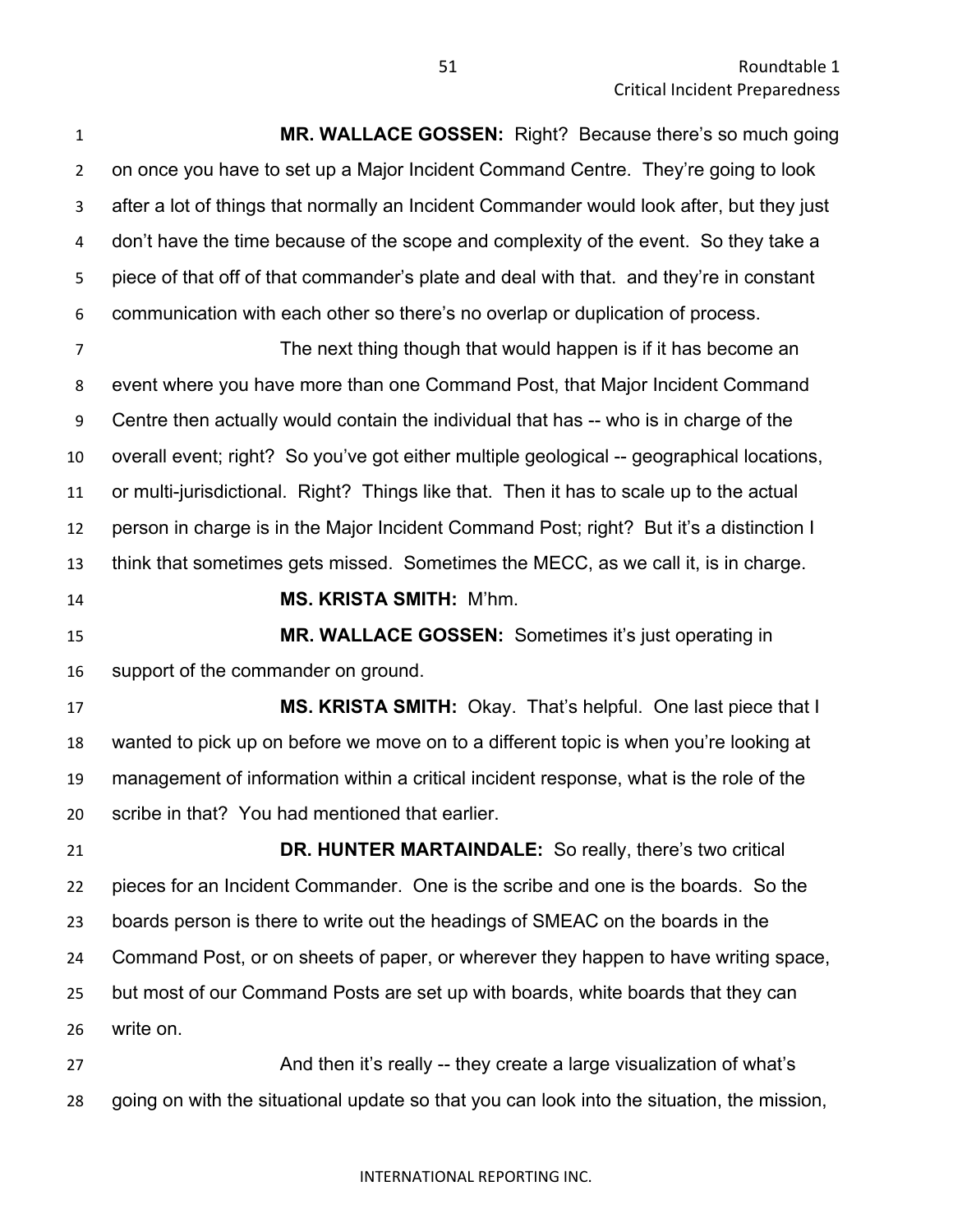all of those things.

2 And then the scribe is actually the individual who takes the notes for the commander. So as police officers, obviously we have to take notes on everything, but as soon -- that's -- that takes away from you actually doing your job, especially in the chaos of the moment. So especially trained scribes that come in and will scribe your notes for you; right? So when you make a critical decision, you'll turn to them and say, "Okay, I've made this decision, and here is why. It was necessary, it was risk effective, it was acceptable", and you explain it, and they write that down for the -- for the commander.

 They're so important that -- on all kinds of levels. Number 1, they document everything because we don't want the commander getting focussed on trying to get everything right when they've got multiple things that they have to be focussed on; and it also, for a prolonged event, when a commander comes in, they can talk to the boards person, they can go through the SMEAC, briefing themselves, having a look at everything that's going on; they can review the scribe notes, right, talk to the scribe. Meanwhile, that incident commander who's currently there, is just going about their business, doing their thing. They don't have to step back, put somebody else in charge while they brief the incident commander.

 So that documentation of the process is fantastic for post, you know, inquest situations. It tracks all of the decisions that were made and the rationale for them, and it also assists in prolonged events for the briefing process for people to get situational awareness who are coming into relieve somebody else. And it's not just the incident commander. The tactical commander can come in and do all of that. So there -- and that is -- the scribe -- scribes and boards take a one-week course at the community police college for -- to learn -- to learn that skill. **MS. KRISTA SMITH:** So am I right in thinking that's a fairly common -- those are common roles to have?

**MR. WALLACE GOSSEN:** Very.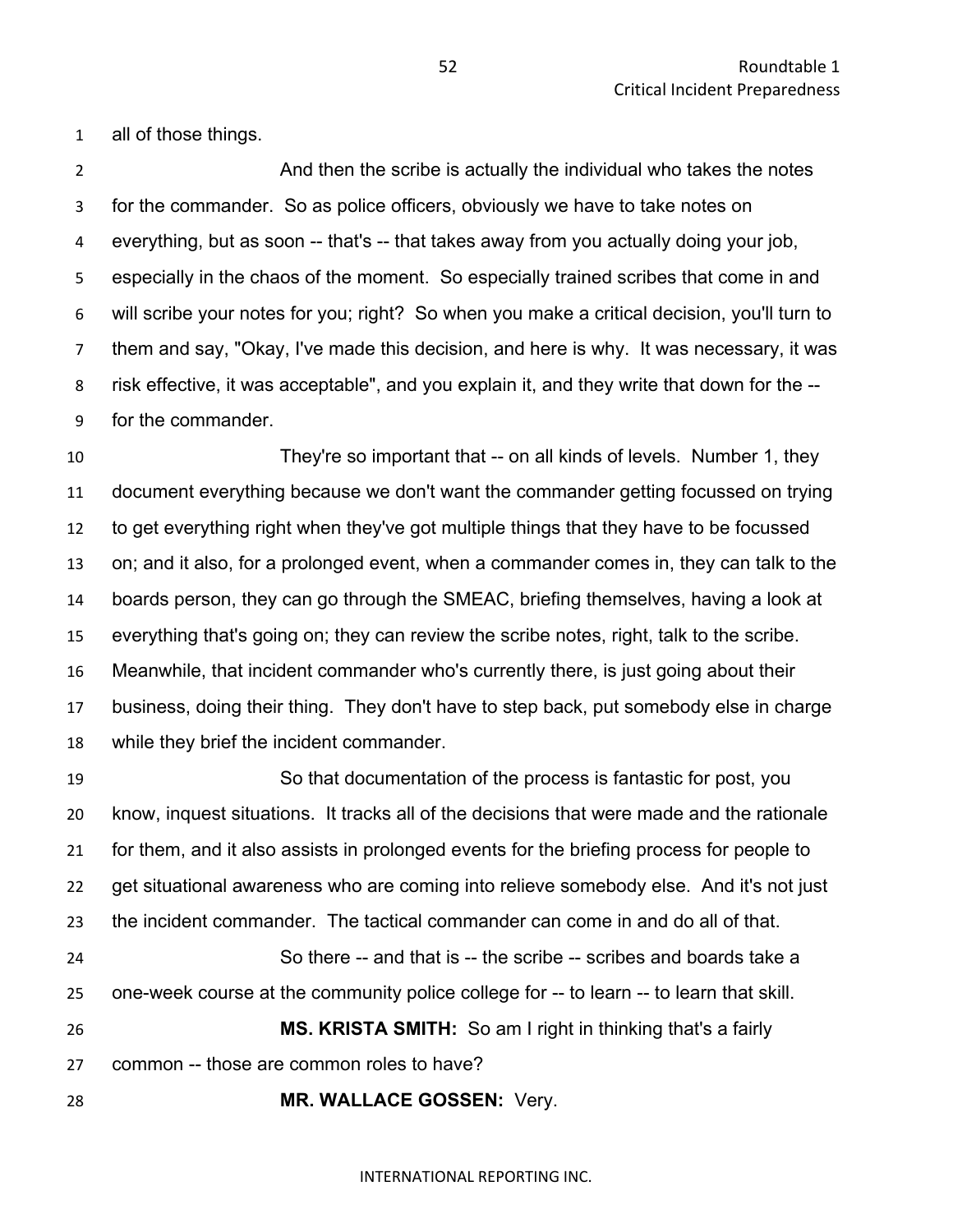**MS. KRISTA SMITH:** Yeah. **MR. WALLACE GOSSEN:** But if you don't have them, you have to make do with what you've got. **MS. KRISTA SMITH:** Yeah. **MR. WALLACE GOSSEN:** I have been my own scribe a number of times. **MS. KRISTA SMITH:** Okay. I feel like we could continue talking about this area all day, but I want to move on now to one last major topic before we close this roundtable, and that is sort of the sensemaking that's done and the learning that's done after a critical incident. So it's sometimes referred to as operational debriefs or after event reviews. So Bjørn, I'd like to turn it over to you on this one. If you could discuss, first help us to understand, you explain it in your report, the crisis cycle, and then we'll get into a bit how the -- the sensemaking piece after. **DR. BJØRN IVAR KRUKE:** Yes. Thank you. I look at the different faces of a incident or a crisis that they kind of are interlinked. That means that if you -- in broad speaking and break down a crisis into three basic phase, the pre-crisis phase and the acute crisis phase, and the post crisis phase, your biggest activities in the pre-crisis phase would be the preparedness and prevention. In the west societies, they are successful in prevention in our everyday life, but not always. And so we need to prepare for the events we could not prevent. And all the activities we do there in the pre-crisis phase will be of help to us when we end up in the acute phase in the response. So that's more or less the exam, the test of the training, the test of equipment, the test of response structures that we have prepared in the pre-crisis phase. When it comes -- when the acute phase is over, we move on to then a post-crisis phase, and in many respects that's an extremely important phase, and it's important because of the learning aspects. You have the recovery, of course, very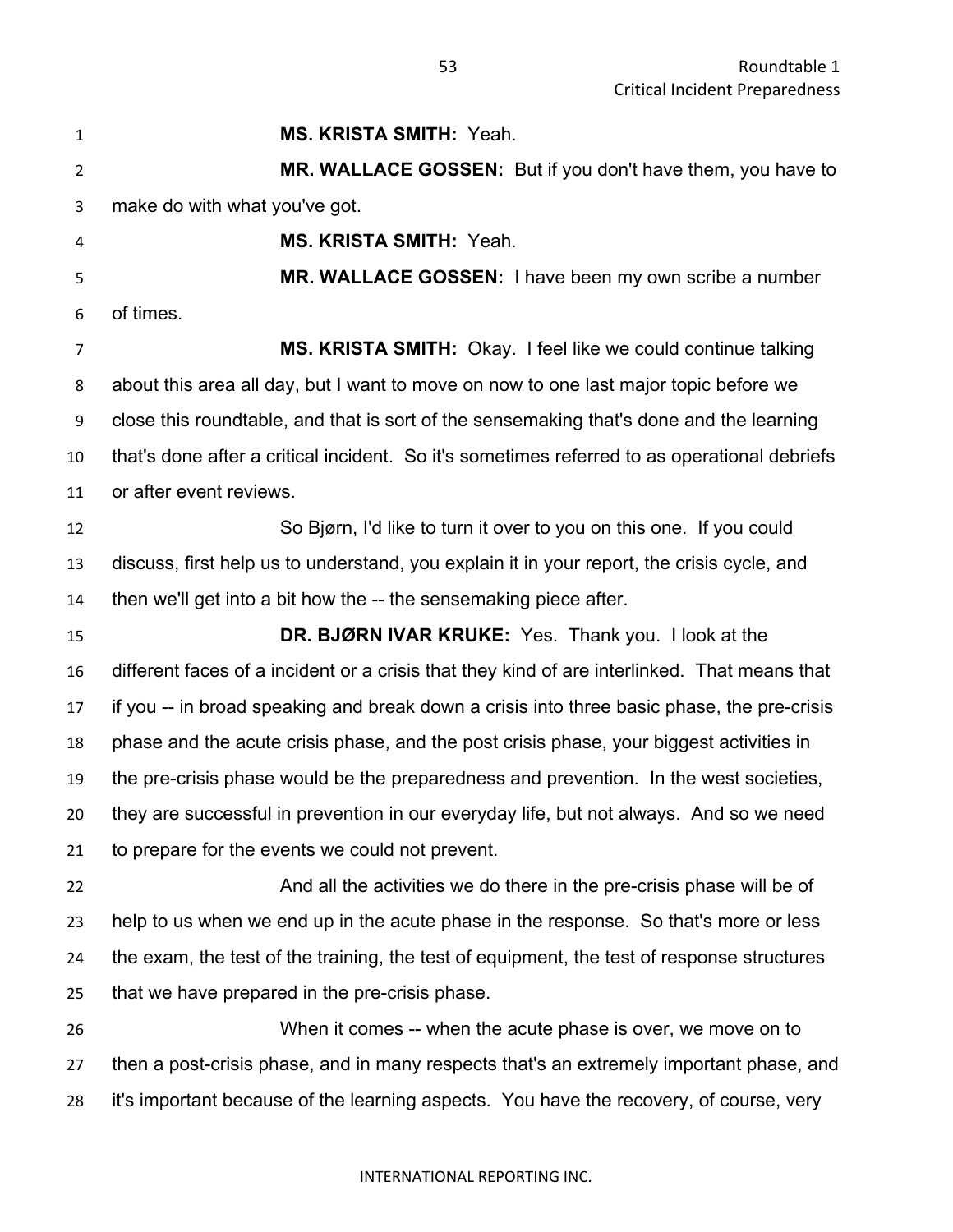important, but you have the learning aspects. And the learning aspects, they need to map what kind of experience did we have at all levels of response, and we need to take that, all these learning issues on equipment and tactics and communication and everything, and look deeply into what do we need extra to put into our structures for the next pre-crisis phase?

 And that means we need to have a structure in the organisation that take all the learning points and transform them into a change in the organisational structure. This is related to the bigger events, of course, the events with a evaluation committee or assessment committee or inquiry. And in the -- in the -- in the package we have received, for instance, it's a report by Dr. Kevin Pollock providing an overview of 32 events, and he chose these events because of public inquiry, all the significant impact on public consciousness.

**It might be that we, in addition to using these bigger events as**  learning opportunities, also should focus on the minor issues, the minor, where it went well. It could have been a coincidence, it didn't end up as a -- in a mass casualty event because it was handled by the first responders or the population. But it -- still there might be very good learning opportunities.

 So -- and I'm quite sure if you talk to field officers in all the blue light agencies, they have a lot of good learning experiences, and -- that they would like to share if they are asked. That's more like ordinary daily type of activities. So talking to these field officers or talking to response personnel on all levels of response about their experiences, that's a good strategy for learning of their evidence. And debriefing, operational debriefing, and the critical incidents, just the debriefing, that's also learning opportunities.

 **MS. KRISTA SMITH:** So when you're doing operational debriefing, I'm interested in where the focus should centre. It's possible that it could be on individual decisions made, but maybe it's on something else.

**DR. BJØRN IVAR KRUKE:** Well, that's a good question. It's a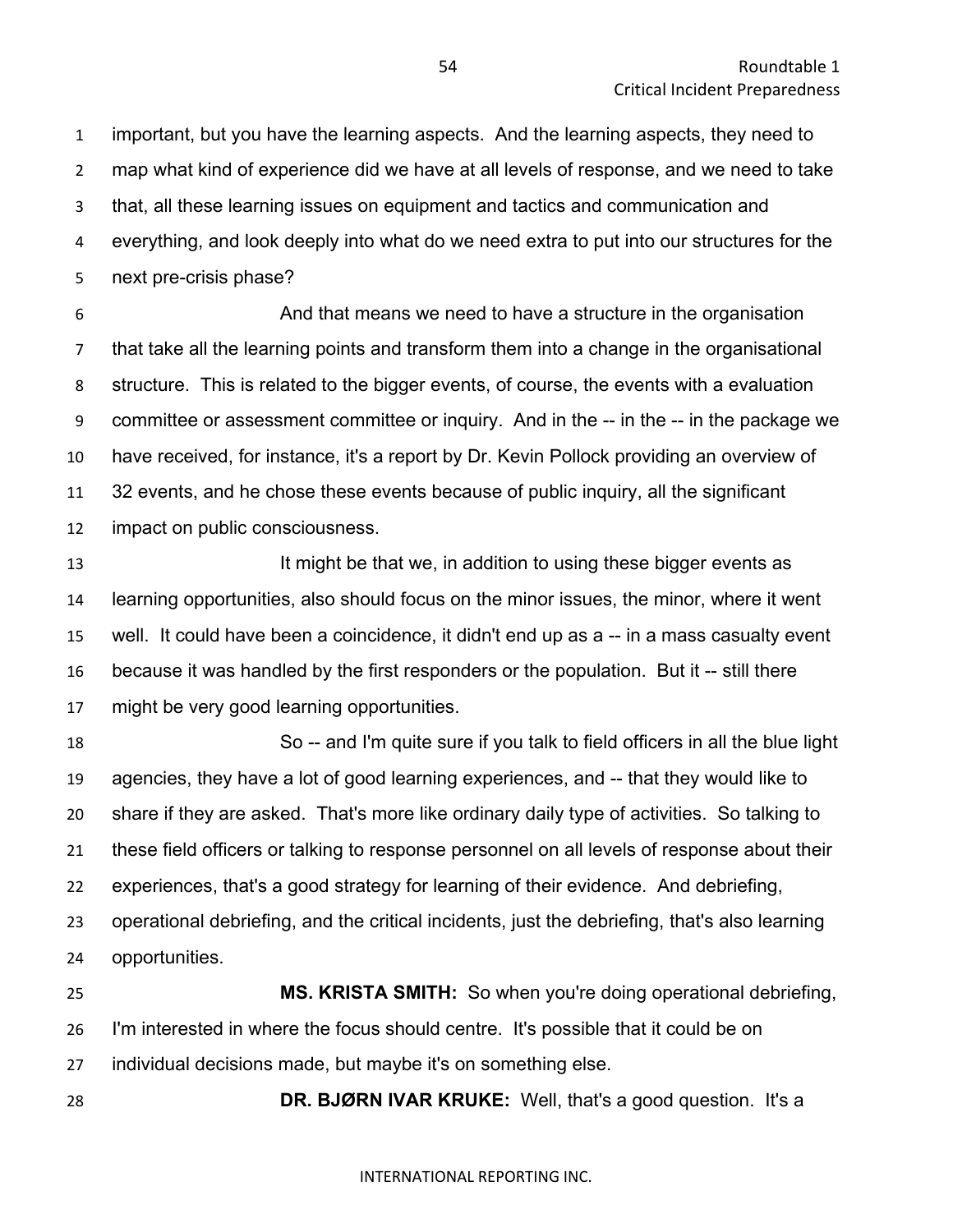trap there, looking at it in retrospect because we have all the answers, we know exactly what happened. But for the people they then interview or talk to, they didn't have that kind of knowledge, and they were struggling to find out what was going on. And to be able to understand that uncertainty, they feel them making critical decisions that is -- we need -- we need to have a kind of deep understanding of that when talking to people that has been making difficult decisions in a mass casualty event.

 That is -- that is one issue. Another issue is that they make decisions and they implement action based on what they have, what they have available, and of course it might be that what they have available is not sufficient to handle the situation at hand. And I believe we should be careful in criticizing people for not having the equipment they should have to handle the situation at hand, and also criticizing people for making decisions based on -- well, afterwards. We know exactly what was going on, so we have all the answers, and they didn't have.

 So it's a delicate type of interview process talking to people, trying to make the best out of the situation in which they find themselves.

 **MS. KRISTA SMITH:** And I think the other piece that I'm interested in exploring a little bit is the individual and very unique circumstances that any one person finds themself in at a point in time. The point of operational debriefing is to extrapolate from that experience into something that you can learn from and perhaps have an impact for the future. So is there anything more to say about that process, how you can have an interview one-on-one with someone and hear about their experience, and then what's the process to get to, okay, this is what we learned, and this is how we implement it?

 **DR. BJØRN IVAR KRUKE:** That's a tricky question. I ended my report with a statement related to that. It's concerning -- let me see here -- yeah. In change, we see that learning is a priority. If we have some good experiences based on a critical incident management, if you have some good experiences, and we'd take that kind of experience, and we would like to see what will -- what can happen then to these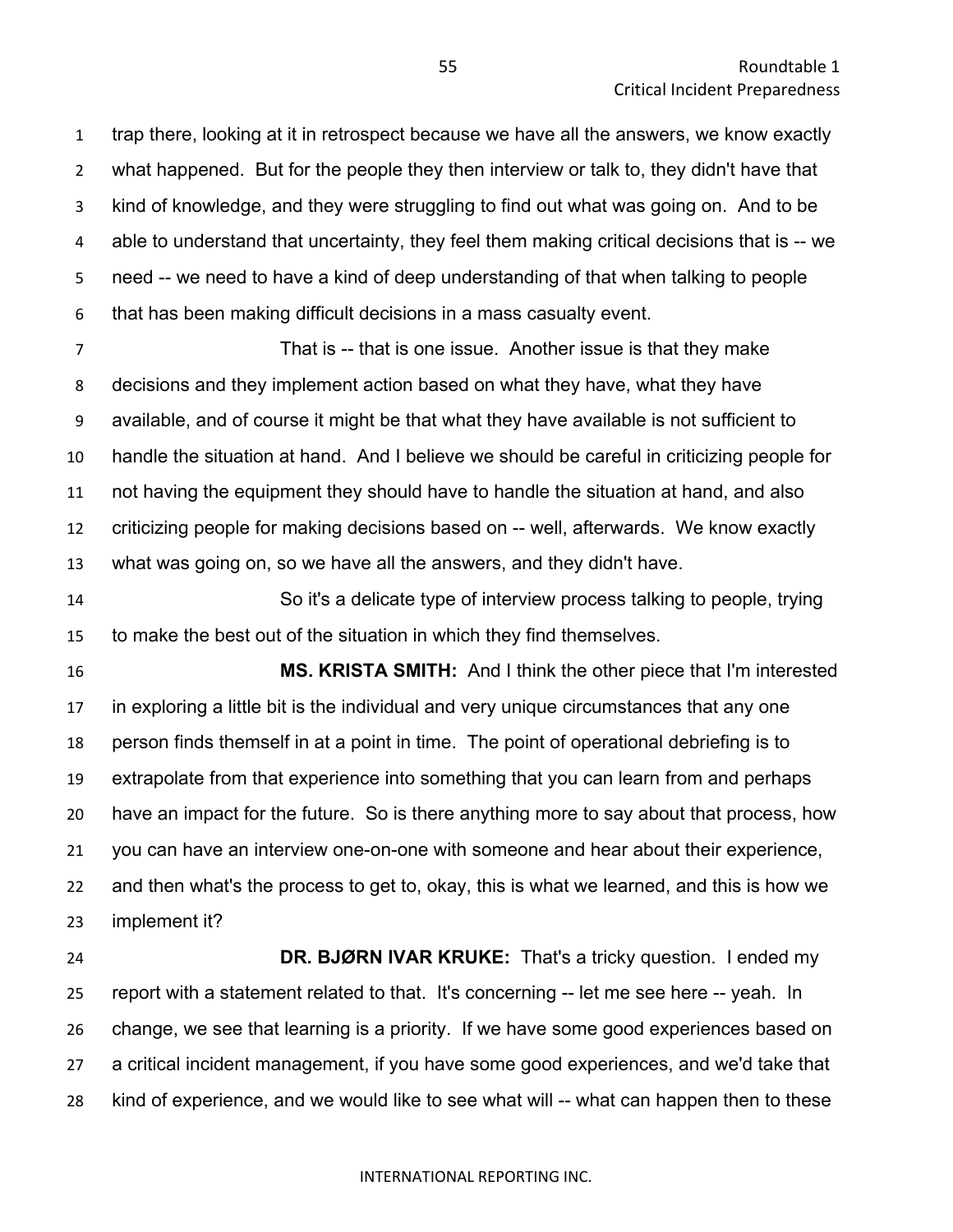experiences. This is so that we focus on them, and we use them to change maybe equipment, organizational structure, there may be communicate, there may be a cooperate, and in the end, it is in the change that we see that we have learned.

 And in that respect, it's an organizational, it's a system issue, not an individual issue. We tend to focus on the frontline people and the quietest. But behind the frontline people, you have a huge organizational structure making, well, decisions, priorities all the way, giving the frontline people some -- well, training and equipment to deal with certain scenarios. If it is so that the equipment is not sufficient to handle the situation at hand, it might not be the frontline people that need to take the blame for that. That's an organizational system issue.

 **MS. KRISTA SMITH:** And then when it comes to implementing learnings after an operational debriefing, what are some of the factors that can get in the way of implementing learnings?

 **DR. BJØRN IVAR KRUKE:** A lot. One issue could be fear of blame. It could be that -- well, you have a lot of values to learning, and you have some incentives not to provide all the information that is available. It might be that the information you have is incomplete and you don't understand. So -- and in the organizational you've got the priorities. Of course, there are different interests in a huge system with all the levels of the response system. So you have different agendas. You have different mandates and different priorities, and you have -- well, it was mentioned earlier today that we have people working on prevention, very important. And we need also to focus on response. That's also important. Some decisions needs to be made based on how much effort should we use on prevention and how much should we use on response.

 So different priorities. And in the end, it boils down to -- back to the risk analysis, the risk-based approach, what kind of dimensioning of preparedness structures do we need to handle certain scenarios and certain situations.

**MS. KRISTA SMITH:** Okay. Thank you very much, Bjørn. I'm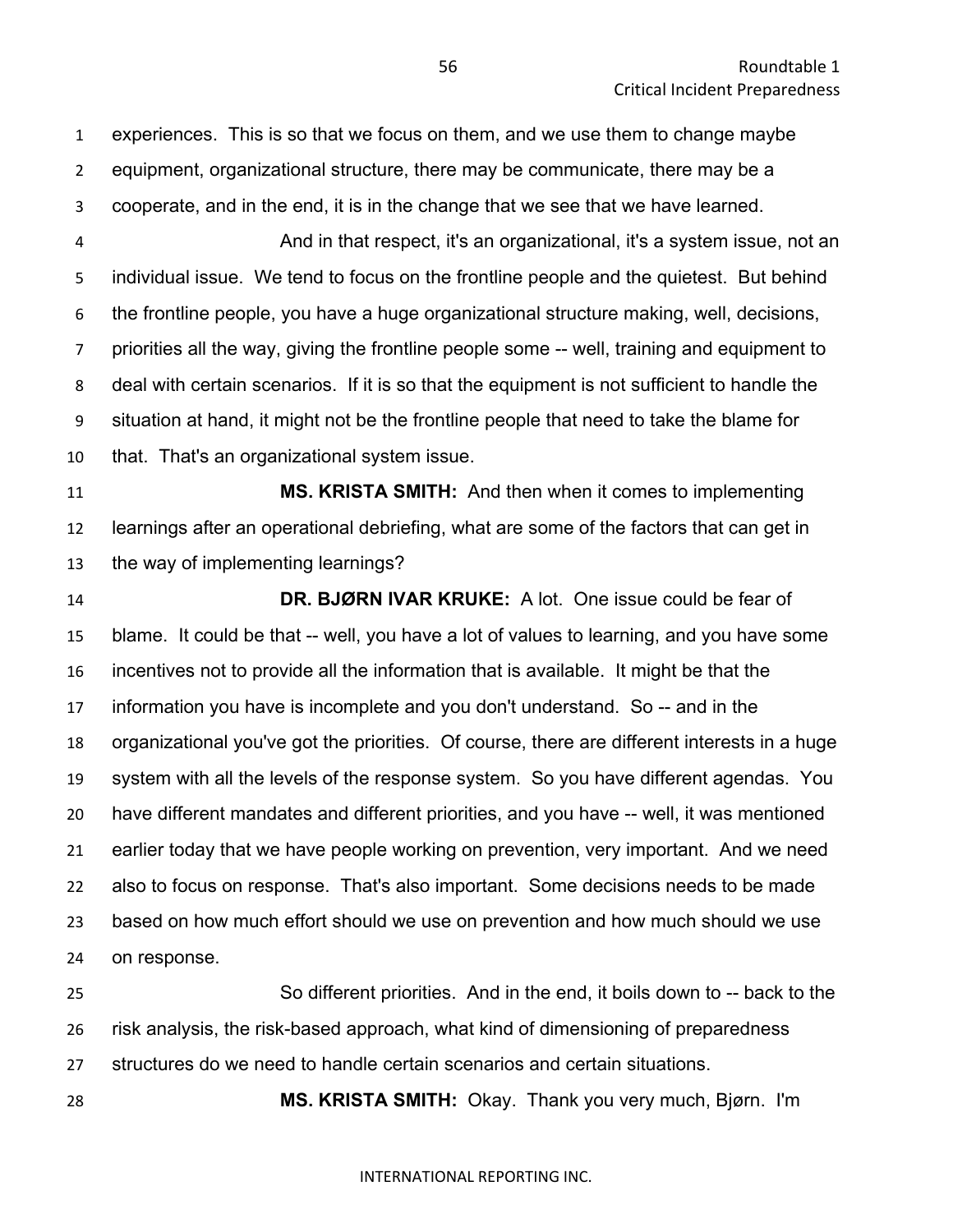going to take it over to Kimmo now, and still on this topic of operational debriefing, and

given the model that's used in Finland, where research is just part and parcel of

- developing good practice, how does operational debriefing fit into that picture?
- 

**DR. KIMMO HIMBERG:** Thank you, Krista.

 I have to say that I feel a bit uncomfortable with the term "operational debriefing". I'm not sure if you are referring to a kind of evaluation of the success of the operation with that. We have built in since 1990s a debriefing system for various psychologically complex situations, and the process starts with what we call "defusing," which is a fast, a rapid debriefing which is done as soon as possible after the incident, among colleagues. I mean, there are -- there is a number of police officers in Finland who have been trained to lead defusing, and that phase, which is, if possible, performed before the end of the shift, so as soon as possible after the incident. That's often enough in many cases. The simple discussion about what has been experienced between colleagues may be enough.

 In the major incidents, the process continues with what we call "debriefing", which is then a longer approaches where very often Occupational Health Services is involved, so we have medical doctors and psychologists taking part in the process. There is no fixed scheme for that because it depends on the situation, and it depends on the people involved. Some may need, depending on the type of the incident, some may need more support than others. And this psychological support to officers needs to be clearly separated from an evaluational phase of -- or an evaluation of the operation itself. There is often no hurry with that. So, when necessary, the debriefing needs to be done first, before all those involved are ready to enter a phase where actions are being assessed, and decisions that were made are being evaluated, et cetera.

**MS. KRISTA SMITH:** So ---

 **DR. KIMMO HIMBERG:** But as I said in the beginning, for me at least, operative or operational debriefing sounds a bit confusing.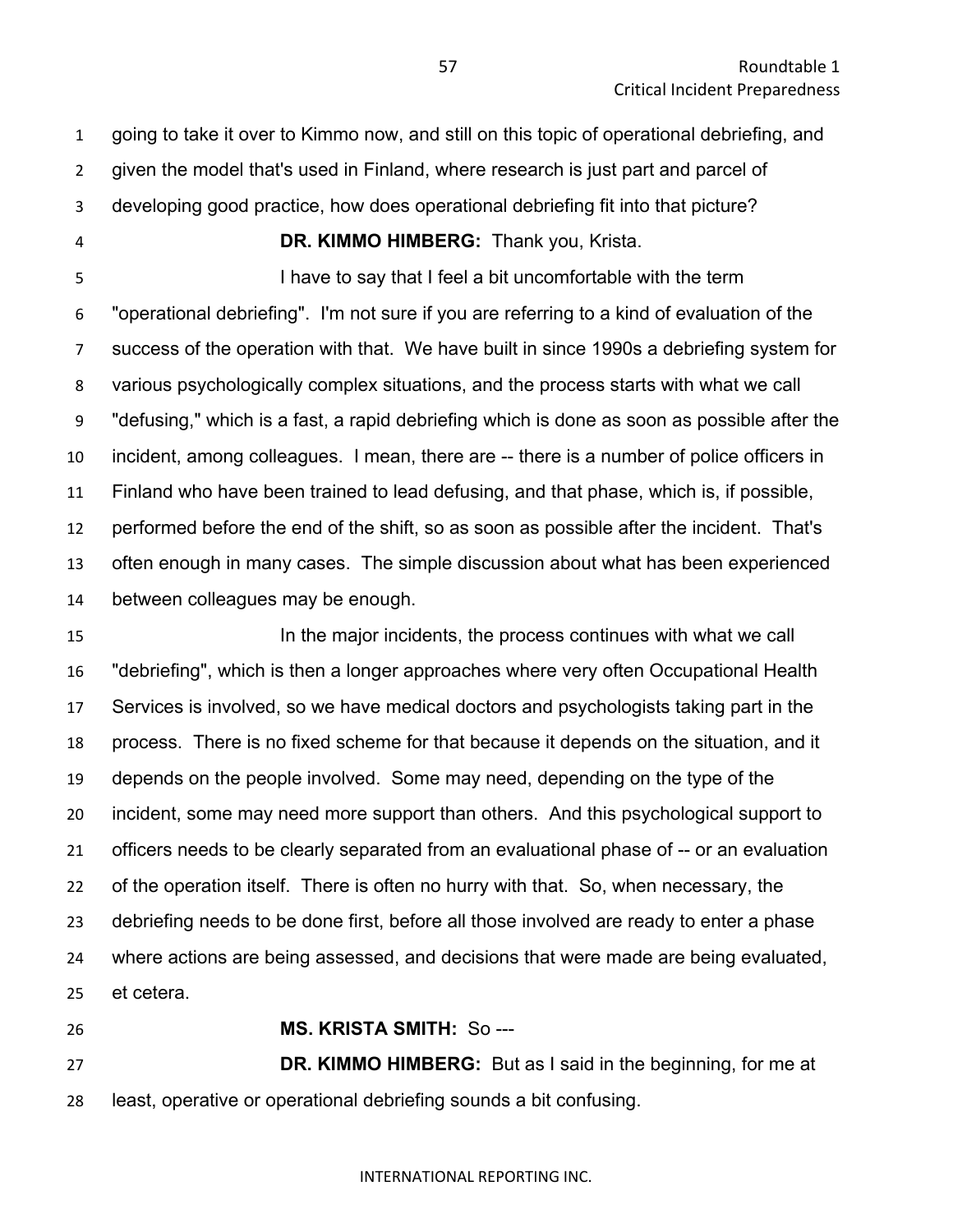**MS. KRISTA SMITH:** So, yes, to clarify, which I should have done in the beginning, I was using that term to distinguish it from what we might call or what I've heard called psychological debriefing. **DR. KIMMO HIMBERG:** M'hm. **MS. KRISTA SMITH:** So I think that the evaluation piece is what I was referring to. But it's --- **DR. KIMMO HIMBERG:** Right. **MS. KRISTA SMITH:** --- helpful to hear you say, really, to summarize that there would be your immediate debrief, the defuse piece, and then --- **DR. KIMMO HIMBERG:** Yeah. **MS. KRISTA SMITH:** --- it's necessary really to do some processing psychologically around what's happened before you then have kind of the space to talk about, okay, what went well, what didn't, what can we learn. **DR. KIMMO HIMBERG:** Yes, yes. And indeed, we wouldn't call that debriefing at all, to avoid confusion. **MS. KRISTA SMITH:** You would call it evaluation? **DR. KIMMO HIMBERG:** Evaluation, assessment, yes. **MS. KRISTA SMITH:** Okay. Yeah, and Bjørn's just going to jump in for a second. **DR. BJØRN IVAR KRUKE:** Yes, I fully understand what you're talking about. When it comes to the diffusing directly after an event, especially with the people directly involved with the team or the group, that's -- well, you have several reasons to do that, and one will be to alleviate some stress. But in addition, you will be able to bring certain issues on the table that might be important for -- well, it's a learning opportunity. And, in addition, you have -- in certain organizations you have, at the end of the shift, you have a few minutes where you are able, then, to talk about it, "Okay, well, what happened today, and how did we perform?" And that is also a good learning opportunity.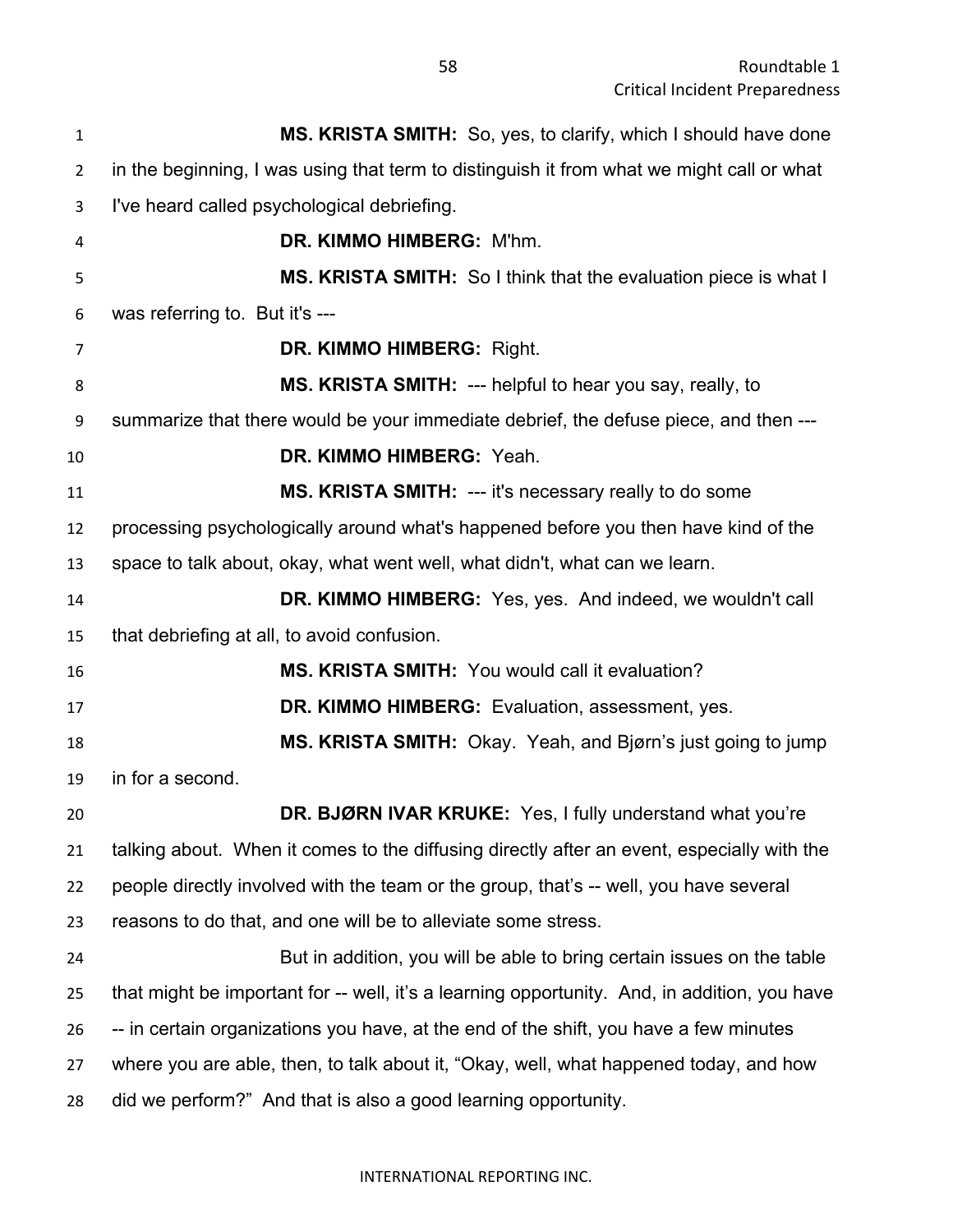| $\mathbf{1}$   | So the team learns; it's a lot of good learning in the team. Do we                            |
|----------------|-----------------------------------------------------------------------------------------------|
| $\overline{2}$ | bring that one up on the organizational level so that -- also, the rest of the organization   |
| 3              | will be able to learn from what this team did experience on this shift?                       |
| 4              | So good learning is happening on field level in teams. I believe that                         |
| 5              | it is a challenge to lift that kind of learning up to the organizational level.               |
| 6              | MS. KRISTA SMITH: So if we could pick up on that piece of it,                                 |
| 7              | lifting the learnings up to the organizational level.                                         |
| 8              | I'm thinking, Kimmo, in the work that you've done at the college,                             |
| 9              | that's precisely what you're involved in.                                                     |
| 10             | <b>DR. KIMMO HIMBERG:</b> It is indeed, yes. Exactly -- exactly this.                         |
| 11             | So for example, examining carefully how the police operates or operated in a major            |
| 12             | incident. Well, first of all, of course, there cannot be strict guidelines on how to manage   |
| 13             | such a situation. So I would be careful in -- for example, in using the word, "mistake" in    |
| 14             | this context. But whether the decisions concerning, for example, operational --               |
| 15             | operative aspects, whether they were correct; whether they were made at the right time        |
| 16             | spot, et cetera, those can and should be examined carefully, and then those                   |
| 17             | experiences transferred again to training, and also, perhaps, to new guidelines. That's       |
| 18             | what we try to do, at least.                                                                  |
| 19             | <b>MS. KRISTA SMITH:</b> So there's two aspects of that that I'd like to                      |
| 20             | explore. One is that at times, sometimes learnings are more cultural in nature, and how       |
| 21             | do you -- especially being at the college, how do you help to shape shifts in culture that    |
| 22             | might be -- that might come out of an evaluation?                                             |
| 23             | DR. KIMMO HIMBERG: Yes, indeed. Yes, indeed. There is a                                       |
| 24             | great benefit here -- once again, I'm sorry, I'm repeating this. It's a great benefit that we |
| 25             | have a national police, and the Police University College also, it is a regular university of |

applied sciences, and follows all the guidelines that the univers -- sorry; Minister of

Education, for example, sets for universities. But it is simultaneously inside the police

organization and cooperates closely with the police units. It gives us a great opportunity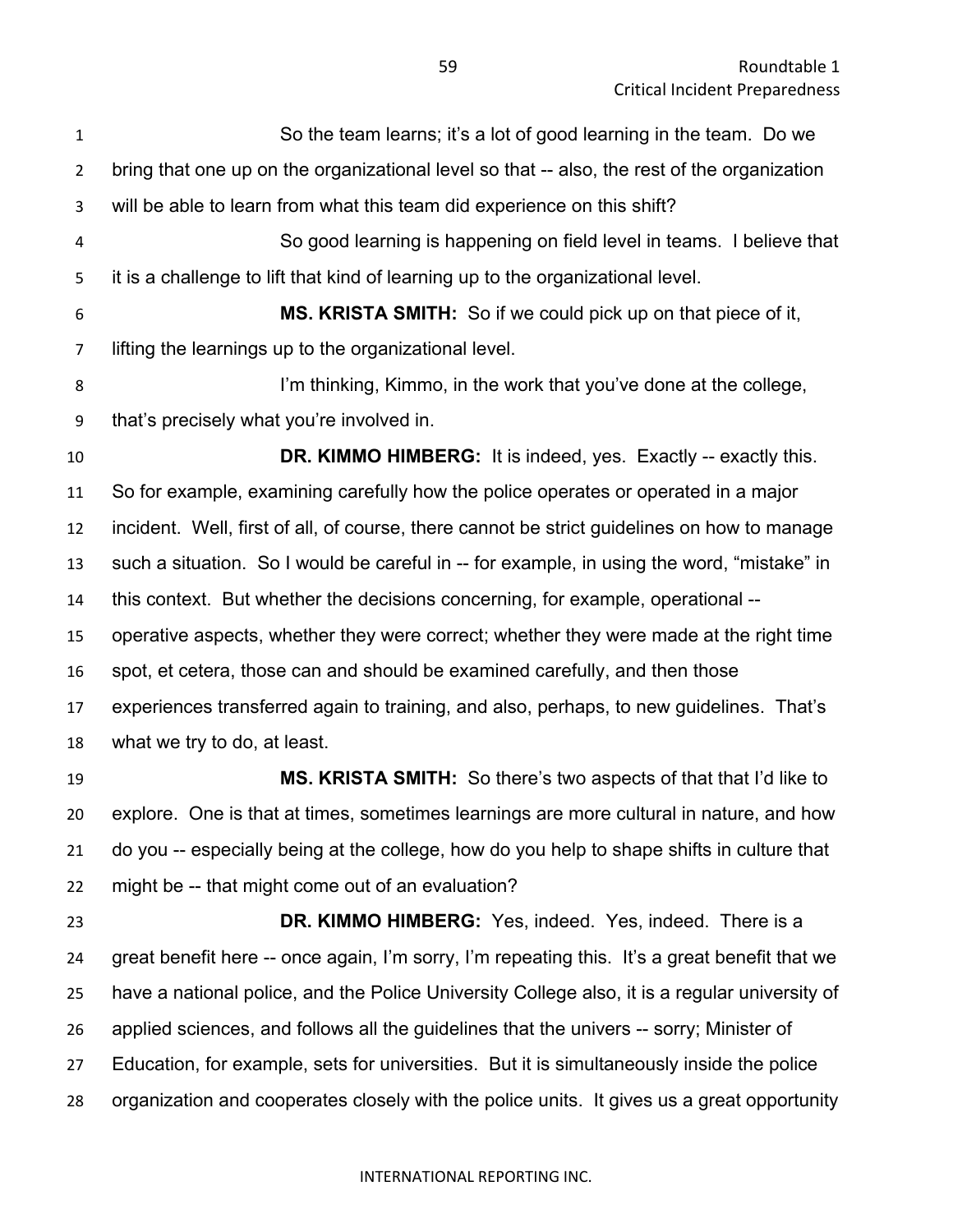nation-wide to collect experiences.

2 And it goes without saying that that's not only done in the context of major or critical incident, but we continuously perform research projects where practices -- police practices and police experience is collected and evaluated, and then on the basis of the analysis, we are able to -- either to immediately influence and make changes in the training procedures, in the education degree programs, but we are -- we also cooperate so closely with the National Police Board that we are able to influence the orders and guidelines that the National Police Board will give for the police nationwide. So there is a very direct connection between collecting research data and then utilizing it in developing policing. **MS. KRISTA SMITH:** Okay, that's helpful. So I want to take that thought about you're in the context of a more centralized and coordinated system. **If we could take it to Hunter now; where the system isn't necessarily**  centralized or closely coordinated, how do you work some of the learnings of evaluation or operational debriefs into the training that your centre does? **DR. HUNTER MARTAINDALE:** Yeah. It's -- I'd almost venture to say it's the backbone of every change that we make going forward. Like I say, we started off as a straight law enforcement, quick response type of programme. We learned from after action reports that there are incidents that single or double officers were able to get in and stop this. So we started shifting training away from having a five-person team, which was the SWAT model at the time, and bring it down to smaller units. We see civilians responded in stopping some of these events; we adjust training to give civilians some tools, some options of what you can do: Avoid Deny Defend system, which got turned into Run Hide Fight, which most people know. We see issues with the command and control part of it; we adjust and build out systems to try to push those best practices that are identified in after actions out to our people. Dispatchers have -- came to us with ideas about how we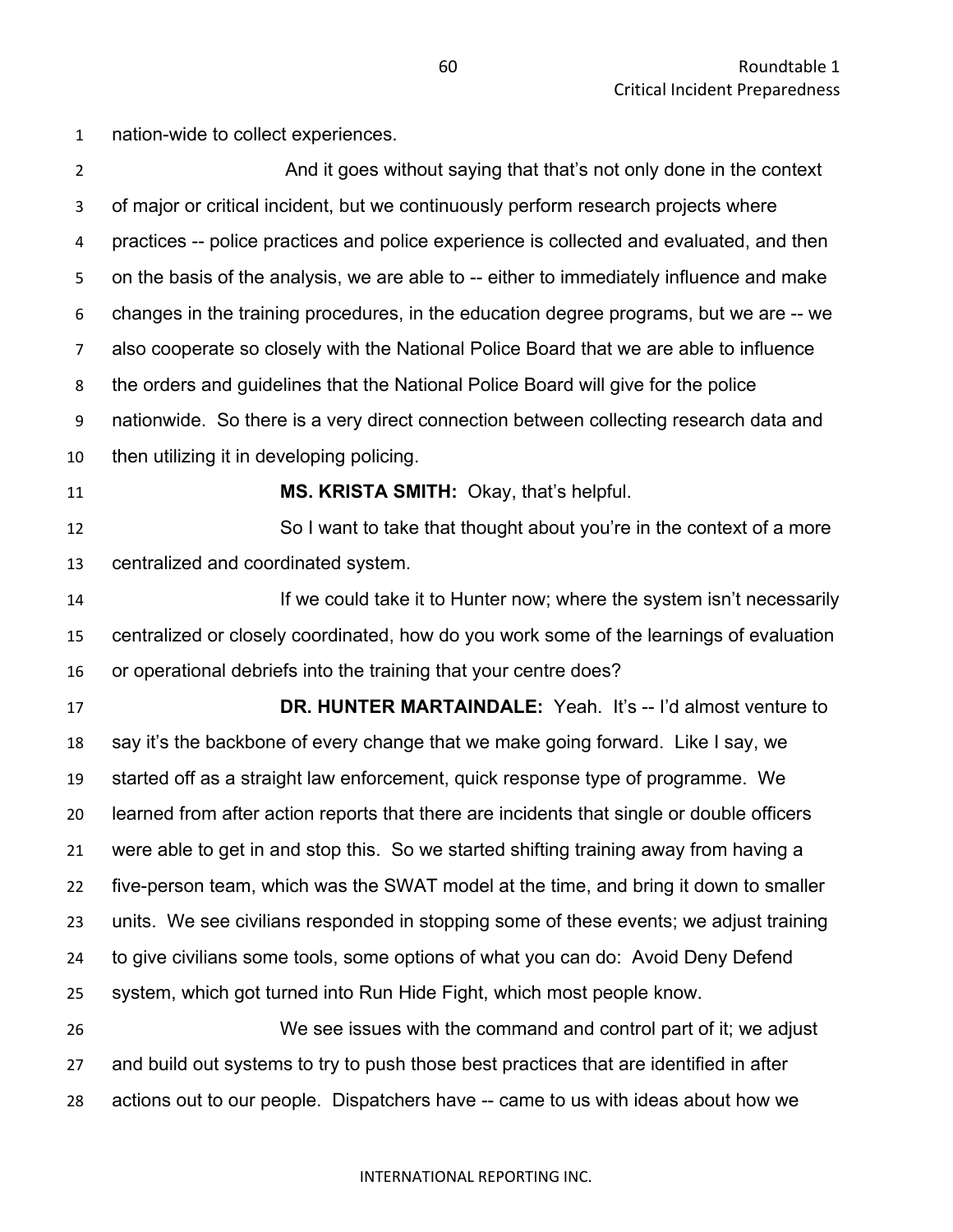could better incorporate that part of the training in, so we developed some dispatch training. Everything we do is based off of learning from events and running research projects and figuring out what works and how best to incorporate that to just give people options, basically.

 The US is very interesting and very different from Finland in this way, in that there are so many different agencies. And every now and then you will have officers that they go through and get a research-based degree, and they study police, for the most part. Not all of them but a lot of them study police, and they have the ability to get into police departments and have police officers as participants in their studies. They're able to get in and do surveys, which is the police here are really hard to survey overall; they're very protective.

 So it's -- the US is interesting in that you do have pockets of researchers spread around that have access and are able to learn -- learn things from officers and have them as participants. And so you get this just large pot of research. It's interesting in that you now have to try to extrapolate those findings to 18,000 different departments and training practices because every department is so different, is that -- is that unit generalizable outside of, you know, wherever PD it is.

 And so there's -- it's interesting that there's a lot of people doing it, and you have the ability to run a lot of research. But then you have to take a lot of those projects and really evaluate them and see if -- you know, think about the validity as larger than just that single department that they could have done.

 And alerts, we do maintain a large sampling frame of everybody that's ever gone through our training. And so we send surveys out and we try to get at information with those roots. And people retire and they come and go so we don't always have great response rates, but we try to hit as many agencies as we can because they are so very different, and we try to figure out, you know, are y'all incorporating whatever policy or procedure; how has this worked for you, kind of thing.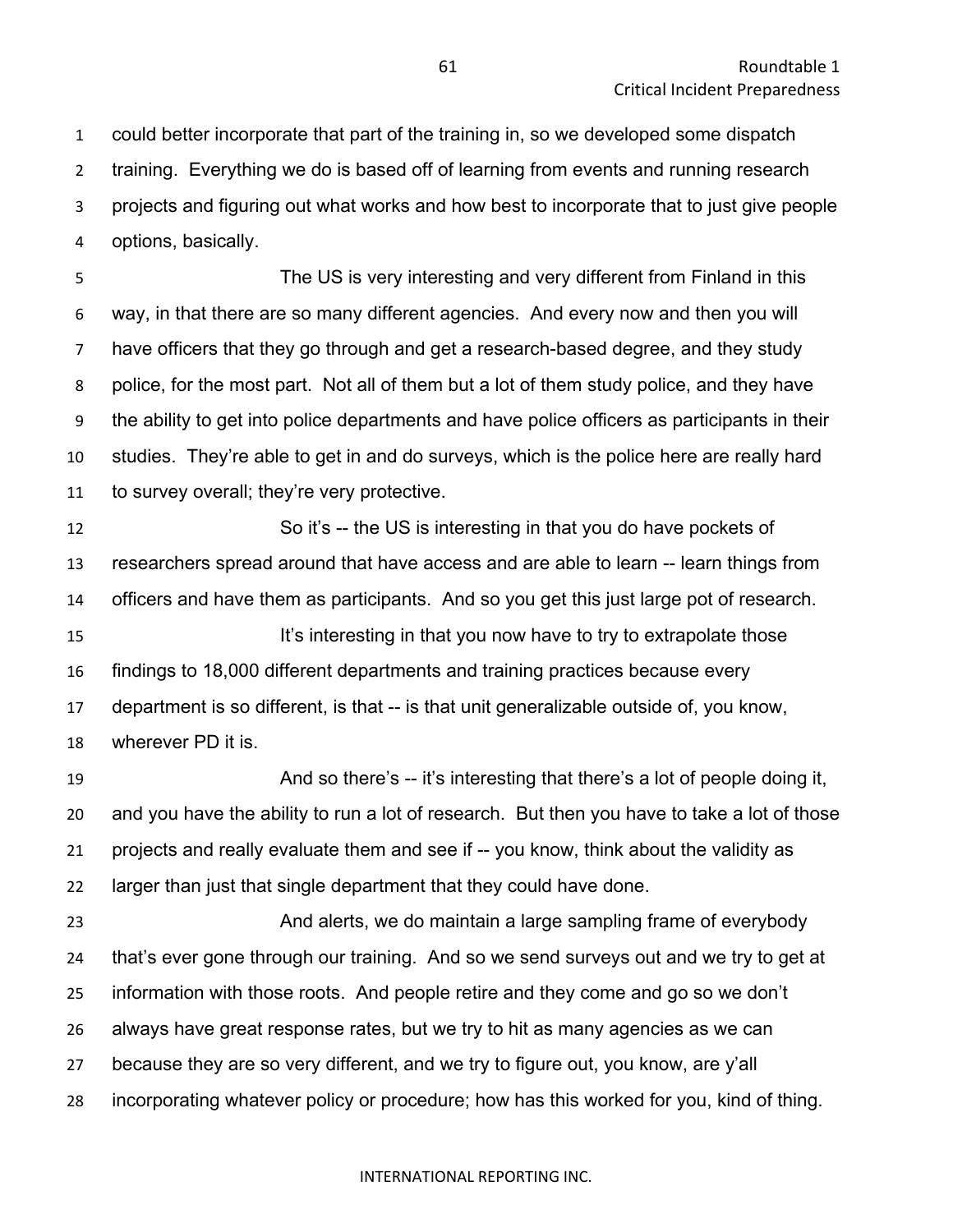We take that information back and see what's working for them. If they're doing things, what -- if it's a tactical question, you know, what tactic are incorporating in your training? And we can get a picture of this is what people are doing and we should test this idea. So we use it to try to lay a foundation for what we're currently doing and what we're planning to do with new courses going forward. So huge part of what we do. We've been pushing to try to establish -- so NTSB is an organization for flight accidents. When a plane crashes, NTSB goes out and investigates that plane crash. And there's always an After-Action Report and it's structured and it follows the same thing. The same organization does the After-Action Report. We've been applying for funding for the last few years trying to get an agency to bite that will help us establish essentially that for these types of events. So if there's some sort of, it doesn't have to be an active shooter. It can be anything hat has these types of outcomes, mass casualty type of events, where if it's us, or if it's us partnering with other people, are able to go out and have access to do those After- Actions. **If you've read through the After-Actions, and I assume most people**  here have read through the After-Actions from these events, they take a long time to come out because they're doing a thorough investigation, but the quality varies a lot because the individual jurisdiction is doing it, or somebody close to them, and they're not all the same. So we've been trying to kind of influence and push that way so we could have a standardized After-Action Report with the sole purpose of trying to get that data out and help ourselves, but agencies across the board see what's happening in these events and incorporate what they can to get themselves an edge, if they can. **MS. KRISTA SMITH:** Thank you. I'm going to take it back to

 Canada now that we've heard a bit about operational debriefs and evaluations in other places.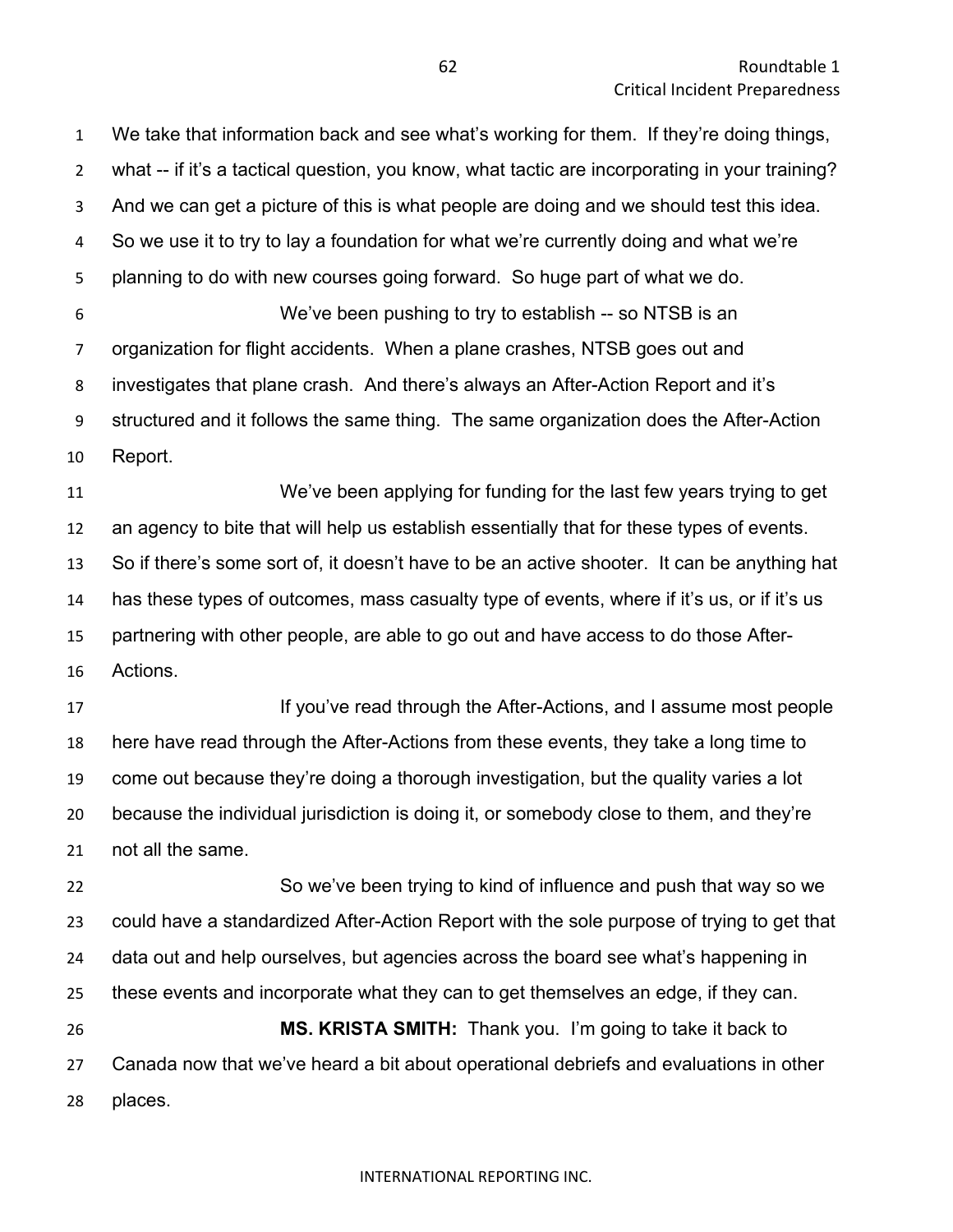We're in our sort of home stretch of time here, so I'm hoping that we can -- maybe Wallace and Kerry can speak a little bit about what they know of operational debriefs in Ontario, and then we can bring it back to Nova Scotia. So that's the plan. So Wallace, maybe can we start with you? And I have a couple practical questions too. I mean, we heard how, you know, Kimmo talked about defuse the immediate and then the psychological, and then the evaluation. Like, does it follow the same structure, generally, in Canada? **MR. WALLACE GOSSEN:** Oh, absolutely. And I think everything that they've said is very much in keeping with the experience, certainly that I've had, with debriefs. **And, you know, the -- we call that, the immediate debrief**  afterwards, the hot wash. Right? And it's literally before everybody packs up and goes home. Again, these are, you know, depending on the event. But certainly, you know, from back from, you know, the tactical or the bomb side of things, anytime we had a call, you are going to debrief it at least to identify what did we do good and what can we improve on; right? In the event that this turns around and happens 24 hours later, right, what can we fix, right, so that we're in a better position the next time it comes around? And it almost always boils down to equipment and communication for the most part. And it's also very beneficial for individuals to fill in the knowledge gap. I mean, I may be looking at you thinking, "Why did you do that?" And then in the debrief, I find out, I'm like, "Oh, that makes sense." And that's, I think, psychologically very important, especially when you're trying to build trust in the team. You know, the other piece is the debrief for your scenarios, where you exercise all of these components, because it's -- my experience has been people have to practice admitting they made a mistake or being honest and you need to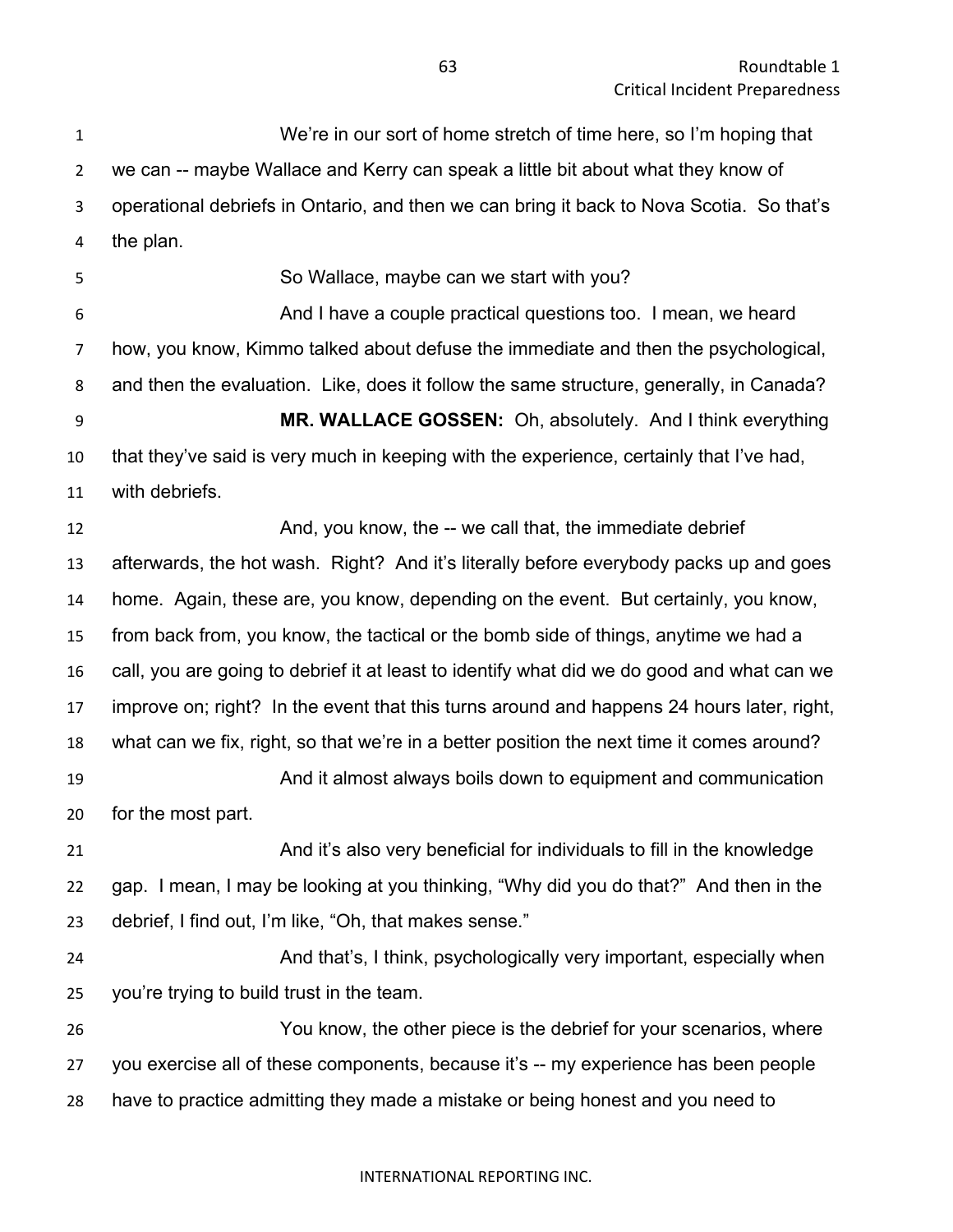generate trust and be non-judgemental, which unfortunately with a lot of these situations, you can't help but be.

 And that's why I think it's very important who does the debrief; right? I can't -- I think it was Kimmo. I can't remember who said it, but it's a very good point. You know, if it's a situation where there's going to be criticism and we know there's going to be, it needs to be done by somebody who has been there, done it, and is going to be sympathetic to somebody who is in that situation.

 And you know, again, debriefing is a very complex thing. And, you know, the worst debriefs you can do, in my experience, are you throw everybody in a room together and say, "Okay. Let's go through what happened." It really needs to get broken down into trusted groups, where those individuals can go and talk amongst themselves. One individual is tasked with bringing forward, you know, the issues, shall we say, the good and the bad issues that arose in that little group, and then those spokespeople get together and have a discussion, because I've found, psychologically, it can be very difficult for people in a large group that they don't know, being, shall we say, not challenged, but sometimes it feels like you're being interrogated, especially if you don't know that person, and trust that person, or at least have an understanding of where they're coming from. Your debriefs can almost be to the point where you may as well not even do them, because you're not going to get the honest feedback that you need.

 So again I think, you know, everybody here has hit on it. debriefing is a skill. Right? It's a skill for the person that's conducting it. It's also a skill for the individual that's being debriefed. And the only way that you get those skills is through experience, and it doesn't have to be -- I think, you know, that practice of doing the debrief at the end, just even for minor things, let's just have a quick conversation about what happened, has a long way towards debriefs in the future going better for you when you do hit a major event. So.

**MS. KRISTA SMITH:** So from a good debrief, one that is more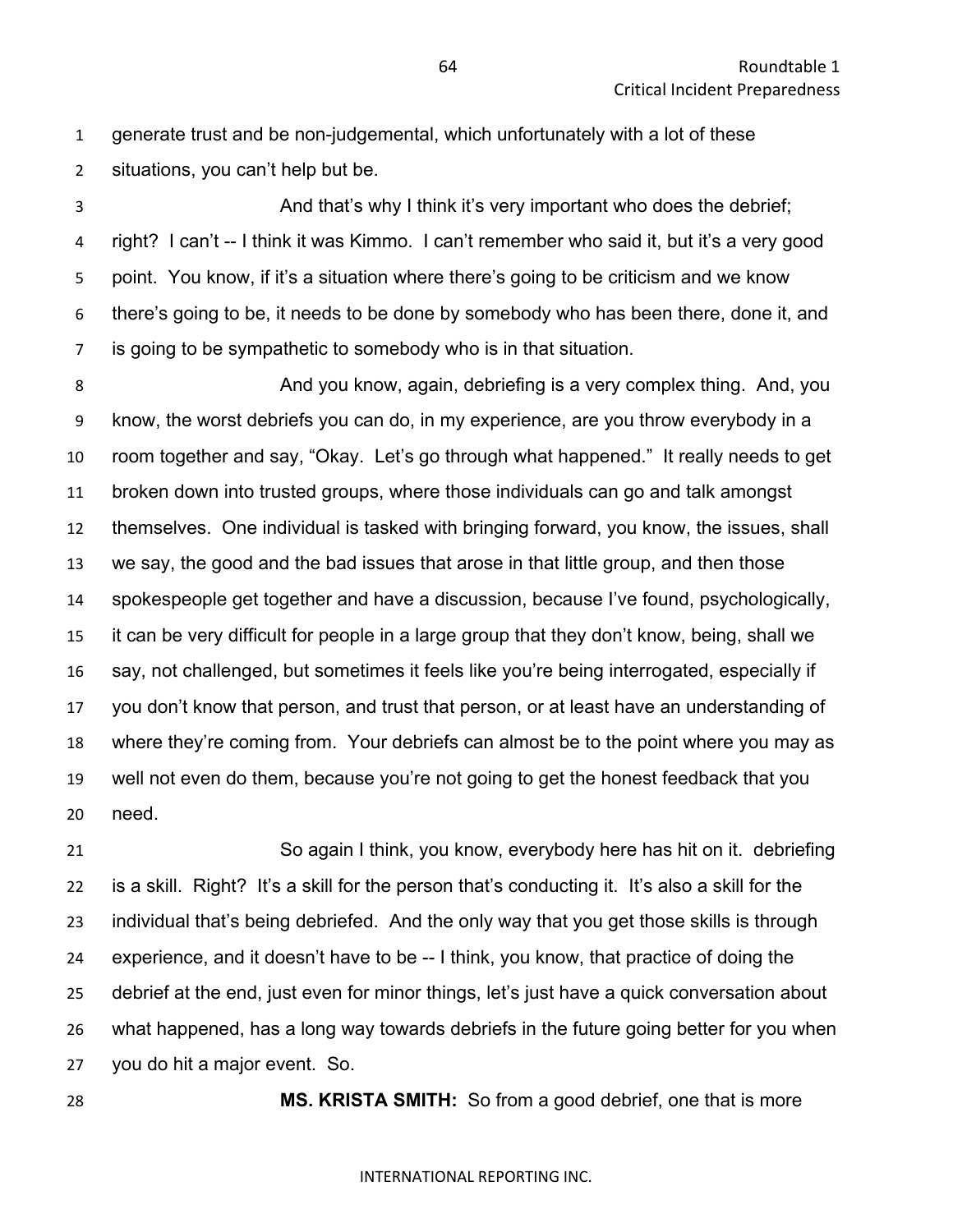evaluative in nature, --- **MR. WALLACE GOSSEN:** M'hm. **MS. KRISTA SMITH:** --- how do you see the insights from those operational debriefs carrying forward? How do you implement it? **MR. WALLACE GOSSEN:** So everything from, depending on the team, they'll have their own SOPs, Standard Operating Procedures, that they may update as a result of a debrief that they did. Now, that's much easier to do with smaller units. But all the way through to -- and at that point, it's the leadership of that team or that unit to recognize this is an organizational issue that we need to go back and address in our procedures, and then they take that up through the chain of command. **And I think what you'll find for the most part is when you go back**  and you look at SOPs and you look at procedures, the strange things that seem weird in there typically did come from a debrief with a real-life experience. It's just that it's been lost, you know, corporate knowledge wise, because those people have moved on. **MS. KRISTA SMITH:** So that is a question I've had in the back of my mind, is it seems like, you know, when memories are fresh, you remember those learnings. So how can -- how do you ensure that learnings don't fade from institutional memory over time? And you mentioned, you know, you amended the Standard Operating Procedures. There's another step though of getting people to embody --- **MR. WALLACE GOSSEN:** Yes. **MS. KRISTA SMITH:** --- Standard Operating Procedures. **MR. WALLACE GOSSEN:** Yes. I -- the quick answer is you train it. Right? You know, and I mean, that comes down to your trainers recognizing the lessons that were learned from the last call that you were on and, "We need to reinforce that, so you know what we're going to do? We're going to incorporate that into the next training that we do." Because you're right. Nobody is opening the book in the middle of a call and saying, "What's our, you know, Standard Operating Procedure for this?"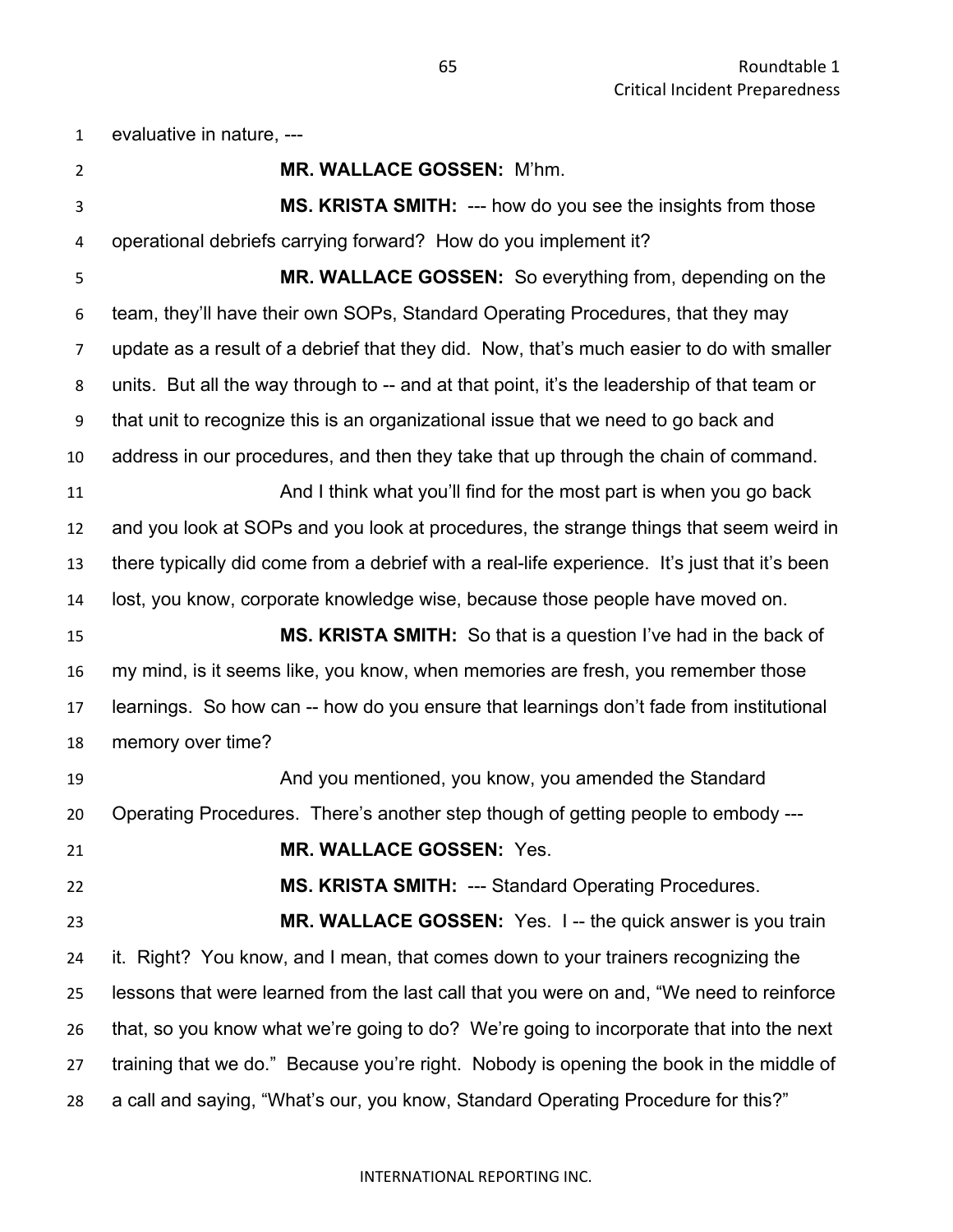| $\mathbf{1}$   | They have to have -- they have to experience it, either operationally                         |
|----------------|-----------------------------------------------------------------------------------------------|
| $\overline{2}$ | or in training, to embed that in them and to be able to transfer that knowledge then on to    |
| 3              | the next people that they are training.                                                       |
| 4              | MS. KRISTA SMITH: So Kerry, what does operational debriefing                                  |
| 5              | look like in the Communications world?                                                        |
| 6              | MS. KERRY MURRAY-BATES: So I'm going to add to what                                           |
| 7              | Wallace said about operational debriefs.                                                      |
| 8              | I just want to add in that in the Province of Ontario, we have the                            |
| 9              | Special Investigations Unit. So in events where a citizen is injured, it could be critically, |
| 10             | it just depends on the injury, there's a level of injury that qualifies for the SIU, invoke   |
| 11             | their mandate, we will not have operational debriefs in those instances. So -- and we         |
| 12             | will not have them until the SIU has done their work because they're investigating the        |
| 13             | actions of the officers. So we will not have those.                                           |
| 14             | And that can be -- they can be delayed, but it can be months. So                              |
| 15             | we wouldn't have a formal operational debrief then, which adds a level of complexity to       |
| 16             | the debrief because we can carry on and have a critical incident stress debrief, but a lot    |
| 17             | of times, it's events that happened operationally that create the feelings that you want to   |
| 18             | talk about in the critical incident stress debrief; right? Or the defusing, as Kimmo called   |
| 19             | it.                                                                                           |
| 20             | In Communications, we -- two things. We do our own internal                                   |
| 21             | debriefs. And then our Communications operators are included in the debriefs with the         |
| 22             | operational teams. So the officers that attended whatever response was formed.                |
| 23             | Inside the unit, I have found in my experience with my people that                            |
| 24             | our Communications operators want to know that they followed the policy and                   |
| 25             | procedure, and they want to know that they did everything they could to make sure that        |
| 26             | the response was what it should have been. Did they do their part?                            |
| 27             | So often, our debriefs will be very informal and very quick, like a hot                       |
| 28             | wash, like Wallace suggested, where a supervisor will sit down with that person and           |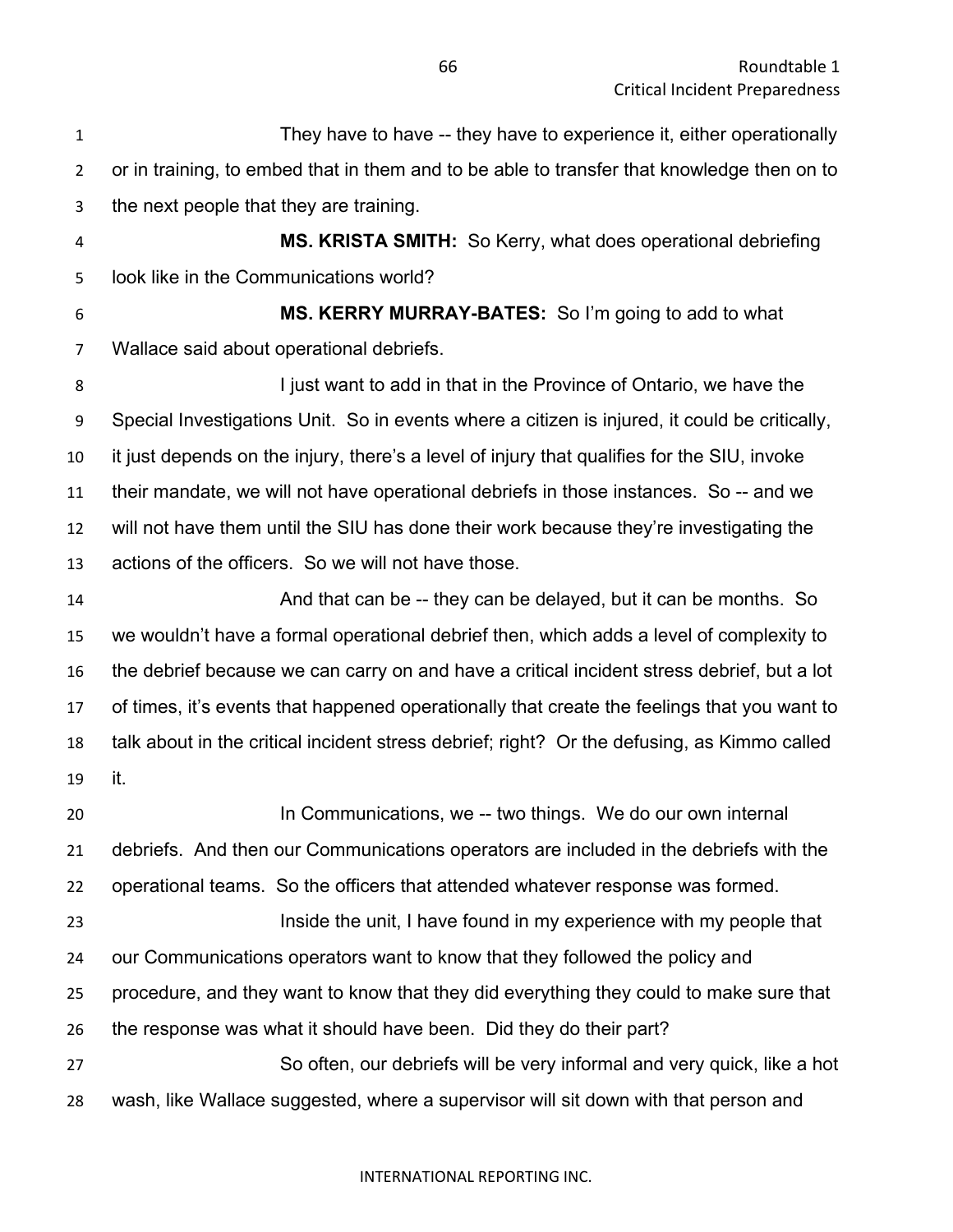they'll review the call, and they'll review the procedure, and they'll perform some reassurance. If there's mentoring or guidance to be performed, it'll be performed in that moment. And this helps the communicator not just professionally, but emotionally as well; right? Because it offers that reassurance and support, and I find that that's very important.

 We also have debriefs for unit events. So it's not on the caliber of, you know, an extreme event where people are injured, but certainly, recently, we had a failure in our 9-1-1 centre where our phones went down. Well, for us, that means there's no 9-1-1 service for the City of Toronto. That's a big deal. So once we went through our evacuation procedure, then we put all the leaders in the room together and say, "Let's review what happened, what we did about it, and then what's the -- where do we want to be? What's the perfect option? What could we do better at? And are there things that we can do where we can mitigate? How do we ensure business continuity? How do we overcome failures?" Right? The technology is always going to fail. It's what we're going to do about it. So, you know, to speak to that point about communication and technology or equipment, you know, there's things that we can fix right away that are -- the scope is maybe a little bit differently in that we can have immediate impact, and then there's things that you identify that maybe are going to take a little longer, like, technologies. And then, you know, we do the proper after-action reports, and then we start to action where we want to go from lessons learned.

# **MS. KRISTA SMITH:** Bjørn?

 **DR. BJØRN IVAR KRUKE:** I think it is also important to realize that this is not the perfect scenario. It's not the perfect situation to be in. There will be decisions that is not perfect. You will have equipment that fail. So these things happen, and, of course, we need to make sure that we are more robust for the next one, but going into an accident investigation with the idea that we are looking for the perfect solution, it's not a perfect situation. So and Kimmo mentioned, was it failure or mistake? Mistake. It might be a decision at the time that is understood that this is a good decision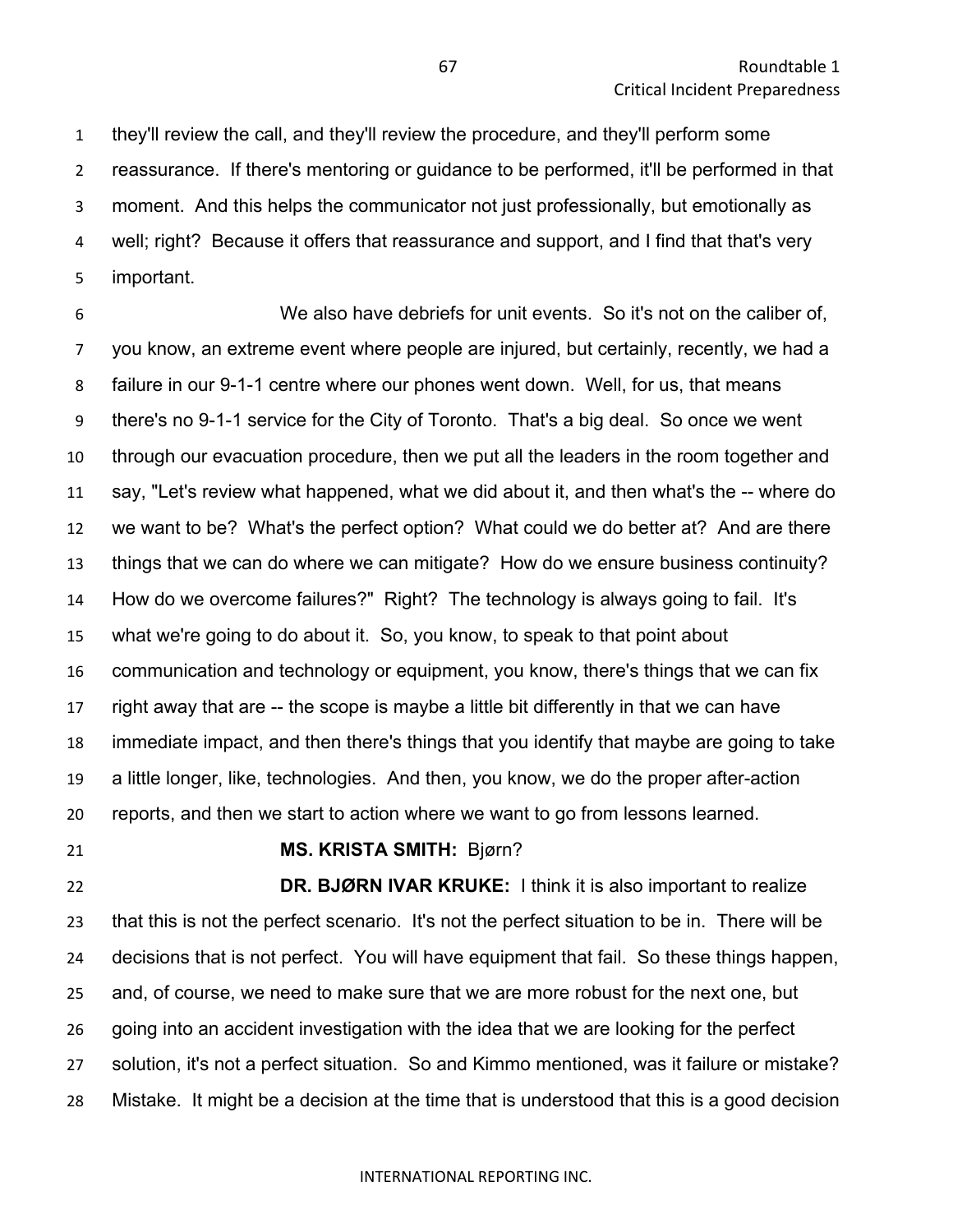for the situation at hand. Later on, you will realize that, no, it wasn't a good decision, but you need to make a decision. So to realize that when we do these accident or incident investigations afterwards, in quietus afterwards, realizing that it's difficult to be in this situation, if not for the uncertainty and the urgency of the response, and to realize that if we -- if it is one good learning issue, that will be that to make decisions under a high degree of uncertainty is difficult. And when you take that one to training, how can we actually train decision makers in making these difficult decisions in a training scenario that is relevant.

 **MS. KRISTA SMITH:** You're giving us a teaser for tomorrow morning. We'll be looking at critical incident decision making.

Wallace? You're okay?

 **MR. WALLACE GOSSEN:** Sorry, I was going to jump on that, but if we're talking about it tomorrow, I'll wait until them. I -- but I do want to reinforce Bjørn's point about you'll never see a perfect run. That idea of you didn't do it perfectly, so we're going to criticize. No, it never happens. Nothing ever goes perfectly; right? And then, yes, we'll talk more about the quality of decision making at the time next -- tomorrow. Thanks.

 **MS. KRISTA SMITH:** So just one last question before we close, Stephen, let's bring it back home to Nova Scotia and talk about maybe operational debriefing norms and how lessons get incorporated into practice among municipal police agencies.

 **MR. STEPHEN MacKINNON:** Yeah, I think we -- thanks, Krista. You know, operational, tactical, psychological debriefings, we do them all. That's based out of failures and that's where we recognize back in the late '90s that we didn't really do debriefings a lot. So those training scars, if you will, or situations that happened that didn't go well, and they were kind of overlooked. So it's mandatory where we're at. Everybody has a voice, and that's from the -- every containment traffic officer who experienced being left there for six hours and somebody forgot about them, and it was a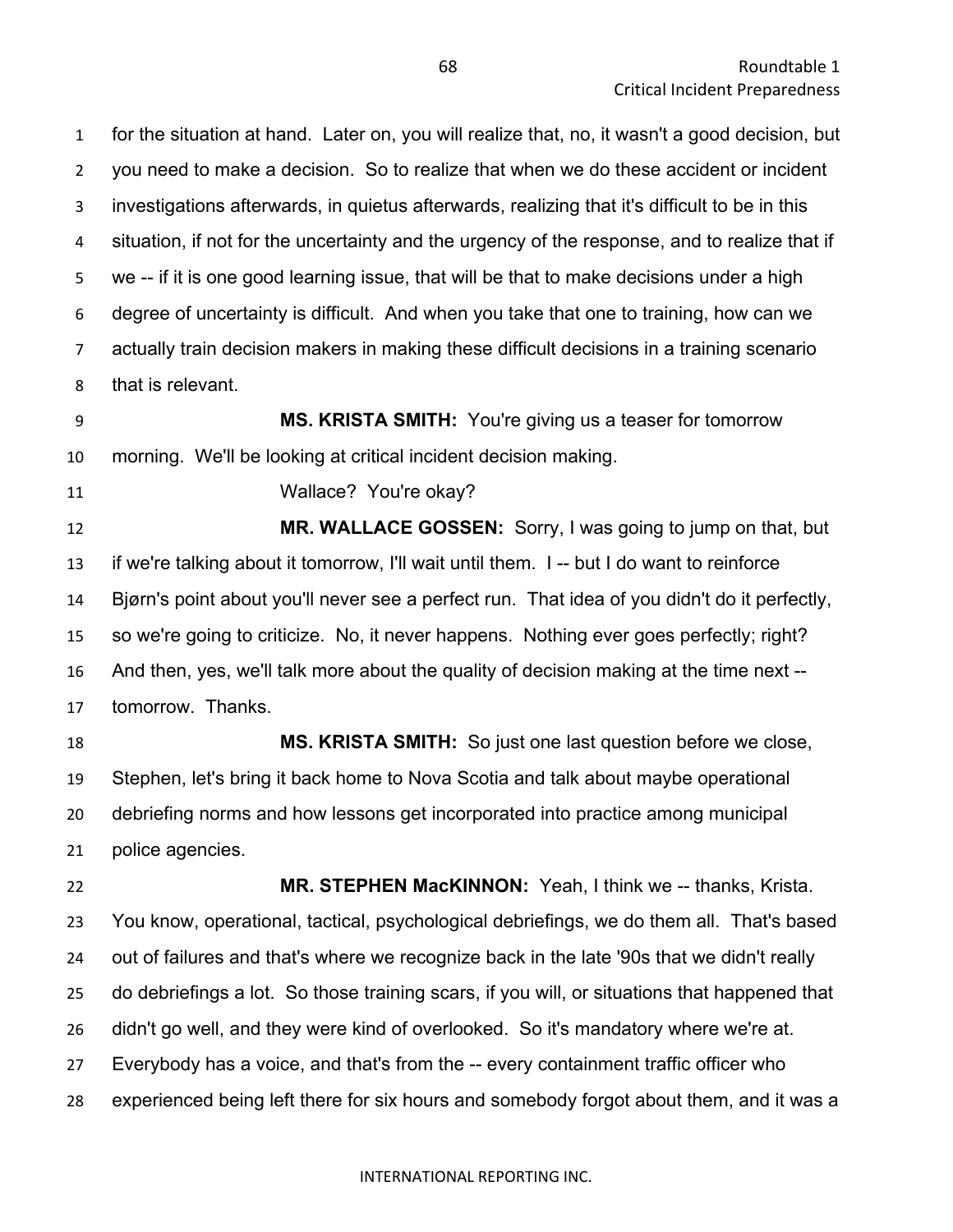hot day, and so -- because your next experience with that individual, no matter what part they are of that plan, has a direct effect on the successful outcome of the following, the continuing. So we treat everybody as -- you know, sometimes we put tactics up here, and -- or containment here, but it's all part of the success of that plan, so everybody has a voice in that.

 If you don't evaluate performance after each and every event -- and we do. We do the hot washes with the operational right afterwards, knowing full well the people that we're with, some people don't want to disclose anything at that moment, so that's why we wait and kind of observe, and if we feel that there's people that need maybe a touch from our wellness or our clinical therapist afterwards to check in, to say why you didn't attend, or is there something that we need to talk about privately, because everyone processes differently. So that's in place. So there's been some successes for us there. But I think going back to the learning piece and training, that's where you learn.

 So we even -- when things are successful, like Wallace said, there will be a piece that we didn't do something properly. Maybe we did get that person out of the house successfully, there were no injuries, but there would have been something inside of that event that we could have changed for the next event. So it's mandatory. We constantly evaluate that and try to -- I know even in other units, from K9 Units to situations where calls happened and they didn't locate somebody, and they'll go back and do that in their training to say, you know, what could have happened better, what could we have done different, and evaluate that within their own units. So we apply that in several different facets within the police department to get a better look at what we're doing and try to -- each individual try and make it better. So operational, psychologically and tactically. The tactical officers usually do that, they'll do their own wash alone, because of just the -- I think it's that world. The -- you know, some of the things that maybe the patrol officers or somebody outside of, like, tactics is actually all about maybe wouldn't understand it, or maybe they don't want to err what those things are in a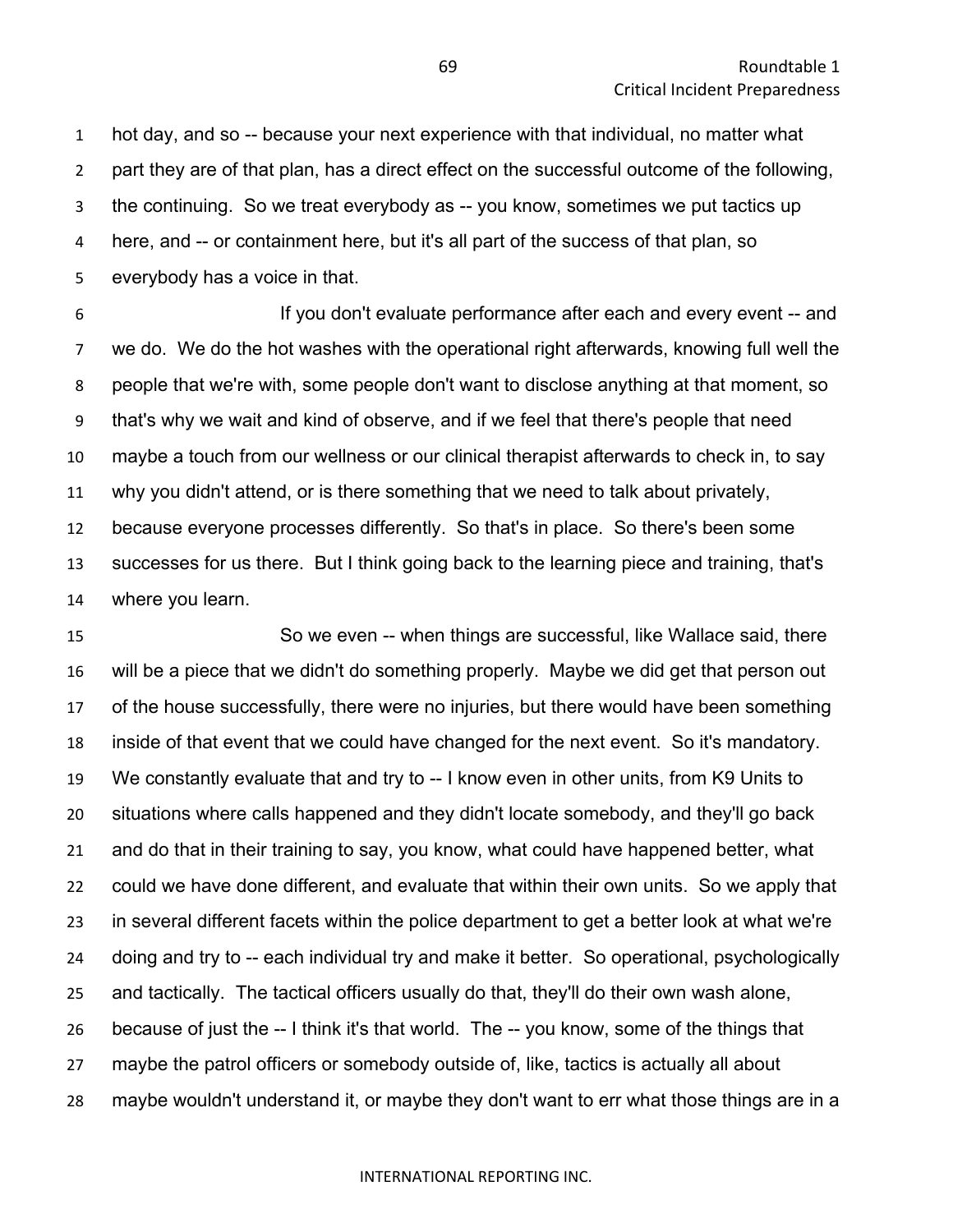public forum, so they'll deal with it in-house with their team commander, with their team sergeant, and the rest of the team to make those changes for next time. And that could be just anything from decision making to who was in line-ups, whatever that is. So that's we found, we usually do tactical debriefings off the side,

5 but those officers will be part of the all -- the over-encompassing operational debrief. **MS. KRISTA SMITH:** And do you ever -- you know, this could be for anyone, but, Stephen, I'll direct it to you. Do you ever see operational debriefs happen among multiple agencies when it's a multi-agency response? So how could coordination have been better here?

 **MR. STEPHEN MacKINNON:** Yeah, I'm just trying to reflect back on past incidents myself. I know the recent one a couple years ago in '19, I believe, there was an operational debrief on that. I don't -- like, I can't give you that personal experience of what the outcomes, but it is part of our process in terms of that evaluation, whether it's with our own teams, our own units in our police service, or outside agencies and partners and stakeholders to say what could we have made better. But I don't have enough experience in that area, like, it only happened to myself once or twice. It did happen, and but no real past experience maybe because of our geographical location in Cape Breton where we're on that island where we do our business. And unless it's a significant event that happens every couple of years, and thankful for that, that joint piece, besides the, you know, a parallel incident of a fatality motor vehicle accident where you have some other agencies and go back and do debriefs on that, so that does happen. On the critical side of the house, maybe not so much.

## **MS. KRISTA SMITH:** Thank you.

 I'm quite conscious of the time. I'm going to resist the temptation to ask for more and just check in with each of the Commissioners to see if you have some follow-up questions.

**COMMISSIONER FITCH:** Thank you very much, Krista. I have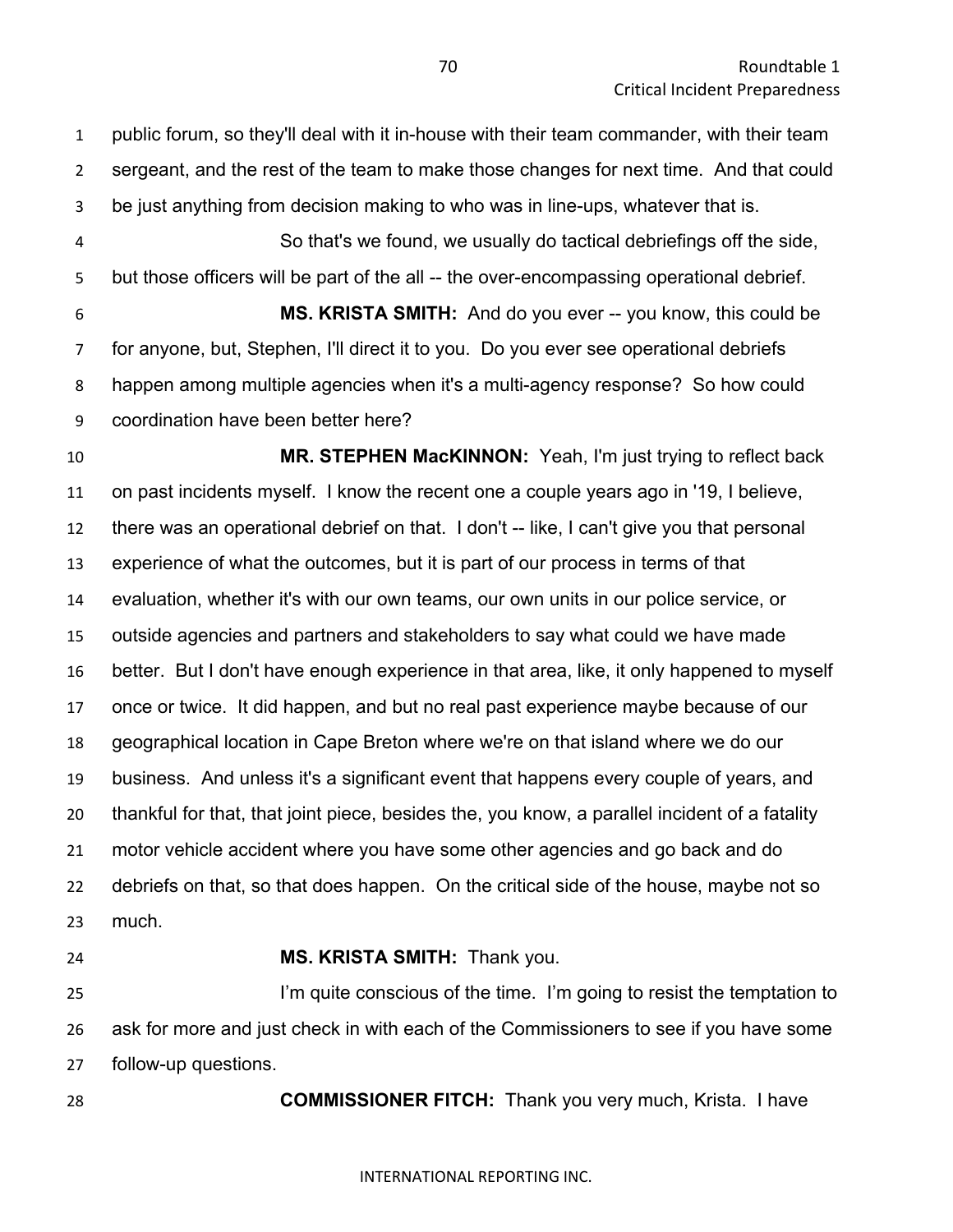| $\mathbf{1}$   | thoroughly enjoyed this panel and the sharing of the panelists, and I know that we could     |
|----------------|----------------------------------------------------------------------------------------------|
| 2              | spend at least a couple of days on some of these topics.                                     |
| 3              | I'm going to start my first question, actually, with the last topic, and                     |
| 4              | that is around the after-action reports. And it seems to me that there is, you know, great   |
| 5              | training place for Critical Incident Commanders, various tactical training.                  |
| 6              | We know that we have training for how to run a proper critical                               |
| $\overline{7}$ | incident stress management debriefing. Is there anywhere in the training that shows          |
| 8              | how to do a proper after-action analysis, something that can be standardized? And I          |
| 9              | think one of our speakers talked about that -- that need, I think, down in Texas, that       |
| 10             | there's actually -- the burden oftentimes falls to the people within the organization that   |
| 11             | were directly involved and impacted and they're trying to process that. And really, to       |
| 12             | have somebody step back and do a proper analysis to help draw out some of those              |
| 13             | critical learnings.                                                                          |
| 14             | Any thought on that from the Canadian front? Because I know we                               |
| 15             | heard a little bit from the U.S., so.                                                        |
| 16             | MR. STEPHEN MacKINNON: I know just from our own personal                                     |
| 17             | experience -- and that's a great point. I don't think that's something that's been covered   |
| 18             | in that way.                                                                                 |
| 19             | I think we do our own as a group. We usually appoint someone                                 |
| 20             | who's a scribe after an event to take notes, the good and the bad, and go back and           |
| 21             | apply that in our training piece. But as an overall, you know, entity just to do that piece, |
| 22             | that's not my recollection from my experience.                                               |
| 23             | MR. WALLACE GOSSEN: No. The only thing, really, that we                                      |
| 24             | teach in Critical Incident Commanders is to make sure they do one, but there's no            |
| 25             | specific instructions on how to do one.                                                      |
| 26             | MS. KERRY MURRAY-BATES: I'm just going to add, in our                                        |
| 27             | service, it's done internally. Normally it's done by a senior officer that was not involved  |
| 28             | in the event.                                                                                |
|                |                                                                                              |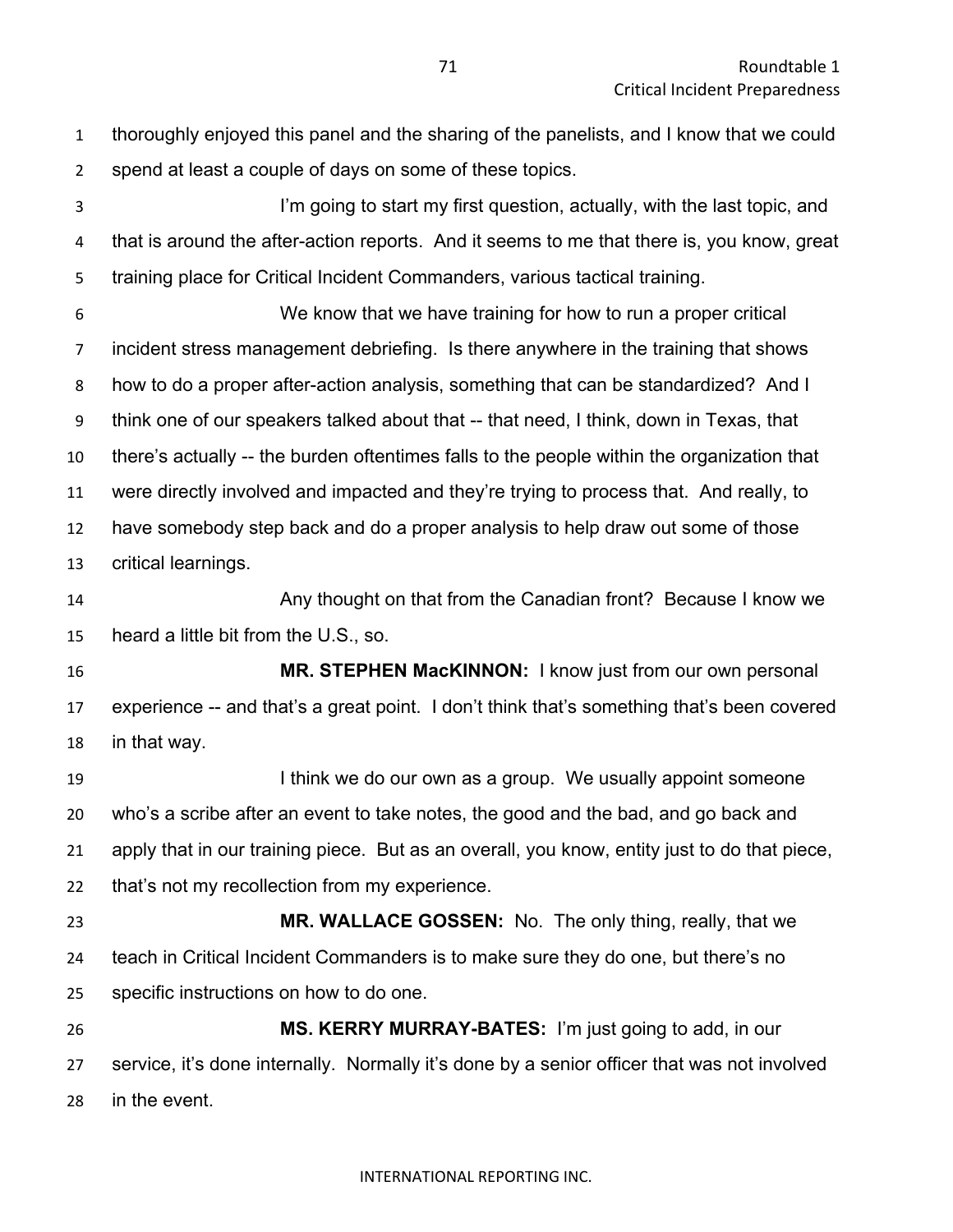**COMMISSIONER FITCH:** Thank you for that. Perhaps an area of recommendation to follow up on. And I'm not sure who might want to speak to this, so Krista, you might be able to help stick-handle this a bit, but it's -- has to do with the flooding of police officers to a scene, and that was a really good point that was raised here. If somebody could speak to how we can help to train or rewire thinking about the rapid response into a scene and having somebody who is taking command before officers arrive on scene to start to orient the resources as they go. And the reason I'm asking somebody to speak to this is that there is -- there seems to be a hardwiring of rush, rush to the incident and not enough sober second thought to say, okay, we need people starting to think about the outer perimeter on the way in because, quite often, somebody's fleeing a situation when we're rushing in and we miss opportunity. If anybody could speak to that on how we can start to rethink of not only when an individual officer arrives on scene who is the lead officer, whether it's a Constable or a Sergeant or a Corporal, but who takes control on the way there to start to orient people, to slow down and think rationally through as they go. **MS. KRISTA SMITH:** And I'm happy to say that our afternoon roundtable will definitely be addressing that, so in the meantime, do we have any volunteers? Wallace? Oh, Kerry. **MS. KERRY MURRAY-BATES:** So in the process of starting to -- the event comes in and the dispatcher is usually kind of the control in the beginning in that they're giving out as much information as they can. We have procedures that tell us, depending on what type of event it is, how many officers are recommended for dispatch. They will do the initial dispatch and then there's always the direction of the first unit on scene to advise, right. 28 And so there's that preliminary response and then once those units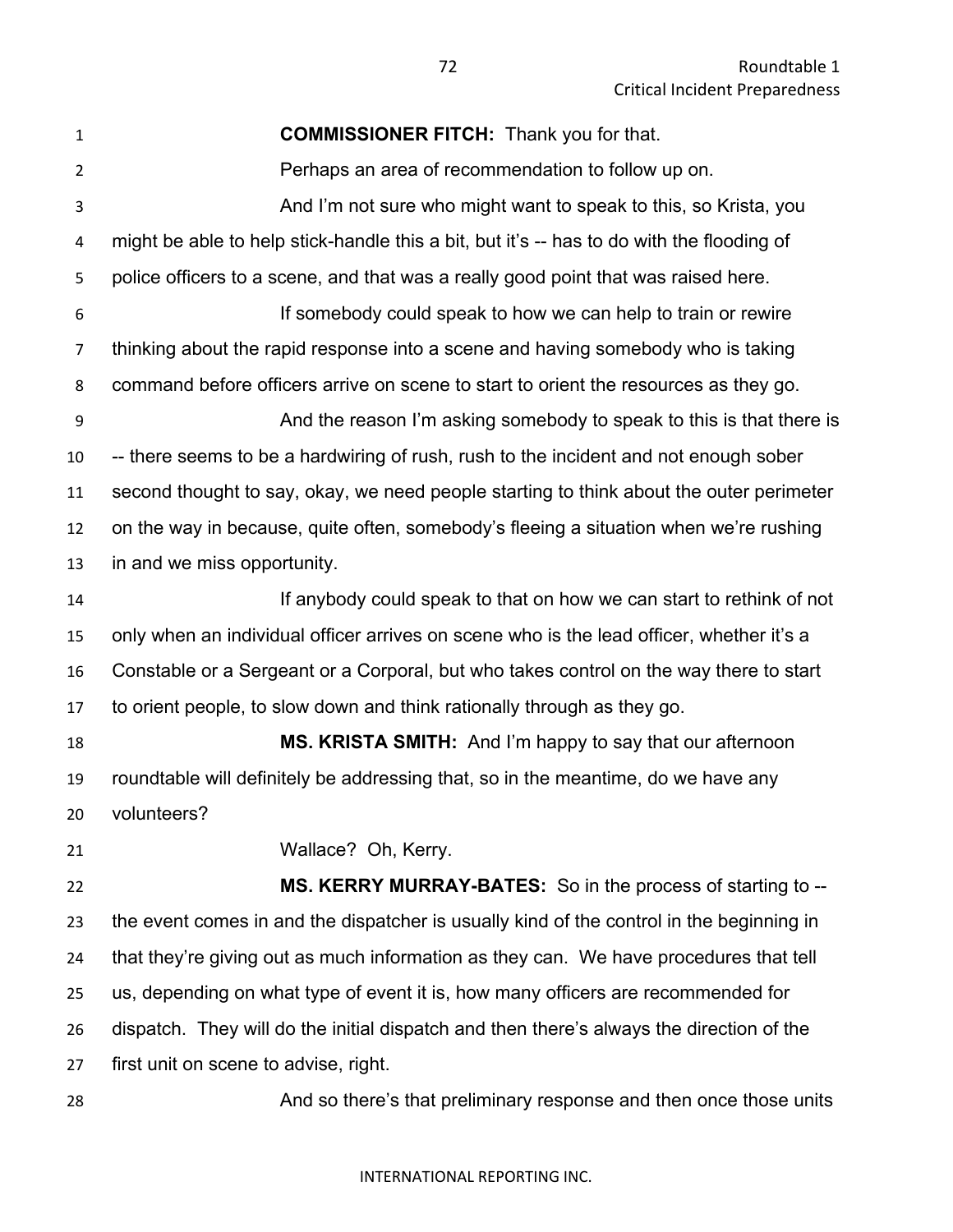get on scene and those officers start to provide information about what they're seeing and what their needs are, then the dispatcher can then act further on deploying more resources and making further notifications.

 Again, part of our procedures with certain events, and it usually involves, you know, something that is in progress, something that has to do with a weapon, imminent threat to life, the notifications in the background are already happening, so we run on a policy of we would rather over-notify than under-notify, so we'll tell everyone, and 85 percent of the time, all of those other resources are not required, but when they are, what it does is it provides the officers opportunity to start listening right from the onset.

 So prior to officers responding, prior to a road Sergeant being assigned, that's pretty much how it looks, is that we wait for the first officers on scene to give us their first interpretation of what they're encountering and then we react from there.

**COMMISSIONER FITCH:** Thank you.

 And unless anybody else wanted to jump in, Krista, that's all the questions that I have.

 **COMMISSIONER STANTON:** Thanks. I have a number of questions, but I think some of them may be better placed this afternoon, so I'll hold on some of the ones that I have.

**I'm interested in -- because this is the preparedness session, in a**  couple of points that you made in your paper, Bjørn. One with respect to you -- I know you said you can't -- that you can't train everyone for every scenario, obviously, but you did make a point of noting that there is a need for specific training in open terrain, that most training is for an indoor scenario. And I wondered if you could say more, please, about the need for

open terrain training.

**DR. BJØRN IVAR KRUKE:** That comment is based on the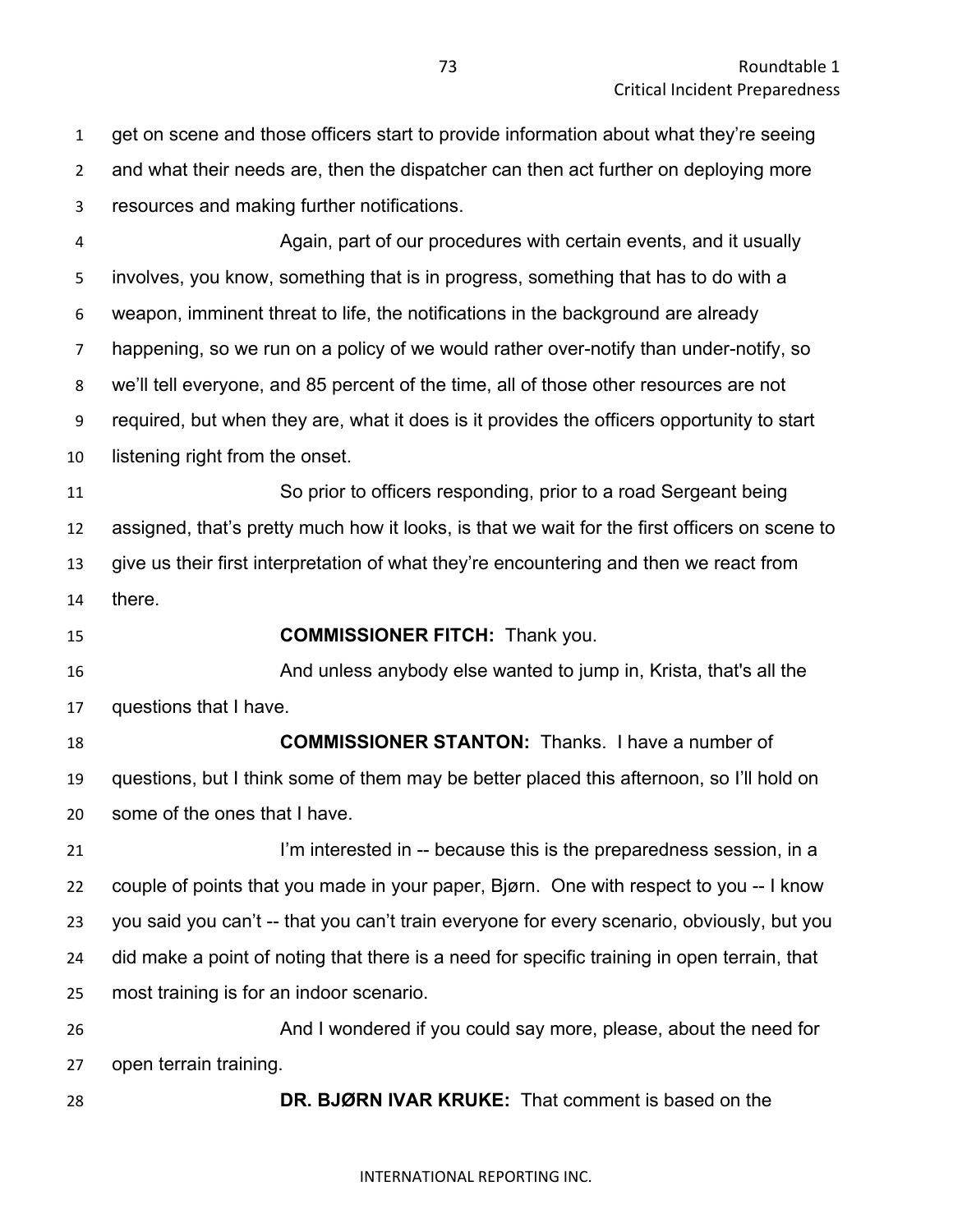understanding of these kind of trainings in Norway. The police academy there normally use an old school or a type of school shooting scenario, and that means that they're good at establishing zones. So they're actually good at training for a response in a building.

 What -- one of the learning opportunities after the Kongsberg mass casualty event was that it happened in the terrain. It started in a -- in a building, in a shop, but it ended out in the terrain. And then it was some issues about how can we -- a dynamic unit, how can we -- how can we establish zones in such a scenario.

 And then we've had other experiences, other incidents as well where the incident takes place in a street or at the Utoeya, the island there, so it's an increasing discussion now in the -- in Norway and the police, why do they train for school shootings now? We haven't had experience with school shooting in Norway, so why do we do that?

 And -- but even though we train in a building, it's possible, in addition to that training, to have some discussion about, okay, we have now a training scenario like this. Typically, if you'll experience a mass shooting event, it may not look like this, but it's okay because the way we train now, you will be able to utilize that kind of training in various settings.

**And that's for -- well, it's mostly true, but again, when you have your**  training experience, you would like to implement that one in a given situation, but it might be that you miss out in your training on certain issues and you will feel that when you're in the middle of a situation where you have not that much recognition.

 **COMMISSIONER STANTON:** Thank you. And then along the lines as well of preparedness, we heard from Stephen about the relationship-building in community, and Bjørn, you talk about bystander training in your report, and that whole idea of the first shift is often civilians or -- and/or EHS or fire that are there.

27 I wondered if anyone has any insights with respect to, or any models or anything that they want to point us to with respect to bystander training or the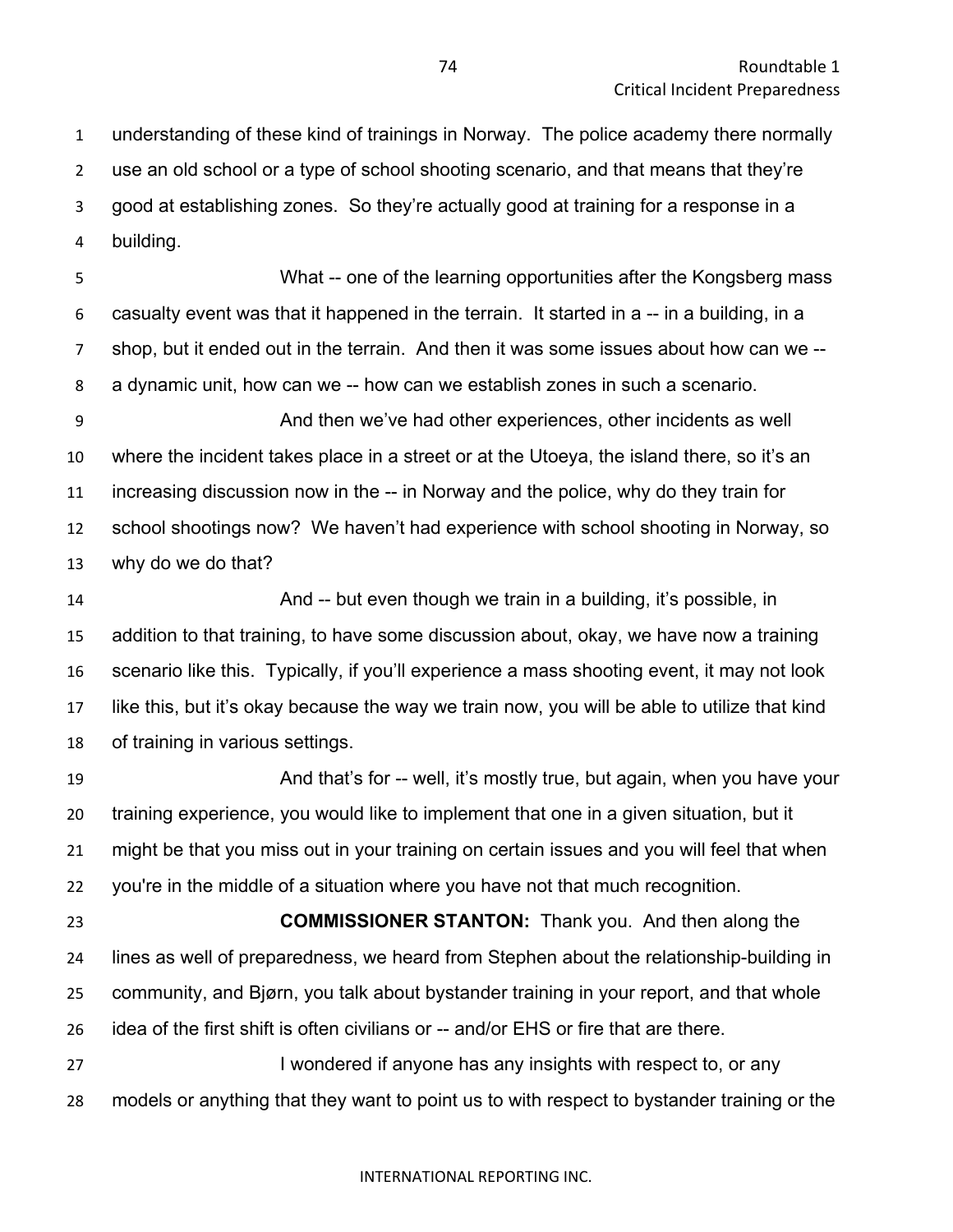idea of that for shift kind of recognition, how to gather information, local knowledge from people, and how to ensure that sort of community-building? It was really helpful to hear that from Stephen. I wonder if others have any insights or experience on that aspect? **MR. STEPHEN MacKINNON:** So one of the things that we've done in York really taken the Run, Hide, Fight model from the U.S., adapted it a little bit more to our environment in York, we called it Run, Hide, Defend, and produced a video, and it's for schools, it's for anybody who really wants to have it. There's printed

pamphlets that you can print off and have in your business, your school, whatever it

happens to be, and it's all free on our website. So our school resource officers point

 that out to any of the schools that they're involved with, as well as our community services people will, anytime that a business.

**And you know, typically when we have something like what**  happened in the States, this comes up again. It's a standing thing that we have on our website. They can go there. It's a well-produced video, shows them what to do in the event of an active shooter, gives them resources, encourages them to place things in their work or school that, you know, just like we have fire exits on doors and things like that in businesses, encourage people to put these pamphlets and to have things available to people so they're seeing it constantly so that when something does happen they can fall back on that little bit of learning that they have.

 So that program has worked very well in our community, and it's gone over very well. It's always a sensitive topic to bring into schools, however, it needs to be done. We don't have a problem talking about fires and things that can go bad in schools for children in that case, so certainly moving the needle into having those discussions and having those plans in place and the resources, whether they choose to use them or not, but the resources available to the schools and your local businesses as a police service I think is very important.

**MS. KRISTA SMITH:** Hunter?

**DR. HUNTER MARTAINDALE:** Yeah, I'll just go off of Wallace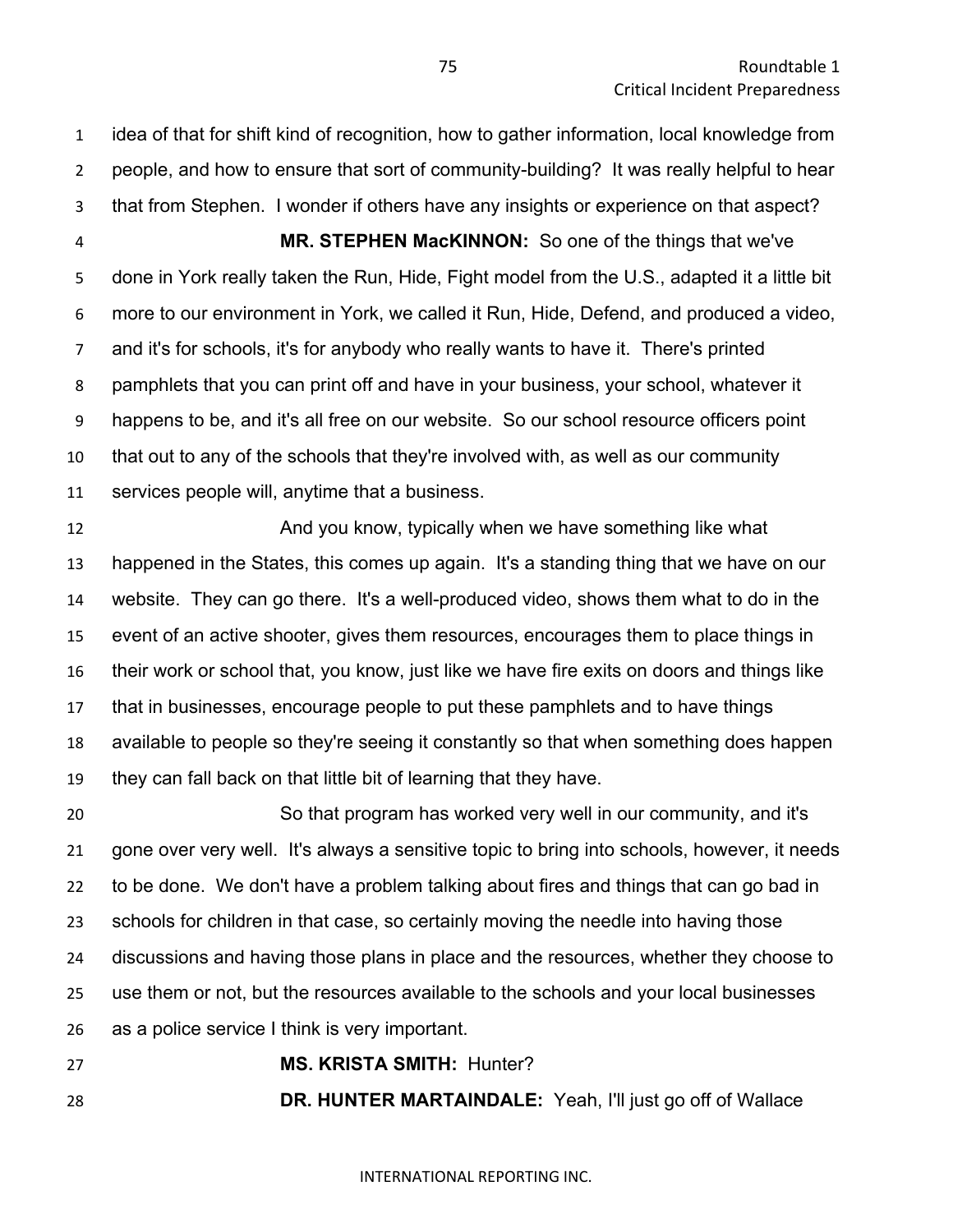there. We have the Avoid, Deny, Defend Program, which is what Run, Hide, Fight was built from, and we push it out through a course called CRASE, so -- everything's an acronym, Civilian Response, Active Shooter Events. And it -- we have it set up one for businesses, they can -- they can request courses and we go out and train their organisation, but we recently moved over to an e-learning platform. So it's free, you can go on and take a course, I think they give you a certificate at the end of it even.

 And Wallace mentioned schools. With the Uvalde events, so that we've been working on it for a couple of years but haven't had anybody bite, given us the funding for it, is an age-appropriate civilian response class. So obviously, if you're going to go into schools and teach kids, it needs to be in a way that it's not going to be traumatising to them, but they can learn skills and have that -- which orally you have to have that ability, but it's something that is moving that way.

**In the States, there's a few different programs, I'm sure you've all**  seen them, A.L.I.C.E and different ones. Run, Hide, Fight is probably the most well known one, but those are -- those are resources that we keep to give out. Because you see several events that the civilian reaction stops the event. Almost half of them are over before law enforcement arrives. So it's a huge impact on what -- how these events unfold in the end.

 **COMMISSIONER STANTON:** Thanks very much. Given the time, I'll reserve the rest of my questions for later. Thank you.

**COMMISSIONER MacDONALD:** Thank you.

Krista.

 **MS. KRISTA SMITH:** Okay. Well, thank you so much for coming this morning and for sharing your knowledge, and we look forward to further conversations with several of you over the next day-and-a-half. As we've said to you in our prep meetings, we just so appreciate the generosity that you bring in sharing your time and expertise with us. It's -- it really helps us to bring what we're hearing of the evidence into context, it really helps. Thank you so much.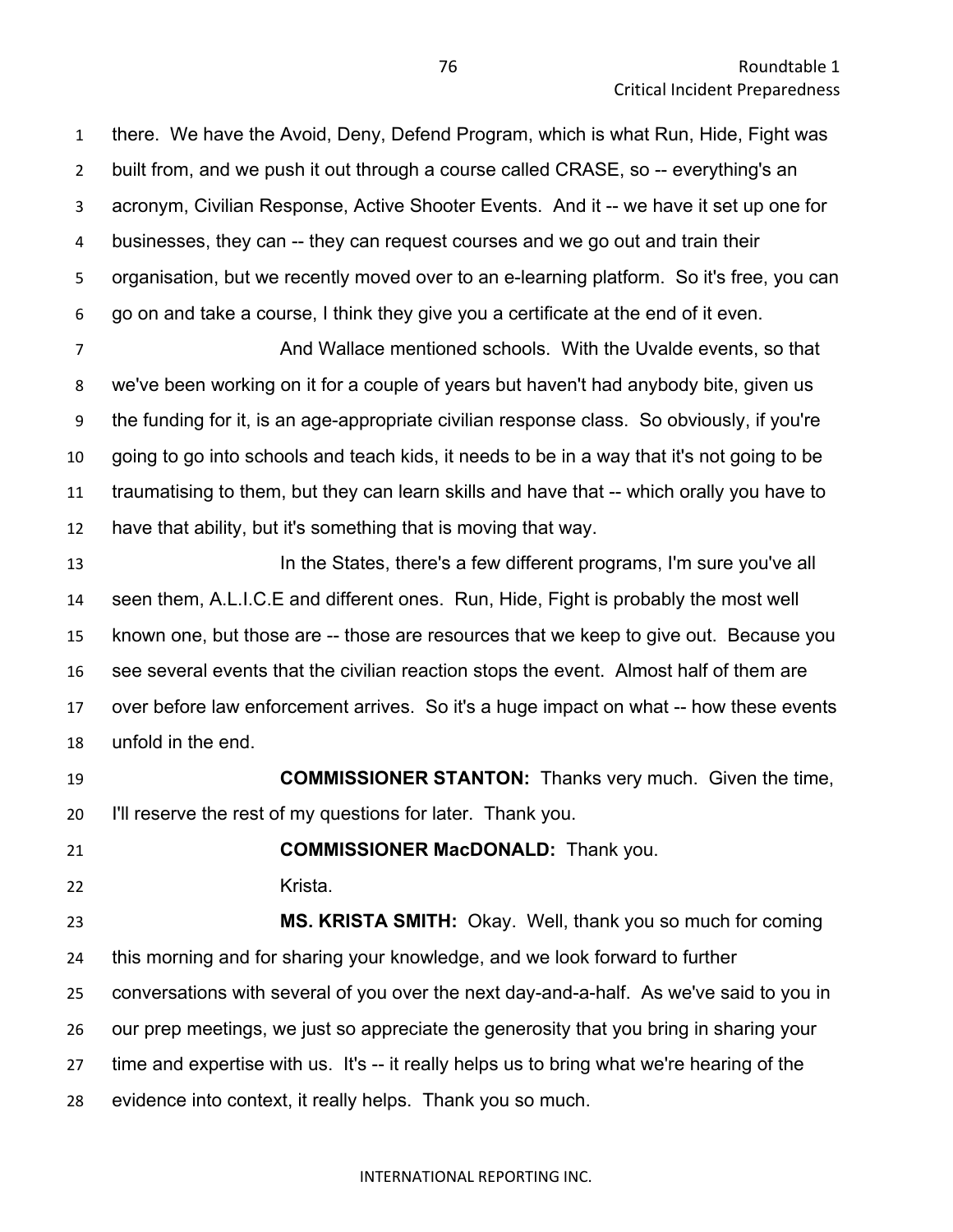**COMMISSIONER MacDONALD:** And allow me to take this opportunity to thank you, Krista, for your wonderful facilitation. It was very helpful. And I repeat what you said, Krista, on behalf of the Commissioners, how grateful we are to all of you for sharing your very important insights, which is directly related to our mandate. And you know, we're doing very difficult work, very challenging work, and it's very inspiring to hear all of you with your forward-thinking focus. **In particular, thanks because I think everyone but you,** Deputy MacKinnon, will be back at a later panel. So Deputy, thank you so much for sharing of your time. I've mentioned this several times now, but one of the gratifying things about the work we're doing is, is that when we ask people to step up and help there is never a hesitation, and that applies to you, and we really, really appreciate it. I know you've obviously given a lot of thought to your remarks before you came today, and they were very pragmatic and thought-provoking and helpful, so thank you. And thank all of you.

- And we'll break I guess until 2:08? Yeah, we have some -- we have some -- a meeting over the next hour, so I think we're going to need the hour, and --
- 2:15 we'll call it, yeah. Thank you.
- --- Upon recessing at 1:09 p.m.
- --- Upon resuming at 2:18 p.m.

# **--- ROUNDTABLE 2: CRITICAL INCIDENT RESPONSE: CIVILIANS 9-1-1 AND**

# **FIRST RESPONDERS:**

 **MS. EMMA CUNLIFFE:** Good afternoon, all. My name is Emma Cunliffe and I'm the director of Research and Policy for the Mass Casualty Commission. As facilitator of this afternoon's round table, I will be directing the questions, asking follow ups, and moderating dialogue. The Commissioners may choose to pose a question or ask for clarification at any point.

 As you know, round table discussions will form part of the Commission record. They're being live streamed now and will be publicly available on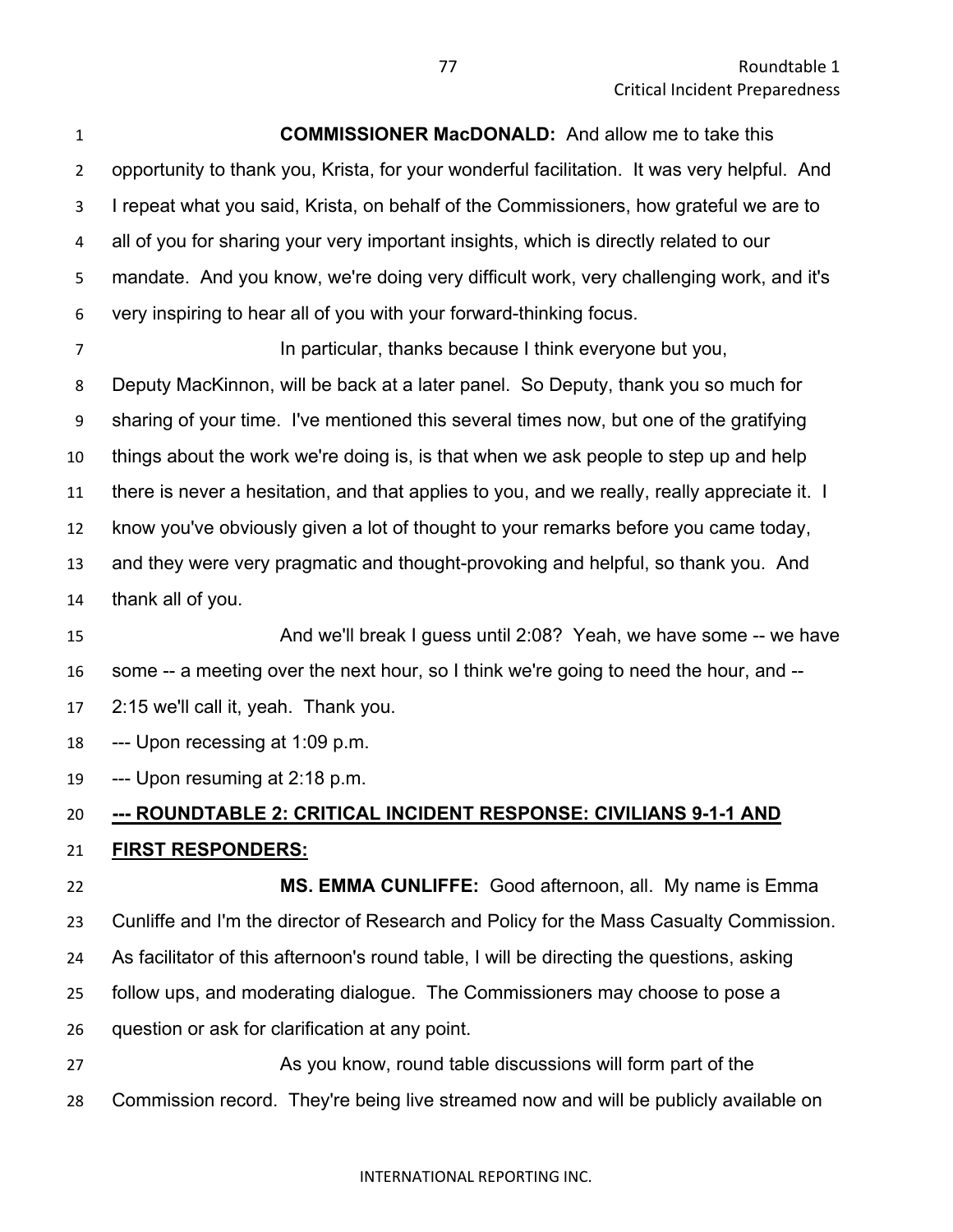the Commission's website. I would like to begin by thanking our round table members, and I'll ask them to introduce themselves in a moment and reminding all please to speak slowly for our accessibility partners. So to begin, I will ask each of the round table members to introduce themselves. And while we had introductions this morning, I will ask you to remind audience members of your institutional affiliations and your role, the reasons that bring you here today, in particular for those who may have joined us this afternoon but that may not have heard from you this morning. So, Professor Kruke, if we could please begin with you? **DR. BJØRN IVAR KRUKE:** Yes, thank you. Once again, thank you for being enlightened. I work at the University in Stavanger, west coast of Norway, within the risk management and crisis societal safety, special within emergency preparedness and crisis response. And I have a research interest in that area, and I'm also interested in what's actually going on in a crisis area while the crisis is unfolding. So that's kind of my angle within this. **MS. EMMA CUNLIFFE:** Thank you very much indeed. Ms. Murray-Bates, if I may ask you to go next, please? **MS. KERRY MURRAY-BATES:** Hi, I'm Kerry Murray-Bates. I'm the manager of the Toronto Police Communications Centre. The Communications Centre is the 9-1-1 Public Safety Answering Point for the City of Toronto. It's the largest 22 municipal PSAP in the country. I -- my current role, I'm responsible for pretty much overseeing all operations, recruiting, testing, hiring, performance, operational standards, policy and procedure, as well as all the support functions, so the technology, the computer-aided dispatch system, the phone system, the transition to NG 9-1-1, radio and then disclosure to support court proceedings. I'm 32 years with the service. I started as a call-taker dispatcher for the first 15 years. I've had some experience in not only planning large-scale events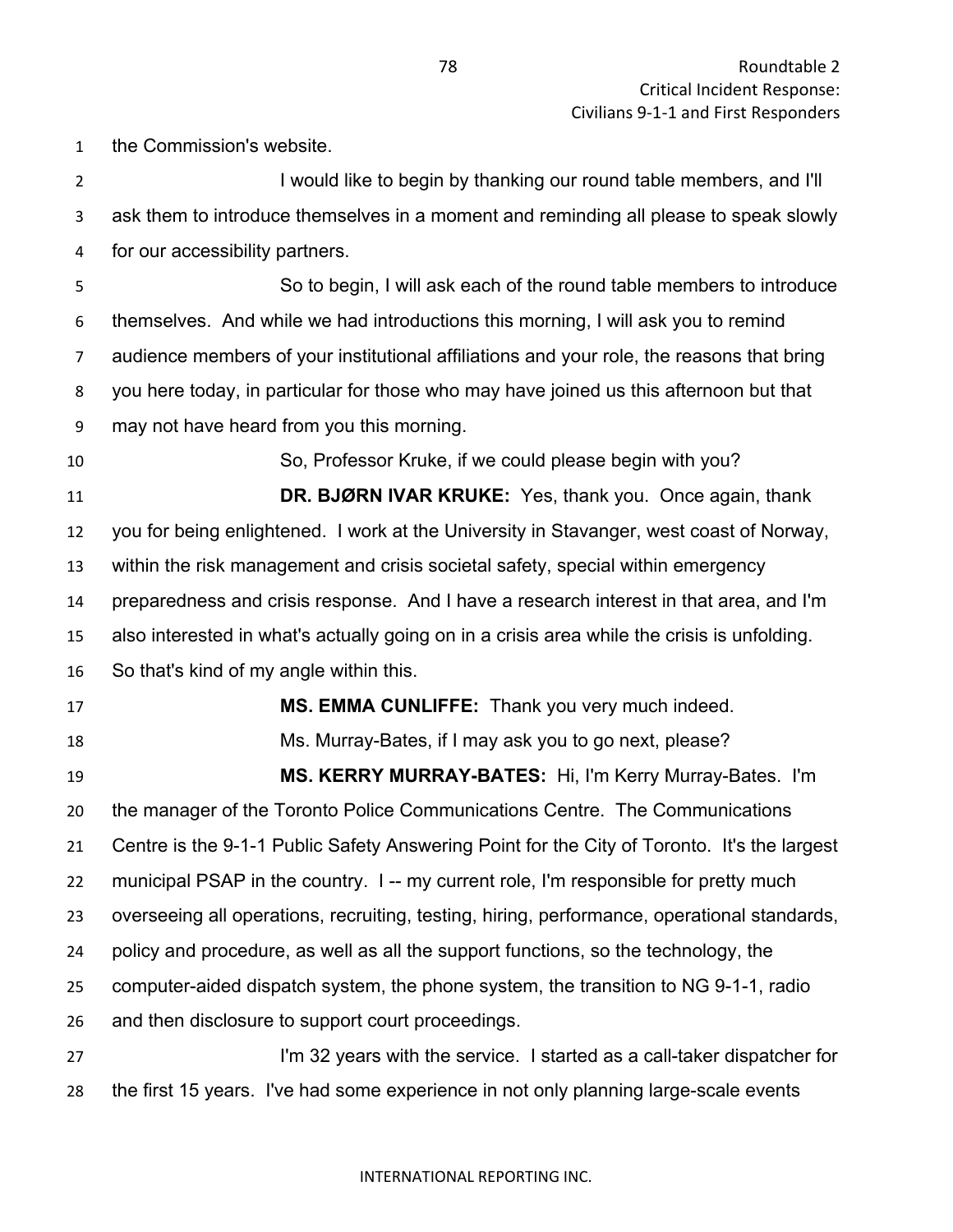- from a Communications Centre perspective, but also as an operational supervisor in
- responding to critical incidents and large-scale events.
- **MS. EMMA CUNLIFFE:** Many thanks indeed. Professor Martaindale, if I can turn to you next? **MR. HUNTER MARTAINDALE:** Sure, yes. I'm Hunter Martaindale. I'm with the Advanced Law Enforcement Rapid Response Training Centre at Texas State University, also known as the ALERRT Centre, our acronyms. So we are a law enforcement first responder and civilian training centre on topics related to active shooter events and response. My role is I'm the director of research and so I work with the FBI to maintain the descriptive data over all the events that we find, and then we test key aspects of our training just to make sure it's all empirically based and we have a reason for what we're training. And that's me. **MS. EMMA CUNLIFFE:** Many thanks. And, Professor Taylor, if you could please introduce yourself?

 **DR. PAUL TAYLOR:** Sure. My name is Paul Taylor. I'm an assistant professor at the University of Colorado Denver School of Public Affairs. My research is on decision-making, human factors, and system safety in the context of police interactions with the public. I'm also a former law enforcement officer. I have about 10 years of practical law enforcement experience, including time as a field training officer, a use of force instructor, a patrol sergeant, and a training manager for a department.

**DR. EMMA CUNLIFFE:** Many thanks, and welcome all.

 This afternoon's roundtable will address the following core themes: civilians as first responders and key informants during a mass casualty incident; the role of 9-1-1 call-takers and dispatch; and general duty members, training and techniques for immediate response to mass casualties. It will build on many of the themes that we heard discussed in this morning's roundtable, which focussed more on critical incident preparedness and after event reviews.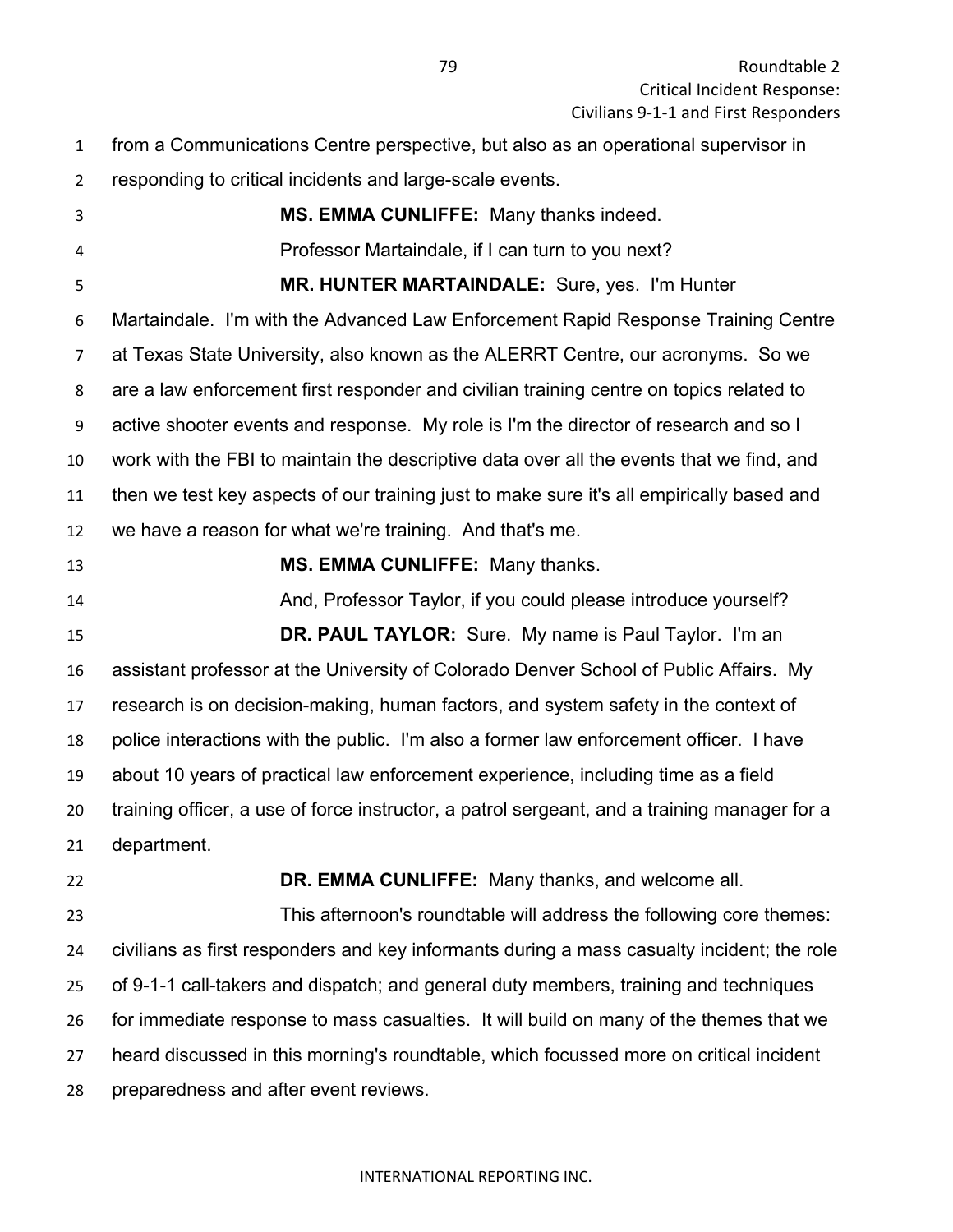**Roundtable 2** Critical Incident Response: Civilians 9-1-1 and First Responders

 Really, this roundtable focusses on what Professor Kruke calls the "Golden Hour" in his -- in his report, although it frequently lasts considerably less than an hour. It's the early period of time in a -- in a critical incident before the Command Post is fully established, while civilians, 9-1-1 call-takers and dispatchers and the first police to arrive on scene are still seeking to make sense of what's happening, and in the very early stages of their response. **It's frequently the case that the first notification to official authorities**  of -- that a mass casualty incident is unfolding comes from the general public via the 9-1-1 call service, and it's to that first notification that we will turn now. And so Kerry, I'm going to start today's roundtable with you. Long before a call comes into the Communications Centre, you're recruiting and training communications operators. What are the skills and the personal qualities that you look for when selecting personnel to do this difficult work? **MS. KERRY MURRAY-BATES:** There's a lot. We ask a lot of our people. Routinely, or traditionally, when we do a recruit and hire, we will get a class of about 20 people out of about 1,200 applicants. We start out our testing with basic skills. Candidates will submit resumés. We have a basic kind of evaluation of the resumé, you know, your basic stuff. Have they ever been charged with a criminal offence? Things that will preclude them from working for a police service. Then we have some basic testing. We have a typing

test, vocabulary testing, and we advance then to a system that is called CritiCall that we

use. And basically that measures their intuitiveness and their ability to navigate

computer systems with multiple windows, multiple screens, and then also to an extent a

multi-tasking capability. Because we have components of the testing where they have

to be able to be completing a task, something like following direction and completing a

chart, but then there will be prompts that will interrupt that that will ask them a question.

So -- and then they have to complete the question, answer the question on the

computer, and then accept it, and then go back to their task within a certain time period.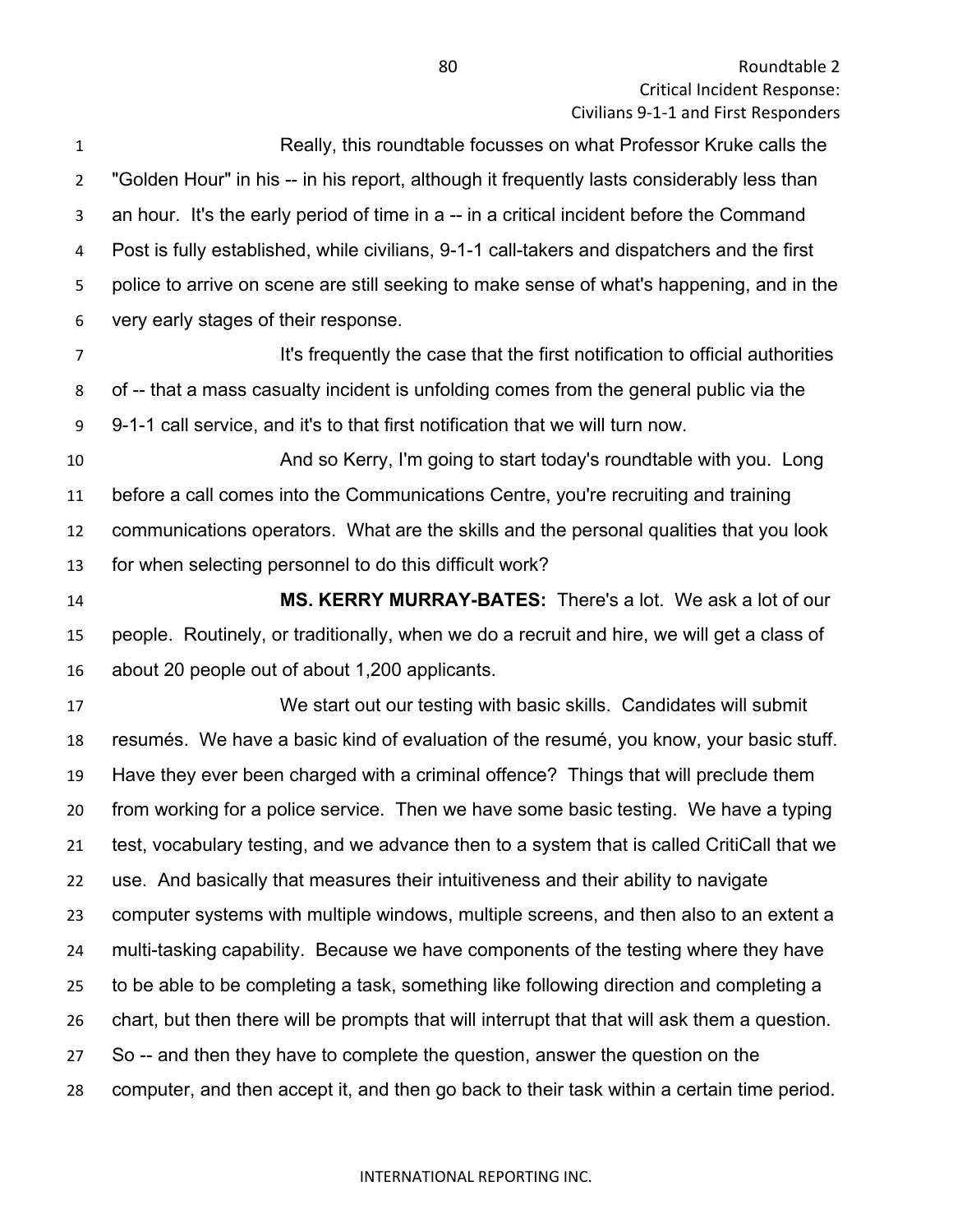So we're measuring the ability for the mind to focus on two different things within a specific time period.

 If the candidate is successful there, then they'll move on to what we call a Perfects Test, and it's antiquated but it's an excellent test in that it measures the 5 person's ability to work under pressure. So it really -- it's -- when I say antiquated, it's a cassette tape and a rotary phone and a pencil, and a lot of our candidates come in and go, "You want me to write on paper with a pencil?", and we're like, "Yes, we do." Right? Because it is, believe it or not, something that you will revert back to when you're busy.

 So there's a tape that plays, and it starts out very slow and very methodical, but it gets louder and it gets faster, and it has things like, you know, yelling and dogs barking, and just things that initiate an anxiety response. And so it really gauges that fight or flight response in a person, and then their ability to work through that and continue working. So the goal is to get all of the information that we're giving them within the test, and they have to record all of that information. So that's kind of whether or not we gauge whether they have passed or failed.

 And then after that, we have an interview process, where candidates are asked a series of questions. It gauges analytical thinking, past ability to work on a team, the ability to prioritise instinctively life over property and other situations. And so it gauges their ability to really kind of think and function within our environment.

 After that, there is a background check, there is a medical check to make sure there is not a medical condition that will preclude them from the work. And 23 just recently our service has instituted a psychological assessment, which really is a suitability, the same as a police officer would go through.

**If -- normally we lose about 50-percent at every level of testing, so it**  really does narrow down the field quite quickly. When candidates are deemed to be suitable, they then go into the training program. We run classes between 20 and 28; 28's been the maximum. It's -- the training is long and it's very involved, and -- so it has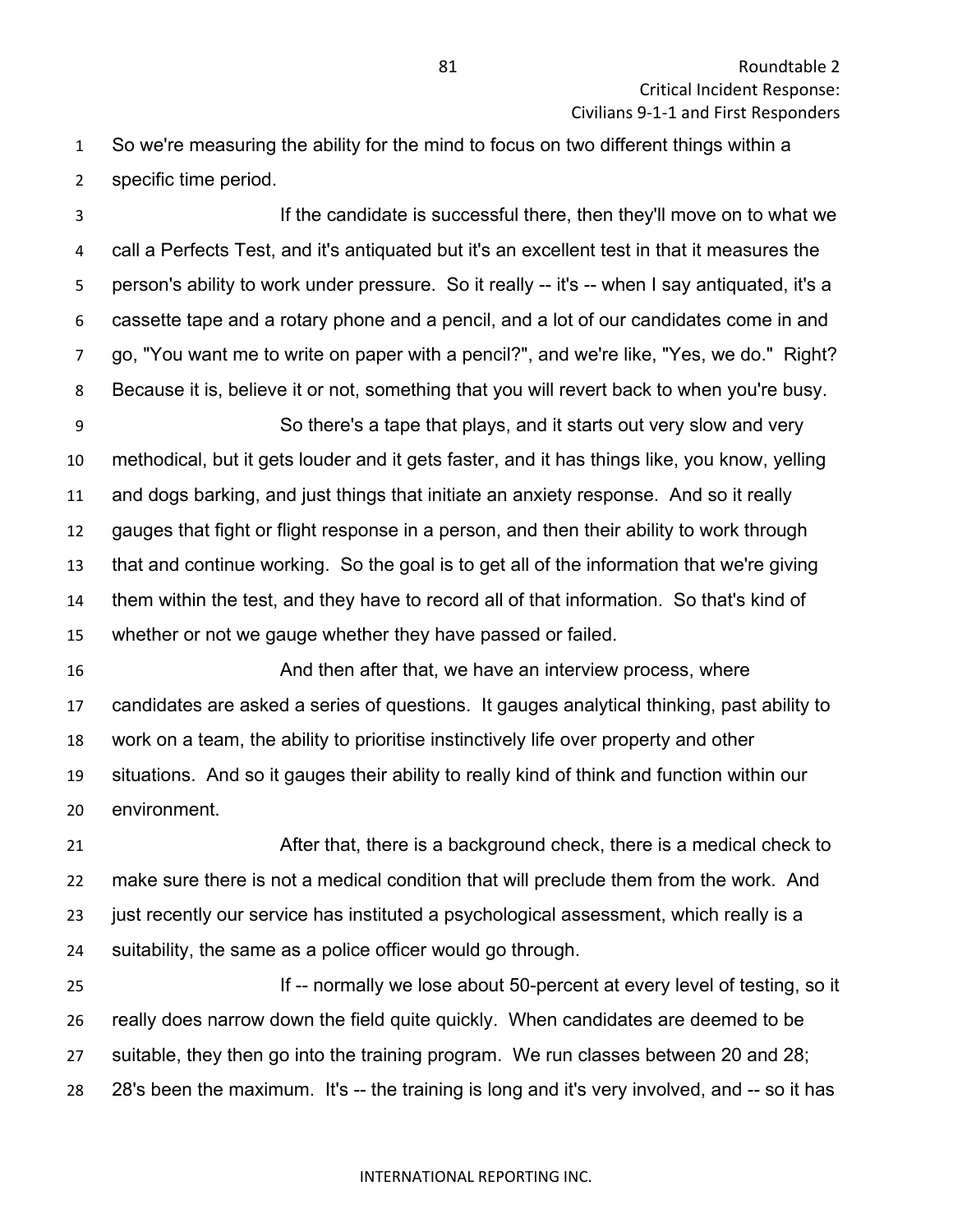an impact on our operational floor because a portion of that training is done live. So we have to keep the numbers down for our classes.

 So class looks like -- call-take class starts, there is nine weeks in class. They learn about the service, they learn call-taking skills, they learn all of our policies and procedures, basically everything they need to start taking a call, as well as the technology and the phone system.

 Some of the things that we teach in our call-taking, we teach general call-taking, general guidelines for call-taking, five W's, it's actually six for us, because it's Who?, What?, When?, Where?, Why?, and weapons; effective call-taking; methods of communication; customer service; PTSD and stress; liability; domestic violence; victims services; persons in crisis; understanding mental illness; dealing with emotional callers; call-handling of traffic-related events; LGBTQ2 presentations; ethics; online crisis intervention with suicide callers and de-escalation. It's part of it.

 After the nine weeks in class, if they graduate from the class portion, they then move on to their on-desk training. So each candidate will be given a coach officer, and they will be seven weeks with their coach officer. They're evaluated every 80-hours of work time, and they must be successful in 15 different components.

 Once they're complete that, they have -- the coach officer leaves them alone. The supervisor then monitors for two weeks to ensure that the skillsets are solid, and then they will take calls on their own for probably three to four months before we start all over again and put them into dispatch class.

 Dispatch class lasts six weeks, and it's the same thing. They have classroom policy and procedure surrounding dispatching, technology, there's a lot of hands-on. With call-taking, the call-taker pretty much controls the pace of the call. Dispatch is very different. The air traffic controls the pace that the dispatcher works at. So it is a harder skillset. It's -- as much as the dispatchers try and have the control, it's very difficult to have that control. So like I said, it is a different skillset.

They will spend six weeks in class. They will do all the book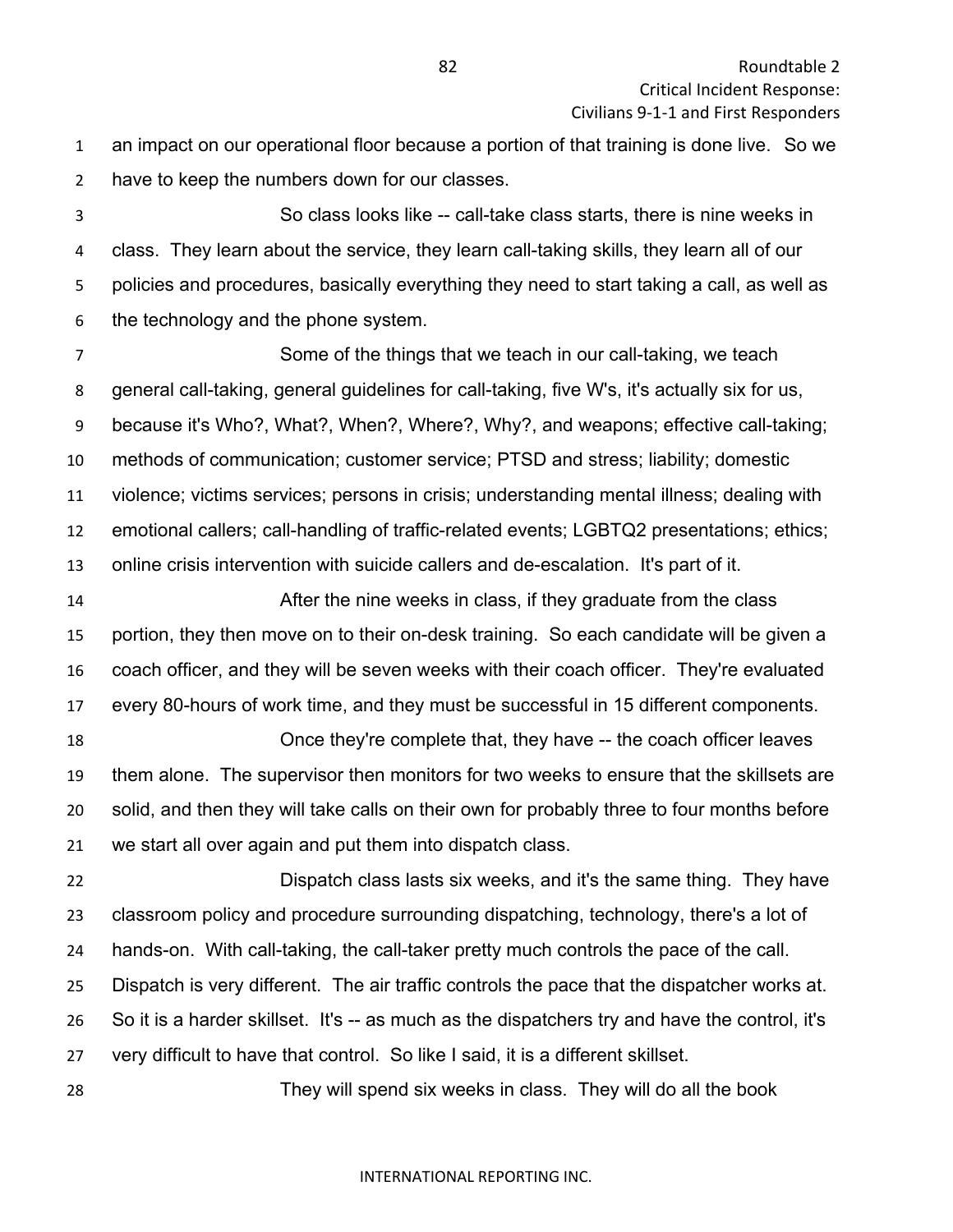learning, and then again they will be assigned a coach officer, and they'll have eight weeks with their coach officer, again evaluated every 80-hours, and they must be successful in all 15 criteria.

 That takes us about a year to fully train a communications operator. In Toronto, we do not have single skillsets, you must have both skillsets to be a communications operator and continue to work with us. It's important with the size of our organisation and the fluidity of our work, we really need to have all of our members fully trained.

 **DR. EMMA CUNLIFFE:** Thank you very much for that. If I can loop you back to some of those modules that you described for the -- for the call-taker training in particular, topics such as responding to callers with respect to mental illness, emotional callers, PTSD. Would I be right to infer from that that there's a fairly considerable focus on emotional literacy, communication skills with people with a range of experiences? I'd love to hear you talk a bit more about that.

 **MS. KERRY MURRAY-BATES:** Absolutely. I mean, our call takers really try and -- first of all, they have to make sense of what's coming in. They have to try and understand what the caller is telling them. But there's care here as well; right? So if a person is calling 9-1-1, there's a level of care that needs to happen as well. So we teach call-taking skills, but we also teach customer service but more respect, and really trying to offer that care over the telephone to the caller, because ultimately, that's what they're calling you for. The caller is in crisis, and the 9-1-1 operators, the call takers are not only your first investigators because they're getting the information of what the caller is experiencing, but they're also the first kind of response to deal with the crisis the person is experiencing.

 So we spend a great deal of time training people, you know, how to respond to mental illness, how to kind of get the information that you need from someone, how to de-escalate feelings, how to understand different cultural aspects and make sure that that respect is present during the call taking. I mean, we have a job to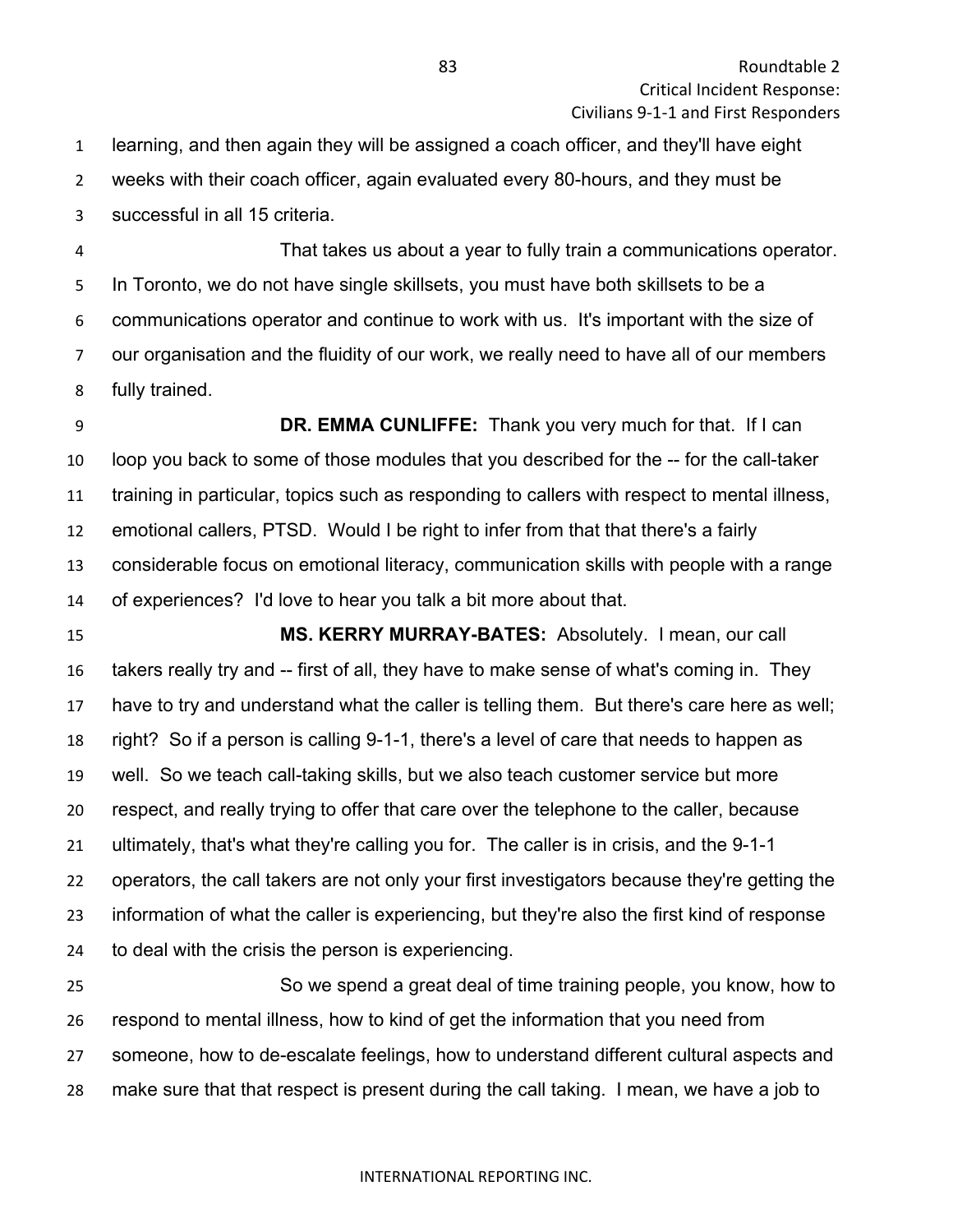do. We have to find out what's happening, but part of that is the care of the caller. **MS. EMMA CUNLIFFE:** Thank you. So I'm going to walk you through a scenario and make it slightly more complicated as we move along, Kerry, if that's okay. **MS. KERRY MURRAY-BATES:** Yeah. **MS. EMMA CUNLIFFE:** So let's start with something that's serious, but I imagine happens relatively routinely. A call comes into the Communications Centre, or as some would call it the 9-1-1 Call Centre. The caller advises that -- one of your call takers that they're watching someone being threatened with what looks like a knife on the street outside their house. What would your call

takers be trained to do next?

 **MS. KERRY MURRAY-BATES:** So the call taker would first -- the most important thing is location; right? So we would identify a location, and then a call would start to be created in our computerated *[sic]* dispatch system. The good thing about this technology is it allows us to alert the dispatcher to the event prior to the -- all of the information being in the event. So we have the capability of what we call is a hot shot, but we have the capability of sending the partial event, even though it's not complete, to the dispatcher, and then continue with the call taker. So in the call -- the caller -- to the caller, it's seamless; right? So the call taker stays on the phone with the caller, but the initial situation that the caller is calling about already is at the dispatcher as more information is coming in.

 So the call taker would ask what's the location. They would ask who the caller is, what their phone number is, so that if the connection was broken, that we would be able to get the person back. And then we ask what it is that they're seeing. So what kind of interaction do you see? Can you give us descriptions? And we -- we're very methodical. We train our dispatchers and our call takers to be methodical in that we have patterns that we do things. So we won't say tell us -- describe the suspect or describe the person with the knife. We'll say, "Okay, we're going to get descriptions.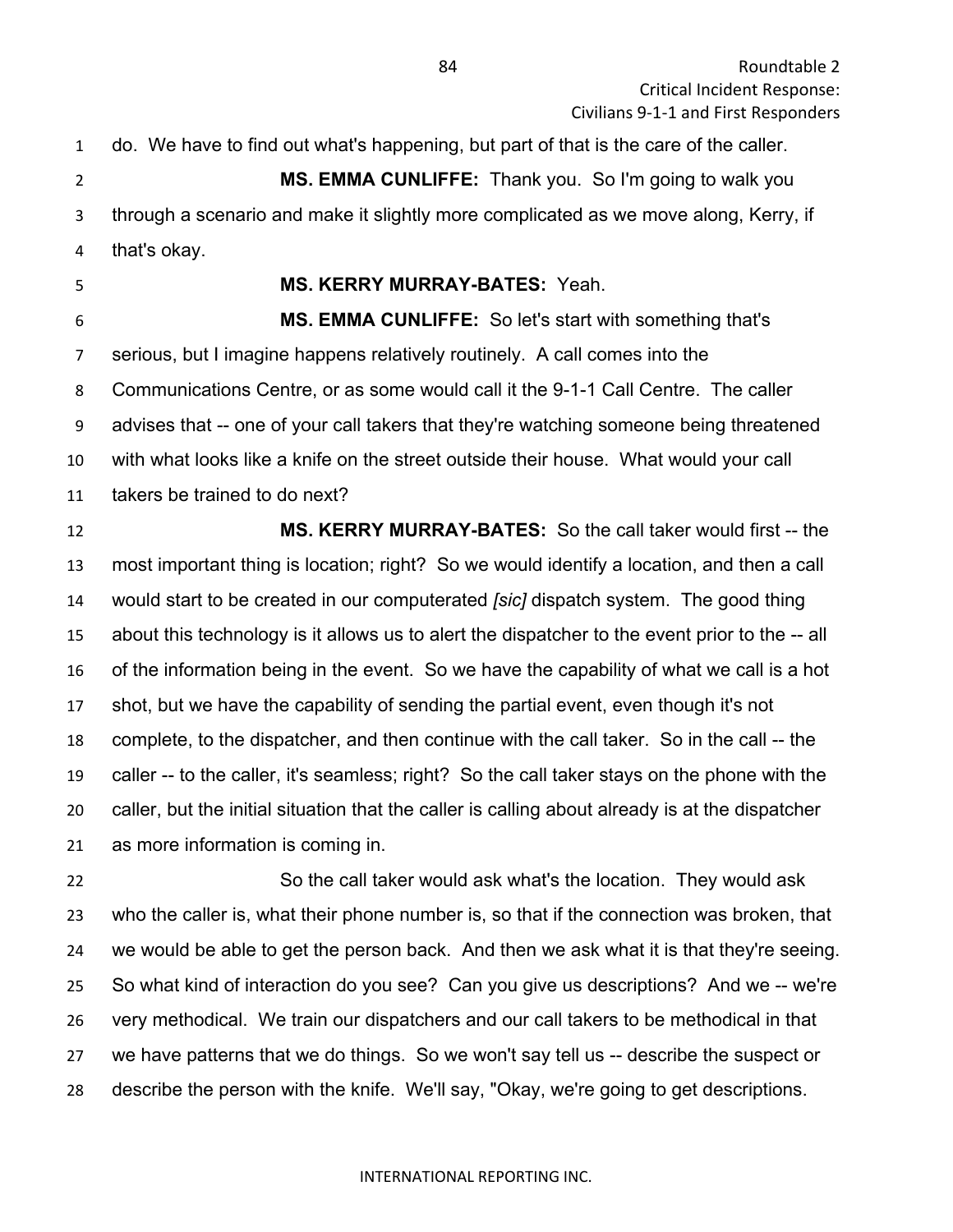The person with the knife, male or female? White, black, Caucasian -- or white, black or Asian? How tall are they?" Right? So we have a process, so that we can keep the caller guided and focussed.

 We will record everything that the caller tells us. And we do it in a way that the caller advises. This is what the caller is seeing. We have to remember that our call takers aren't seeing this. They're basing everything on what is being told to them on the telephone. So they will report everything, and it will go into the text of the event. So as the call taker is getting more and more information, the dispatcher is able to see that information in real time and continue to broadcast that for the responding officers.

**In this situation, the call taker would stay on the phone with the**  caller until the officers arrived because that would allow the opportunity for up-to-the- minute information as to what is happening, to prepare the officers for when they arrive. **MS. EMMA CUNLIFFE:** Thank you. And if I can loop back to a follow-up question I asked a little while ago, imagine that the caller is very scared, and emotional, and perhaps having some difficulty answering the questions from the call

 taker, how are your call takers trained to help that person to get to the point where the helpful information can be shared?

 **MS. KERRY MURRAY-BATES:** So that's the part about the care. And it's really about reassuring the caller that they're doing the right thing. It's a telephone call, but it's still the connection that you make with the caller. So there's things -- there's -- you know, as a call taker, I would say things, like, "I know this is scary, but we can get through this together." And you make that connection, so that you can encourage the person. You say, "I'm not going to leave you. I'm going to stay right with you and we're going to get through this." And you make that connection with the person, so that you allow them to feel the confidence and the security to continue on in the call.

**MS. EMMA CUNLIFFE:** Thank you very much. So now let's step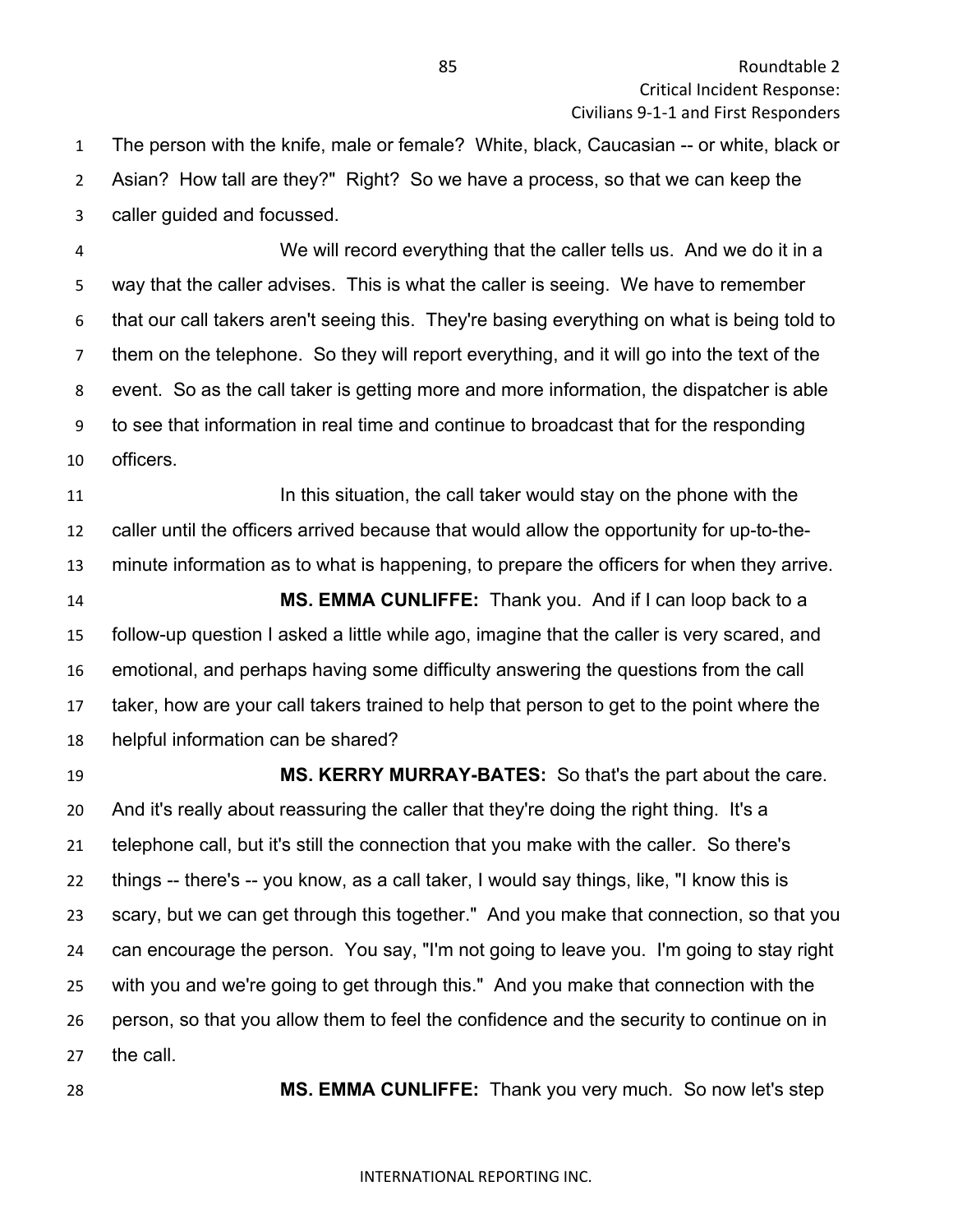that process up in scale to a mass casualty incident. And this morning, in response to a question that my colleague Krista asked you, you mentioned that all of your processes and procedures are designed to be scalable. So the Call Centre, the Communications Centre has, for the first few minutes, started to receive notifications of an active shooter or some other means of attack, such as the Toronto van attack. How do things look different in your Communications Centre when an attack of that scale begins?

 **MS. KERRY MURRAY-BATES:** The first thing that you see is -- in our centre, we have what we call key-watch boards, and essentially, it's a board that provides us situational awareness as to our 9-1-1 lines and how many calls are coming in at one time. So the first thing that you will see that we notice with both the Yonge Street and the Danforth shooting was that our 9-1-1 lines went from 0 to maxed immediately. So that's the first indicator. Then the calls will start to come in.

 All of our call takers are in one room. It's a large room, but they're all together. And so you can hear what people are working on. And when it's that busy, the volume increases in the room very quickly. So organically, you can -- you could start to put together what is happening. In an event that scale, I mean, our 9-1-1 lines were inundated. I believe in Yonge Street, we had just over 900 calls in about 17 minutes, and then in Danforth, I think it was just slightly less, with about 800 and change. So that's impactful for a centre.

 You realize very quickly the scope of the event. We don't draw any conclusions as to what's happening because there's that period of kind of making sense as to what's happening, and we, as I said, we operate the same way every time. But depending on what's happening, it allows us to kind of shape our questioning. So we talked this morning about how civilians become the first responders. And in the case of the Danforth shooting, the 9-1-1 calls were coming from people on the Danforth that were impacted, and we saw that. Those people were pulling injured people into their stores. And so as that was being reported and the

situation was being reported, our call takers were asking questions like, which direction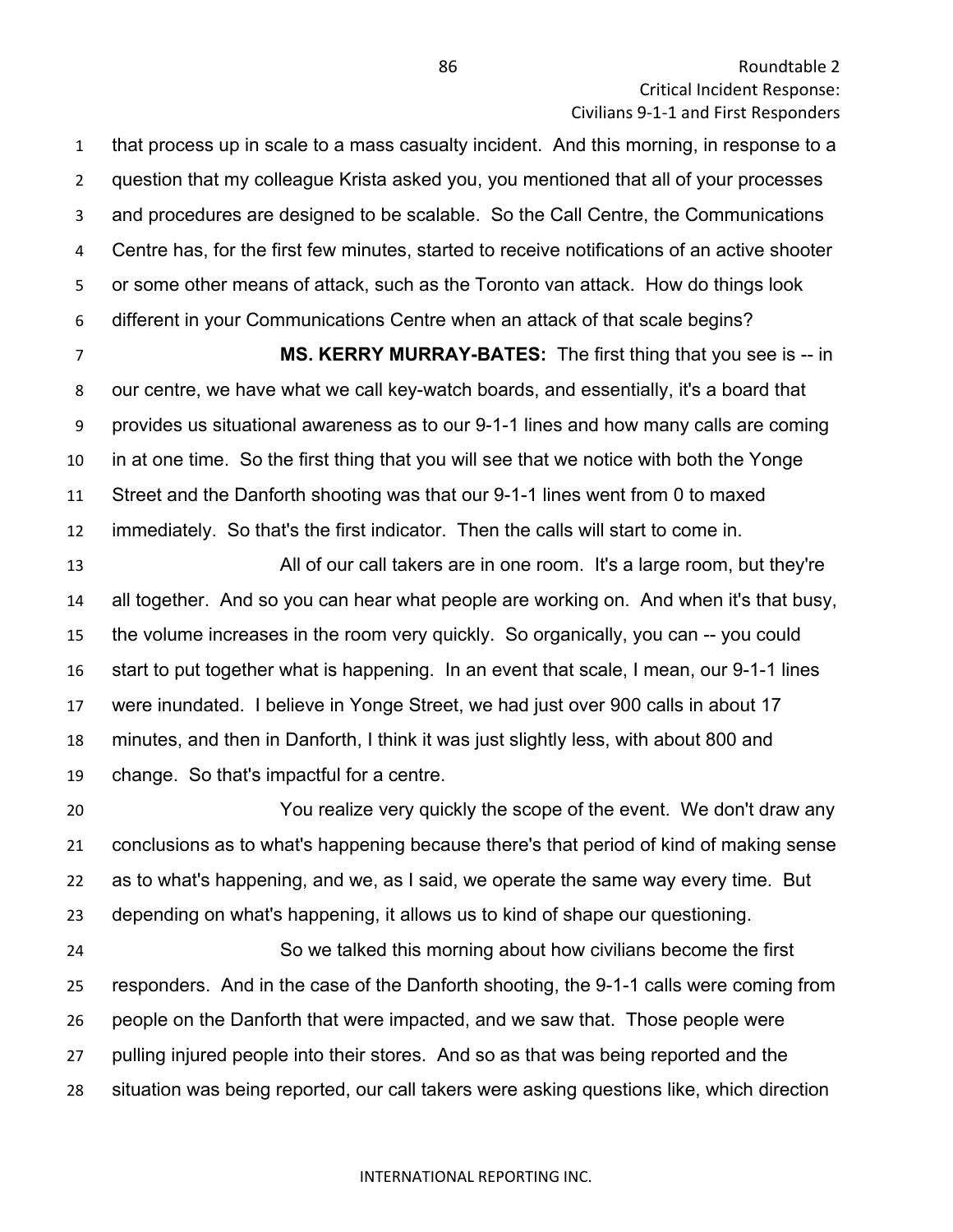was the suspect walking, were they by themselves, to give the officers more information as they were responding, right, as well as the descriptions and stuff. But we were also giving citizens -- asking citizens, are you able to barricade yourself in? Can you be unseen? Can you hide; right? Are you able to lock yourself in? How many people are in your store? How many people are injured? Can they walk? Are they mobile? So all of that information is important for not only engaging what's happening and dealing with the, in this case, the shooter, but also for the afterwards where we're finding injured people and officers are following up, doing checks on properties, et cetera, and the ambulance and the fire response.

 **MS. EMMA CUNLIFFE:** And so last question and then you get a break.

**MS. KERRY MURRAY-BATES:** That's fine.

 **MS. EMMA CUNLIFFE:** Do you open a new case for each of those 8 or 900 callers, or how do you piece it together?

 **MS. KERRY MURRAY-BATES:** So within our computerated *[sic]* dispatch, we have the capability of we call it a dupe and cancel, but essentially, it's a repeat call. So each caller, when you realize it's the same event, because it will be at the same location, we can just put that information into the original call, so we're able to have one event. Now there are challenges with that as well because the one event gets very large very quickly and that has an impact on the technology.

 So we can create separate events, CAD tickets, if you will, for the same event, but we also have the ability to link them together. We call it a cross- reference. And then the technology, what the technology does for us is it allows any cross-referenced events, the event number to show, so that we can access those event -- we don't have to go looking. It's right there for you.

 **MS. EMMA CUNLIFFE:** Thanks so much, Kerry. You do get a break now. Well earned.

Paul, if I may turn to you, one of the things that you've studied in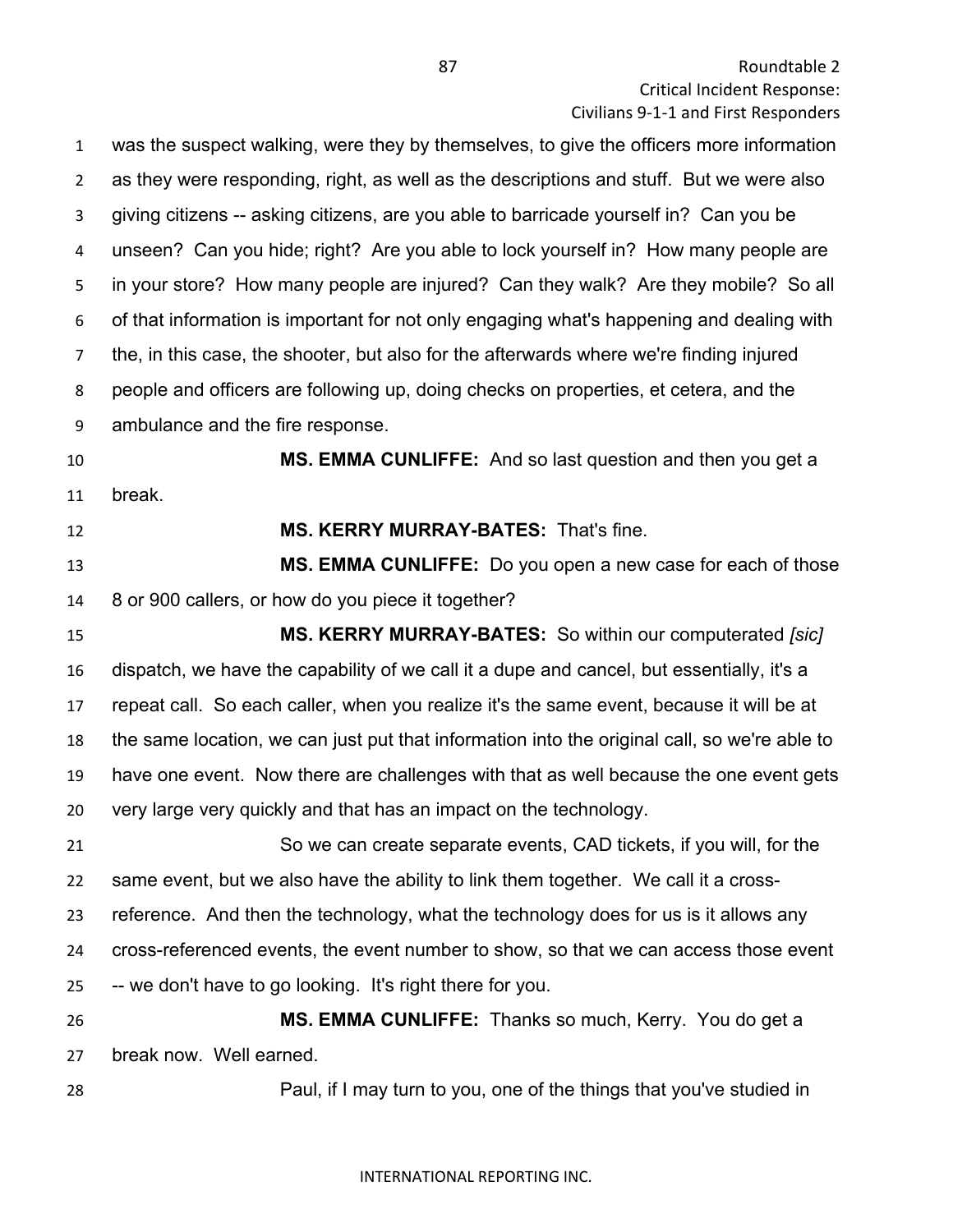your research is how the information that's shared by call dispatch, at least experimentally, can influence first responders for sections and responses. I'm wondering if you could please describe your research and that of others who have been -- looked at call dispatchers and their influence on the behaviour of first responders, and tell us about how that information can influence what happens next.

 **DR. PAUL TAYLOR:** Certainly. One of the things that I noticed as a training manager for a department, when I was running officers through kind of high fidelity simulations or using a simulator, I could drastically change their decision-making process based on the information I provided them at the beginning. And that's -- so that kind of ignited my curiosity into, well, what role is this information really having and how aware are officers of that -- of the impact of that information. And so I designed a study in which we brought in over 300 law enforcement officers from multiple agencies, multiple states here in the United States, and we gave them one of three what we call dispatch treatments. For one of them, they just got a -- for our control group, we'd just give them a standard dispatch. It basically was, you know, some people called in. They're away on vacation. Their neighbours are away on vacation. They see somebody walking around the house. And they provide a description of that person, and those officers were dispatched to that call. The next group got the same dispatch, and they got an update that said the person appears to be holding a gun. And then the third group got the original dispatch, with an update that -- that just said the person appears to be talking on a cell phone.

 The officers were then randomly assigned to one of two video scenarios in which they encountered a person who matched the description from the call, and the person either, after a short interaction, produced a cell phone from their pocket and pointed it at the officers, or produced a firearm from their pocket and pointed it at the officers, and looked at responses. For the control group, around 28 percent shot the person with the cell phone. And you have to remember, this is a shoot/no shoot simulator. The officers started from a weapon drawn position. So it's likely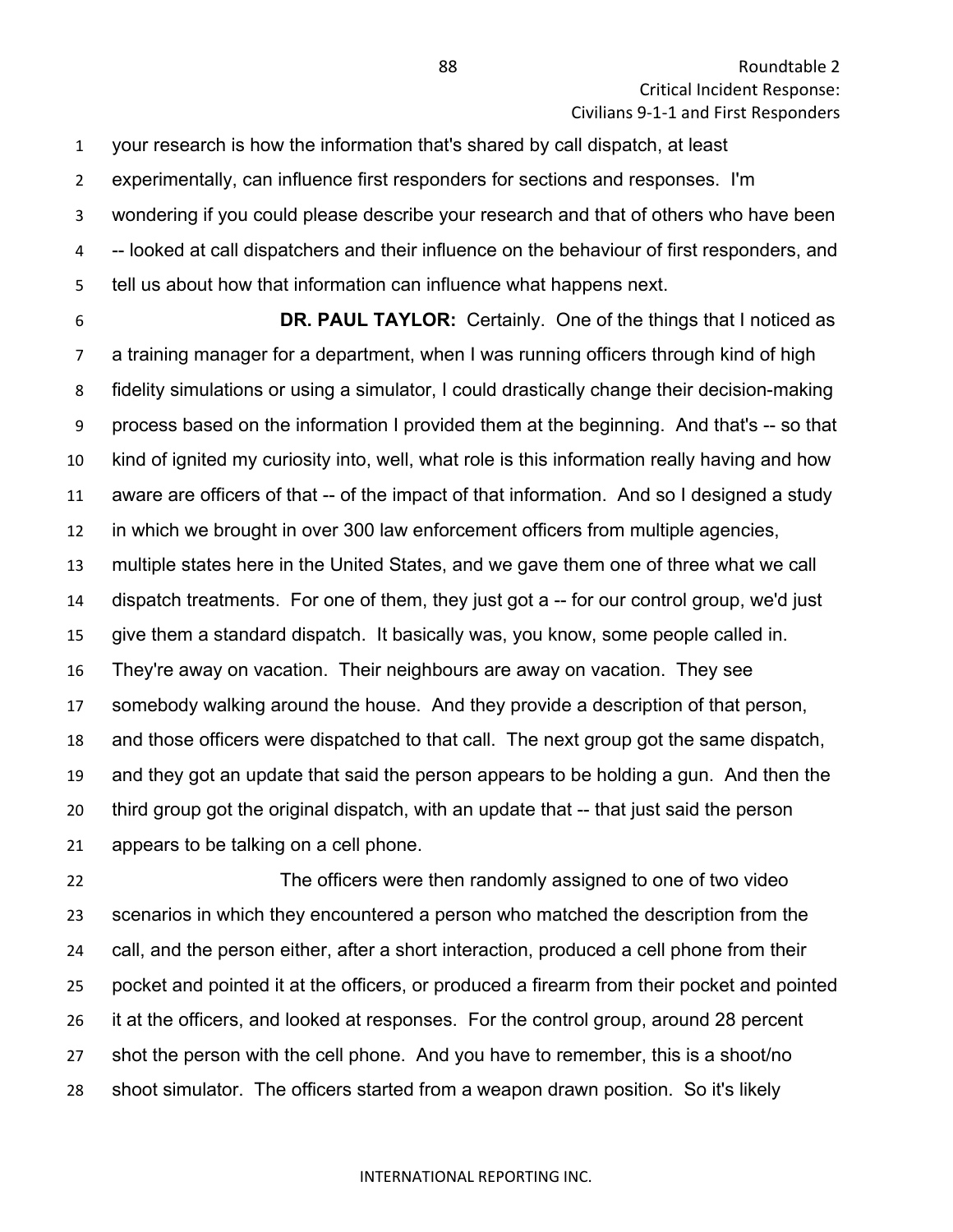elevated, and we really didn't give officers a lot of options as far as moving or other things. So we're strictly trying to control down to just to shoot/no shoot decision process.

 When the officers had the information that the person appeared to be holding a gun, that the shooting the cell phone went up more than a hundred percent. It went up to -- from 28 percent to 62 percent. And interestingly, when the officers had information the person appeared to be talking on a cell phone, that error rate dropped dramatically down to only six percent. Only three officers out of that sample shot the person that produced a cell phone.

 What was interesting is none of the officers identified the importance of the information in their decision-making process after the fact. All of the officers said that the reason they made the decision to either shoot or not to shoot was based on either the recognition that it was a cell phone, or the fact that an object was rapidly produced from their waistband. And so really, the officers didn't identify the information at all, but we saw a dramatic impact in an experimental environment on their decision-making process.

 **MS. EMMA CUNLIFFE:** Thank you very much. And for the record, the article that Paul's discussing is titled "Dispatch Priming and the Police Decision to Use Deadly Force," and it was filed as Exhibit P-001902.

 Hunter, if I may turn to you. When the 9-1-1 dispatcher has shared information about a possible critical incident or active shooter incident, professional responders will start to head towards the scene. You touched on this morning, and I understand from your research that arriving at the scene can be a particularly dangerous moment for first responders. What does ALERRT teach police and other first responders to do by way of preparation before they arrive at the scene? **MR. HUNTER MARTAINDALE:** Yeah, good question. So we teach officers if they are dispatched to a call, again, it's, you know, whatever information they're getting. If it's just somebody with a gun they may not go to all these steps, but if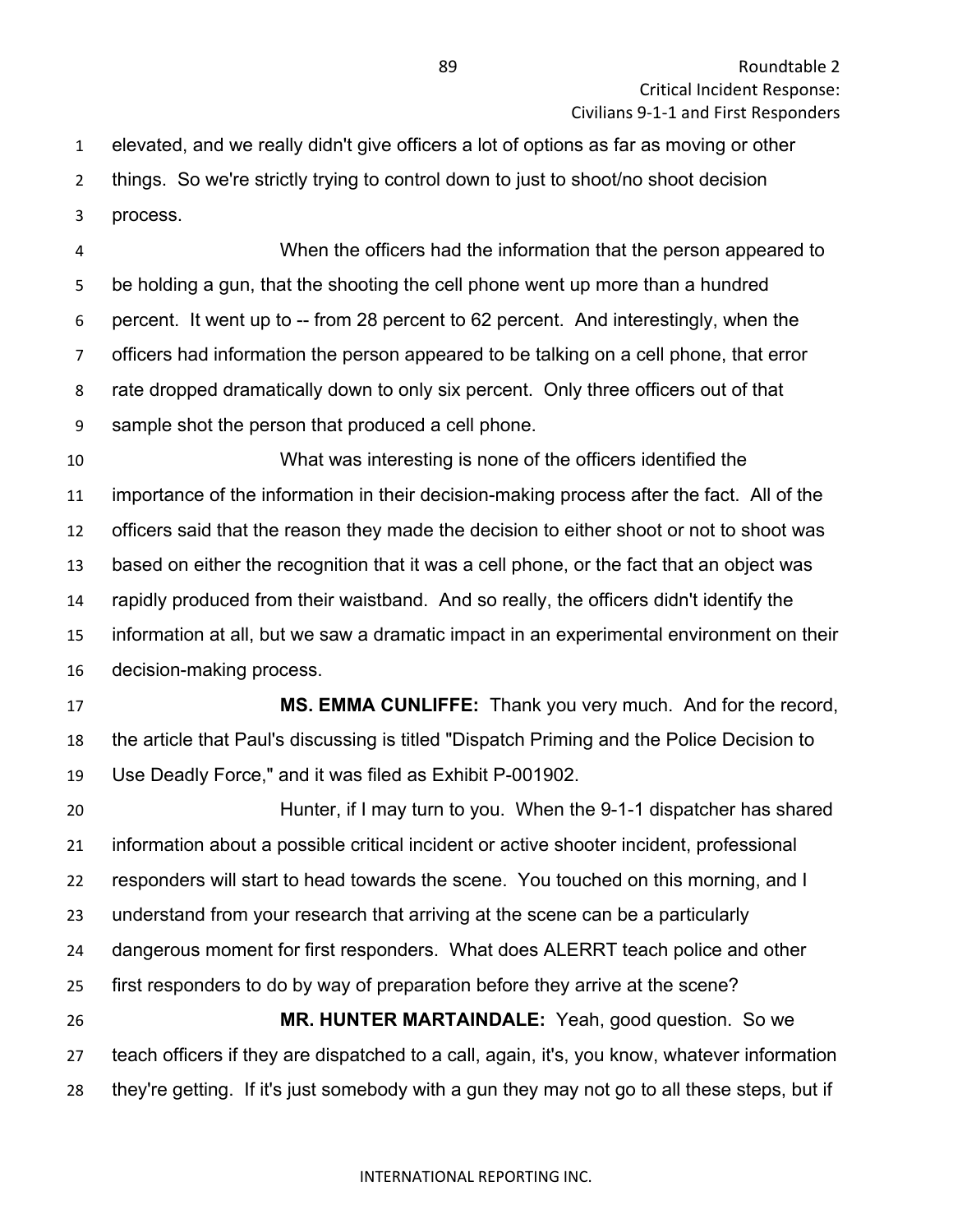there's shots being fired, and they're -- especially if they're getting information about the individual has a rifle or something like that, we teach officers to stop. If they have the kit -- again, it's not very law by the department, but stop your car quickly, get out, put on your equipment, so have a plate carrier that can stop rifle rounds. A lot of departments have their rifles in a cage in their car, so get your rifle out, if they have that ability, if they have one, and get prepared. And take that one minute or less to get equipped before you get on that scene. We went through the active shooter data with the FBI and found that most of the officers were being shot as they're approaching the building. It's not even going into -- doing the room entries like we train officers to do a lot of. It's that approach and getting to that building. So take a couple -- a few seconds and get prepared, just in case that's what happens, so you're not fumbling out in the car, or not getting your gear at all and running in with less protection than you have available to you.

 **MS. EMMA CUNLIFFE:** Thank you. Next question for you, Hunter, again, what can call dispatchers do to help police understand what they might encounter when they do arrive at the scene?

 **MR. HUNTER MARTIANDALE:** Kerry was doing exactly what we would hope people were doing out there. They're giving them every piece of information as the civilians are giving it to them. So the caller reports whatever it is, they're not giving them there is an active shooter or there is this. No, the caller reports the presence of a gun. We teach the officers to take all that data that they're receiving, and then when they arrive, to assess it; right? So as you arrive on the scene, what's your driving force? So what is needed? You arrive on that scene, do you hear gunfire, yes or no? And if you don't hear gunfire, are there victims that you can see? Well, at that point, your driving force is taking care of the victims. You're not giving up the fact there could still be a shooter out there, but you don't know where they are, if they're even still there, but you do have victims on the ground that need some help. Now, if you're attending to some sort of victim and then you hear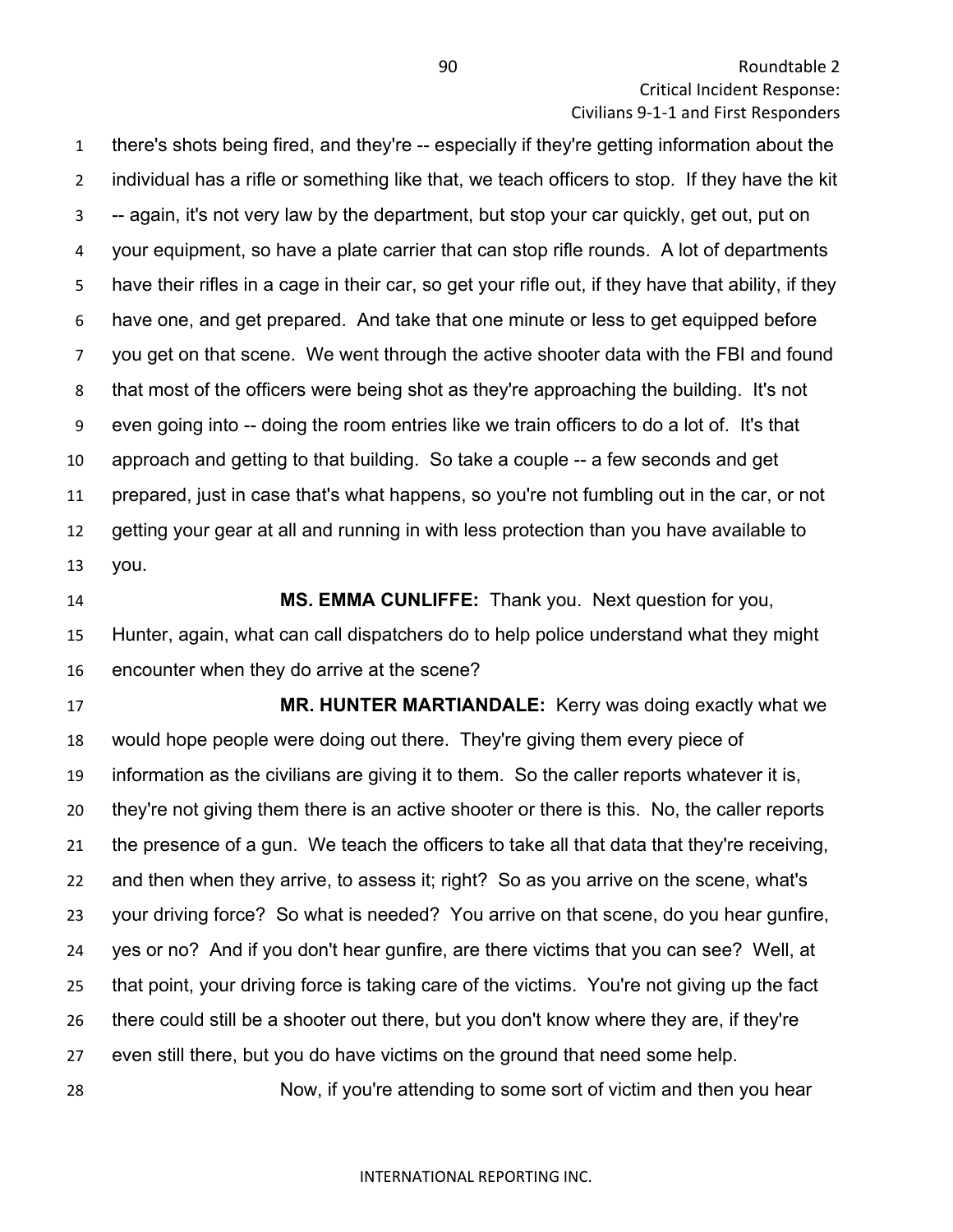gunfire start, you may have to leave that victim and take off and go to that gunfire because now that's your driving force. We teach officers to first stop the kill and then stop the dying and start recovery. So priority, they have to stop people from killing individuals first. So that always takes the precedent.

 We also teach officers to do what we call an LCAN, L-C-A-N. So as they arrive, they are now the eyes of that scene, and now they can describe first what's their location, where are they, what is the condition, what actions are they taking, and what do they need. So you arrive on the scene. I am in the foyer of the -- this is Encino Hall. I'm in the foyer of Encino Hall. I don't hear gunfire. I do see somebody in the foyer. I'm going to apply a tourniquet. It appears there's three more victims. I need ambulances coming now and people with medical equipment; right? And you're pushing that data out, so the following responders know exactly what you need, where you are, and then you keep updating that as things change. If gunfire starts, hey, I hear gunfire. I'm heading down corridor A. I need additional units. I need whatever it is. So that's, in a nutshell, what we're teaching the officers. **MS. EMMA CUNLIFFE:** And just to make sure that I understand, Hunter, when you say pushing that information out, or teach them to push that information out, you mean by the radio, or whatever other means of communication that they have back to some central --- **DR. HUNTER MARTAINDALE:** Yeah. **MS. EMMA CUNLIFFE:** --- and other responders? **DR. HUNTER MARTAINDALE:** And I'm not a hundred percent --

 Kerry probably knows way more than I do about this, but I would assume that as they're pushing it out to dispatch, that's going over the radio, and everybody's hearing that. If not, the dispatch can then push that back. I shouldn't use terms like "push back", but could send that information to the other officers and fire, ambulance. **MS. EMMA CUNLIFFE:** Thank you. I'll just -- I'll actually just

surface that. So what I heard you saying is if it's not -- if for some reason it's not being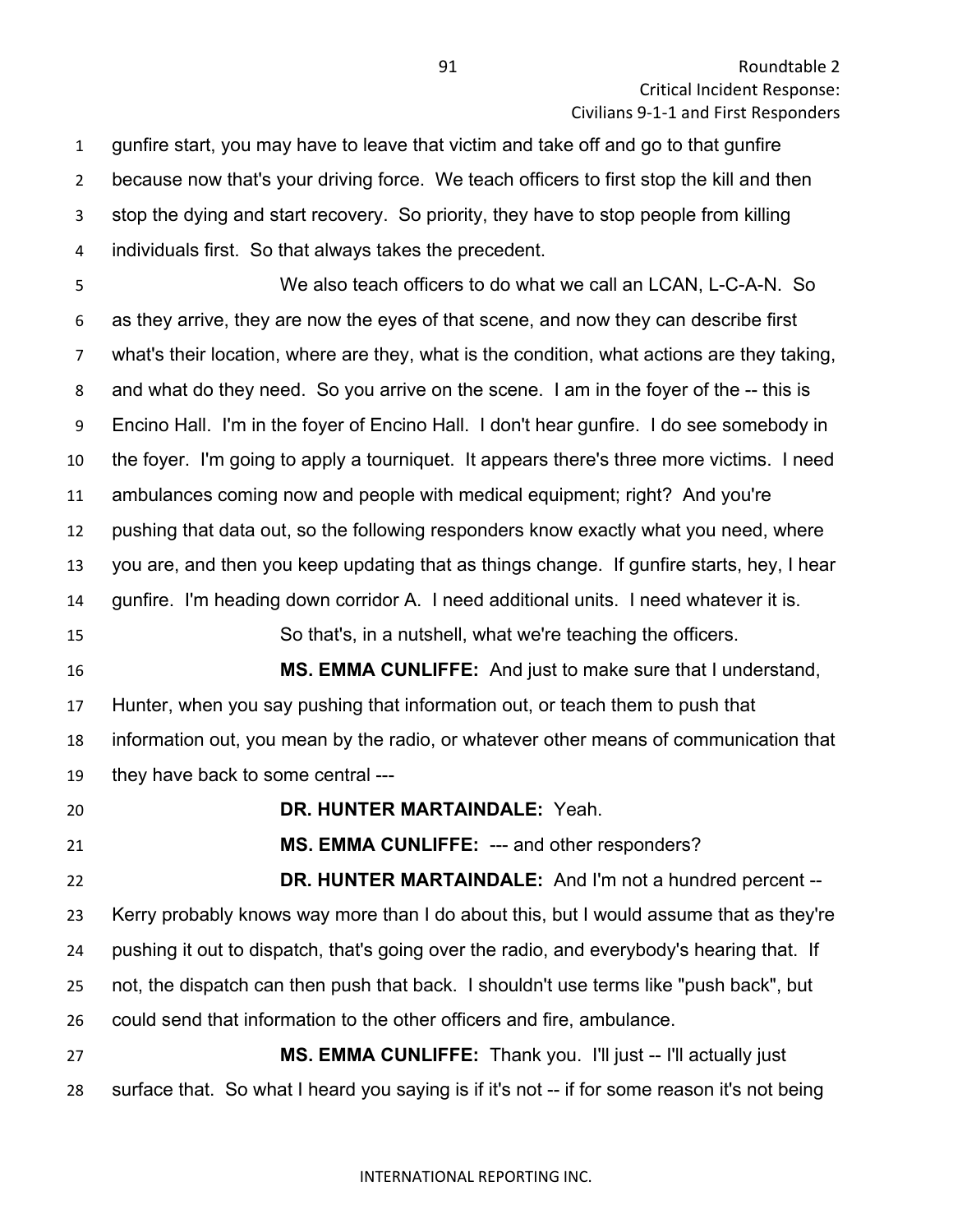directly and immediately shared with others who might be pushing towards the scene, you would be looking to call dispatchers to make sure that it's -- that it is shared with those who may not have heard it; is that -- Kerry, do you want to remark on that? **MS. KERRY MURRAY-BATES:** So absolutely, that is, you know, 50 percent of the dispatcher's job is to give out information but also to receive information, and make sure that everyone else that needs to hear it hears it. So often, our dispatchers will repeat what the officers have said, and make sure that everyone -- so it actually gets broadcast twice.

 The other thing that they do is they prompt officers. So as I said, normally officers will get dispatched to an event regardless of the scale, our routine, our dispatchers will say, "First unit on scene to advise", and then they will prompt. They will say, "Is there any update? Is there any update? Is there..." So it prompts officers to share the information and to vocalise what it is they're seeing and experiencing, so then we can gauge and other officers can gauge what's happening and the need for further response, additional response.

# **DR. EMMA CUNLIFFE:** Many thanks.

 Bjørn, if I may turn to you. You have described the initial call as the beginning of a process of sensemaking with respect to the critical incident. And the phrase, sensemaking, arose this morning, but I'm not sure we took the opportunity to define it. I wonder if you could please explain for our benefit what you mean by that term, sensemaking?

 **DR. BJØRN IVAR KRUKE:** Well, if you look into the literature, you will find a lot of research on sensemaking, and defining the term differently. But I guess that a basic understanding, when an incident occurs is that what -- you can ask yourself, "What is going on? What is actually going on?" You try to make sense of the situation in which you find yourself, something unexpected had happened. **In their study of -- on crisis leadership, The Politics of Crisis** 

Management, Boin and colleagues, they have -- they call this sensemaking phase for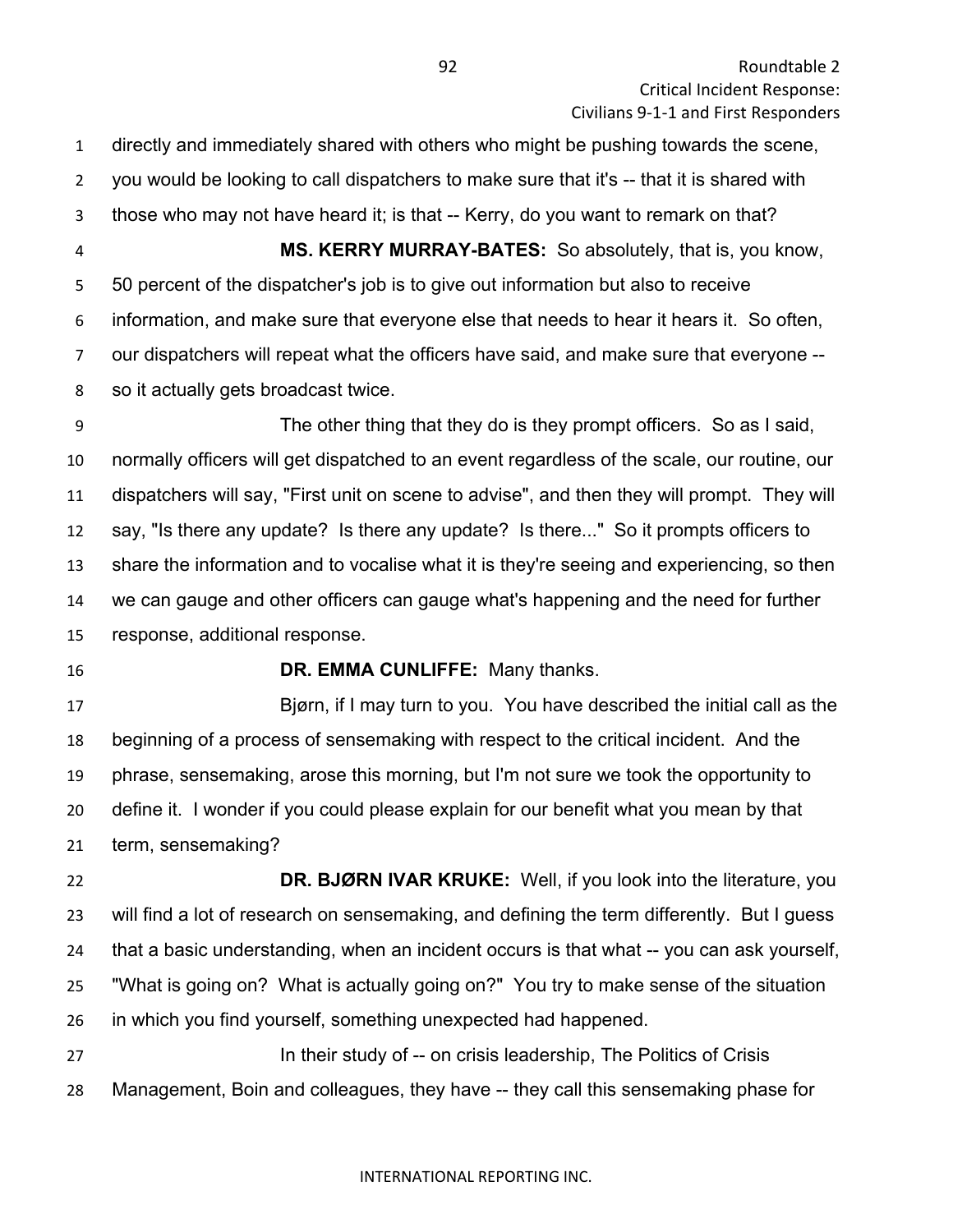"What the hell is going on?" phase, and -- so it's trying to grasp what's going on. You have Sandra Schneider calling this phase the "milling phase", so to try to grasp what's going on. And that might be extremely difficult. At least for people with no prior experience within these particular incidents that's complicated to get a clear a

understanding of what's going on.

 And it just struck me also that you have -- you have a caller calling information, the information is broadcasted, and units are deployed to the scene, and the scene is not static. It's dynamic, so it's an ongoing changing reality.

**DR. EMMA CUNLIFFE:** Thank you. And I think we -- I hope I may be about to take you to an example of that. This morning, you and I were discussing the early 9-1-1 calls equivalent in the Kongsberg mass casualty incident, and I know that you've been studying that incident closely. I wonder if you would please share how the early reports of that perpetrator's actions came to the attention of the emergency call-takers, and how that unfolded.

 **DR. BJØRN IVAR KRUKE:** Well, you mentioned that it's a lot of calls coming in. And the different callers, they have a different view of what's going on, and they behave differently. What I learned from experience is a commander is not be too calm because if you are too calm you will play down what's going on. So you need - - you need that fresh input of reality.

 And in a situation, and you refer to Kongsberg, it was two callers. One called from an office inside a shop. It was calm in that office. So he had more like a rational explanation of what was going on, the textbook type of explanation. And then you had a caller from inside the shop, and you could feel the stress over the phone, and you had people screaming in the background. The two call-takers, they had a completely different picture of what was going on. And that brings me to another point there, is that the call-takers'

experience, that's very important. To be able to realise "What do I actually hear from

this person?", the significance of the information from either.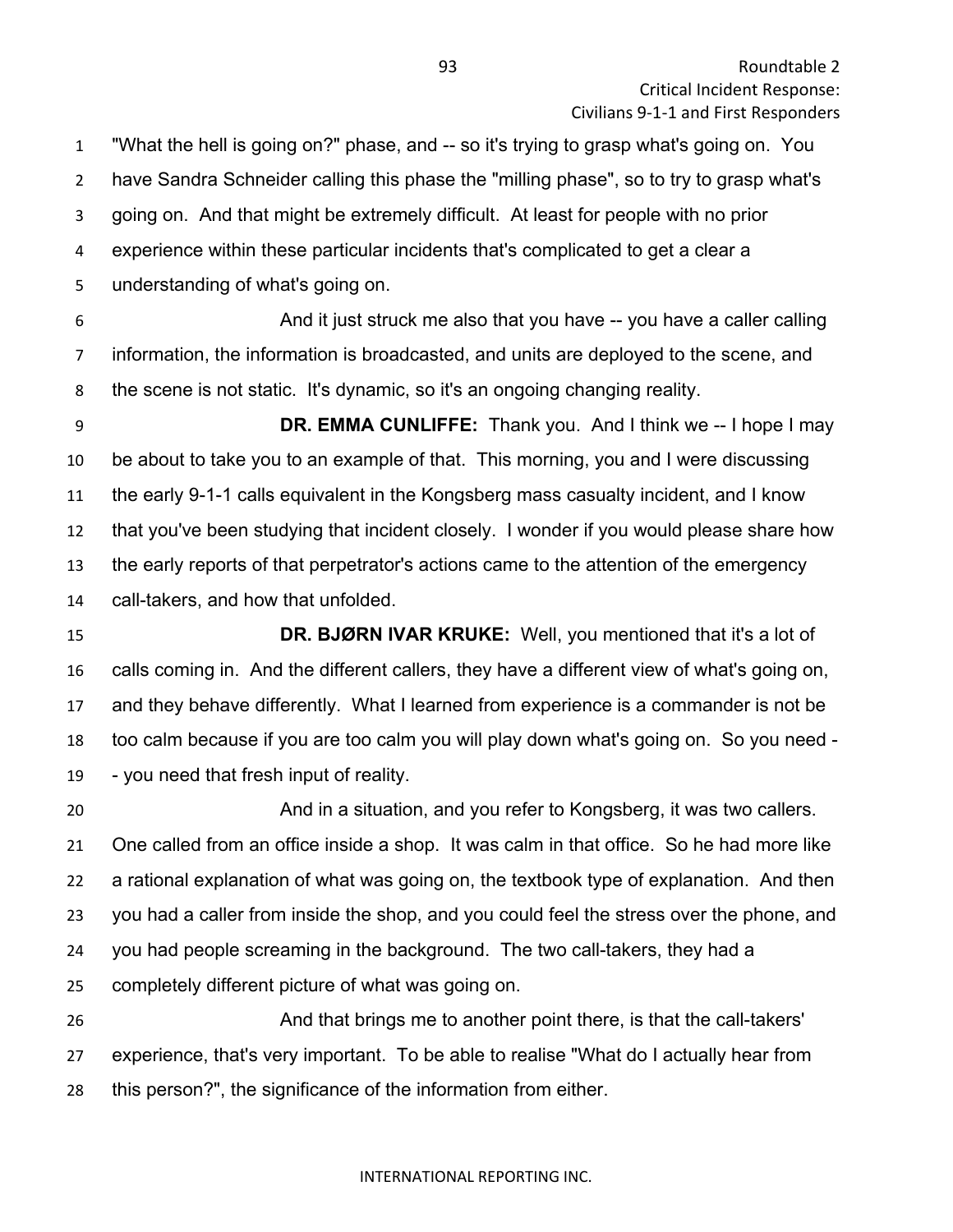Roundtable 2 Critical Incident Response: Civilians 9-1-1 and First Responders

**DR. EMMA CUNLIFFE:** Indeed. Thank you.

 And Kerry, I'm going to turn back to you, and Paul's study demonstrates the dangers associated with wrong information reaching a first responder and potentially affecting their decision-making. And of course, wrong information can come from many sources, not least civilian eyewitnesses. But there is also an important role to be played by the Communications operator in terms of accurately capturing and making sure that that information that is received is accurately shared with those who are tasked with first response.

 What processes do you have in place to make sure that that case, which is opened and textually is accurate and complete, and picked up in some accurate and appropriate way by the call-taker -- by the dispatchers, my apologies? **MS. KERRY MURRAY-BATES:** So you have to remember it's a phone call, so our call-takers are very reliant on what they're being told on the phone. But we do -- first of all, we report exactly what the caller tells us. We report what we hear in the background. We report how the caller presents. If the caller makes a statement and says they're at a specific location, but we can see from their wireless GPS they are not, we report inconsistencies, and we use language that speaks to that. We don't make statements. We don't say, "The person has a gun." We say, "The caller believes the person has a gun." If the caller was to say something like, "They have a gun. It looks like a rifle, but I think it's a pellet gun", then we would say, "The caller says, the caller believes it's a pellet gun, but that is unconfirmed." Right? So we try to provide the information to officers without making blanket statements that would -- that would say, like, this is the determination; right? Because we're providing them with the information that's provided to us, but truly in their response that's part of their response is it's for them to make the determination. So it's

 a lot about reporting exactly what is provided to us and then the language that we use when we create that.

We have event types, like for example, we have an event type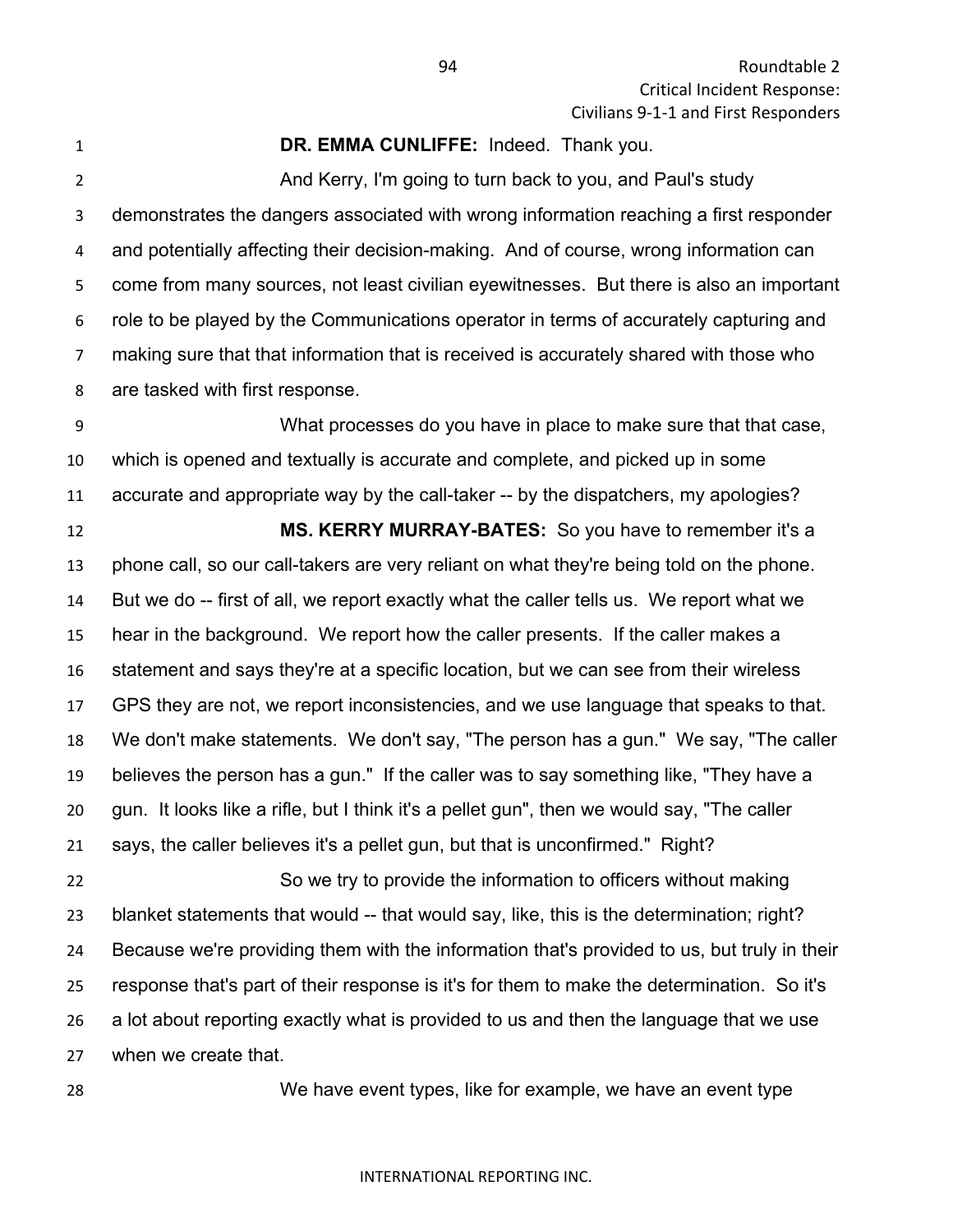"person with a gun", we have an event type "shooting", but when our dispatchers

- dispatch them they say, "A possible shooting. A possible person with a gun", because
- that's what's being reported to us, but the situation is unconfirmed until an officer
- actually responds.

 **DR. EMMA CUNLIFFE:** What about the circumstances where you're receiving inconsistent information from two callers about the same event? How do your dispatchers communicate that?

 **MS. KERRY MURRAY-BATES:** We identify that. We will point that out. So if you get maybe conflicting descriptions; right? And it's my experience that witnesses are terrible with descriptions, so that's -- it's not unusual. But that will happen where what -- the dispatcher will say, "The original description was this. We now have a second caller and the description is different, and this is what the second description is." And again, it's about providing information to officers so that they can make assessments in their response and take that information into consideration as they decide what action they're going to take.

## **DR. EMMA CUNLIFFE:** Thank you.

 Bjørn, if I may turn to you and to the 22 July report on the Utøya incident. In that report, Commissioner Gjørv decided or concluded that important information which had been shared by civilians in the first few minutes after the bombing outside of the government area, that important information had not made its way to the Critical Incident Commander. Why and how did information get lost in those early minutes, and what measures did she recommend to ensure better information management in future responses? **DR. BJØRN IVAR KRUKE:** One of the biggest learning issues after the 2nd of July was the manning of the Police Operation Room, and that's also the

 dispatch centre. And when -- with the bomb explosion in Downtown Oslo, thousands of calls came in, and a few of them made it through into the Operation Room. It wasn't like

capacity to handle all these phones on -- you know, on -- according to the regulations.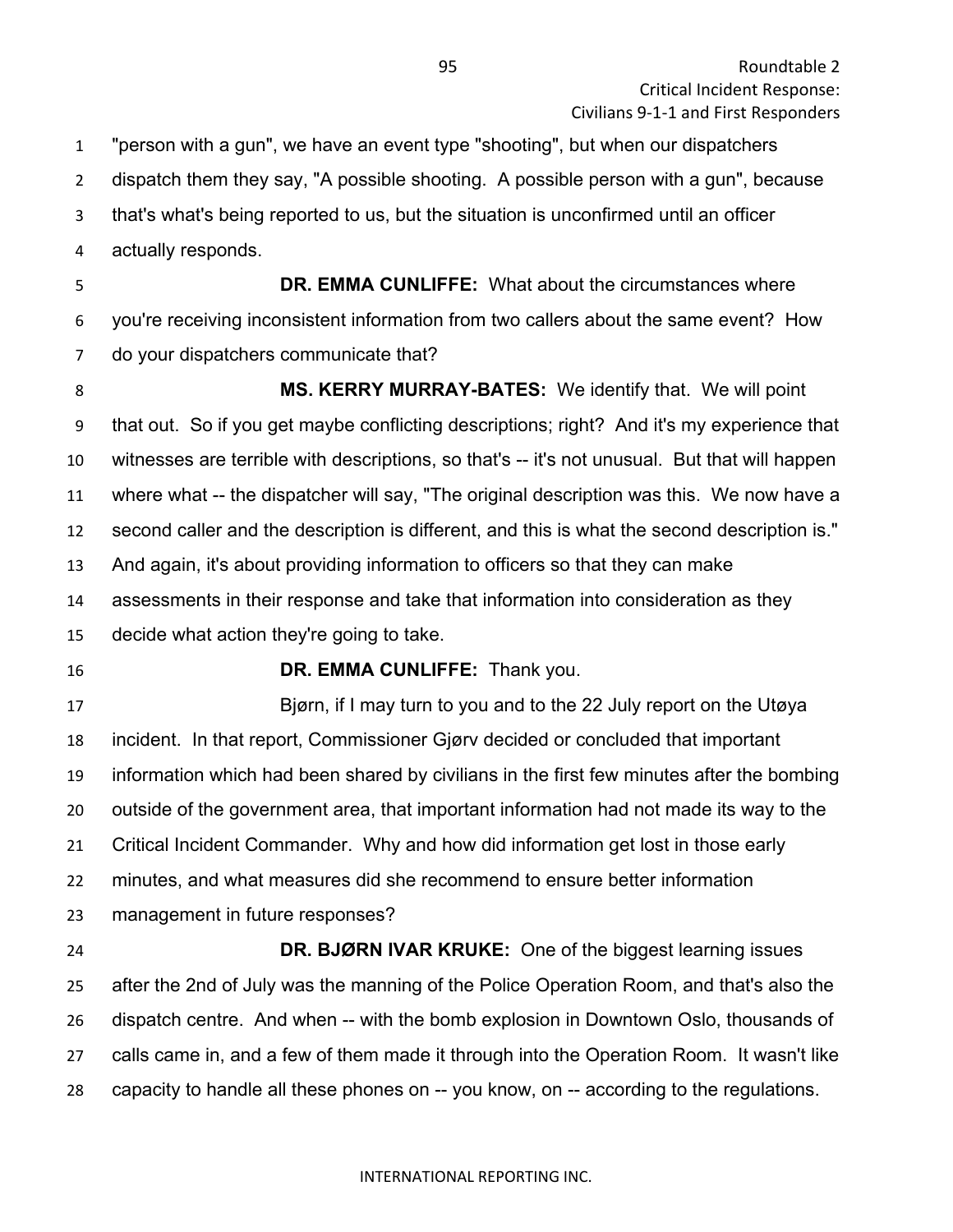That meant that they had some information to rely on, and that was the calls. And then people, when they realized that they couldn't get through to the operation room, they called the switchboard, and the switchboard operator took down notes -- that's not normally the way things would be handled -- and these notes were delivered to the operation room and in -- well, Wallace here, prior to lunch, talked about the chaos, and I did talk about the organized chaos. But I think that they had a lot going on in the operation room.

 So to be able to understand the significance of certain information, it's extremely difficult. And in that respect, they had too little information and they had too much information. It was a huge amount of information, and it was, on a real-time basis, not possible to assess all that kind of information. That meant that information management, to be able to present a situation, that picture to the chief of the operation room was very difficult. Was very difficult.

 And the switchboard operator, she would not normally go into the operation room with a piece of paper, and I guess that is what you refer to? So this is not according to standard procedures. And so that's what happened. It wasn't enough capacity to handle all the information coming in.

 And what has happened afterwards is that it has been a huge police reform in Norway. The number of police districts have been reduced; they are bigger, but we have more robust operations rooms.

 **MS. EMMA CUNLIFFE:** Thank you. That was, indeed, what I was seeking to elicit.

23 I think a second dimension that Commissioner Gjørv identified was the relationship between the Operations Manager and the Incident Commander, and the passage of information between those two key figures. I wonder if you're able to share some of Commissioner Gjørv's conclusions in that regard.

 **DR. BJØRN IVAR KRUKE:** The main Incident Commander in the government quarters, he was the most experienced Incident Commander, I guess, in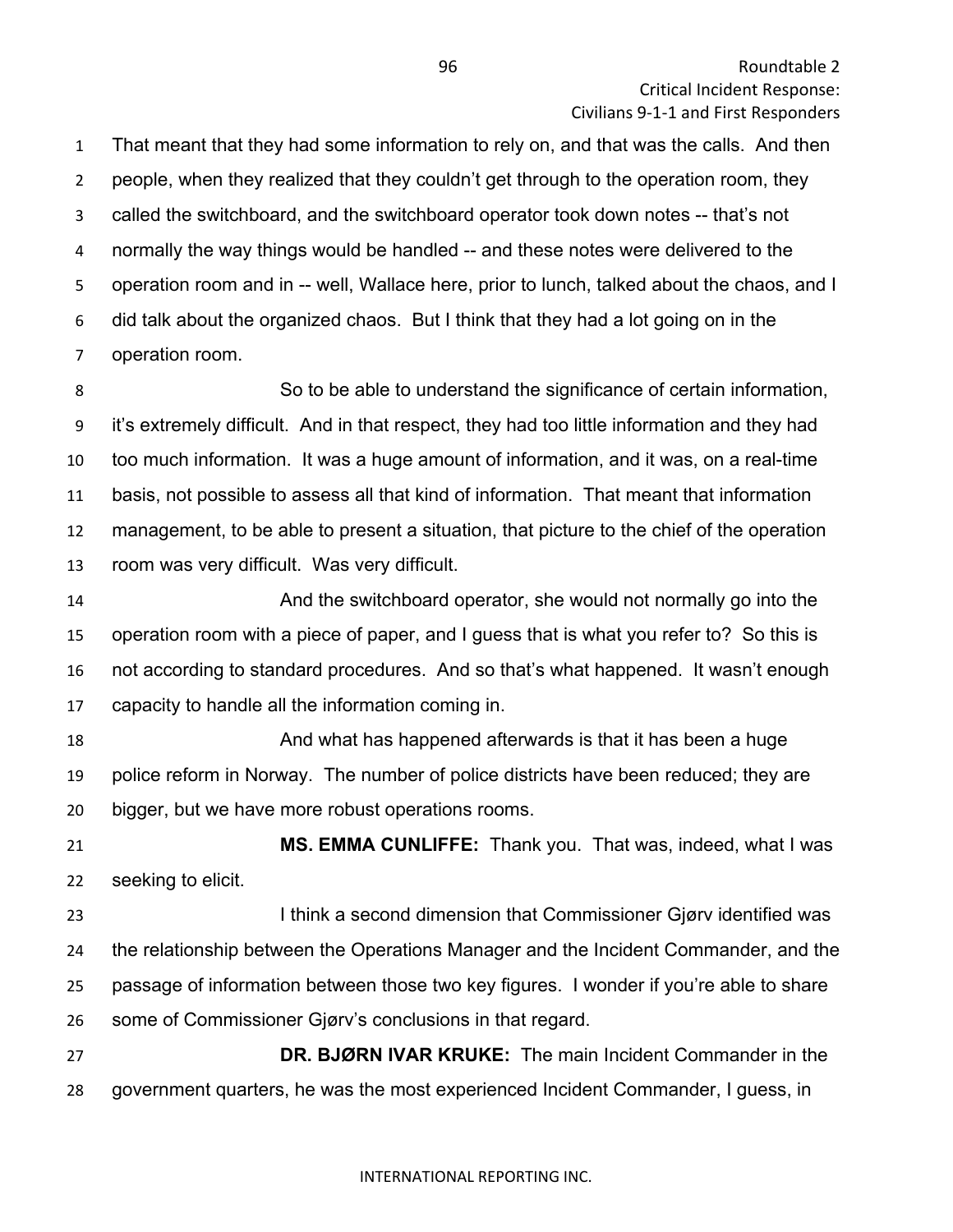Norway. So that was the right person. And he felt immediately it wasn't, you know, difficult to see what had happened. So he had a pretty clear view of what was going on. So he made some comments or communicated his understanding to the operation room, and he talked about, you know, that we need a huge response. But he used not the standard terms. So it wasn't clear to the operation room what was actually going on because they didn't see. And it took a few minutes for the pictures to come on television, so they didn't see what was going on in the government quarters. And, also, later in this process, the Incident Commander he had also problems coming through to the operation room. But he made it to that staff level because the police district, they had called in the staff of -- well, it's not that often that you call in the staff for a full-staff operation where we're all the state's -- or officers in, and staff, but they did. **It was possible to get through to the staff over the phone and that is**  not the big issue, but you need to update the operation room according to the -- well, the line of command. Afterwards, you could state that this did not have any impact on the situation as it unfolded. But, nevertheless, this is also a sign the manning of the operation room was not adequate to deal with such a situation. **MS. EMMA CUNLIFFE:** Thank you very much. 20 I'm now going to move us from the Communications Centre to the scene of the critical incident. 22 And, Hunter, if I may start with you. In fact, it arose to a certain extent in an answer you gave earlier in today's roundtable. One of the skills that you teach in the ALERRT programme is that first responders should engage their physical senses to help them assess the accuracy of the reports that they are receiving from -- through call dispatch. So you alluded to some of the things that you teach first responders to look for, to listen for, to smell for, when they first arrive on scene. Why is it important to teach first responders to take that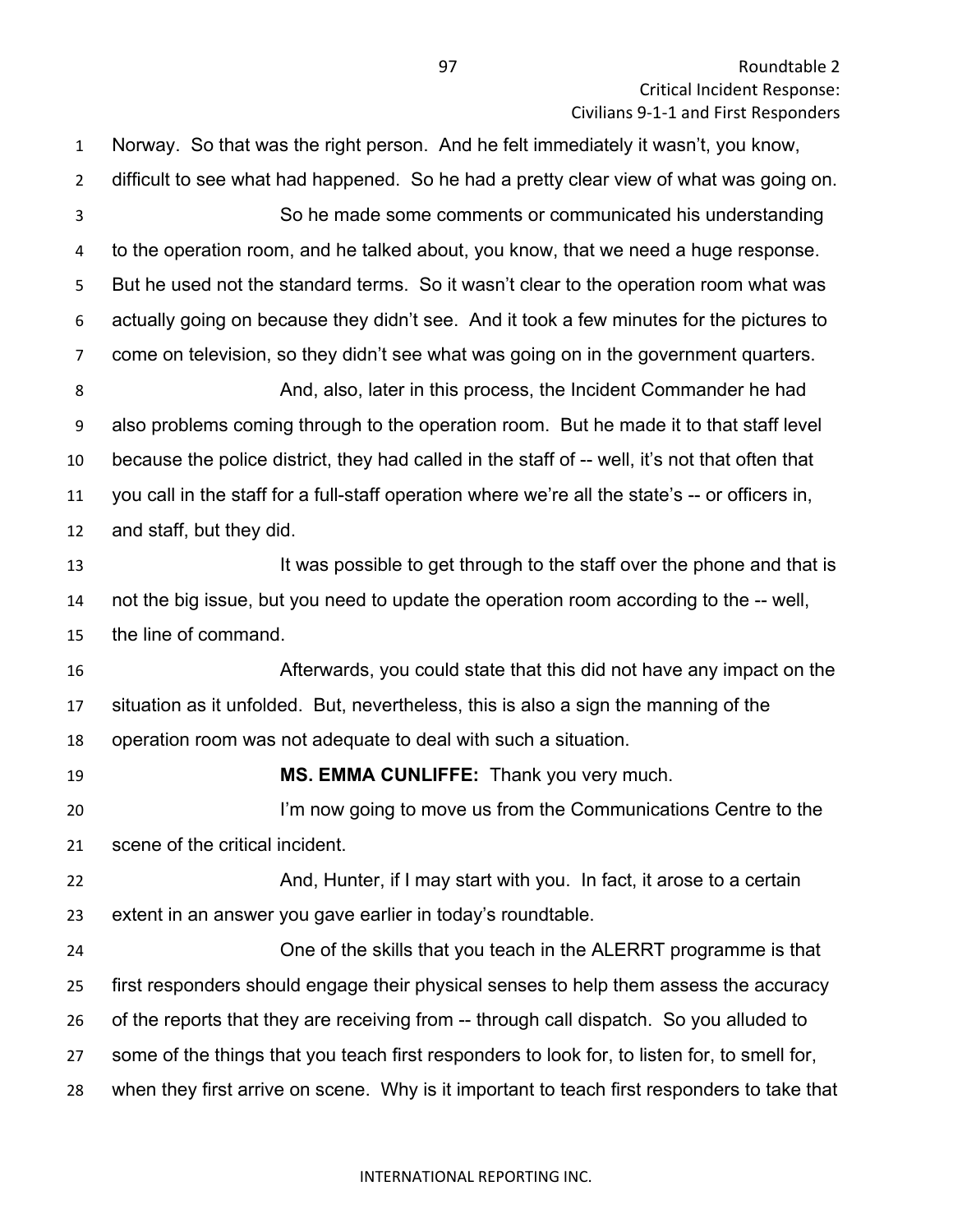time to do the kind of assessment that you're teaching?

 **DR. HUNTER MARTAINDALE:** I think it's probably prudent to start with a real event. We talked about it yesterday when we were chatting, this was -- actually said the individual was 14; it was 2014, he was actually 22 years old. But there was a man, Jim Crawford -- John Crawford, in a Walmart walking around with a BB gun he got off a shelf. And he was just walking around, talking on the phone with somebody and a couple of people called in and said that he was pointing the gun and he was waving the gun. And so that's what -- the only information the officers had.

 They arrived on scene, and you can watch the video through the CCTV, they quickly approached where they know he is. They turned the corner on the aisle. On the audio you can hear them very quickly say, "Drop the gun," and before they even finished the word, "Gun" they shoot him.

 There was no audible gunfire; there wasn't the smell of discharged rounds -- imagine if you've ever been around a gun that's been shot. And there was no victims, nobody was screaming, nobody was outside waiting on the police. It was just a regular shopping experience, if you were looking for that.

 And I obviously can't speak to what that officer experienced, but I can imagine, based on the literature, that they were at a very high level physiologically, through their stress process; they were probably tunnelled down, and they thought they had an active shooter. And so they went in and didn't pay attention to all the other senses of what was happening. So we teach our officers to use those senses.

22 And very much like I was speaking earlier about the LCAN Report, you have to have a driving force to know what you're doing and what is most important at that moment, so you really have to be paying attention on what is going on around you because it can change very quickly. In a lot of these events, officers are told that there's more than one shooter, even though we know that 98 percent of the time it's a single attacker, and that's not the fault of the citizens that are calling in 9-1-1 because think about their perspective, well, for one they're from different angles, Bjørn was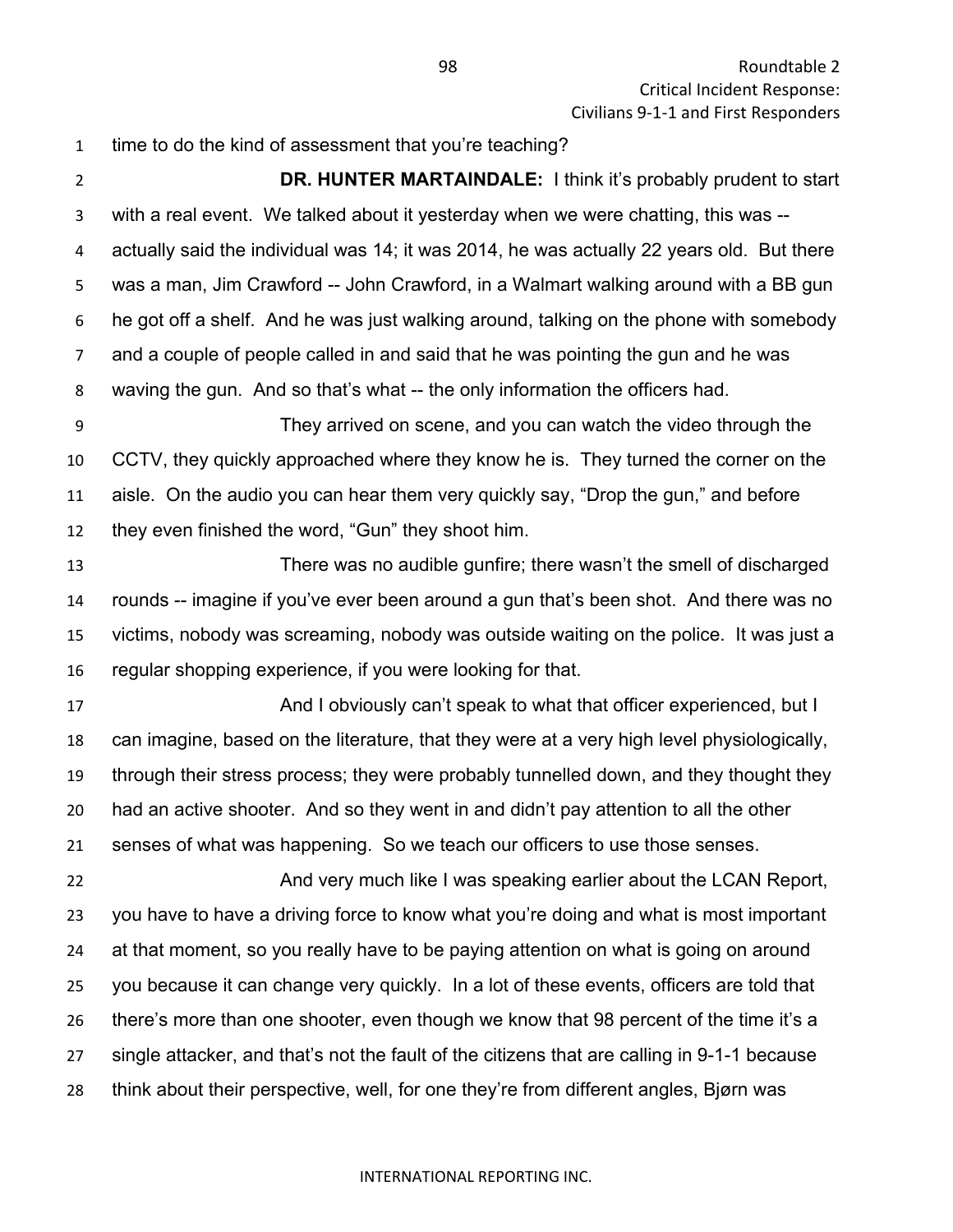speaking; they have different experiences. So somebody's calling in, "I saw a shooter outside this door," somebody calls in 30 seconds later, "I saw a shooter outside this door"; those are two separate locations, that might be two shooters. But then in the US at least, I can't speak for other countries, but in the US you have a lot of off-duty officers and plainclothes officers, and they're responding to these scenes, and so from a citizen point of view, you see somebody running with a gun, potentially, you may not see a badge on their hip or on their neck; they may have a plate carrier on so they look tactical and they may think that's somebody that was prepared to go have an actual event. And so they're reporting that information and so the officers have to respond to that; they have to go in knowing that it could be somebody else, I don't currently hear anybody else. We see the shooter, maybe he's already taken care of. I'm going to deal with these victims, but at the same time, I have to be cognizant there could be somebody else and if that driving force changes, I've got to leave this victim and go take care of that shooter. So, yeah, we're constantly pushing to assess what's going on around them and use that data and share that data. **MS. EMMA CUNLIFFE:** Thank you. Bjørn, I took us to the scene, but of course in some instances getting to the scene may not be straightforward. That presented a challenge for the first responders in Utøya. I wonder if you could please explain the features of the Utøya incident that presented challenges for the police who responded at Utøya as opposed to Oslo, and how that impacted the police response, according to Commissioner Gjørv? **DR. BJØRN IVAR KRUKE:** Well, that's a big question. Well, first of all, we had that bomb explosion and that meant that all available police in the area, they were mobilized, doing the special police unit at that -- police, they were doing search through the ruins of the government quarters. And the Oslo police district staff were in the staffroom. Well, walking into the staffroom, one of the liaisons, his daughter called, and she's at Utoya. So she said that this policeman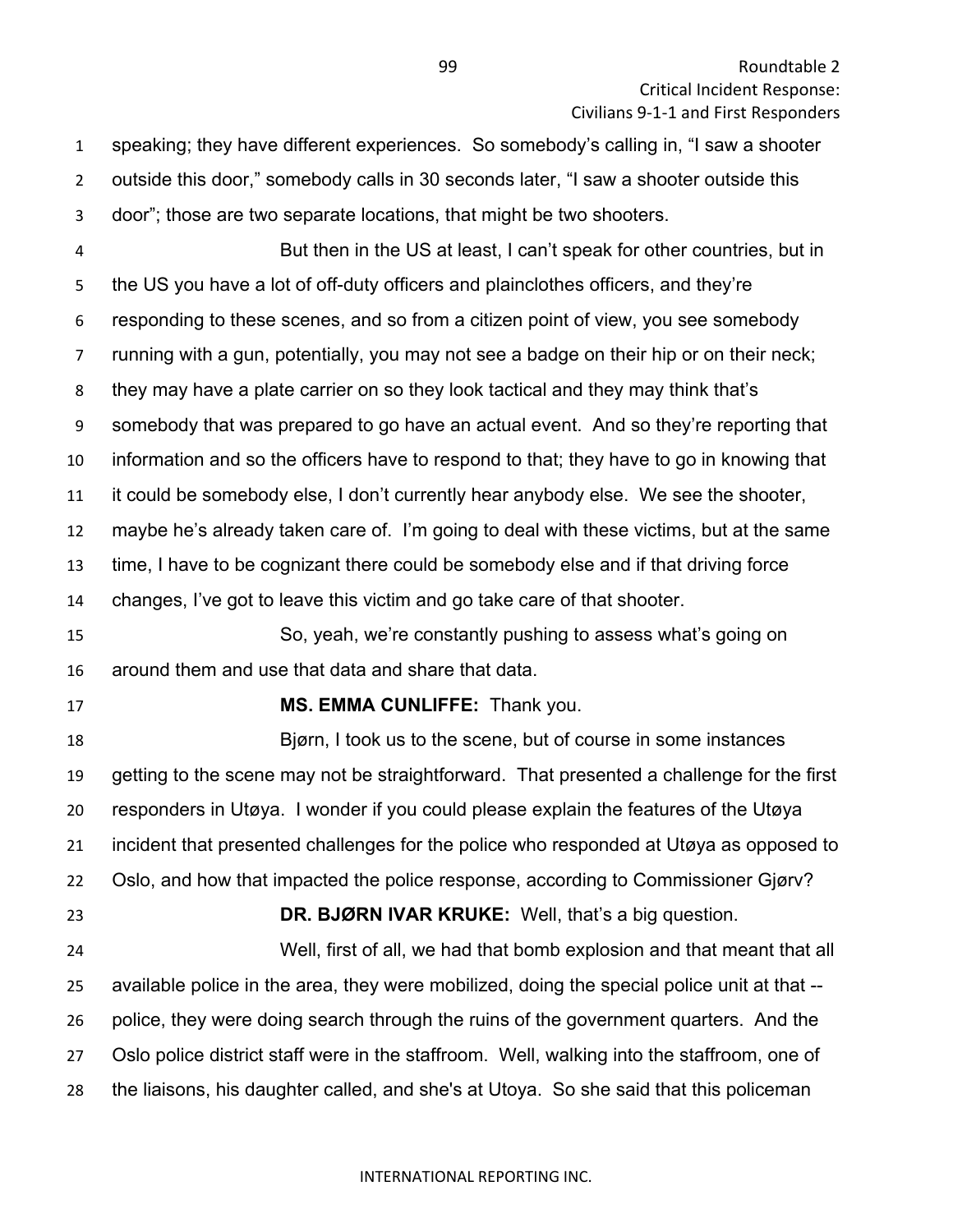shooting people, it's a guy shooting people at Utoya. And this father then handed the phone over to the special police unit, and they were able to scramble an operation. And they went by car up to a site they thought were the ideal site, but they were not familiar with the area, so they chose a site that -- it wasn't the best site. And in addition, it was a local police district response in a boat, and they were heading for Utoya in 20 knots, but then out of the corner of his eye, he saw that the -- the guy in charge, the policeman in charge, he saw blue lights at a nearby place where there shouldn't be blue lights, and it struck him that this is the Delta Force. And in this situation, they will be in front of the response. So he left his initial plan, went over to that place to collect the Delta Force, and they lost some 15 minutes. Maybe that decision from -- in -- from that period in this history, it was the wise decision. Later, it was discussed that was it the wise decision.

**Anyway, they had -- when they -- it's a small boat, and the Delta**  Force, they had a lot of people with a lot of equipment, so too much weight in the boat, and they had some problems with the boat, and that also resulted in a delay. When they landed on Utoya Island, they saw a lot of young people shot. Some were in the water, some were on the beach, but the primary goal was then to neutralize the perpetrator. And when they approached him, he was then arrested in a standard type of arrest. He wasn't a threat.

 But the point here is that they experienced communication problems. We were changing communication systems, so they were not compatible, and we had problems with the local knowledge, the local geography, so some basic problems really.

## **MS. EMMA CUNLIFFE:** Thank you.

 Paul, I'm going to turn to you because I know that you've also taught advanced active shooter courses to police. What would you add to what Hunter and Bjørn have already shared about what first responders need to understand and what they should bear in mind when they first arrive at that scene?

**DR. PAUL TAYLOR:** I think there's a couple important points, and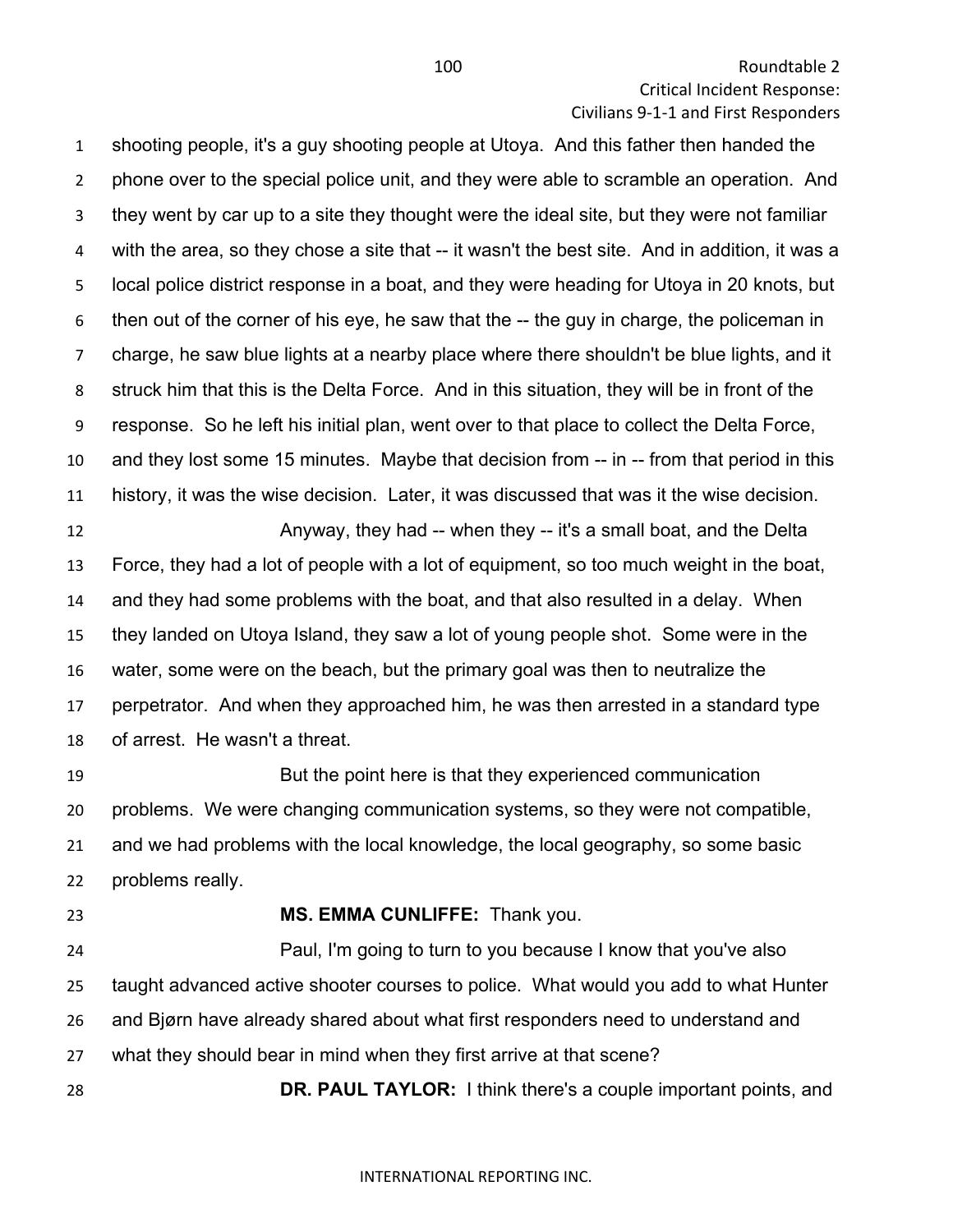I'm just going to back up just a little bit and I'll come -- I'll catch right back up again. But I'd just like to say that dispatch does pass on all of the information that comes in. There's no doubt about it and the intention is always to do that. But it's important to note that that -- there is a translation process in there, and I think multiple people have kind of noted that, but the dispatcher has to find words that are meaningful to the officer. They have to make -- there's some sense making that occurs in the dispatch room as well, and that's important to note that that information coming out is -- it's always a translation of what the call taker has received, has passed on to the dispatcher, and then is coming to the officer.

 From the officer's perspective, I think it's important to understand that our tendency as human beings is to kind of latch on to the first plausible interpretation about what's happening in front of us. And what makes it plausible to us is typically our training, our prior experiences in life, but we tend to latch onto that, and then we tend to seek information to confirm what it is that we already believe, and this really -- it occurs not at a conscious level. We're not seeking out information consciously to confirm what we believe is happening. It's at a subconscious level. And, in fact, in many cases, we're filtering out information that doesn't confirm or align with what we already believe is happening.

 And so I think what Dr. Martaindale is talking about is critically important that officers are actually getting some exposure to the call itself, to the information and the data that's coming in from the call itself. And it takes us time when things don't align, when, in fact, we're coming into a situation with information that's incorrect, it takes some processing time for us to realign on that new information. And so engineering or building that into our responses I think is critical, building that into our training, and reminding officers, you know, it's important that you get exposure to the data itself.

**And the other point that I'd really like to add is officers, after a very** short period of time on the street, develop relationships with their dispatchers. If it's a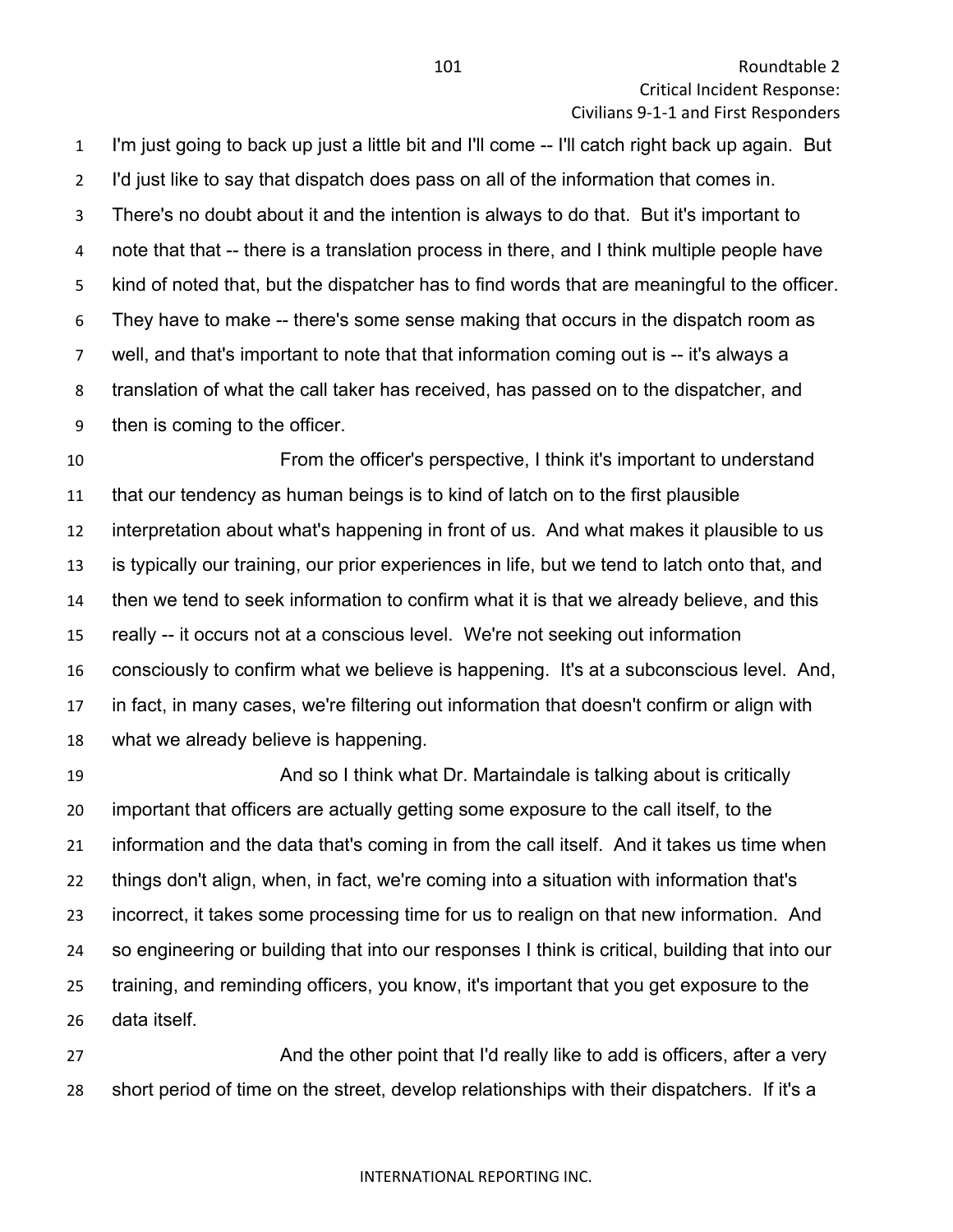Roundtable 2 Critical Incident Response: Civilians 9-1-1 and First Responders

 large dispatch centre and a large agency and they're not constantly working together, they develop a relationship with dispatch itself, right, maybe not the individual dispatcher. If it's a smaller agency and they're dealing with the same dispatchers on a day-in or night-in basis, they're going to have a relationship with that dispatcher in that they're going to come to either trust the information that's provided to them, it's reliable information, they've had good experiences with this dispatcher and the information that's provided, or their dispatch centre and the information that's provided, or the opposite. They're going to come to find I can't trust this information.

 Scharf and Binder wrote a fascinating book called *The Badge and the Bullet*. And they looked at police responses, and in particular, they did a series of ride-alongs over the summer in the -- I think it was in 1980, Newark, New Jersey. And one of the things that they noted is that call volume was going up during that time period for police officers and so the response times were delayed. And pretty soon, people started actually kind of manipulating that and actually providing false information to dispatchers. They would say things like, "He's armed with a gun," or they would kind of gin up the level of what was happening. Officers very quickly learned that they couldn't trust that information. And so their response to that was that they slowed down their responses. They started to take their time in making approaches, not by a lot, just by enough, so that they could get their eyes on, they could get their ears on what was actually happening. And that, according to Scharf and Binder, had a dramatic impact on the decision-making process. And I think where we can build that in, both in the training side and interactional responses, the more that the human being can actually take in information for themselves, and not just second, third-hand information that's come through kind of interpreted sources, typically, the better the decision-making process will be.

 The caveat to that is, when we do have accurate information and that information aligns very, very well with what's happening in front of us, it does improve our responses. It does certainly improve our decision making. And so there's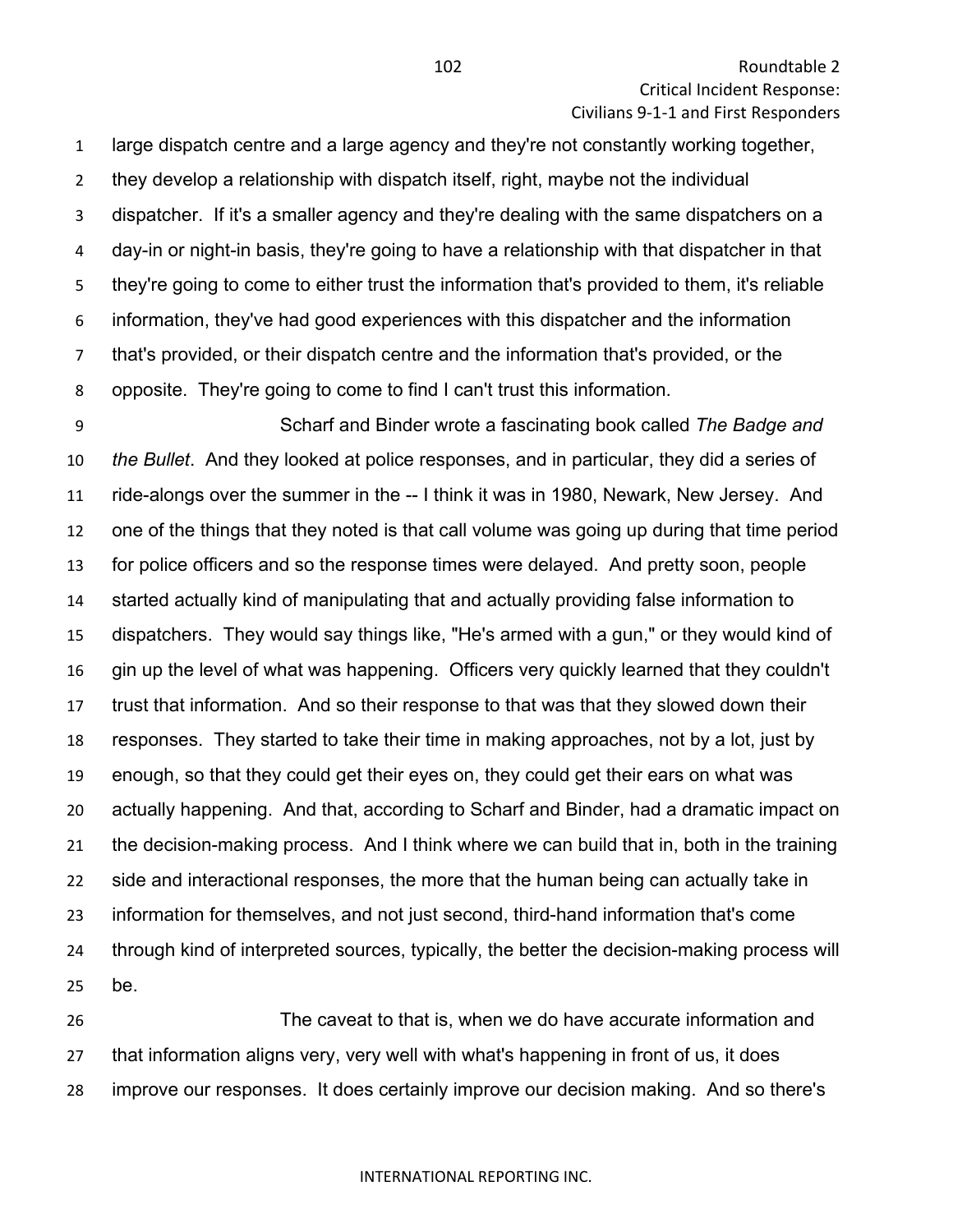a trade-off there. And based on the available research, sometimes it's just fractions of a second in pausing and getting enough information to really improve decision making.

Excuse me.

**MS. EMMA CUNLIFFE:** Thank you for that, very much.

 Hunter, I'm going to turn it back to you now. You've mentioned a couple of times some of the key principles that you train, for example, identifying the driving force and the fact that the driving force may change over time. The core of your training work is to teach first responders how to respond to active shooter incidents, of course. I'm wondering -- I'm going to give you an opportunity, that I don't think you've had so far today, to talk a little bit more about the methodologies you use to teach the skills that you're teaching and how the training programs kind of work.

 **MR. HUNTER MARTAINDALE:** Sure. So that's also evolved over the years as we've changed things, and it's currently in flux. We're currently changing modalities to try to improve officer performance.

 So like many courses, there's going to be some PowerPoints involved, and that's not always the most fun thing for anybody. But there is a base knowledge that we get out there for them.

 We'll have a class of no more than usually 30 people because we want to keep it manageable but have enough that they can exchange roles during the scenarios because there's only so much time and you can only run so many scenarios in the amount of time. So we cap it at about 30 -- 30 first responders and we'll have four to six trainers, and those trainers put in for the class -- I'll just back up a second. 23 A class gets requested at wherever it is, you know, in Washington. They get selected for a class. It's all grant funded, so it's all free. And so all we do is send all the equipment, we send trainers and then they put on the class in their location. So there could be -- if it's a school, an empty school, an empty officer building, wherever they're going to want to do the training, we do it on location.

So we have a handful of instructors that are there and we build that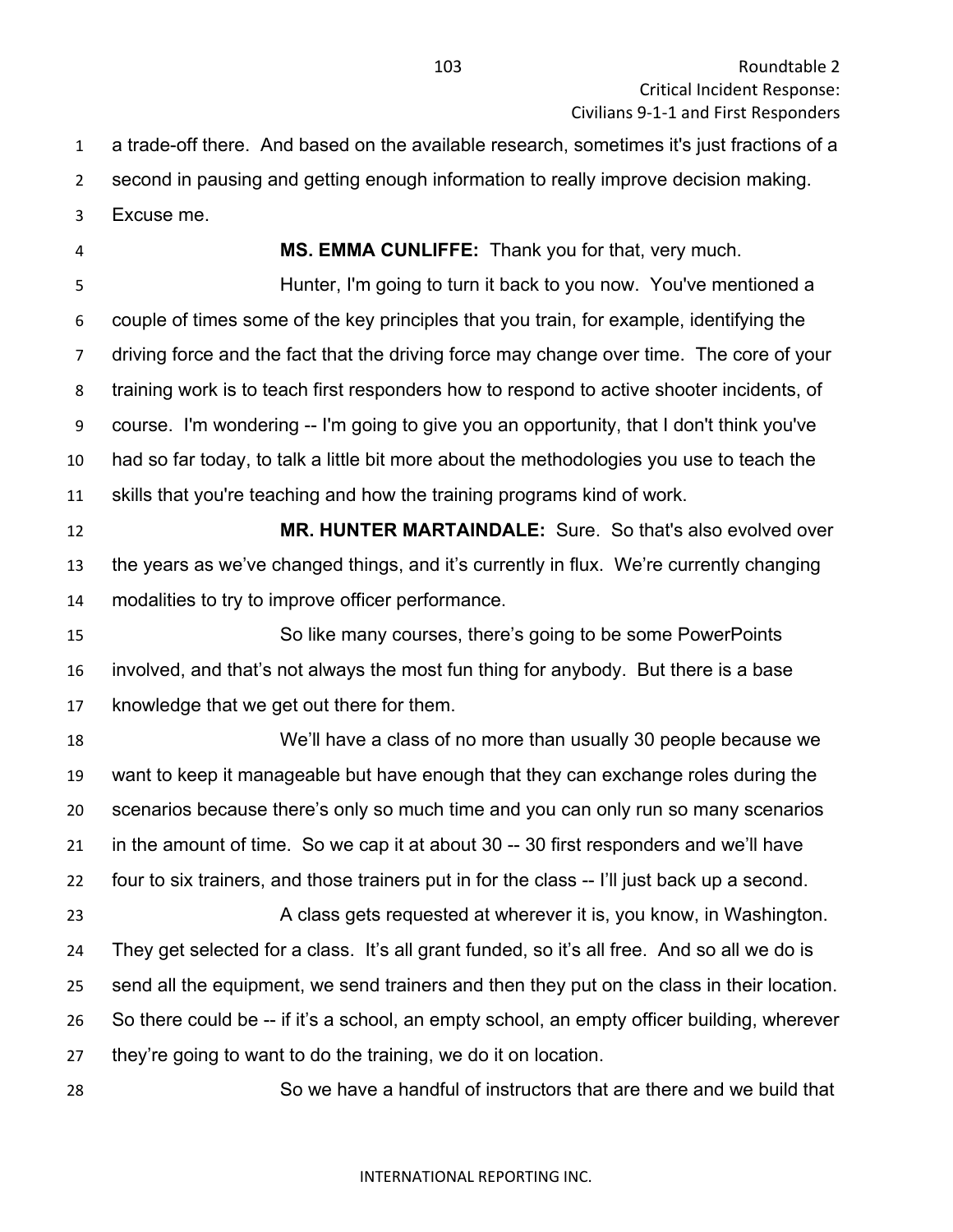| 1              | cadre based off of, one, their experience. There's a lead instructor who's taught a lot of  |
|----------------|---------------------------------------------------------------------------------------------|
| $\overline{2}$ | classes for us and is really, really good. They're all really good.                         |
| 3              | But then we have some junior trainers that are getting more                                 |
| 4              | experience and they may really be focused on just a couple of the modules. That might       |
| 5              | really be their bread and butter at that time, so they'll move instructors around based off |
| 6              | of their technical abilities from what they do for their job, what they've learned in our   |
| $\overline{7}$ | courses, how they've been trained up, if they're really good at teaching, so we make        |
| 8              | sure we're delivering that information that way.                                            |
| 9              | And then we go through a series of practicals. So if we're teaching                         |
| 10             | them the proper way to assess a door threshold, right, so you don't want to just run into   |
| 11             | a room but you want to kind of assess it from the outside and see as much as you could      |
| 12             | see, gather more data before you go into the room. We start at baby steps.                  |
| 13             | It's very much a deliberate practice model where it starts off very,                        |
| 14             | very simple. They'll just kind of walk around the door and there's nothing in the room.     |
| 15             | Explain what you saw.                                                                       |
| 16             | And then, you know, they'll all kind of go through it and talk about                        |
| 17             | the angles from the door, what you can see, what you can't see, and then we'll add a        |
| 18             | little complexity.                                                                          |
| 19             | There will be something in the -- in the room and there may just be                         |
| 20             | a foot sticking out behind the couch and now they all go through it. And it's a little more |
| 21             | complex. It sounds really simple, but it's a little more complex and they're having to      |
| 22             | scan that area and try to find the person, if there is somebody there.                      |
| 23             | It could be a victim that's hiding, could be, you know, the foot of an                      |
| 24             | attacker.                                                                                   |
| 25             | And so we use this deliberate practice model to slowly build them                           |
| 26             | up.                                                                                         |
| 27             | The classes are different depending on what the class is. The main                          |
| 28             | class is we call our Level 1, which is just our active shooter class, has eight scenarios   |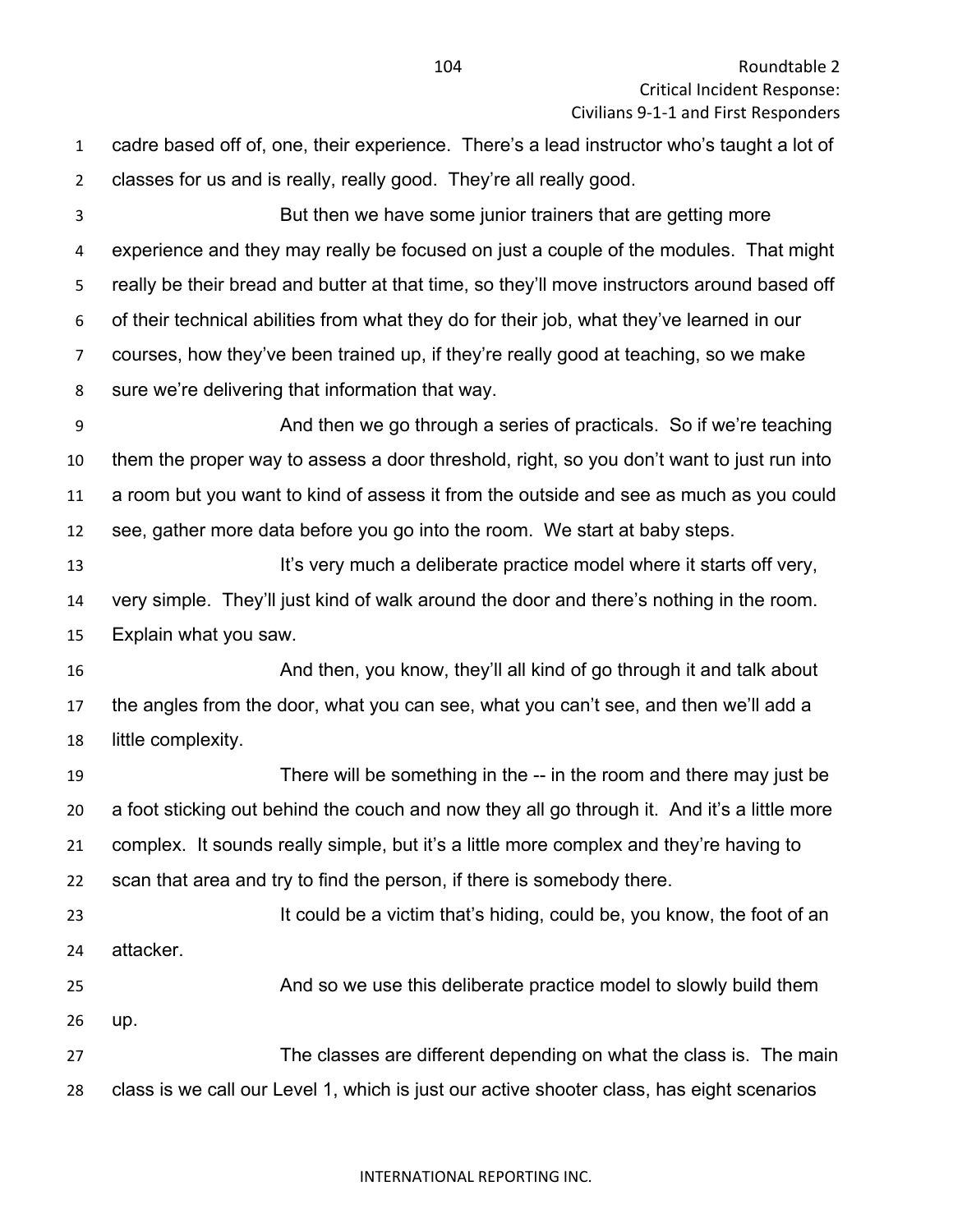built into it. So over the two-day period, we'll go through eight full-blown scenarios. Every scenario is based off of a real event, so we're not making up pie in the sky so complex events that nobody could pass it, right. They're based off real events. They're going to adjust based off of location because they're not all

 in our facility, so the instructors will, you know, tour the facility on the first day and they'll figure out how they'll adjust the -- or the scenario to fit within the confines of where they're at, but the principles are the same. And they're hitting at very key aspects of our actual training.

 And so as this has evolved, we've -- I talked about earlier, we've brought in dispatchers and now that dispatch component is built in so they're getting real dispatch traffic. We've brought in other first responders, fire and EMS. We've involved that.

 One thing that we're currently researching and have put a couple of papers out on is using VR as a mode to help retain these skills. So one issue is, we are grant funded. We have X number of dollars to spend, and we have X amount of capacity. So we put on a lot of classes that go from city to city.

 We've got 140, 150 different kits that are all out, so they're all around the country and there's classes going non-stop all summer long, most of the year, but that only hits X number of officers. And so you may not touch an agency for years between requests, and some places may only have a single officer, so we do train the trainers, try to get people that can teach our class and they can go out and train their agency, but the main thing for the VR is we want to use it for skill retention. So we've had a company build out -- we call them the alert modules, but they're components of our class that are based off this concept of deliberate practice, so you can do movement down a hall, threshold evaluation, room entries. And we could park this equipment at a facility wherever, Denver PD, and their officers can go through it and they can get these reps.

There's something like 1,500 permutations of the different options,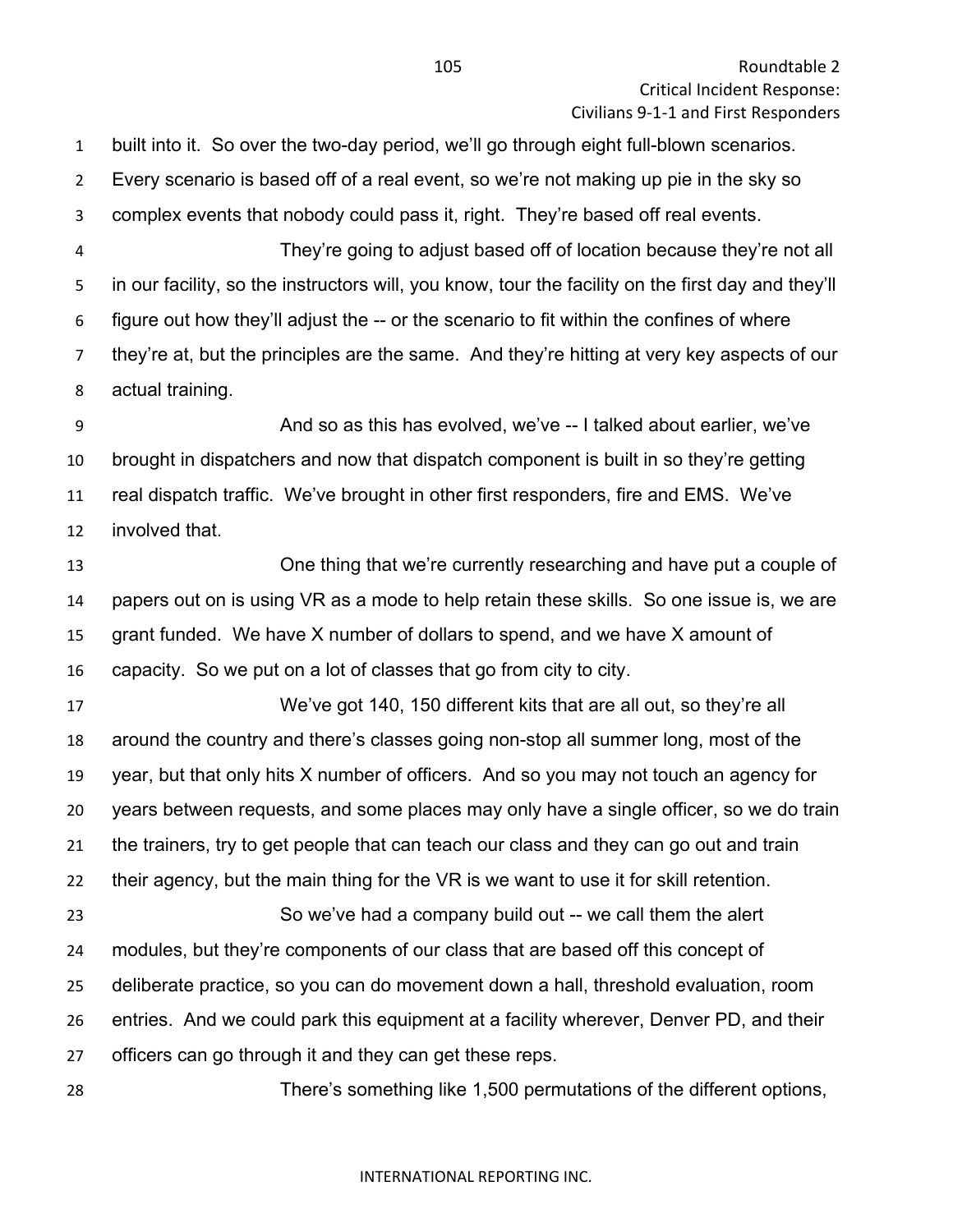different placements of victims, of shooters, no shooters at all, furniture, no furniture, sirens. There's all these things try to do. Start off very simple, build up to the point where they're doing a lot of other activities. So that's kind of where we've evolving. The delivery is mostly hands-on. I guess one other evolution is we're starting to do eLearning, also, to give some prep materials so we could have less PowerPoints, more scenarios, so students get that prep material before they show up to the class and then we also can use that for follow-on, you know, here's an update to our class, we added a new module and some new technique and we can have an eLearning component to distribute that way. So we're constantly evolving and trying to reach these officers. **MS. EMMA CUNLIFFE:** That's really helpful. Thank you. And I understand from an article which, again, has been filed before you, Commissioners, "The Evolution of Active Shooter Training Response: Critical Since Columbine", which is P001891, Hunter, that, in part, the evolution in your training has been -- has been driven by the research that your research arm is doing. 18 I wonder if you can talk about the relationship between the research and how you update or change your training in response to what you find in your research. **DR. HUNTER MARTAINDALE:** Yes. We hit a little bit this morning on after-action reports, so we -- and part of this FBI partnership that we have, we put out reports on the ongoing active shooter events. We're constantly looking at these things as they happen and so from the very beginning, we were simply an active shooter class. It was based off of SWAT tactics. It was you have four to five officers, you don't go inside until you have those four or five officers. Here are these movement patterns and you get into this particular pattern, you move down the hall this way. It was very much like a mini-SWAT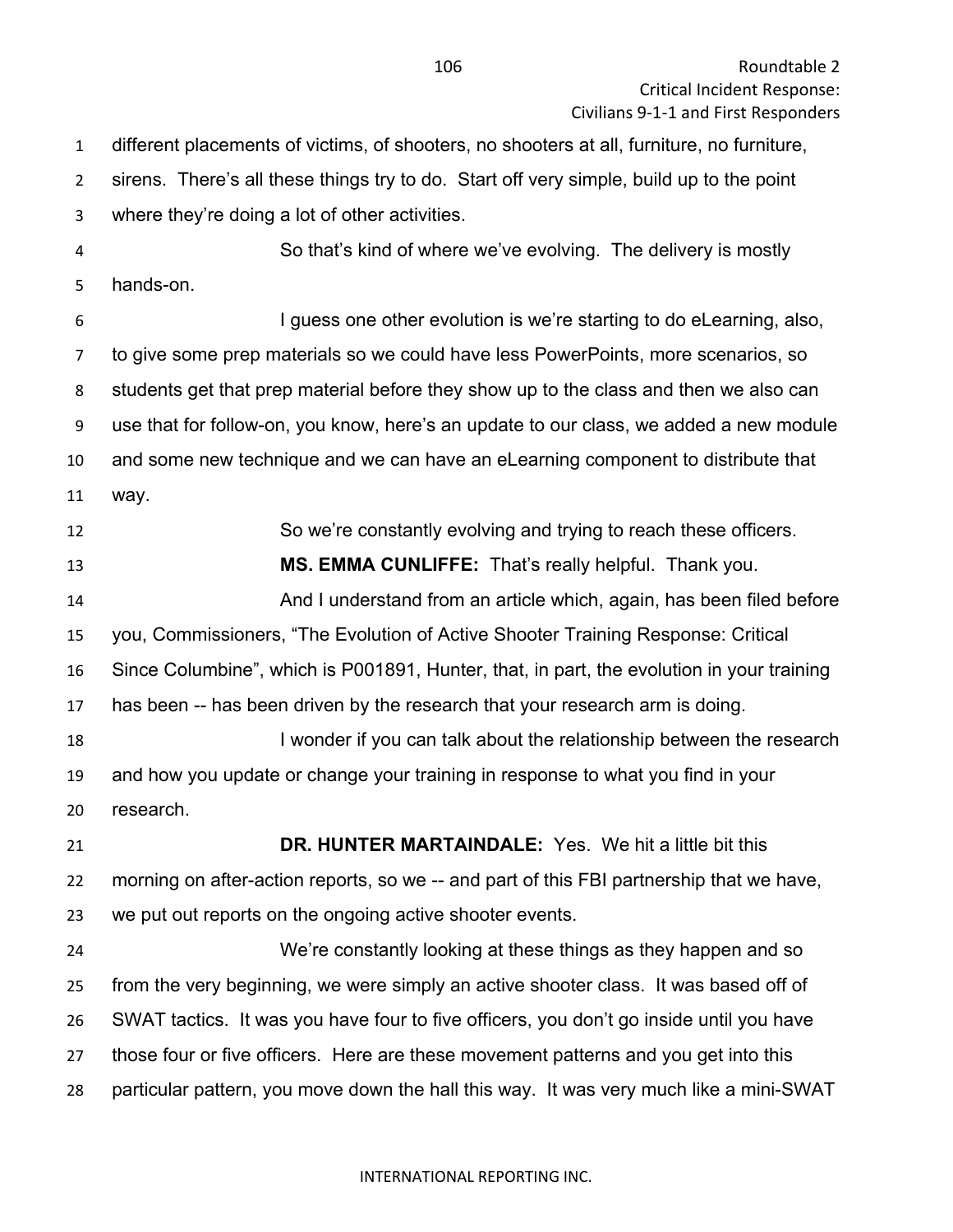school because that's who knew these tactics at the time.

 This is post-Columbine. SWAT officers built the program for us. It was very much a mini-SWAT school.

 And it had a very good response. People would report, you know, higher levels of confidence in their ability to respond to these things and that's good. It was very focused, and that was good.

 We quickly realized that the skills we're teaching these officers could go well beyond that. One, we saw cases in after-actions that solo officers because of whatever their circumstances, were able to enter a scene and stop it.

 So there's one that always comes to mind. This is probably 2006 or '07. An officer happened to be close to a nursing home where somebody went in and started -- started firing in the nursing home and he was just right down the street. And he was able to get in and stop that person who was going around shooting -- shooting people in the nursing home completely by himself. He had no back-up for quite a while, so he took that opportunity to go in.

16 I think he technically -- I have to refresh my memory. I think he technically broke protocol. That wasn't supposed to be allowed at the time, but it was I do this or more people die, so he took the initiative to do that.

 And over time, more and more of those type of events would happen and so agencies just started kind of coming around like, you know, we could -- we could low down this requirement of having five people because for some locations, that could be 30 minutes until five people show up, right. Not everywhere is Los Angeles or New York.

 So we started developing some classes that would teach -- it's called -- everything's an acronym, SWORD. Solo Officer Response and something. I forget the D. But it's a solo officer class.

 So we now teach officers techniques to do by yourself, how do identify yourself so you're not misidentified so there's no blue-on-blue shootings and all

### INTERNATIONAL REPORTING INC.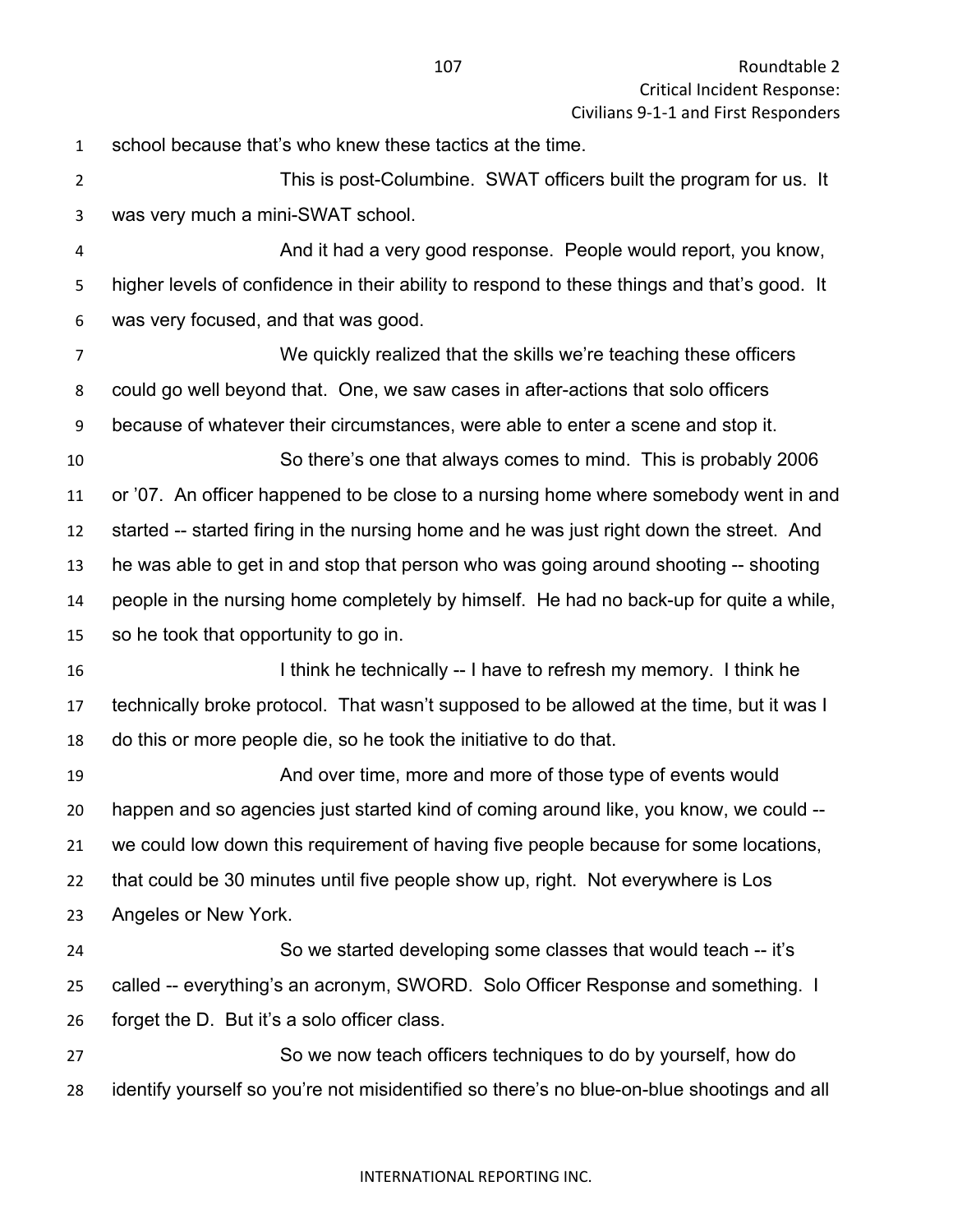those other concepts.

| $\overline{2}$   | But then we see other events where civilians are interdicted and                        |
|------------------|-----------------------------------------------------------------------------------------|
| 3                | they're stopping nearly half of these events before law enforcement arrive, either by   |
| 4                | shooting themselves or the civilians physically subduing them. There's a few where      |
| 5                | they shoot the attacker or physically subduing them.                                    |
| 6                | And so we developed a class on civilian response. Here's some                           |
| $\overline{7}$   | techniques, something that could help save your life. Not necessarily how to fight.     |
| 8                | That's not what we're talking about. How to do that.                                    |
| $\boldsymbol{9}$ | We do a -- it's called ADD, Avoid, Deny, Defend. So we teach                            |
| 10               | everybody if you can get away, get away. You're not -- you don't have to be a hero.     |
| 11               | We're not asking anybody to storm Normandy Beach and do that.                           |
| 12               | If you can't get away, deny entry to your location. And I can't                         |
| 13               | remember if it was this session or the previous session, but talking about get behind a |
| 14               | door, lock a door, can you -- can you do something like that.                           |
| 15               | And if they are unable to do that, defend yourself, right. And you                      |
| 16               | have a right to defend yourself and if you can't get away and you can't deny entry some |
| 17               | way, do whatever you can to survive. And you definitely see events that that becomes    |
| 18               | the only option.                                                                        |
| 19               | And you see events where those things bleed over, so Reilly, the                        |
| 20               | student in North Carolina, a shooter came into that university and there was no other   |
| 21               | option for him. So he tried to defend and because of that he saved a lot of lives, he   |
| 22               | stopped that guy. He knocked him down and stopped -- he didn't die in the process, but  |
| 23               | he was the hero that day; right? He stopped that event because that was the only        |
| 24               | option to him. You can't just lay down and let it happen to you.                        |
| 25               | So anyway, so as more and more things come out, we keep shifting                        |
| 26               | and evolving. So Aurora was a big turning point for us. We were already kind of         |
| 27               | working toward integrated response training, but that was a very big we need fire and   |
| 28               | EMS and law enforcement working together. So we developed that class and they were      |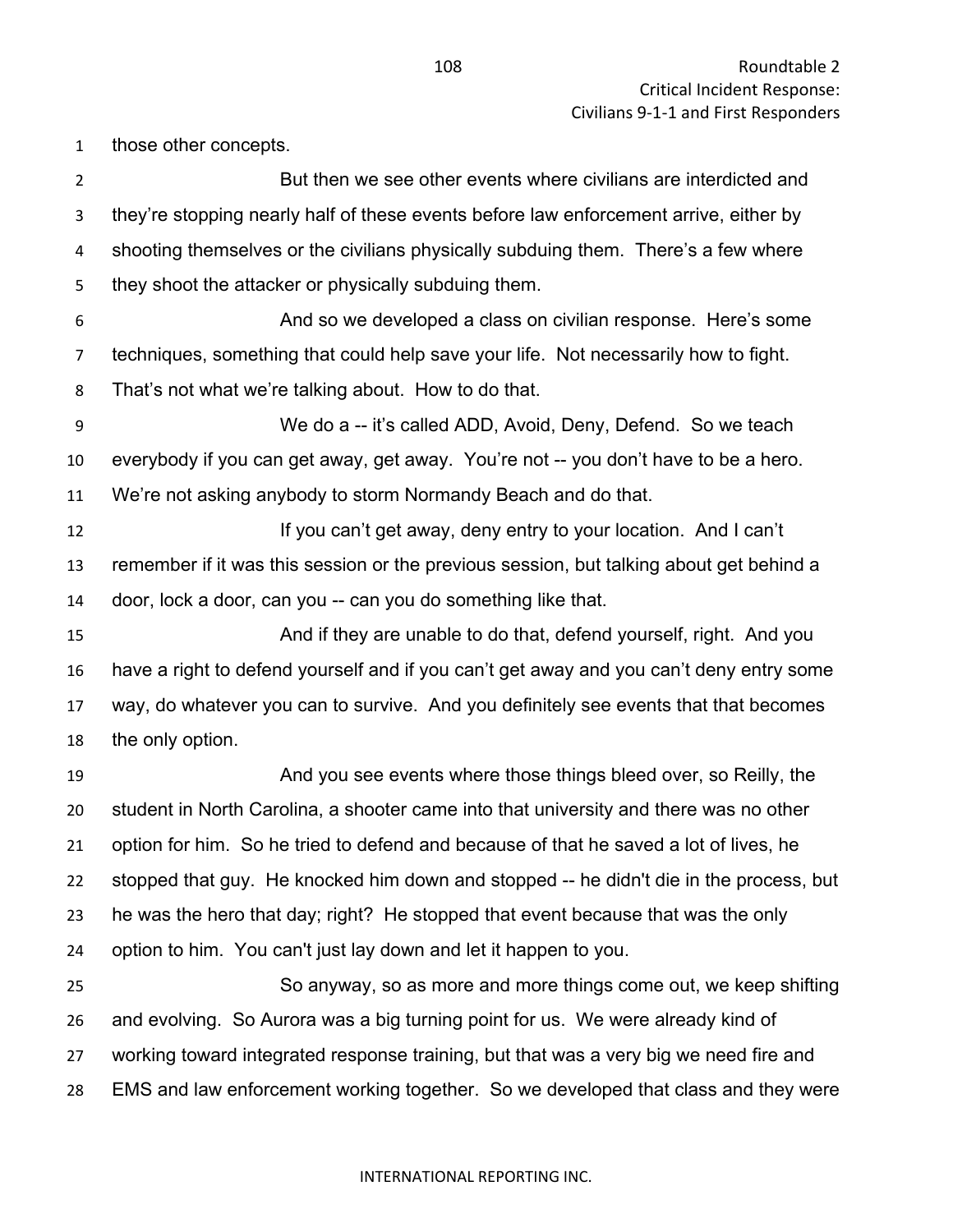working together and try to bridge some of the gaps from that. So we're always learning from events and using those to push our training forward.

 **DR. EMMA CUNLIFFE:** Thank you very much. And Hunter, one more question, then you're off the hook for a little while. I want to pick up on the question that Commissioner Fitch asked at the end of the last roundtable, this morning's roundtable, about that judgement involved in whether it is more helpful to have more first responders into the hot zone and run towards the threat or assist victims, versus assisting with perimeter control.

 I'm wondering what principles you teach, particularly given, I mean, the challenges of the potential that the -- many of the police involved in the response may not have pre-existing working relationships or shared protocols? How do you navigate that piece?

 **DR. HUNTER MARTAINDALE:** That can be difficult. I mean, with -- in some of these locations where you have so many -- so many jurisdictions all respond at the same time, they're not going to be on the same channels necessarily, they're not all going to know each other. That can be very difficult.

**In a -- in a ideal situation, which again ideal, those first responders**  who have shown up, the very first person on scene takes command, gives that LCAN report, locations, conditions, actions and needs, they send that information out. As the next few officers arriver, they're there to help assist that first officer, so maybe they're trying to find the perpetrator or maybe they're already treating people. And very soon after another officer should arrive, we call it the -- let's call it the fifth man, which is not a very good name for it, it's not really the fifth person. But at some point somebody shows up and they realise we don't need more people flooding the scene, we need to start organising, and they kind of take on that command role, where now they're setting the staging area. And it could be they're with -- the fire department has already shown up, or -- however they're going to organise that part of it, and they start staging people and pushing those resources where they're needed.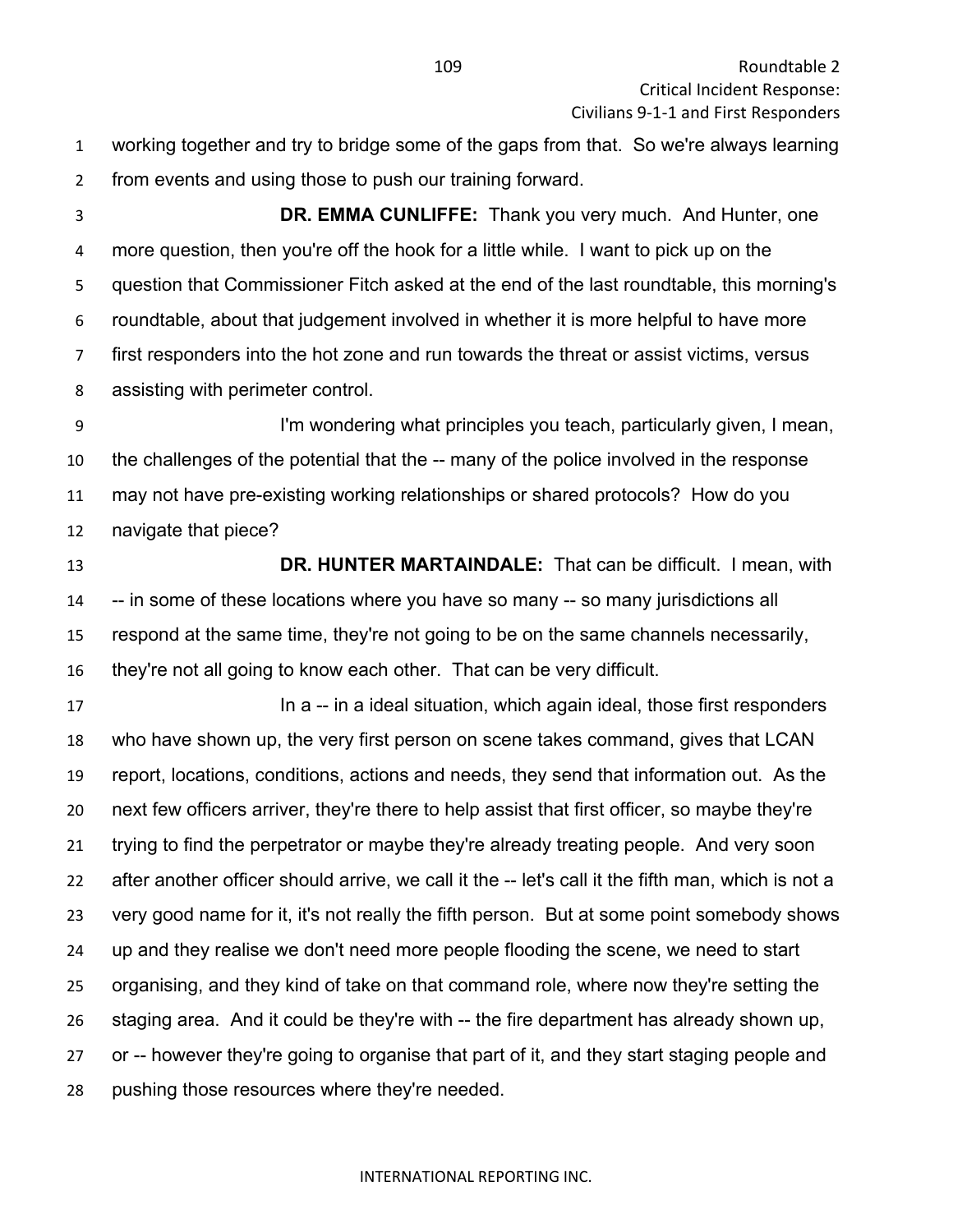110 Roundtable 2 Critical Incident Response: Civilians 9-1-1 and First Responders

 They're still in communication with the team. So say the first three people were able to link up and they're -- they find the shooter, they stop it. At that point, they could radio out, "The shooter's down in Room 104. We have casualties in 104, 105, 106. We need people to come here to set up a casualty collection point." And now that outside officer would say, "Okay. We need four officers, and you six, fire/EMS, to go with them." They form a rescue taskforce, they get inside the building, because again, there could be a second shooter, those reports are probably there, so now you're getting the medical personnel into that what would be the hot or very, very warm zones, (inaudible), they're getting into that location where now they can provide that medical care that officers may not have the ability to do because they're just not trained on some of the stuff outside of tourniquets and pressure bandages, and they can start ferrying those victims out as the other officers are now forming up more contact team, is one the phrases, right. So putting a few officers together, and if they're clearing the building, trying to make sure there's not a second shooter.

 But at some point, that outside person takes control and starts sending those resources around, and eventually, like we talked this morning, the Command staff starts to show up and they can start handing off or keep that person in charge, but they're there to help oversee what that individual is doing, and build up that response beyond just get the shooter. At some point, all the victims are out, hopefully within 30 or so minutes, and now they have to start doing the -- start the recovery phase; right? So we got to get the -- we got to finish clearing the building, we got to preserve the crime scene.

 I don't want too many officers on the scene because they don't need to see this. Think about Sandy Hook and -- or Uvalde, and you don't want officers going in and just seeing something horrendous that's going to be very detrimental to mental health. What else do they need? We need -- we need blood products. We need these things, and start pushing out that information. What are we going to do with all the donations? What are we going to do with all these other things that are coming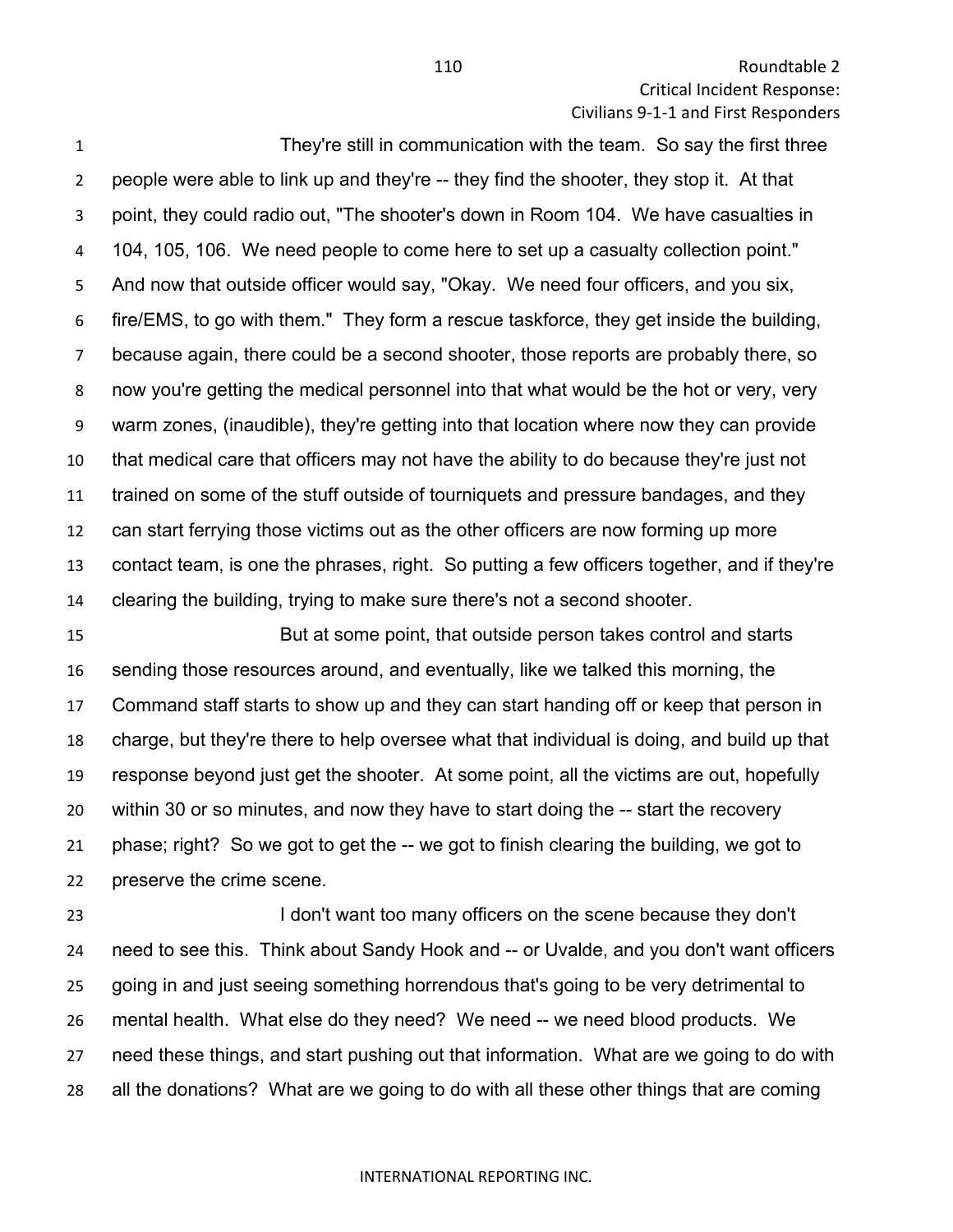in? And so that slowly builds up as you get further away from that, you know, five

minutes of chaos or whatever it is. That's the longwinded response, I guess.

 **DR. EMMA CUNLIFFE:** That's a very helpful response, thank you. Commissioners, I would estimate that I have probably close to an hour left. Does it make sense for us to take a break at this time?

 **COMMISSIONER MacDONALD:** How do our panelists feel? Let's take -- yeah, let's maybe take just 10 minutes, stretch our legs, if nothing else. Thank you.

 **DR. EMMA CUNLIFFE:** So that would have us returning at 3:50. Thank you.

--- Upon recessing at 3:40 p.m.

--- Upon resuming at 3:52 p.m.

 **MS. EMMA CUNLIFFE:** All right. I'm going to pick up again more or less where we left off. So we're at the point where first responders have arrived on the scene, somewhere in the hot zone. Some may be travelling towards it. Kerry, Communications operators will remain in close contact with first responders, and presumably, often with civilians as the first responders begin to enter the hot zone and begin to do their work. What are the functions that your Communications Centre will be performing in this phase, both those working as call takers and dispatchers and others while police are doing their work in the hot zone?

 **MS. KERRY MURRAY-BATES:** So in this time, there's a number of things that are happening. First, our call takers are continuing to take calls from the public, so they're continuing to update the dispatcher with new information that's coming in. The dispatcher is continuing to broadcast that information to officers as it comes into our centre. But also, to take information that officers are giving and make suring *[sic]* that that is being broadcast, so that all responding officers, and even perhaps neighbouring divisions, if we feel that that additional response is going to be needed, so that there's an awareness. Also, our supervisors, our operation supervisors are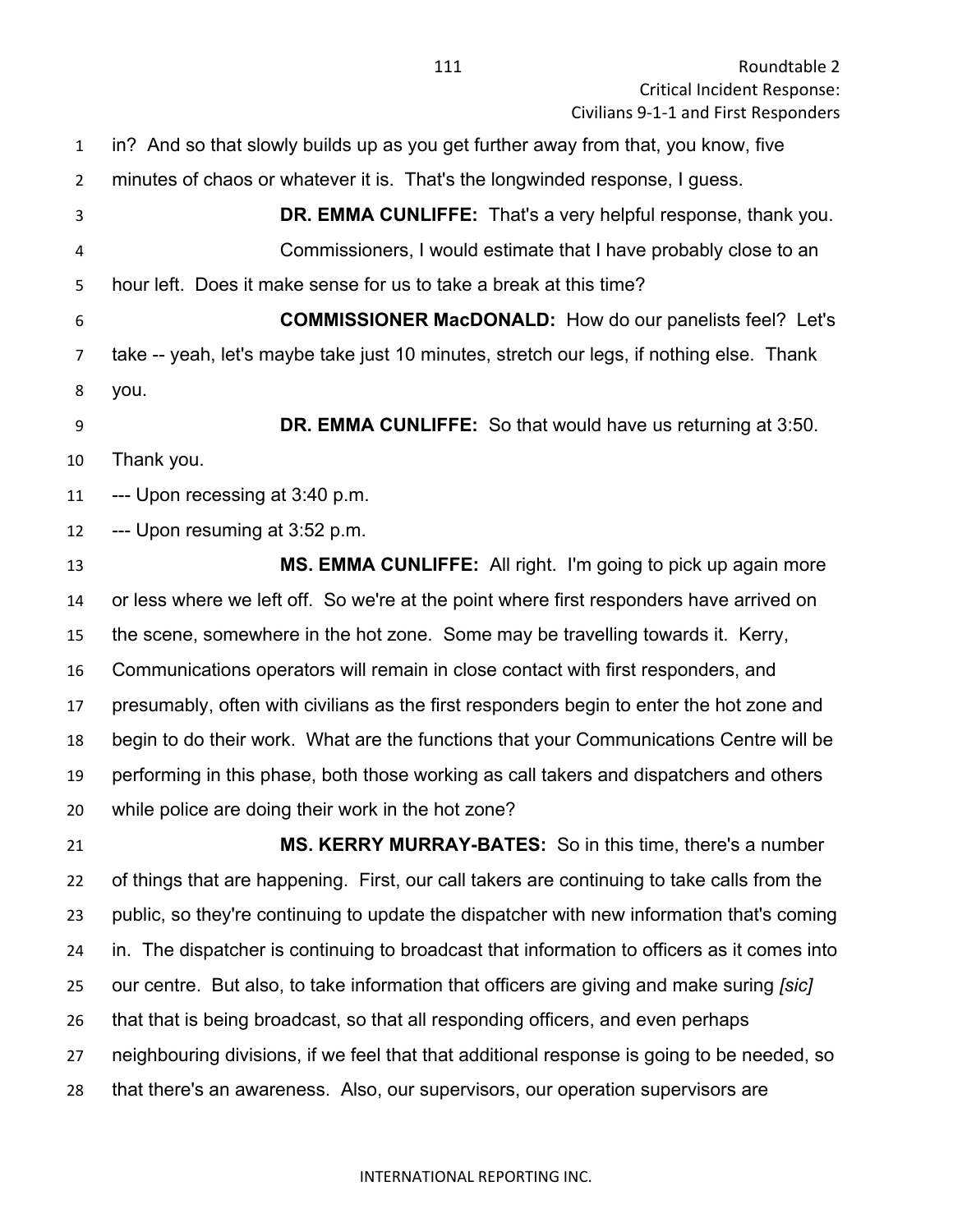involved.

 So what happens is there's a series of notifications that need to be made, depending on the event type. So we look to other resources that may be required in the response. So we would be looking towards our emergency task force. We would be looking towards our K9 unit. We also make a notification to the local division where the event is occurring, to make sure that the staff sergeant is aware of what's happening. We also make a notification to our Duty Operations Centre. We have a Communications operator in our Duty Operations Centre, so that facilitates the flow of information to the duty staff sergeant and also to the duty inspector. So that, depending on the event, facilitates the flow of information then to the command level. So all of this is happening simultaneously, and all of the information in real time is able to travel up to the command level where it's needed for the decision- making processes. **MS. EMMA CUNLIFFE:** Thank you very much indeed.

 Paul, if I may turn back to you, in your work, you apply some of the principles of resilience engineering to police training and response. One of the things that we've heard today is that there's really no such thing as a perfect response to a critical incident on a large scale, nothing ever goes exactly as you would hope. How can the principles of resilience engineering help to facilitate an effective response, if not a perfect one?

 **DR. PAUL TAYLOR:** I think the idea behind resilience engineering is that we can't design a perfect response or we -- well, we can think about a perfect response, and particularly in hindsight, we can look at what could have been, or should have been, and how this could have been resolved better. But unfortunately, even our best-laid plans, we have to insert the human element into that. And as human beings, we're not perfect. We -- you know, we come to work tired sometimes. We pay attention to what's important to us in the moment. Maybe it's not what we should have been paying attention to. Maybe it's not what we -- what would have been the best thing to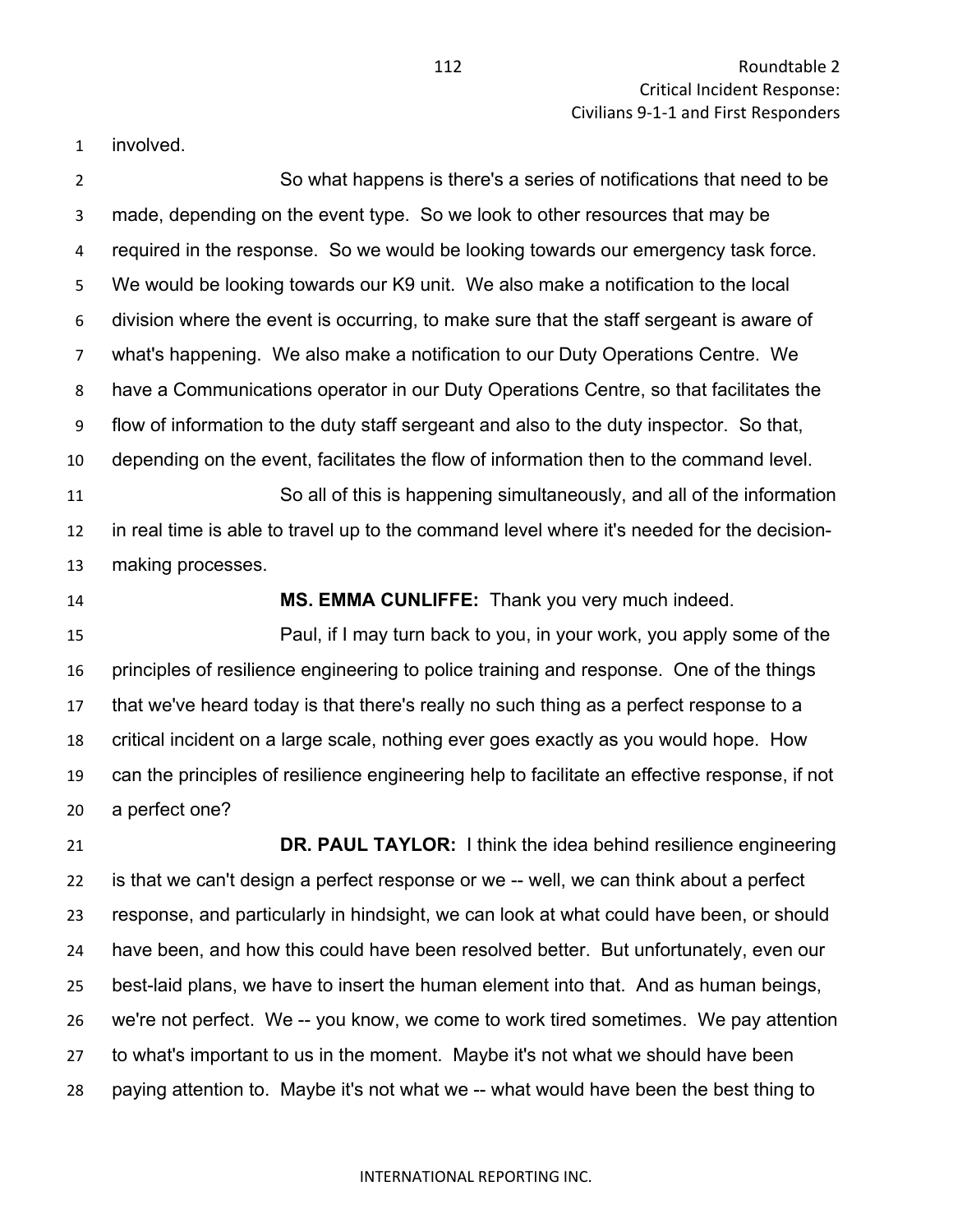be paying attention to to resolve the situation, but whatever is important to us in the moment, and typically, that's driven by our experiences, our training, that's what we tend to focus on and pay attention to. And so really, when we're designing our tactics, where we're thinking about the tools that we're going to use, we really should be -- we really should be thinking about and designing around the expectation for human failure, that people aren't going to get it right, that the information is likely not going to be right, that officers are going to misdiagnose the situation that's unfolding in front of them. They're going to find themselves too close to a situation, too far away. And so how can we kind of design tactics around that? And really, the idea should be as -- you know, what we're looking at is complexity. The idea should be, where we can, reduce complexity as much as possible.

**And really, there are four things in the professional workspace that**  really drive complexity. One is time compression; right? If we put time on anything, performance tends to be greyed. And so where we can engineer a little more time into a circumstance, we can typically improve decision making.

 The next one is goal conflict. Where we have goals, and they could be legitimate goals, that come into conflict, the tendency is going to be for the individual to kind of select the concrete goal over the abstract goal. And oftentimes, things like safety, things like -- well, the safety is a great example, tends to be kind of an abstract goal. And so the concrete goal may be I need to get to the individual who's doing the harming, or we need to hold out and make a perimeter. Those are concrete goals. And sometimes, those more abstract goals kind of get pushed aside and we focus on what's concrete to us.

 The next thing is visibility of the problem. Can we actually see what's happening in front of us? And the more that we can make a problem visible, the better people are at solving the problem.

 And the fourth is the novelty of the problem. Is this something we've faced before? If so, there's some liabilities associated with that; right? So I've

### INTERNATIONAL REPORTING INC.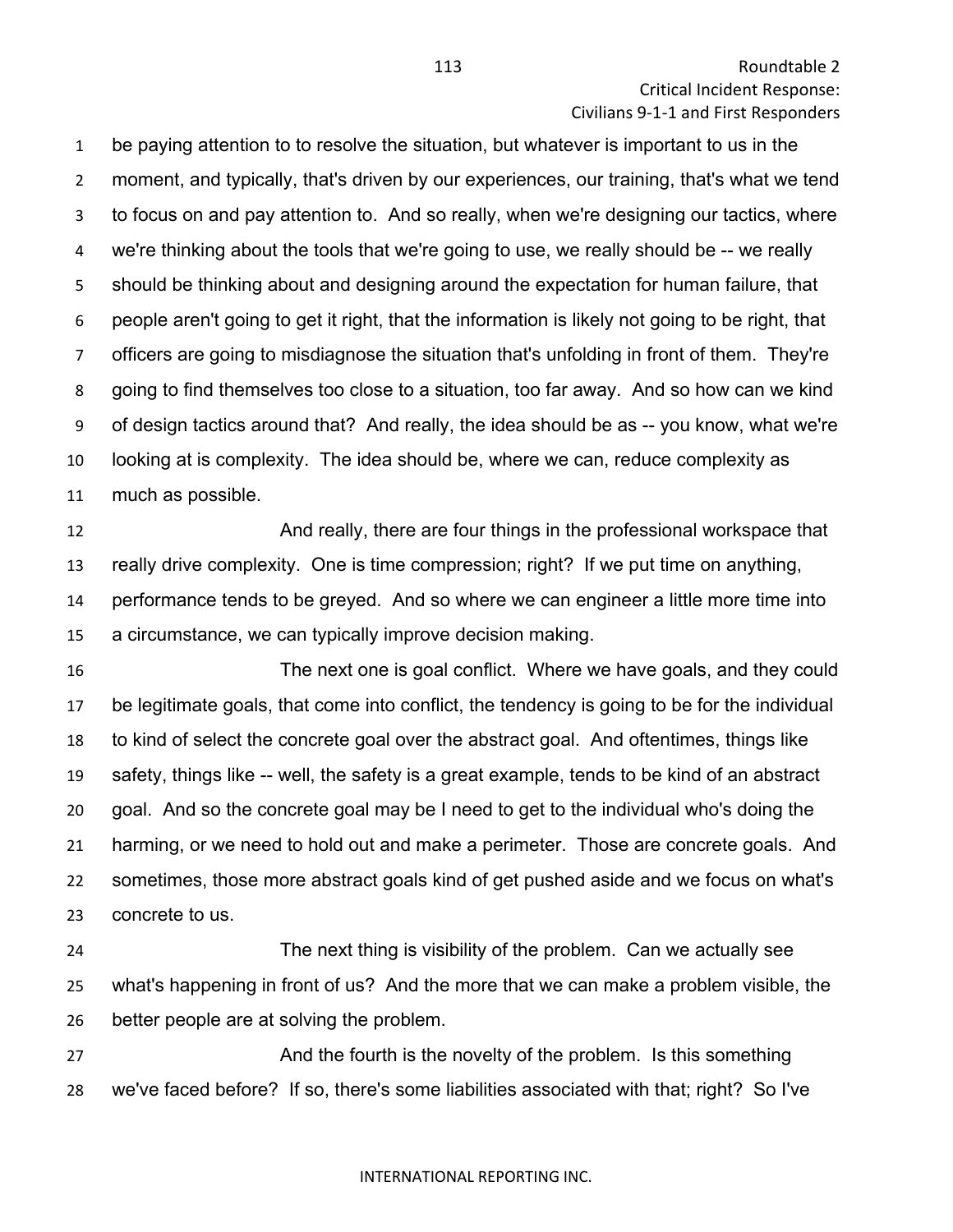seen this before. I have some pattern recognition going on. And the hope is that I'm accurately kind of diagnosing what's happening and that I have the correct pattern. But if I don't, that can lead to issues. On the other hand, if this is brand new, if it's not something that I've faced before, there are risks to that as well.

 And so anywhere along that line, if we can increase the amount of time we have for decision making, if we can deconflict goals along the way, if we can make problems more visible, and if we can give some experience or some exposure to this type of event to the teams that are going to be responding at different levels, we can typically improve decision making and reduce some of that complexity along the way.

 As I've looked at responses to active shooter events across the country, I'm reminded very much of my son's first experiences on a soccer field. And the tendency for somebody who's on the soccer field, you can coach them -- and I was a coach for a little while -- you can coach them all day long. We can talk about what we need to do. But as soon as that ball is in play, everybody runs to it. And, you know, it doesn't matter what your assignment is, everybody's trying to get to the ball, and you end up with this mass of people around the ball, try to figure out what to do. If you want a team response that's effective, it takes training and coordination. And I think Dr. Martaindale laid out beautifully the ideal response, but the ideal response doesn't come together out of thin air. The ideal response really has to be coordinated, put into place, and practiced between all of the entities that are going to be involved; otherwise, you get a rush to the ball, and in some cases, actually increase the complexity of the event through the response itself.

 **MS. EMMA CUNLIFFE:** Thank you. If I may pick up on one of those four elements of complexity, and that's the element of time, or giving -- Hunter, earlier today you mentioned the idea of giving one self a little extra space, a little extra time to respond, to ensure that threats are accurately identified, to avoid errors in threat identification, to respond to a threat more effectively. You conducted a really interesting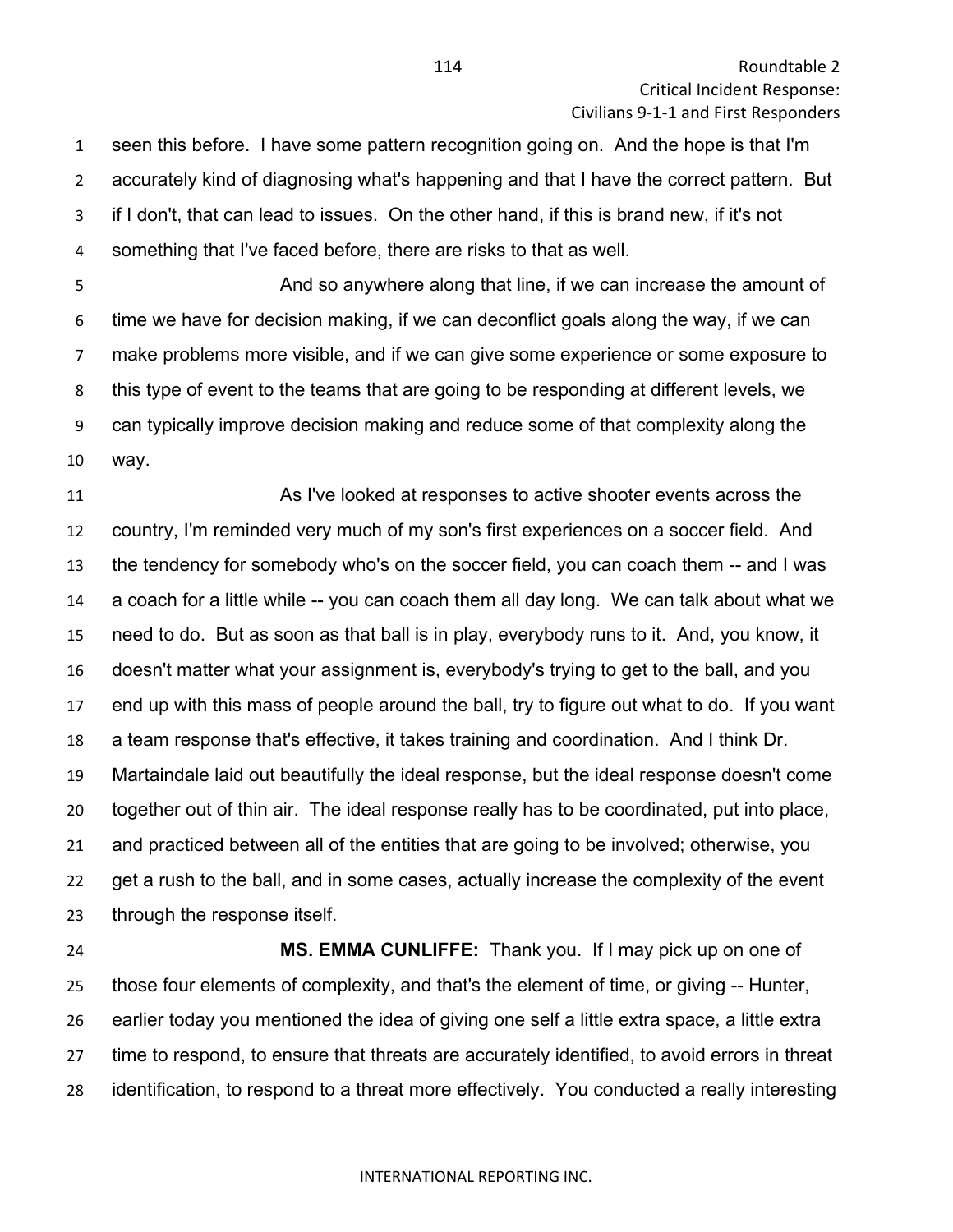experiment that suggested that some -- even something as subtle as how first responders carry their firearms might impact the accuracy of response to apparent threat. So I'm wondering if you could please describe how you designed that study and what you concluded?

 **DR. PAUL TAYLOR:** Sure. That study was a follow-up to the Dispatch Priming study, and in that study, I had just over 300 officers from multiple agencies, multiple states again. And I primed all of those officers, so they got the exact same call that my dispatch priming study used, and then all of them got the update that the person they were going to encounter was holding a gun. The thing that I varied in this study is the starting position for the officers. So this was randomly assigned, and one group of officers started encountering the subject with their gun pointed directly at the subject they were dealing with. And the subject they were dealing with had his hands in his pockets, what -- he was what I would call ambiguously armed, so they came into the call with information that the subject was armed, but there was no visual stimuli to indicate one way or another. There was somebody with their hands in their pockets.

 And so one group of the officers started the encounter with the person with aiming directly at them. Another group of officers started at a high-ready position, which we kind of defined as at the sternum. We allowed the officers to take this because some of them like to hold it close, and some of them kind of out, but it was lowered from an aimed position, and the third group of officers took a low-ready position, which we defined as at the naval area. So they -- again, they -- some of them held it close, some of them kind of farther out, but we let -- we wanted it down at the naval area.

 And then they encountered either, again, this is randomly assigned, a subject who, after a short period of time, produced a firearm and pointed it at the officers. And we were very concerned about response times, so we weren't going to ask officers to take a low-ready position if they couldn't respond in an adequate amount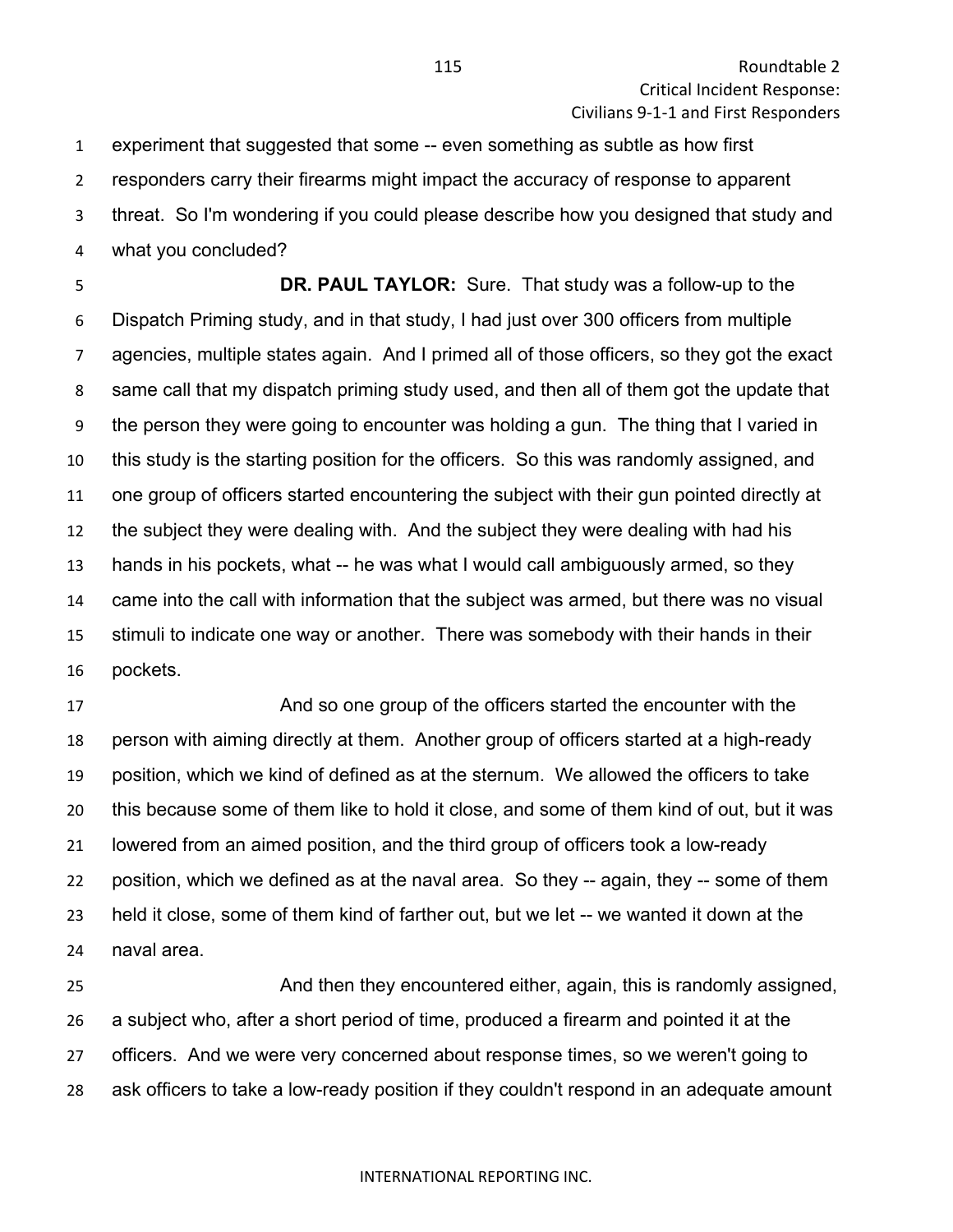of time to a threat. And so that was -- that was a aspect of it.

 And then we -- another video scenario, the same person rapidly produced a cell phone from his pocket and pointed it at the officers. And we looked at decision-making for that case. And so on the decision-making side, what we found was interesting. From the aims position and the high-ready position it was very similar to what we saw in the Dispatch Priming Study for the primed -- for the gun primed officers, and so we saw a 64-percent error rate from the aims position and a 57-percent error rate from the high-ready position. Statistically, no difference between the two.

 But we saw a dramatic change in decision-making for the low-ready position. That dropped down to 30-percent, which is very reflective of the -- of the group of officers who weren't primed at all in the Dispatch Priming Study, at 28-percent. So very, very similar response.

 And so basically, the effect of the prime disappeared almost all together when the officers went to a low-ready position. The timeframe differences, so from an aimed position, it was 51/100ths of a second, just over half-a-second; high- ready was 55/100ths of a second, again, very similar and statistically the same; but the low-ready position was 62/100ths of a second. So it was 11/100ths of a second difference between the low-ready position and the aimed position.

 To put that into context, 11/100ths of a second is less than half the time it takes an officer to pull the trigger as fast as they can on a semi-automatic handgun if they're pulling it repetitively. So for the cost of less than half a trigger pull, officers could dramatically improve their decision-making.

 Now, there's some caveats. This is a -- an experimental study that was conducted in a -- in a simulated environment. And we didn't measure for shot accuracy for the officers that were participating in this, and so that -- there could be an impact from movement on first shot accuracy and things like that, but I think what we do see in this is that we can dramatically improve decision-making with only fractions of a second. By opening up that visual workspace and just a little bit of additional decision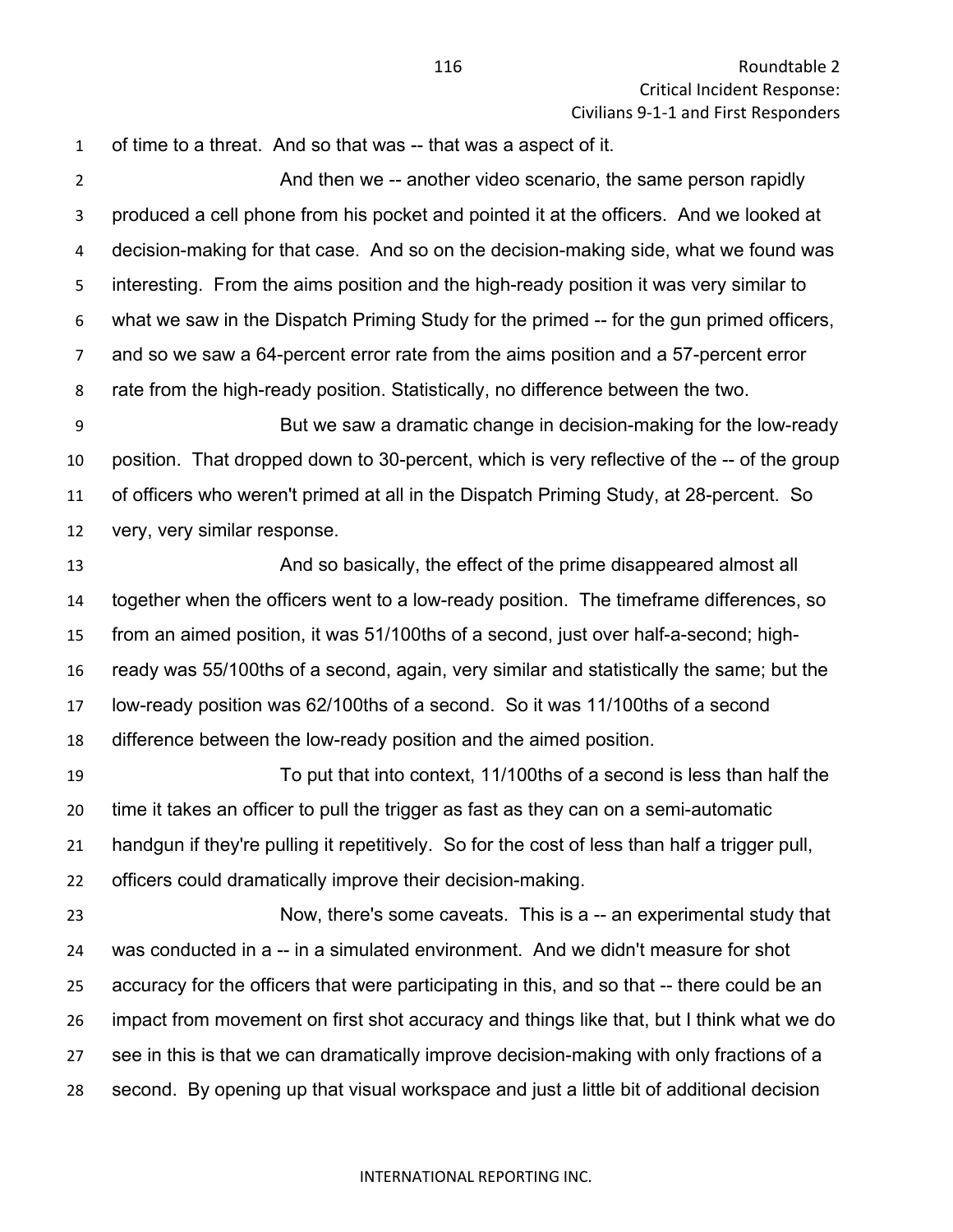time, officers were making significantly better decisions.

 Other places where we would engineer that into the response, and in fact, things like movement in response to a threat being produced, can have the same effect. And so I think -- I think that's the -- that's the biggest takeaway from that study.

 **DR. EMMA CUNLIFFE:** Thank you. And I just want to make sure that we understand and also that we don't ever interpret what is, as you quite fairly say, is experimental data. What's your hypothesis about why having the low-ready position? Was it just the extra 11 milliseconds or is there something more going on with that?

 **DR. PAUL TAYLOR:** I think there's something more going on. We do have data from a follow-up study in which we were looking at taser and firearm positioning. People were holding their firearms up, and they were dealing with a subject that was rapidly producing -- approaching them with a knife. And it was actually multiple subjects coming in. So in one instance, the person would start with the knife and then approach with the knife. In one instance, the person would start with the knife and then drop the knife in approach. In one instance, the person would have no knife and then produce a knife. And then a fourth instance, they would have no knife and they would 18 just approach with no knife.

 What we noticed in that study, and there are about 100 officers participated in that study, and we were really looking at decision-making and air rates and transitioning between tools and what happens to intentional resources when somebody transitions, but one of the things that we saw out of a hundred officers, ten officers either missed the knife being dropped or they missed a knife being produced, 24 and all of them had their hands up in a high-ready position. And it -- and it resulted in situations in which officers didn't shoot a subject that rapidly produced them and could have -- could have harmed them when the knife was produced, and they missed other situations in which the knife was dropped . And so it has officer safety and decision-making implications in it.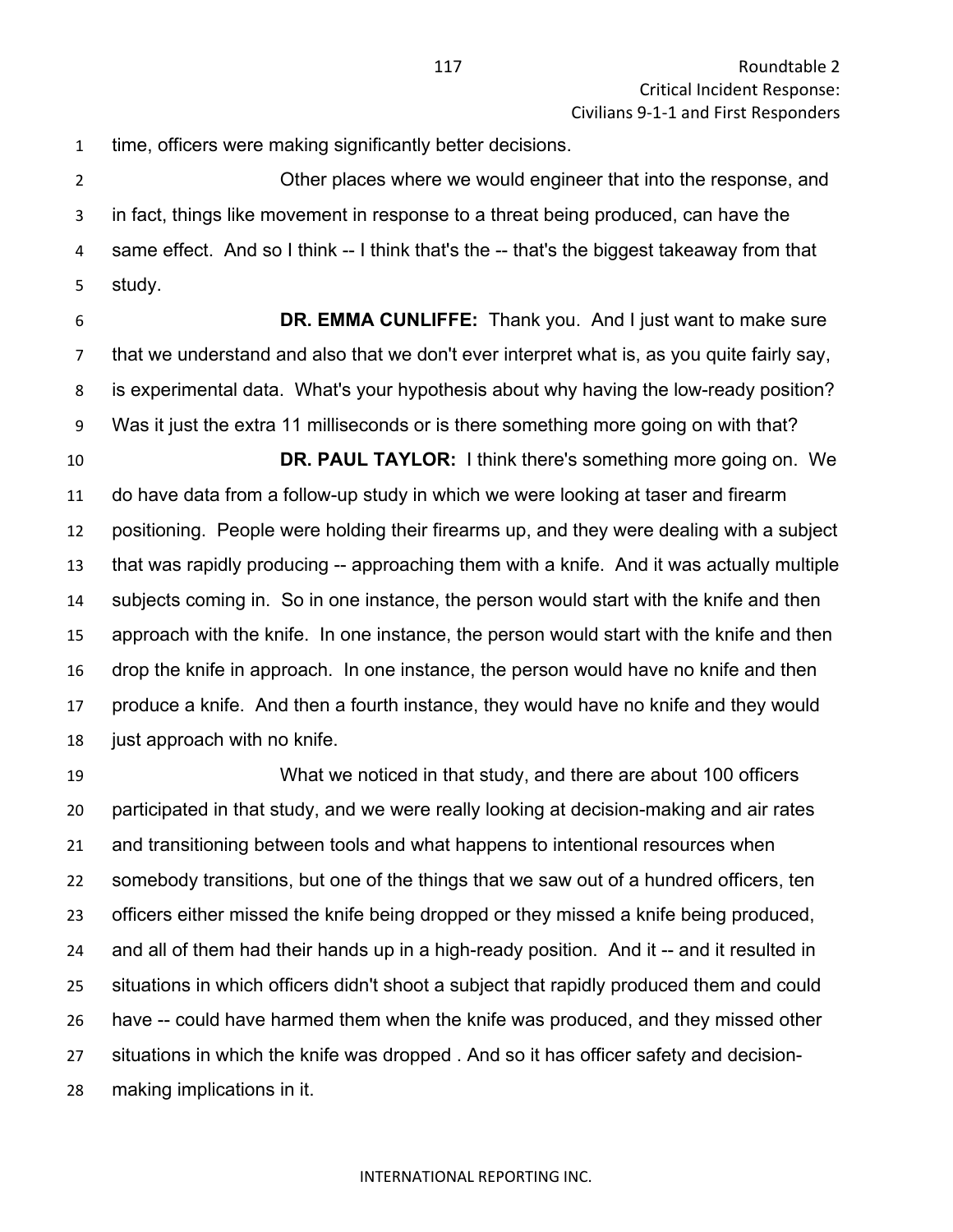And so that, in conjunction with the muzzle position study, I think that visual workspace where I'm not just now interpreting upper body movements, I can actually see what's happening, it gives a little bit more time for the officer to recognise the changes. And other researchers have thought that movement time is an important aspect of that, and I don't think that's the case. I think decision time eats movement time up. And the officers are moving during that timeframe, and that little extra time from that low-ready position as they're moving up and making that decision and the open visual workspace allows them to see, recognise the threat when it's being produced and/or recognise the object that's being produced from whatever pocket, and it provides enough time for them to inhibit that response.

**DR. EMMA CUNLIFFE:** That's really helpful, thank you.

**I'm going to turn -- I'm going to switch gears again now, and turn to**  the third core theme for this roundtable, which is the role of civilians in the early stages of critical incident response. And it's something we've touched on along the way today, I know, but I'd like to draw some of the core themes out.

 And Bjørn, I'll begin with you on this one. I think from memory it was the first time that you and I met that you said to me that civilians are the true first responders in a critical incident. You addressed the role of civilians in emergency preparedness and response in your report, and you've also written a very interesting paper specifically about the civilian role in a chapter called Planning for Crisis Response: The Case of the Population Contribution, which, Commissioners, has been filed at Exhibit P001914.

 Bjørn, could you please explain what your research and experience reveals about the roles that civilians play in the early stages of critical incident? **DR. BJØRN IVAR KRUKE:** Well, it's an understanding that has come out of numerous discussions with incident commanders, civilian officers where I ask them to explain "How does it look like, you know, when you enter the scene?" And many of them, they talked about, "Well, it's a lot of activity going on when we arrive."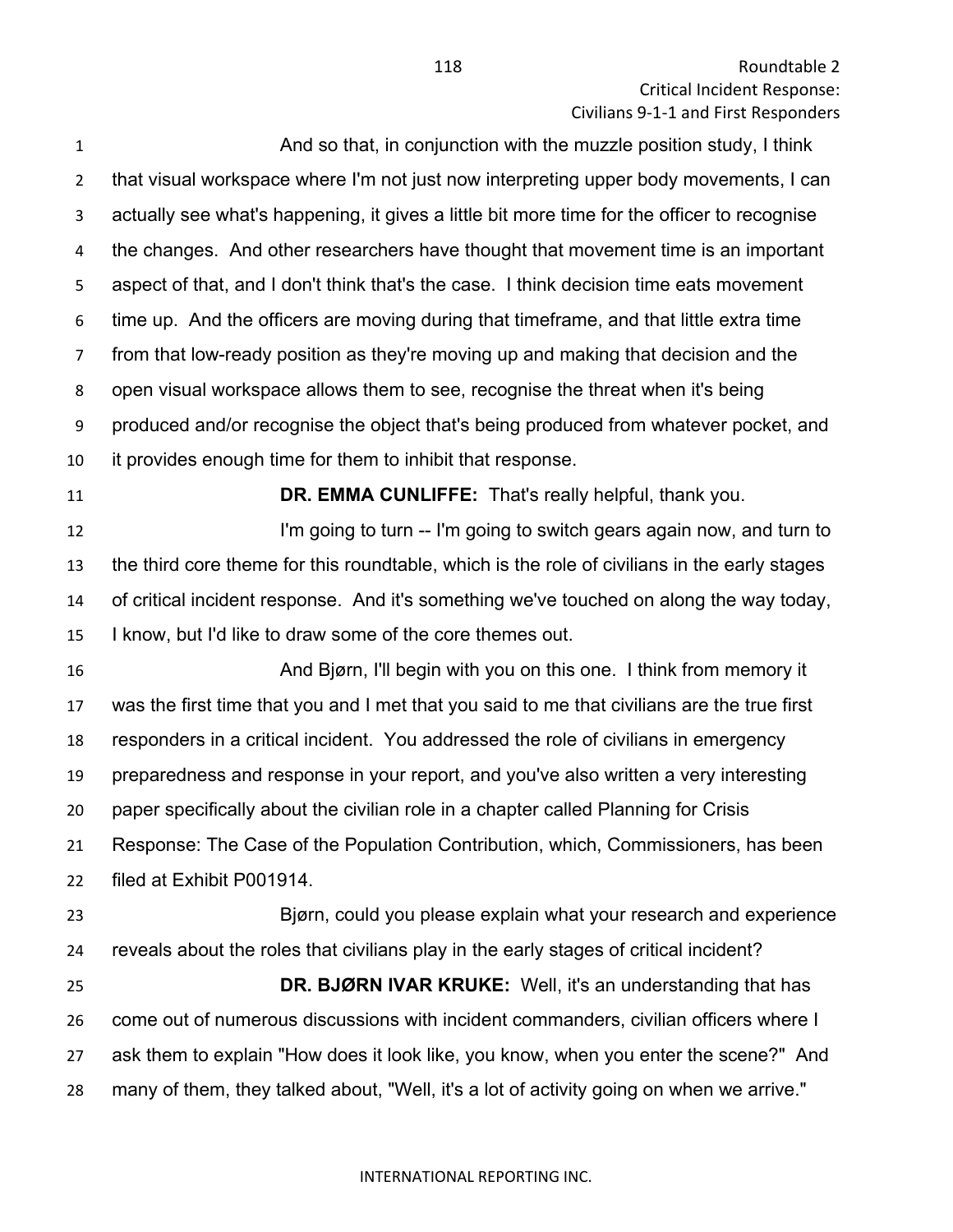And that kind of activity will be first aid, people are hiding and trying to find out what's going on, assisting each other.

 So -- and then it struck me that, okay, even though we can't expect citizens to be professional first responders, they are first responders if they want it or not. That's just the way it is.

 And -- well, if you -- if you -- the paper you refer to, I have -- that was a huge road traffic accident, and in addition, it was Utøya. And in the road traffic accident, the first car arriving, one of the persons in that car turned out to be more or less the Incident Commander. And it took 30, sorry, 30 minutes for the (inaudible) agencies to arrive and he was more or less in control of what's going on there for that period of time. And more people came, and of course they were dive into the response.

 At Utøya, a lot of these youths, they were trying to find out what was going on. It was a lot of, well, you started this session with sensemaking, what is actually going on? And rumours were that "It's a police officer shooting at us. He is wearing a uniform." It wasn't a uniform, but you need to -- a professional eye to see that this is not a uniform. So they did not know what to do. They tried to hide, they tried to run away, and some went -- well, tried to evacuate the island swimming. But the point is that these are not professionals.

 And it's fascinating with dispatch or the call-taker you had talked about level of care. We've also -- these people need guidance on how to cope with the situation, and with the correct guidance, they can do a lot.

 When it comes to one other criticism or the issues criticized after 23 the  $22<sup>nd</sup>$  of July, was that they were on the island with the shooter for a period of time, and they were not giving – given guidance on how to behave or how to take care of themselves. And so they were looking for information. Rumours were circulating. They called their parents, and their parents didn't know, of course. The parents told – or called their own 9-1-1, and we are talking about parents from all over the country. So all operations groups were mobilized, and it was a lot of people engaged in information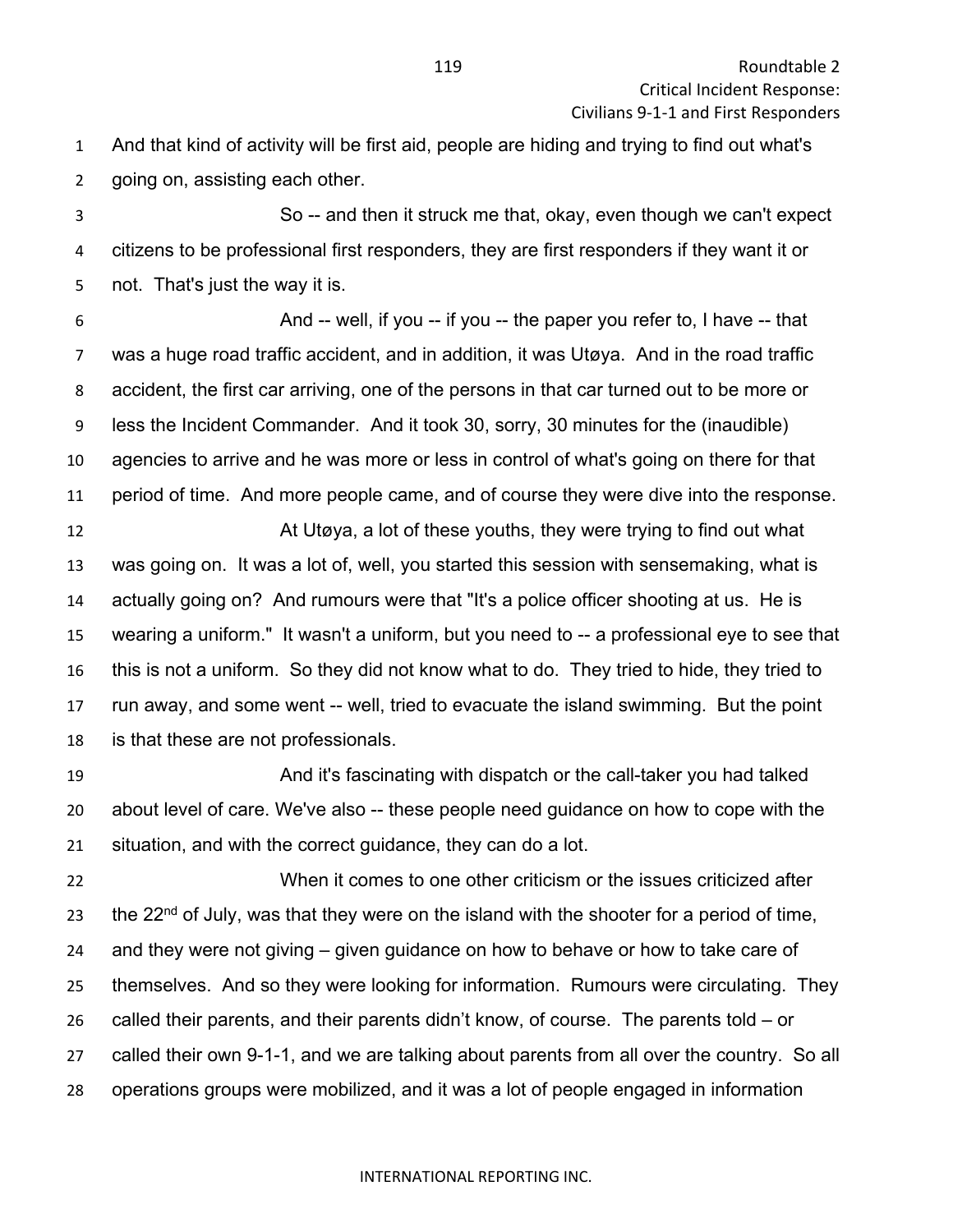processing, but this information did not reach the youths on the island, so they did not know what – how to handle the situation.

 So basically, my research is that if we have a situation, I can have a heart attack, and you won't be saving me. So that when the ambulance arrives, they will take care of a person that has been saved. That's a heart attack. It could be the same with the road traffic accident, or a house on fire, or a mass shooting. So – and this is not a normative theory. This is descriptive theory. This is how it actually is. And you could also argue that now, yeah, but people tend to panic, and that's true. Some people panic. But many people do not panic.

 During lunch, we had a discussion about risk management. These people are not good at doing sophisticated risk management. They don't know that they are in a danger zone themselves maybe, so they need guidance on how to deal with the situation in which they find themselves. And the guidance will, of course, be provided by professionals, and then they need guidance.

 **MS. EMMA CUNLIFFE:** Thank you. One of the things you mention in your chapter about what you -- what you describe also in the chapter is the myth of civilian panic, is you suggest that if we think about it in those terms, we miss planning for civilian assistance and for civilian involvement in preparing for critical incident response. I wonder if you can speak a little bit to that.

 **DR. BJØRN IVAR KRUKE:** It's a tricky one, because we need to - - if you are talking about our preparedness planning, we need to plan with the resources that will be available. We don't know that people will be there and provide assistance, so to plan the event could be difficult. But I've talked to a lot of incident commanders, and particularly in the rural areas. I ask them what do you do then with the civilians when you approach the scene and you take command? Well, I need to use them because I haven't got resources. They are the resources.

 In urban areas, it's a little bit more different, because there you have a lot of resources in a short period of time. So the basic idea for the incident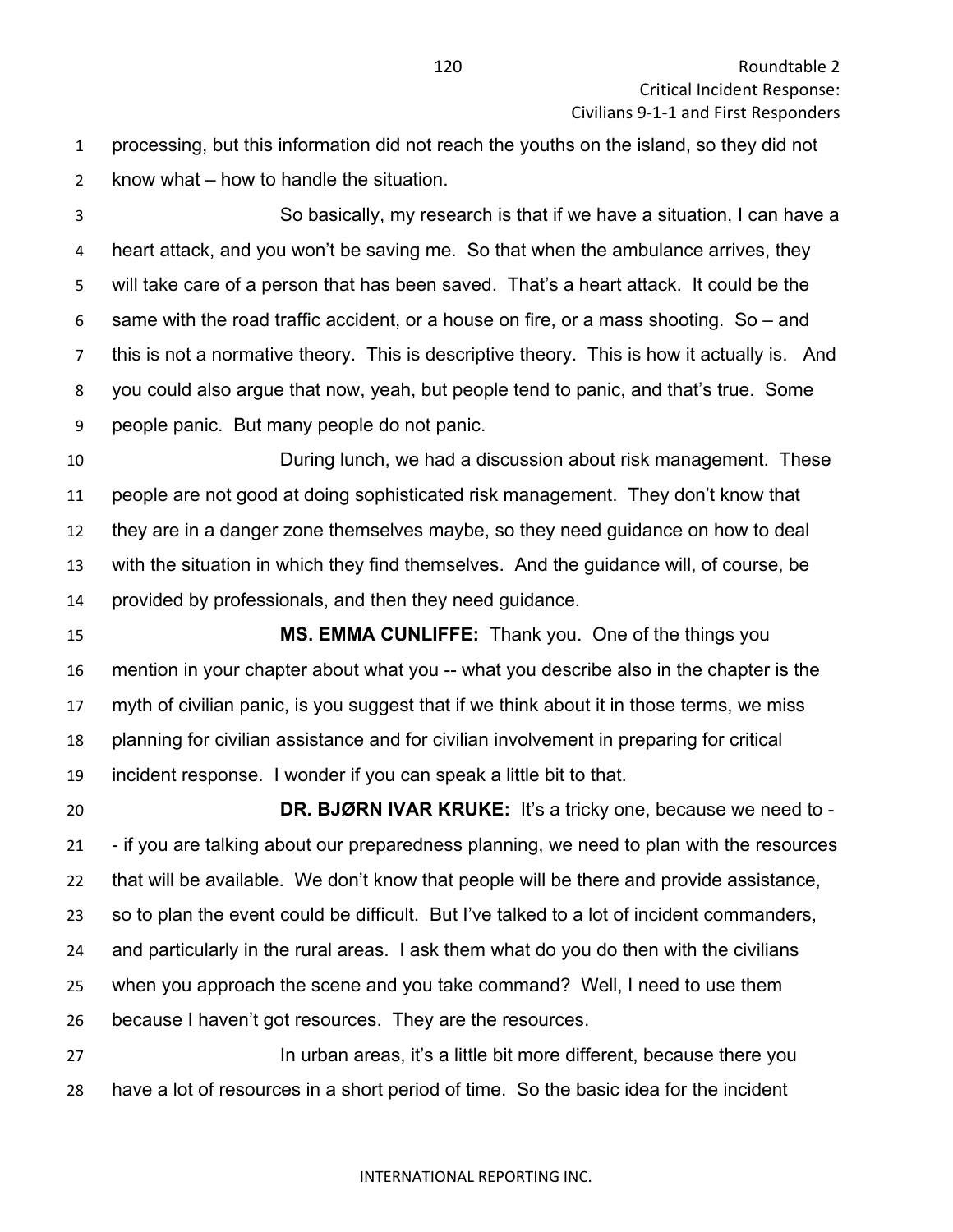commanders is that, okay, I will use the resources I have. If that's the civilians on scene, then that's my resources. If I have more professional resources, I will, of course, use that.

 But it comes to -- that's -- it's difficult to plan that these resources will be there, but then it comes to training. We seldom train using, you know, civilians, but they actually provide some assistance, or some guidance, some equipment. And these civilians, who are they? Retired police officers, they could be working in health services, army veterans, they could have a lot to offer in a initial phase or crisis. They are then when it happens.

 **MS. EMMA CUNLIFFE:** One of the distinctions I've heard you draw in the course of our conversations is between the direct engagement with an active shooter and a search for a shooter, for example, in Utoya, in an unfamiliar environment. And so what might the role of civilians be if police find themselves responding in an environment where they're unfamiliar with the terrain or unfamiliar with where somebody might be?

 **DR. BJØRN IVAR KRUKE:** Well, if they're unfamiliar with the terrain, or if they lack equipment, could be boats, or tractors, or it could be a lot of equipment, then, of course, it's possible to ask. And it might be that it's not that easy to ask civilians, but you have your emergency medical services, they will be there, and the fire brigade they'll be there. Quite often they are local, locals, so they will be aware of a lot of things. So they might know the terrain. They might know the geography. They might know people with the right knowledge. So it might be that the knowledge you do not have, that that knowledge will be available in the responsive, yeah.

**MS. EMMA CUNLIFFE:** Thank you.

 Kerry, I'm going to turn to you, as Bjørn says, call takers in particular have a crucial role with respect to the civilian response, keeping civilians safe,

- and also making sure that the best information possible is captured. Your
- Communications operators are working with civilians on a constant basis. What can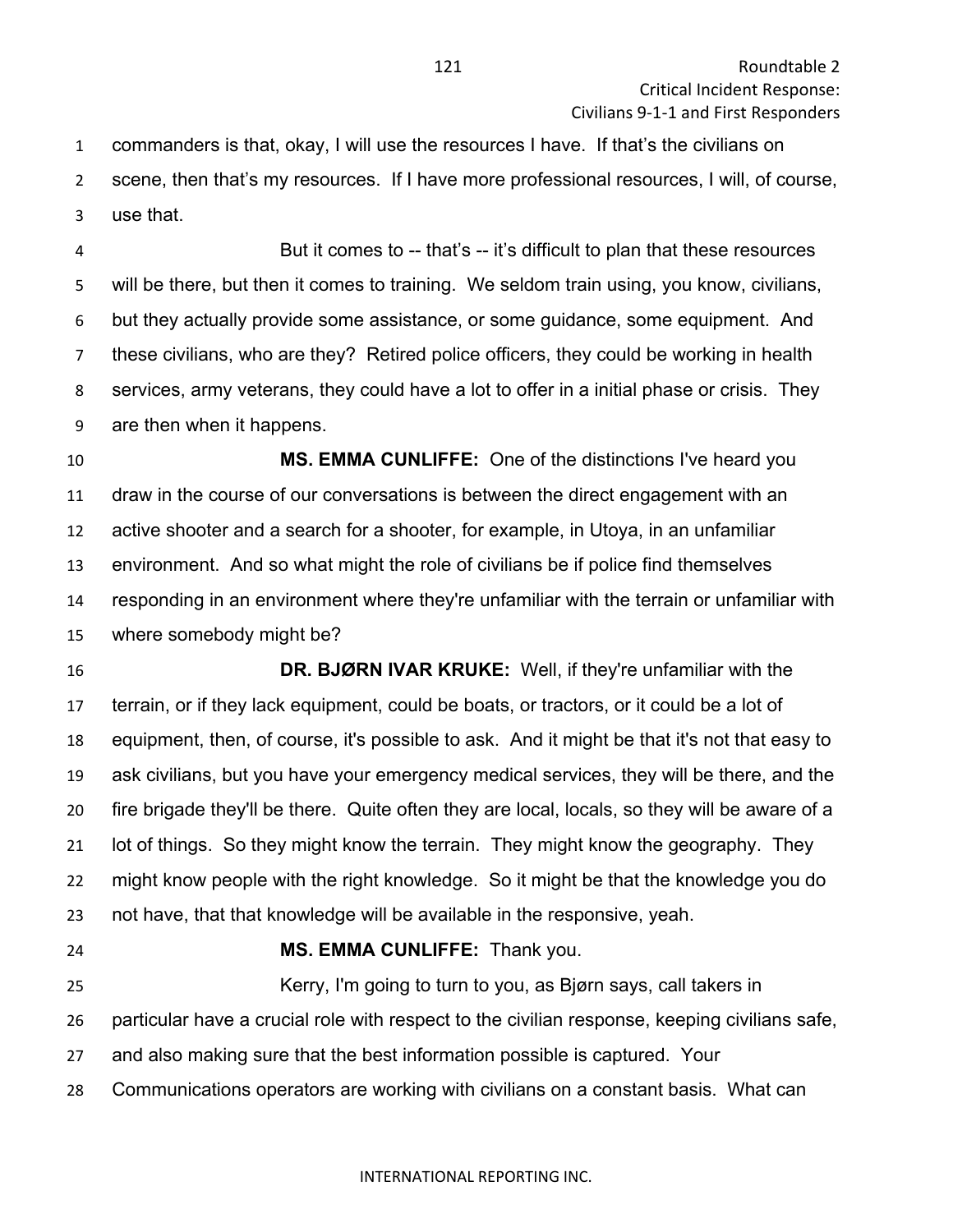you tell me, on the basis of your experience, about how civilians can help police and first responders in the very difficult circumstances of a critical incident?

 **MS. KERRY MURRAY-BATES:** I think as Bjørn says, I think it's about providing that information that's going to help the -- help facilitate the response. As you were speaking, I was thinking about questions that we ask, for example, inside of a building, what's the best access points? You know, if they're in -- if you're telling me that the subject is in this room or this hallway, where does that lead? Where will it come out? Which side of the building? Which side of the building does the apartment face? Where does the balcony come out? Things like that that really provide insights for the officers as they're responding, to how to get to the location. So, I mean, our call takers, like, I said, they really try and engage the callers with that care and with that respect, but the goal is always to get as much information, as much good information that aids the response.

 **MS. EMMA CUNLIFFE:** Thank you. I'm now going to move to a concluding round of questions after which the Commissioners may have some questions for the round table members.

 Kerry, back to you. The work that you've described Communications operators performing must be incredibly stressful and emotionally difficult to be engaging directly, for example, with civilians whose safety is at risk, who may be emotionally overwhelmed. I understand that a study was recently conducted by a University of Toronto based researcher on the stress that Communications operators experience in the course of their work. I'm wondering if you could describe that study a little bit, and if you could also talk about how you safeguard the welfare and the effectiveness of your personnel, both over the course of a career as a Communications officer, but also during a particularly challenging shift.

 **MS. KERRY MURRAY-BATES:** The study is "The "Managed" or Damaged Heart," and it's Dr. Arija Birze. I met Arija probably in 2015. She approached me working on her PhD, wanted to look at this area of study, and that is the impact of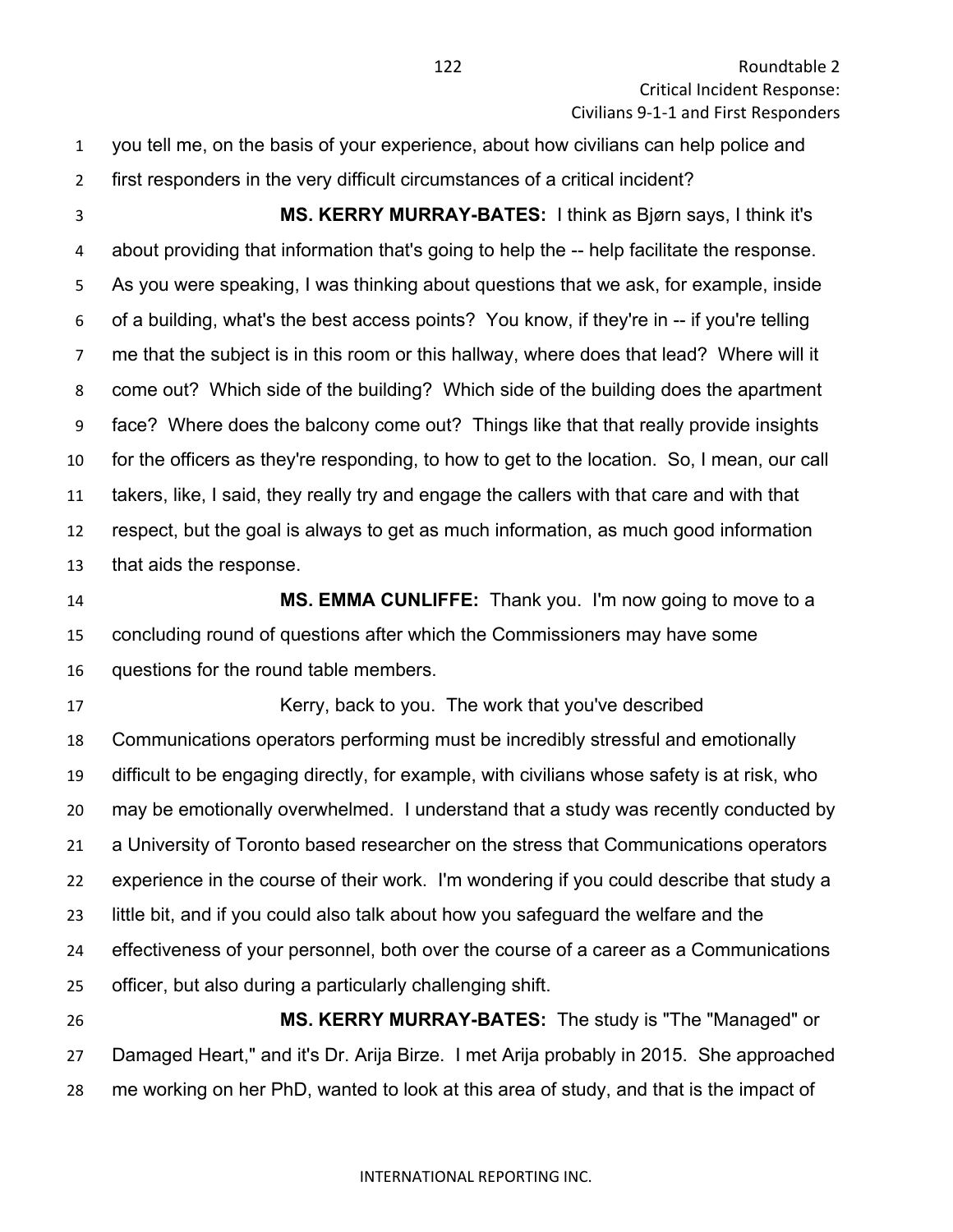stressful situations on the physiology and the mental health of Communications operators. There's a ton of work done on police officers and paramedics and firefighters, but very little done on emergency communicators. So she spent a year in my centre, a very extensive study. We had probably 50 percent participation from our members. It was all voluntary. She did -- there were blood tests, there was diet diaries, if you will, exercise, sleep diaries, observation. She and her research people, they were swabbing cheeks while dispatchers were dealing with emergency

situations. I mean, it was very -- they were wearing heart monitors. It was very...

 And essentially, it was -- the study eventually -- it was published in 2020, and it spoke to a couple of things, but one of the -- one of the big things was the impacts of how Communications operators go from incredible, heightened stress down to nothing, where they're just, you know, putting cream in their coffee, and then they're back up very quickly, and it's that rollercoaster ride. And the impact's not only on their physical health, but on their mental health, and then how they perceive future emergency situations and how they deal with them.

17 Sorry. The second part of your question. Sorry about that. **DR. EMMA CUNLIFFE:** Not, it was a -- it was a big compound question. Commissioners, there -- I only became aware of the study that Kerry's describing this morning, but we will have it tendered in front of you.

 The second part of the question was how do you safeguard the welfare and the ---

# **MS. KERRY MURRAY-BATES:** Right.

 **DR. EMMA CUNLIFFE:** --- effectiveness of your -- of your staff, either in a really difficult shift, perhaps even more importantly over time? **MS. KERRY MURRAY-BATES:** So wellness is huge for us. As Communications operators, we work shifts and we work in big teams and we spend a ton of time together, probably too much, and we probably know way too much about

### INTERNATIONAL REPORTING INC.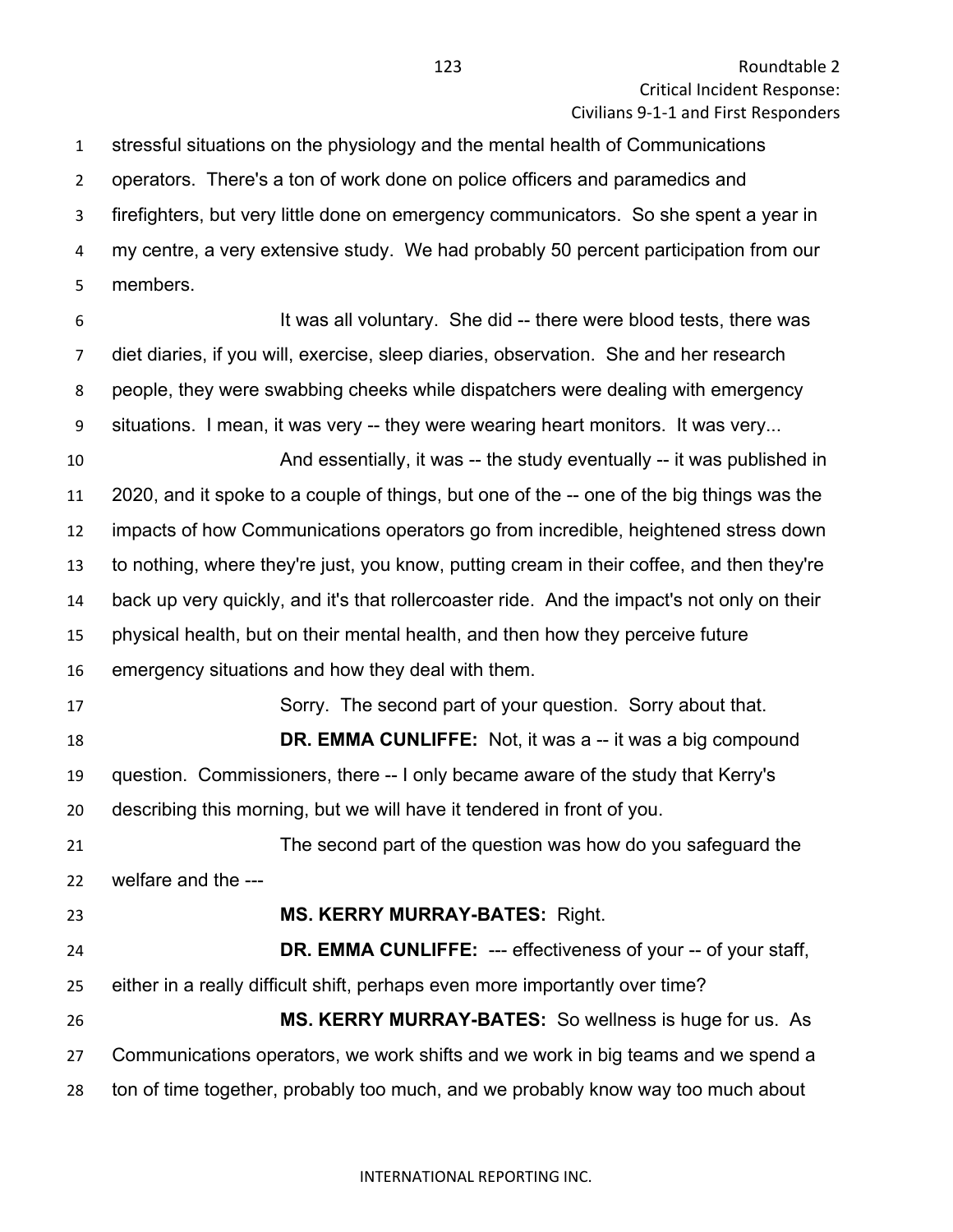each other. But we really are a family and we look after each other quite well. So we have a number of service initiatives. The first one is just the team and the supervisors on the team at the platoon level. Everybody knows each other very well, and they know when someone is maybe struggling. The second thing is our Communications operators in our service

 are one of the units that have a mandatory wellness check-in with a psychologist. So one a year, each member spends an hour-and-a-half with a psychologist and just does a wellness check-in.

 The other thing we have is our service benefits, which allows us all of the benefits for psychologist services and all of those things, but it also -- we have an incredible program, it's very robust, in that you can connect with someone via text immediately, or you can make an appointment for next week. So the services are very accessible.

 We have a well-being team within our unit, and they are representatives from every platoon that work together to create a healthy work environment to make sure that all members feel included. Members that are off on long-term stress, that they are -- still feel like they're included in the team and that they're part of the organisation, and that they're supported.

 We also have peer support volunteers, and they are people that have extra training in critical incident response that provide support to members in the moment when they're experiencing or after they've experienced a critical incident event at work.

 And then we have members of Communications that are part of the services' CIRT Team, which is the Critical Incident Response Team, and they work on critical incident trauma debriefing, not only within our unit but throughout the service. So we really do focus on member wellness and spend a great deal of time, not only supporting, but trying to come up with better, more robust ways to really meet everyone's needs.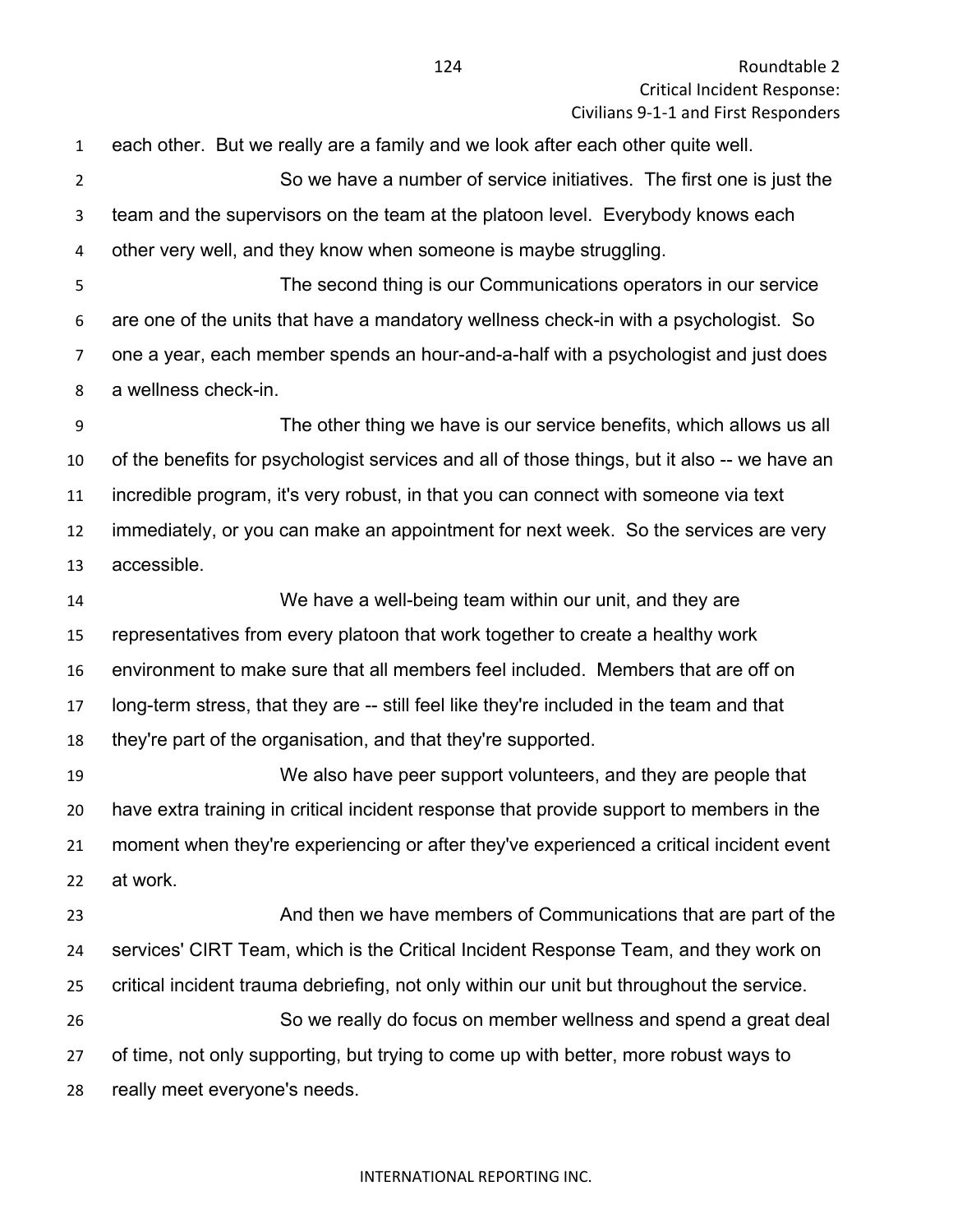**DR. EMMA CUNLIFFE:** Thank you for sharing that. We'll be talking more about stress with respect to first responders in tomorrow morning's session, but we won't have a representative of Communication operators, or that world, and so I figured I'd take the opportunity to elicit that information. 5 Kerry, is there anything else that you'd like Commissioners to understand about the world you inhabit in the Communications Centre and the work that you and your team do? **MS. KERRY MURRAY-BATES:** I -- I don't know. I mean, we've covered a great deal. Communications operators, and like I said, I spent the first 15 years of my career, it's incredible work, they really give of themselves every day. They never know what's going to be on the other end of that phone when they pick it up, and they pick it up every time. And they do their very best. I've watched my people over the last 30 years, and they do their very best to start that component of care that I talked about right as soon as they answer the phone. And they feel, in my experience, they feel an ownership of their caller, they feel a responsibility towards that caller. So like I said, they'll stay on the phone until the police arrive if someone is frightened. 17 And I mean, the goal is always to get the most information that you can for the police response, that's the goal, but the care of the caller is also the goal; right? So the crisis response starts as soon as the call-taker answers the phone, and they take that seriously. And it's -- it is incredibly stressful because it's a phone call. We don't get the luxury of the visual, the closure, the actual scene, what's happening. We rely on all of the other information we can gather, but we never really get to see. **It's complex. DR. EMMA CUNLIFFE:** Thank you very much indeed. Hunter, I'll turn now to you. Is there anything else that you'd like the Commissioners to understand about the initial phases of a critical incident response that we haven't had a chance to talk about today? **DR. HUNTER MARTAINDALE:** I don't think so. Yeah, I feel like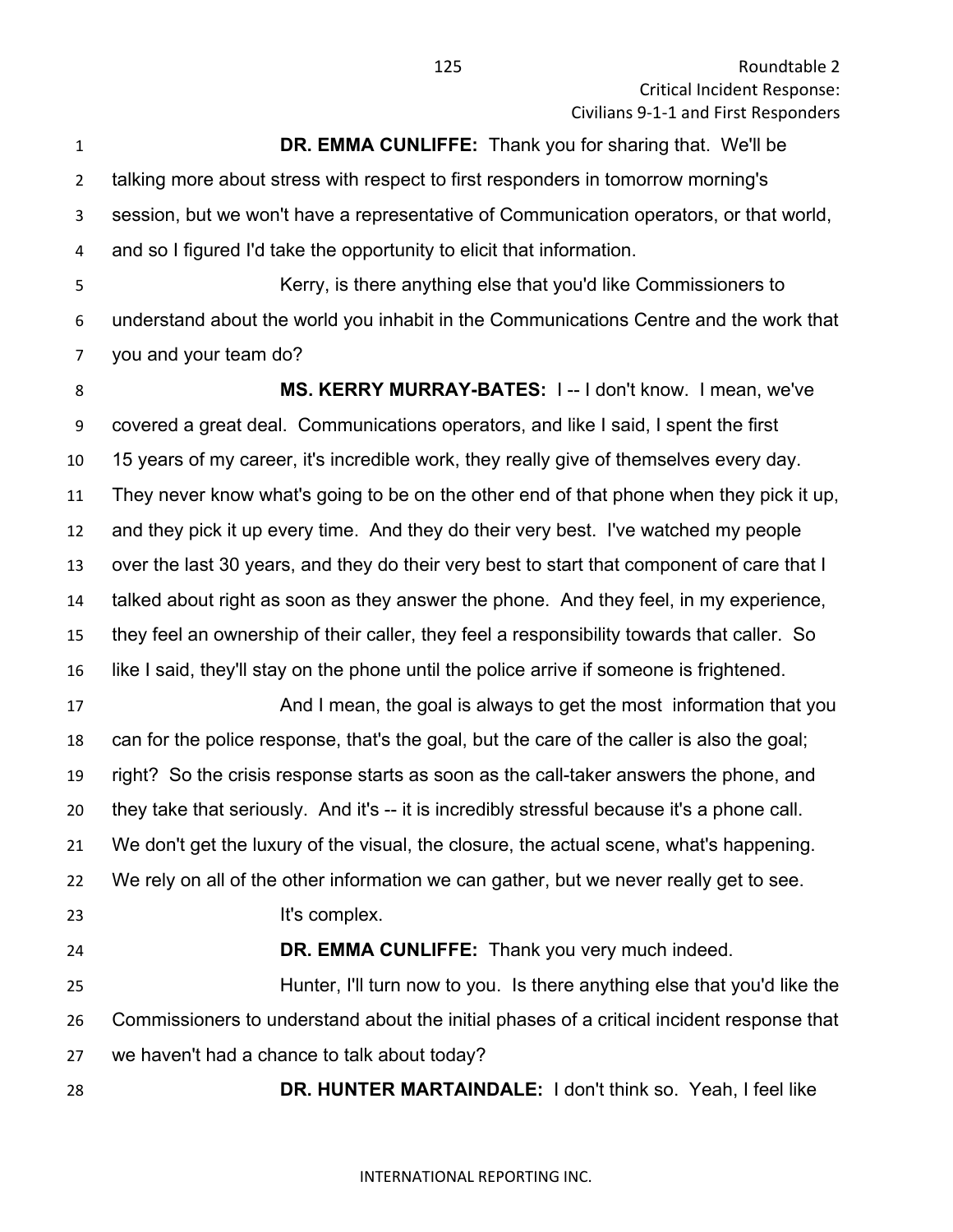we've covered a lot in the last -- last two sessions. A little hesitant to repeat too much. **I think the one thing I thought about when Kerry was talking earlier**  about couching people -- civilians through the process and they can do a lot, one thing we haven't talked about, we talked about day-to-day and getting away from the shooter and blocking him out and defending yourself.

 We've even had cases here in the States where citizens were able to provide medical care. So they've gone through some sort of Stop the Bleed program and they were able to apply, you know, a tourniquet, and before a first responder, you know, they are the first responders, as you all were saying, and they were able to save some lives. But there are other programs beyond the normal, Run, Hide, Fight; ADD programs that citizens are able to be better prepared for that... I don't know how prevalent that is in Canada, but there -- it's getting more and more traction down here.

**DR. EMMA CUNLIFFE:** Thank you very much.

 Paul, I'll tend to you next. Is there anything else that you'd like the Commissioners to know about your research or insights that you can share from your experience as a trainer about how best to set first responders up for success in the early stages of a critical incident response?

 **DR. PAUL TAYLOR:** I don't think there's a whole lot that we haven't discussed as far as the front end, but I would just like to add, you know, the term "complexity" has come up quite a bit. And I think what we understand from the research is that there is -- there is not one person who can understand complexity in and of themselves, or one narrative that can describe complexity in and of itself. And so I'd 23 just like to applaud the Commission on the approach that you're taking to this tragedy, the approach that you're taking to understanding of these types of tragedies. The tendency when we have a bad outcome is to find blame. That is -- that is the tendency. We see that over and over again in these -- with these incidents as they occur in the United States and other parts of the world, our first instinct

is to try and find the culprit that caused this incident and how we can improve. And I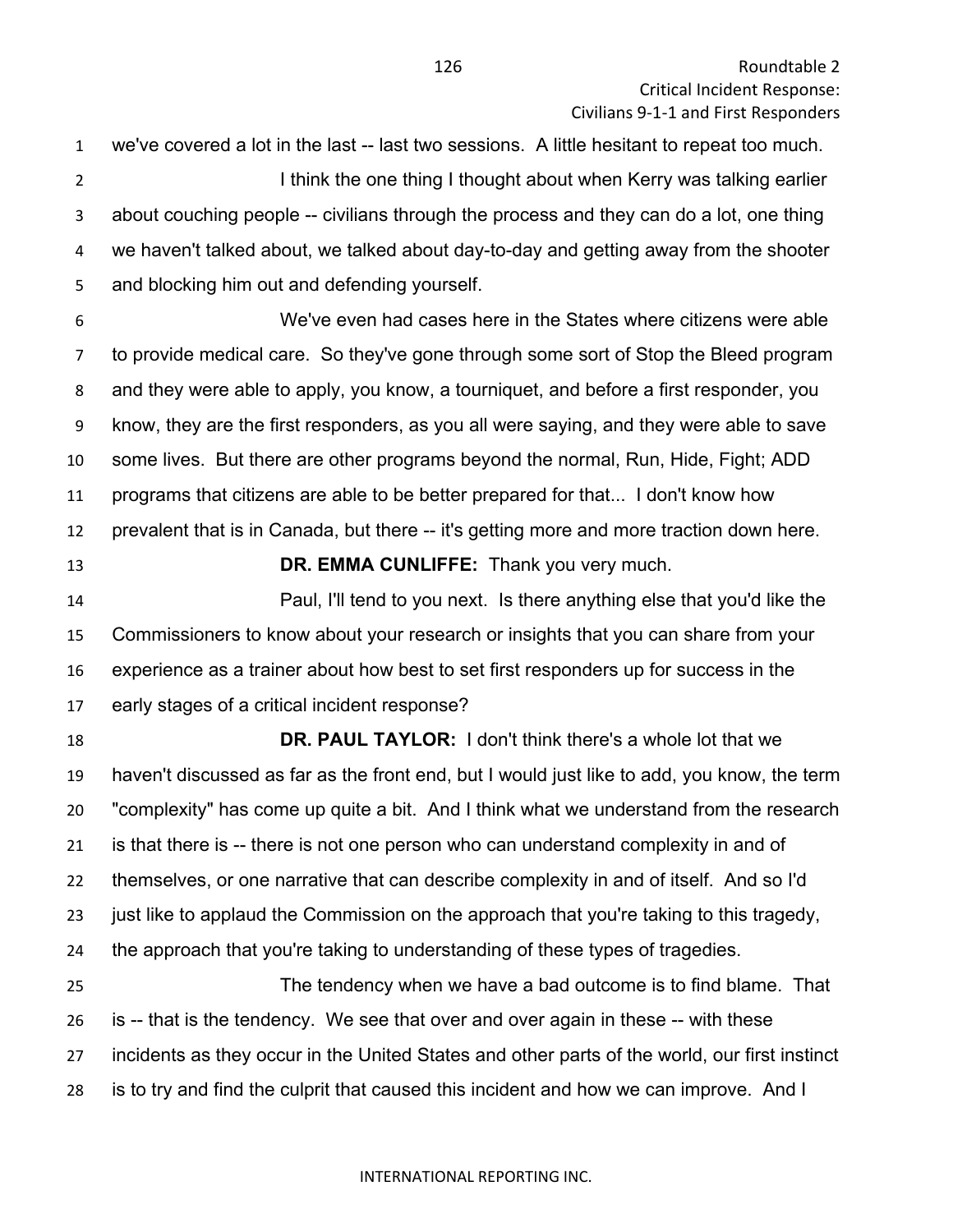think Sidney Dekker says it best when he says, "You know, when we look at these events, you can -- you can either blame or you can learn. You can't do both, you have to choose."

 And I just want to applaud the Commission for the approach you're taking to this event, to understanding this event, and to improving outcomes going forward. I think it is a healthy approach, I think it is the right approach to actually learning and improving your systems going forward.

### **DR. EMMA CUNLIFFE:** Thank you very much.

 Bjørn, if I can turn now to you. Based on your research, the report that you've prepared for the Commission, and your experience with after action reviews of mass casualty incidents in Norway, is there anything else that you'd like to share with the Commissioners that we haven't had an opportunity to address today?

 **DR. BJØRN IVAR KRUKE:** Many issues. I think we have been talking about communication. And -- well, in Norway, it's -- the active shooter scenario is a procedure for how to handle this type of situation, and it's actually a procedure of cooperation. It's a lot of focus on law enforcement personnel or police officers, but it's actually about cooperation, cross-organisation cooperation between the three blue light agencies, cooperation with citizens, and that means that when we talk about communication, we need to talk about communication across organizational boundaries at field level, at operational room level, at strategic level. And in addition, we need to make sure that we have robust vertical communication in each and every response organization. And this is not the issue. This is extremely complicated. But if we are not successful in establishing this good communication system, then that means that we will not have a collective situational awareness. It will be a fragmented situational awareness.

 So to make sure that we actually make good decisions on all levels of response, that communication system, horizontally and vertically, that that one is in place and that we have good communicators being able, that have that capacity, that

#### INTERNATIONAL REPORTING INC.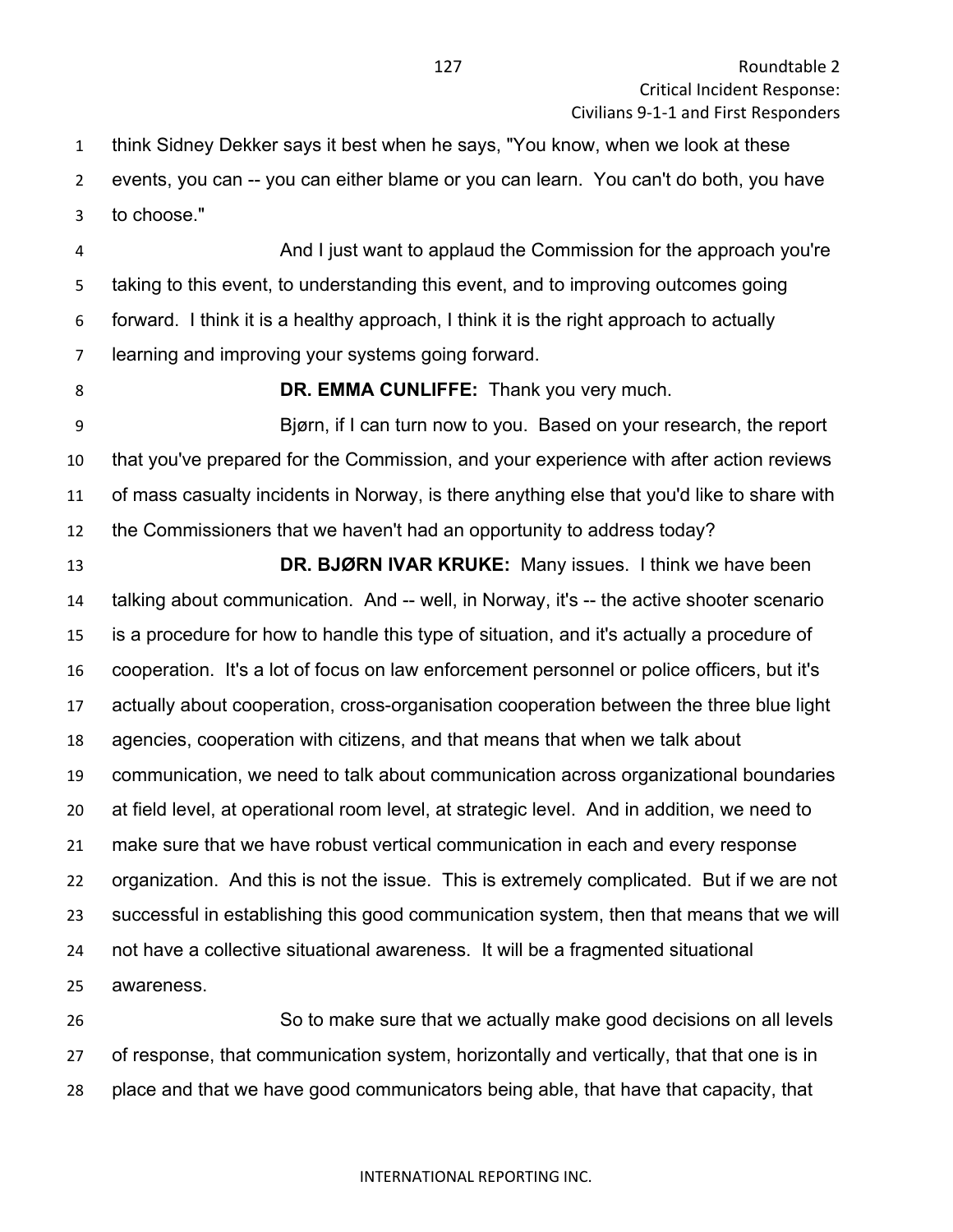knowledge, that training to communicate, extremely important.

**MS. EMMA CUNLIFFE:** Thank you.

 Commissioners, do you have any follow-up questions or new questions, for that matter?

 **COMMISSIONER FITCH:** So I'm first up to bat. I'm going to actually use your final comments, Bjørn, as a springboard to a question that I actually highlighted in the first session, but I think is also applicable in this session. We hear a lot about interoperability and integration. And when I think of the times that I've heard people use that almost interchangeably, to me, they're very different things. When we talk about, you know, shared training platforms, for example, are we talking about integrating teams together as a permanent ongoing basis, or are we talking about making sure that all of the partners that are at the table are able to operate jointly on a mission at a place in time? So I think that those are very different things, so I'm not sure which of you might want to answer that, but it speaks to everything from shared training platforms, to understanding the standard operating procedures, to speaking in common language, and above all, collaboration and being cooperative. All of those things that you have all talked about are so important, if you are to bring various partners together to operate on a mission in a place and time. So if one of you would like to speak to the difference between integration and interoperability and why that's an important distinction. Whoever hits the buzzer first.

**DR. BJØRN IVAR KRUKE:** That's me. Well, after the 22<sup>nd</sup> of July, we have some principles for our preparedness and response. And the principles, they are principle of similarity, and they are principle of proximity or subsidiarity. And in 24 addition, we had a new principle after the  $22<sup>nd</sup>$  of July, the principle of cooperation. And 25 so we experience silo thinking during the  $22<sup>nd</sup>$  of July. And there could be many reasons for that, but I would raise one. We do not train, you know, the relevant actors together. Because if we do that, then we will communicate across organizational boundaries. And this will be -- it will still be standalone organizations, but it will be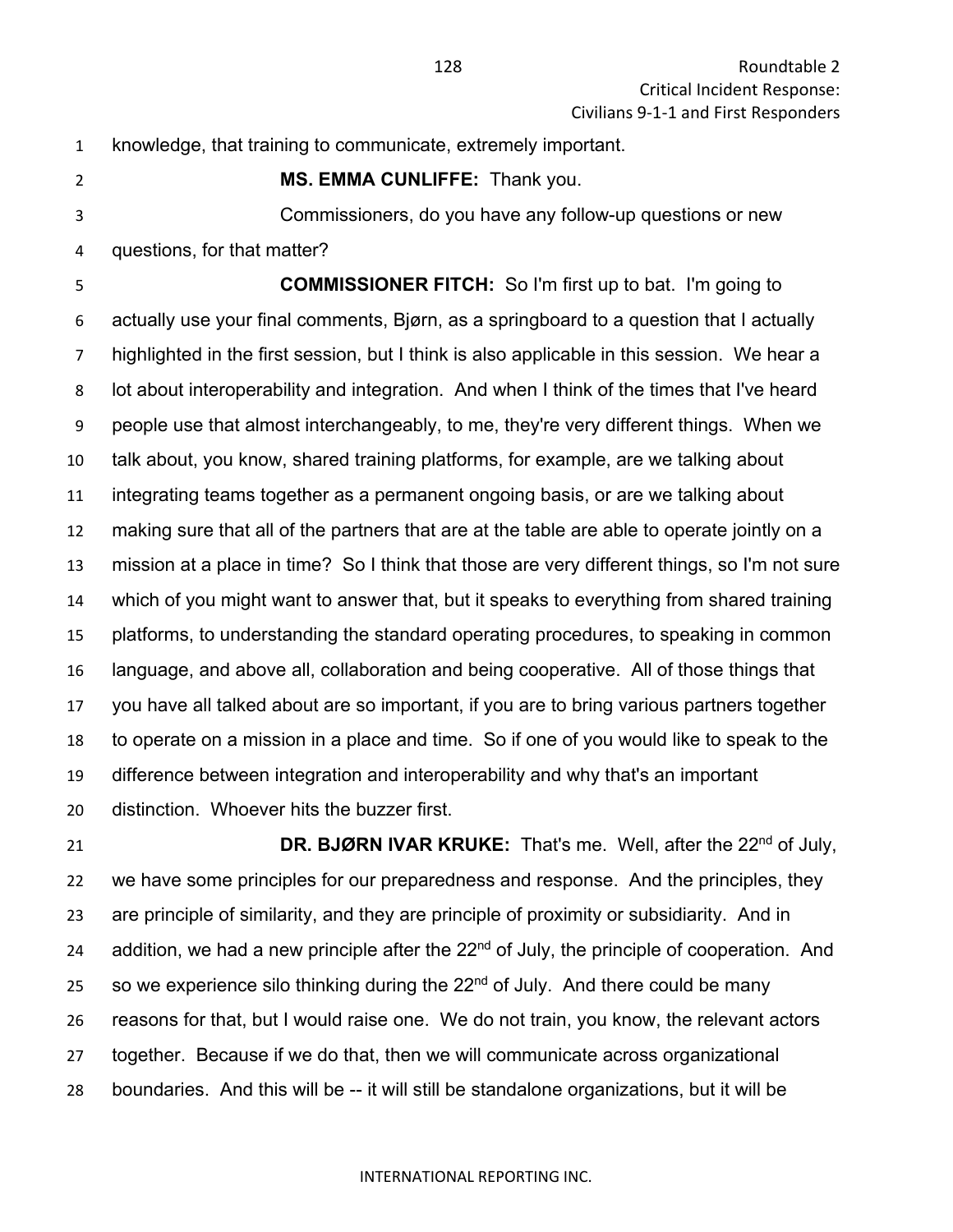- bonds at all levels of response between these organizations, and that is not something that you will end up with in a real situation if you do not plan and train for that.
- 

**COMMISSIONER FITCH:** Hunter, please go ahead.

 **DR. HUNTER MARTAINDALE:** So you're question made me think about some local jurisdictions here. So at OR, we're more of a common language type of training program. We just want -- we don't know who's going to show up, has a common language and learn how to work together. Austin, Texas recently started a program this last year where they do a true integrated team. So Austin has a lot of festivals and big events where they'll have hundreds of thousands of people spread across the downtown area, and so they have developed integrated rescue task force. So they have small vehicles with a couple of officers, a few fire, EMS personnel. And so if something as simple as, you know, somebody falls down and breaks their arm -- that's probably the low end of it -- but all the way up to fights and bad incidents, they can respond as a true integrated unit that trains together, and that unit knows each other, they're always on shift together when these events happen. And we had a few of our trainers, they were involved in an incident where somebody got shot at a festival. They got there within a minute. They had tourniquets on. They saved this guy's life, and that was because they were prepared. They knew each other. I mean, everything was -- worked as well as you could possibly hoped it would work. Now, would that happen in a situation with nobody knew each other? It could. And you could get some men and women together and they just -- they click and it's just as smooth as that, but that team is -- has seen the need and has a true integrated focus now, beyond just interoperability.

 **COMMISSIONER FITCH:** I just have -- as always, I have more than one in my book written down, and being mindful of the time as well, these last two questions are really linked together and is related to some of the information that you've shared with us today, Kerry, from the Communications side of the house. I'm wondering, a couple of questions, you had made comment that dispatch passes on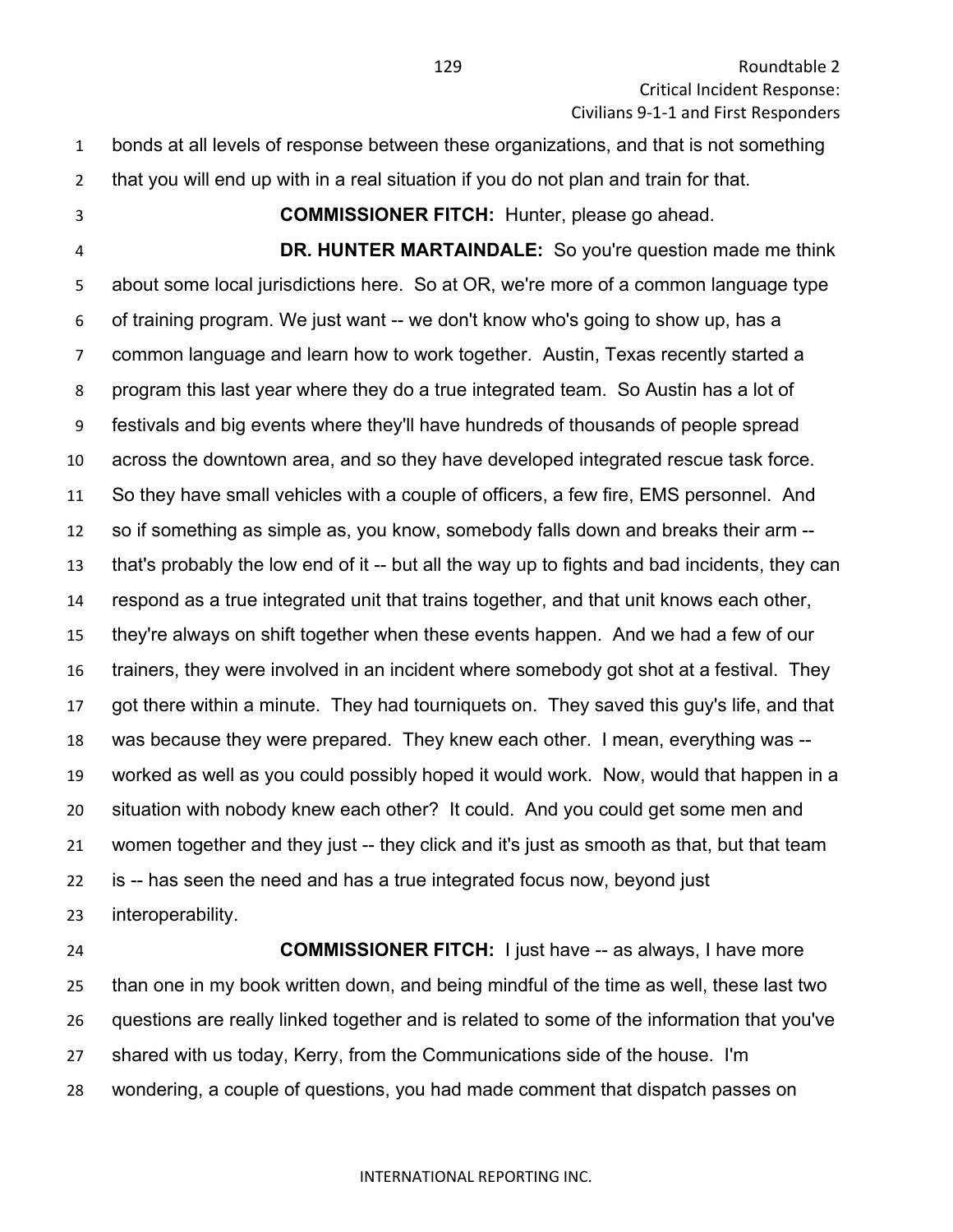information basically word-for-word, but you choose your language around how you were sharing that word-for-word information. So you'll talk about, you know, a gun possibly being present because it's not present until it's confirmed by an officer arriving on scene. And so where I'm going with that is the officers who are receiving that information, have they had exposure to how COMM Ops works, the language that they're choosing to use? Do they have a full understanding and appreciation of how that information is relayed? Do they have any training? Do they get exposed to kind of the culture of the COMM Ops?

 **MS. KERRY MURRAY-BATES:** That's an excellent question. Our recruits spend some -- a day with us when they're -- it's part of their 13 weeks at -- or when they come back from Aylmer at our Police College. Our Communications operators provide their radio training for them. And then they spend time with their coach officer. But from the training they get, other than that, I'm not aware of anything else that would give them the reasoning behind the language that we use, the psychology behind it, I guess, is what you're looking for. I wouldn't -- I'm not aware of anything like that.

 **COMMISSIONER FITCH:** Thank you. And just one other piece related to your work, in your experience, when you have -- I believe you said that you have a senior officer available to COMM Ops working in the Communications Centre? **MS. KERRY MURRAY-BATES:** There's a senior officer. The duty staff sergeant is at the Duty Operations Centre.

 **COMMISSIONER FITCH:** Okay. Do they have the ability to tap in and listen real time to a 9-1-1 call that's coming in?

 **MS. KERRY MURRAY-BATES:** So they have access. Our supervisors, upon request, can play a 9-1-1 call within, you know, less than a minute, 30 seconds.

 **COMMISSIONER FITCH:** Okay. Great. Thank you very much. That's all my questions.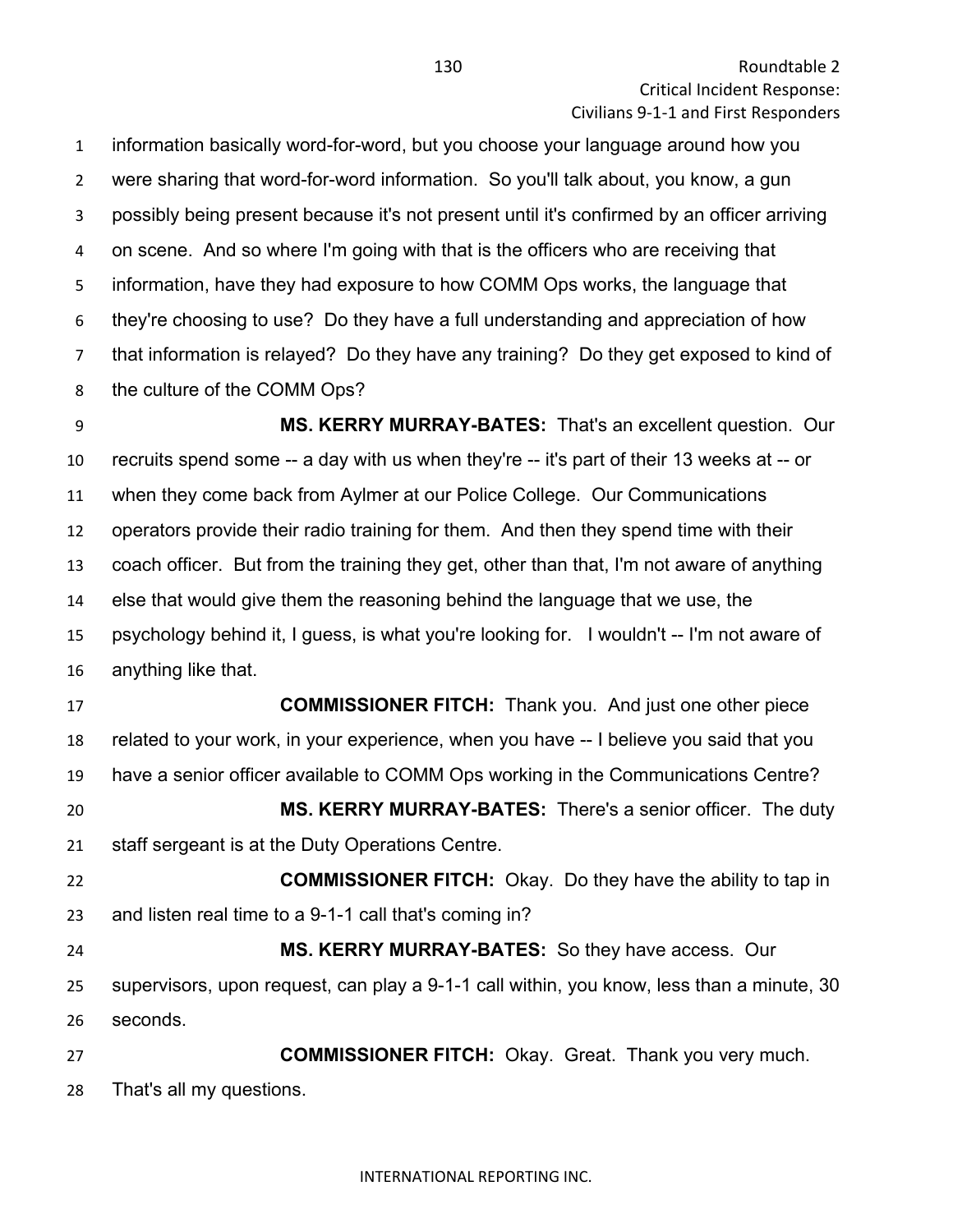131 Roundtable 2 Critical Incident Response: Civilians 9-1-1 and First Responders

**COMMISSIONER MacDONALD:** Thanks so much. If we could

 use first names, Paul, I have a question for you. I found it particularly relevant your observation that often a first responder will resort to an initial conclusion about what's happening and then analyze the facts towards that conclusion. And I think that's a really important concept. So is this a time dynamic or is this a psychology dynamic? In other words, is it a rush to judgment? Because we heard about for analysis paralysis where you take too much time. Or is it kind of a psychological dynamic? Because I think how you would train to avoid that would vary depending upon whether it's a time concern you have or just a predisposition psychological concern you have. If you can elaborate on that?

 **DR. PAUL TAYLOR:** Yeah, and I would term it a human limitation. I think that our tendency as human beings is to seek out the first plausible explanation for what's happening in front of us, and we start interpreting ahead. And part of the reason that we do that is there's a delay in our mental processing. It's an appreciable delay. And we have to start predicting what's going to happen next. And this can happen in a conversation. You know, you and I could be engaged in a conversation, and you're telling me a story, and I believe that story's going in one direction, and I'm starting to interpret ahead about what you're saying, and then suddenly, I realise mid- story, you're talking about something else entirely. And if you've ever experienced something like that, it takes a moment for you to re-adjust, to kind of realign yourself to the new direction of -- that things are going. And I think that happens to human beings as well -- or to police officers, to first responders as well. They tend to take the available information, if it's plausible to them, if it makes sense to them, and they start getting clues about what's happening in front of them, they start interpreting additional information that's coming in through that lens. They start interpreting behaviour through that lens.

**The Study Common Study Common Study** Tou know, one of the things with the Dispatch Priming Study, like I said, the officers kind of identified the behaviour as the problem; right? So they said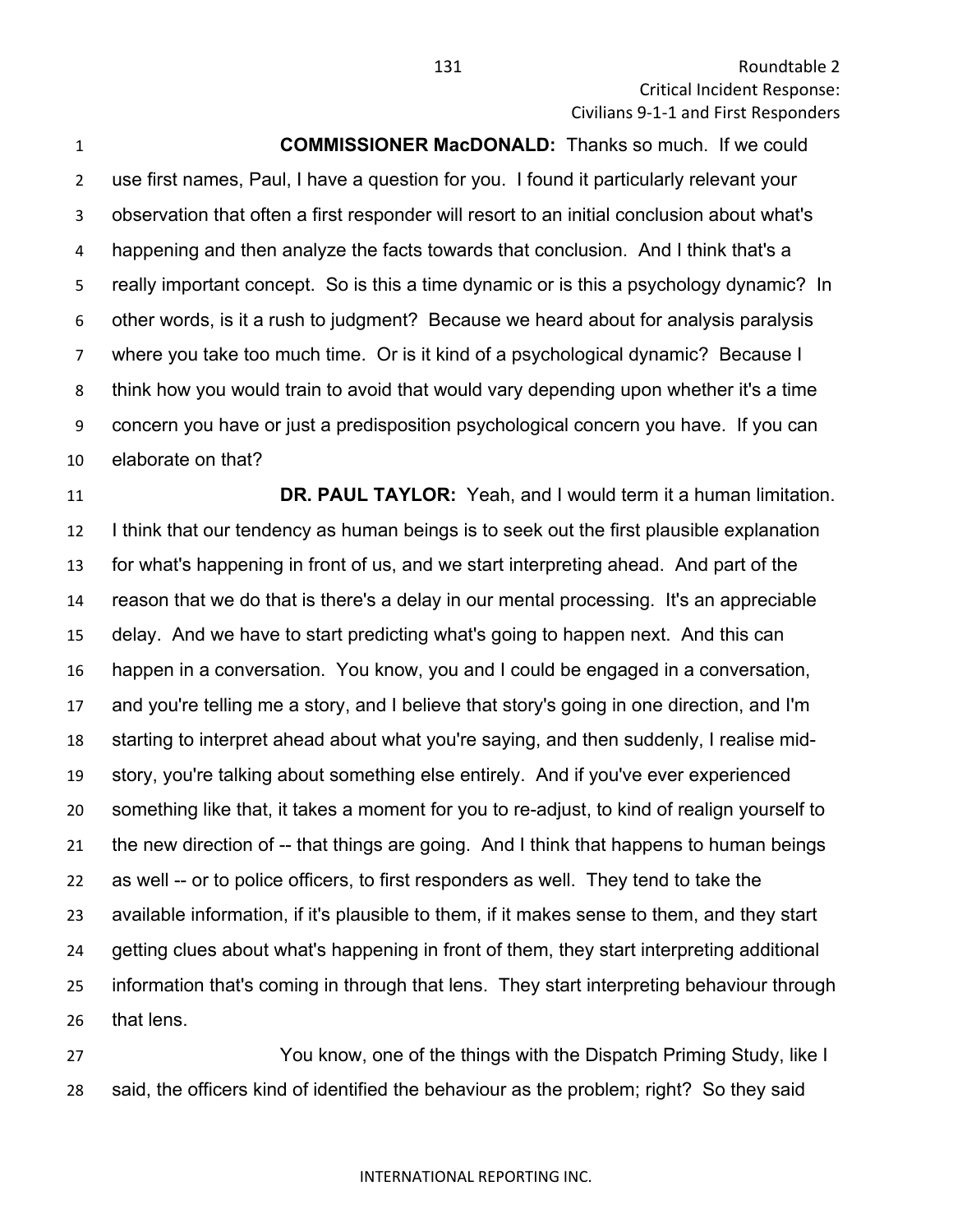somebody rapidly produced something from their waistband, so I responded, or I was able to identify the object and so I didn't respond. When in fact, this pre-event information was having an impact, it was providing the lens through which they were interpreting that behaviour, and that's true for all of us. It's a liability for all of us. The -- you know, the great Wayne Gretzky said that "I don't go to where the puck is. I go to where the puck will be." Well, how does he do that? He does that because he's able to shortcut the information he's bringing in. He's able to take mental shortcuts and predict ahead. Now, that's kind of the definition of expertise, and we all start to develop that over a period of time. It's how we develop efficiencies in our life. And police officers or first responders are no different. They start to learn what information is important and they start to predict and interpret the information that they're receiving through that lens. And so, again, there's liabilities to that.

 Where we can have more exposure to a scene, where we can start collecting more information, and one of the things we talked about during the -- our preparatory session is, you know, the idea of live 9-1-1 and actually having officers being exposed to the information that's coming in directly because it is different than when it's being presented by the dispatcher. It may be word-for-word, but you're not collecting the background information, at least not hearing the actual background information. You're not actually being exposed to that. So the more we can be exposed to that, the more the officers can actually start collecting data from the scene itself, the more likely they are to catch discrepancies between the information that they walk in with and what's actually happening.

 **COMMISSIONER MacDONALD:** Thank you so much. **COMMISSIONER STANTON:** Kerry, I was really interested in what you said in the previous session about -- I think you said that a Communications operator is in the Major Incident Command Centre to ensure that the incident commander has all the information in the CAD log for the event; is that right? **MS. KERRY MURRAY-BATES:** That's right. We -- when they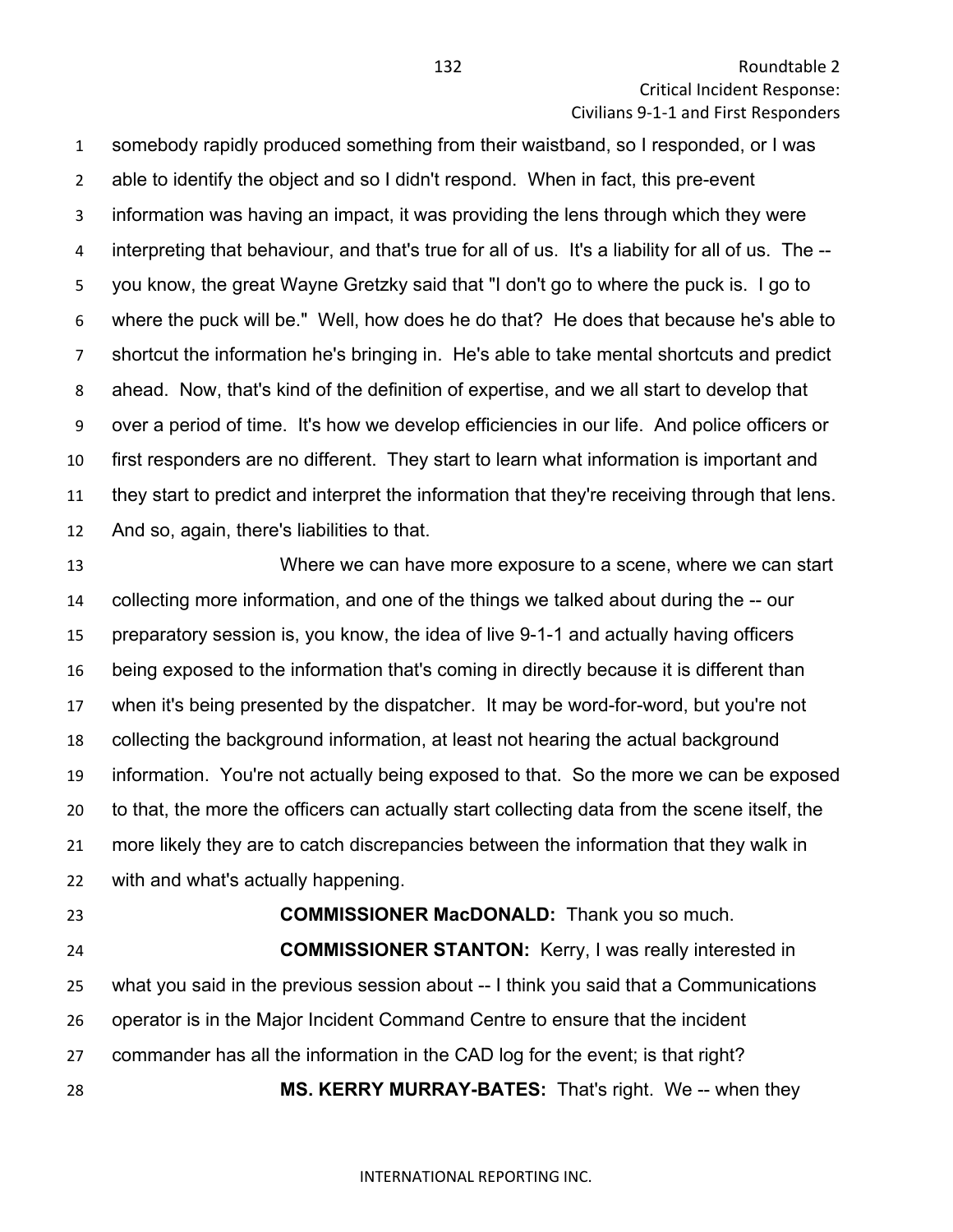| $\mathbf{1}$   | stand up the Major Incident Command Centre, a Communications operator is part of the       |
|----------------|--------------------------------------------------------------------------------------------|
| $\overline{2}$ | deployment team, and it's just to make sure that the incident commander has all of the     |
| 3              | information that is available in the CAD system. It's a specialized skill, and so we want  |
| 4              | to make sure they have access to all of that information.                                  |
| 5              | <b>COMMISSIONER STANTON:</b> And so how is the information                                 |
| 6              | actually provided to the incident commander?                                               |
| 7              | MS. KERRY MURRAY-BATES: The Communications operator                                        |
| 8              | that's assigned to him will update him as the information is coming in. So in our Major    |
| 9              | Incident Command Centre, the dispatcher sits across from the incident commander, and       |
| 10             | as information is coming in that is important, they relay that information to the incident |
| 11             | commander so that he's aware -- he/she is aware.                                           |
| 12             | <b>COMMISSIONER STANTON:</b> So it's a person who is not actively                          |
| 13             | taking or dispatching calls. It's a ---                                                    |
| 14             | <b>MS. KERRY MURRAY-BATES: No.</b>                                                         |
| 15             | <b>COMMISSIONER STANTON: --- person who's monitoring the</b>                               |
| 16             | <b>CAD ---</b>                                                                             |
| 17             | MS. KERRY MURRAY-BATES: Actively monitoring.                                               |
| 18             | <b>COMMISSIONER STANTON: --- and briefing as they go.</b>                                  |
| 19             | <b>MS. KERRY MURRAY-BATES: That's correct.</b>                                             |
| 20             | <b>COMMISSIONER STANTON:</b> Okay. And in terms of before it gets                          |
| 21             | to -- before you stand up a Command Centre, do you know how that kind of information       |
| 22             | is provided to whoever is the scene commander or whoever's in command prior to a           |
| 23             | Command Centre being set up?                                                               |
| 24             | <b>MS. KERRY MURRAY-BATES:</b> So there's two levels. One, the                             |
| 25             | dispatcher, is relaying all of that information that's coming in from the call takers to   |
| 26             | whoever is the incident commander on scene, if it's just at that level. But at the same    |
| 27             | time, we have a Communications operator permanently embedded in our Duty                   |
| 28             | Operations Centre, and they provide that same information, because they all work off       |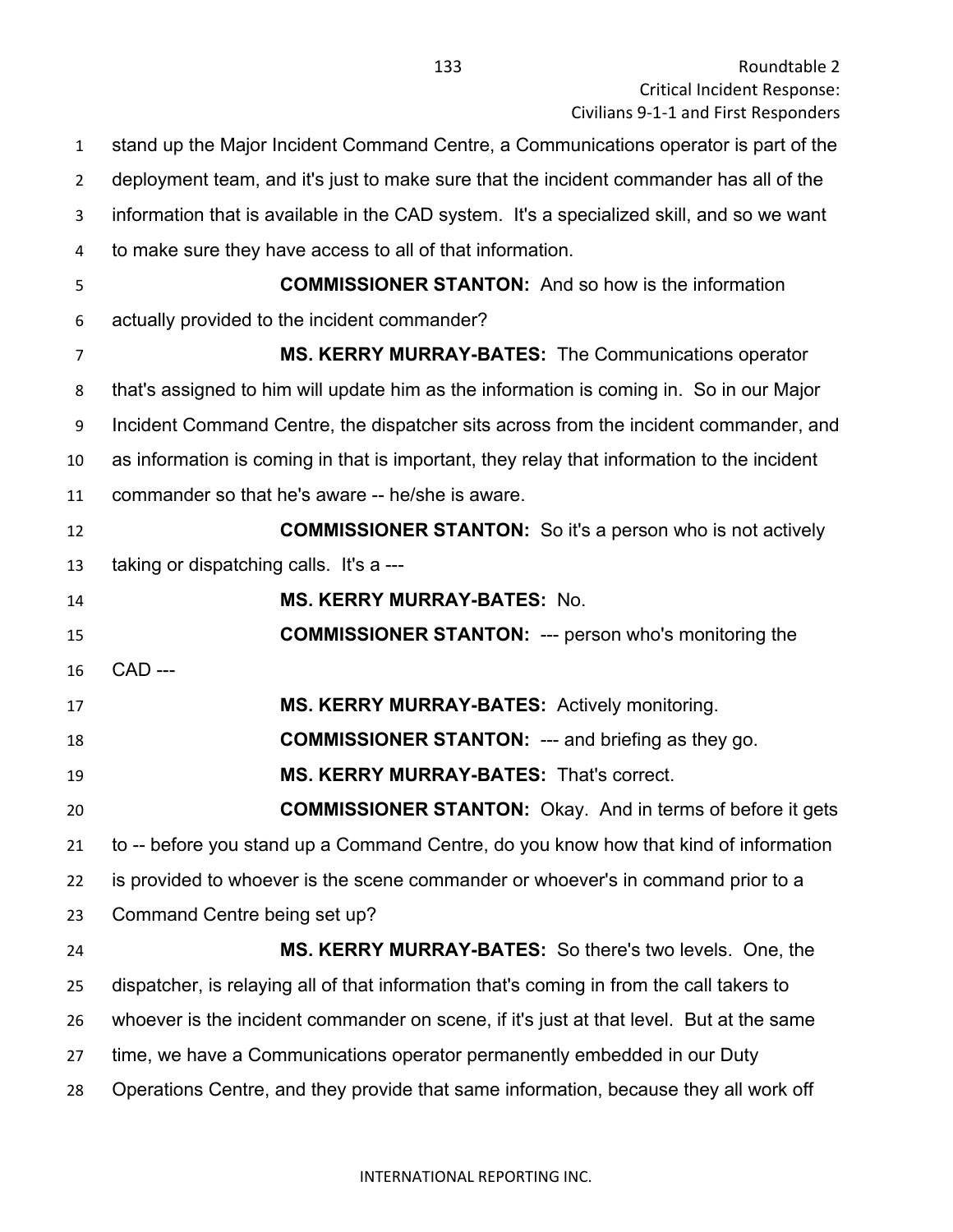the same system, real time, so they're able to provide that same information to the duty staff sergeant and the duty inspector. So we have two levels of response there.

 **COMMISSIONER STANTON:** Okay. Great. Because in -- Bjørn, in your paper, you talk about -- and this has come through in so many of the materials, the importance of situational awareness for critical incident decision making, and it seems to me that the information that is going into the CAD directly from the call takers is the most up-to-date on-scene information. So the challenge is how does that information get transferred in real time, but also -- and I wonder if this might be a question for you, Paul, how is that information analyzed in real time? And so it's one -- so it sounds like the dispatcher is being helpful in your case, Kerry, by broadcasting it over the radio, so that others can hear that. But how do we go about then ensuring that that information is absorbed and analyzed? And I wonder, Paul, from the work that you've done, if you have any thoughts on that, please?

 **DR. PAUL TAYLOR:** Yeah, and I think we throw the term situational awareness around quite a bit. So the idea of global situational awareness would be ideal, right, that we kind of have this global understanding of what's happening. But the truth of the matter is, individuals pay attention to what's important to them in the moment, and again, they start -- the information that assists them, particularly under time compressed situations, or where there's pressure to make a decision, I try and take in the information that's most important to me really in that moment. And so people don't ever lose situational awareness. They may not have global situational awareness or the situational awareness that we would want them to have after the fact, but they always have a situational awareness, and they're actively selecting the information that's most important to them. And that's not necessarily happening at a conscious level. It can be happening at a subconscious level, and we're filtering information that's less important. And so that can happen at multiple levels. That can happen at the dispatch level where Kerry was mentioning that they're selecting the important information. Well, that's the important information given their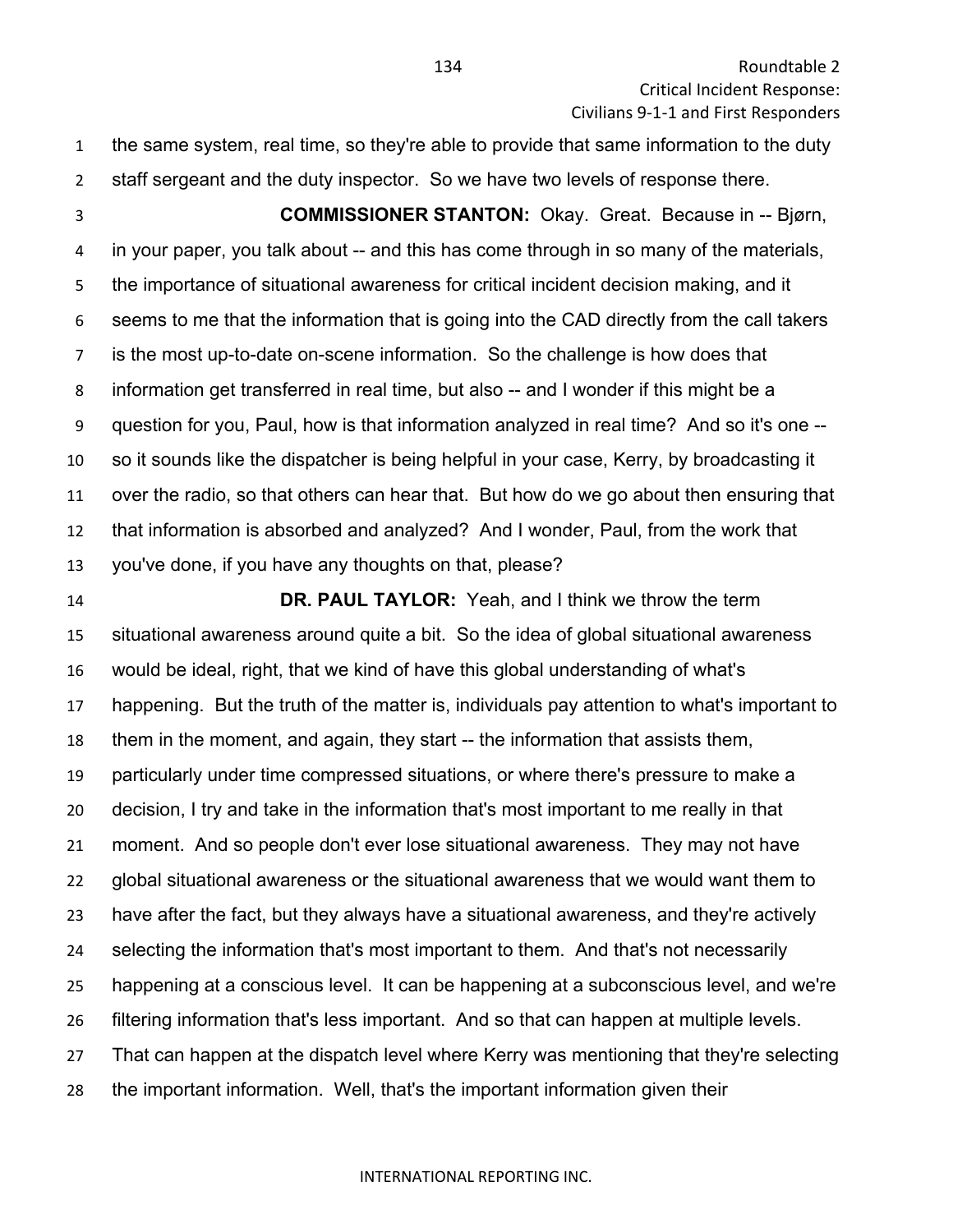understanding of the event as it's unfolding. And then the same thing happens for the commander who's making decisions on the scene, as information's being fed to him or her, they're -- they are taking that information that they believe is most relevant to their decision-making processes and moving forward to it. And so there are some -- there's some fallibility there.

 Where we can improve some of those decision-making processes, or where the research has shown us we can improve those decision-making processes is having people who aren't necessarily directly caught up in those decision -- those direct decision-making roles, being exposed to the same type of information as well, and having a more global perspective of things. As we get caught up in those processes, whether I'm a frontline operator and I'm engaged in what's happening in front of me directly, or as I move back and I have a perimeter role, or I have an incident command role, the more I get caught up in any one of those processes, the more likely it is that I'm going to be seeking information that's relevant to me and my understanding of the event. There's a saying that what you see is all there is and that's very, very true for different roles, and different roles are going to be selecting information, and the same information can have different meaning for different people. And so the higher up you can get and having people with a more global perspective who aren't actively engaged in decision processes, the more likely you are to kind of capture the bigger meaning beyond that individual decision process.

**I don't know if I made sense there.** 

**COMMISSIONER STANTON:** You did. Thank you.

Emma, do you have anything further?

 **MS. EMMA CUNLIFFE:** I was just wondering, Commissioners, I think the structure of the communications centre and the deputy operations centre in Toronto is somewhat unlike evidence that you've heard about about other systems in other places, and I was wondering if we might just give Kerry a moment to articulate who's in -- who's in your communications centre and who's -- what the kind of hierarchy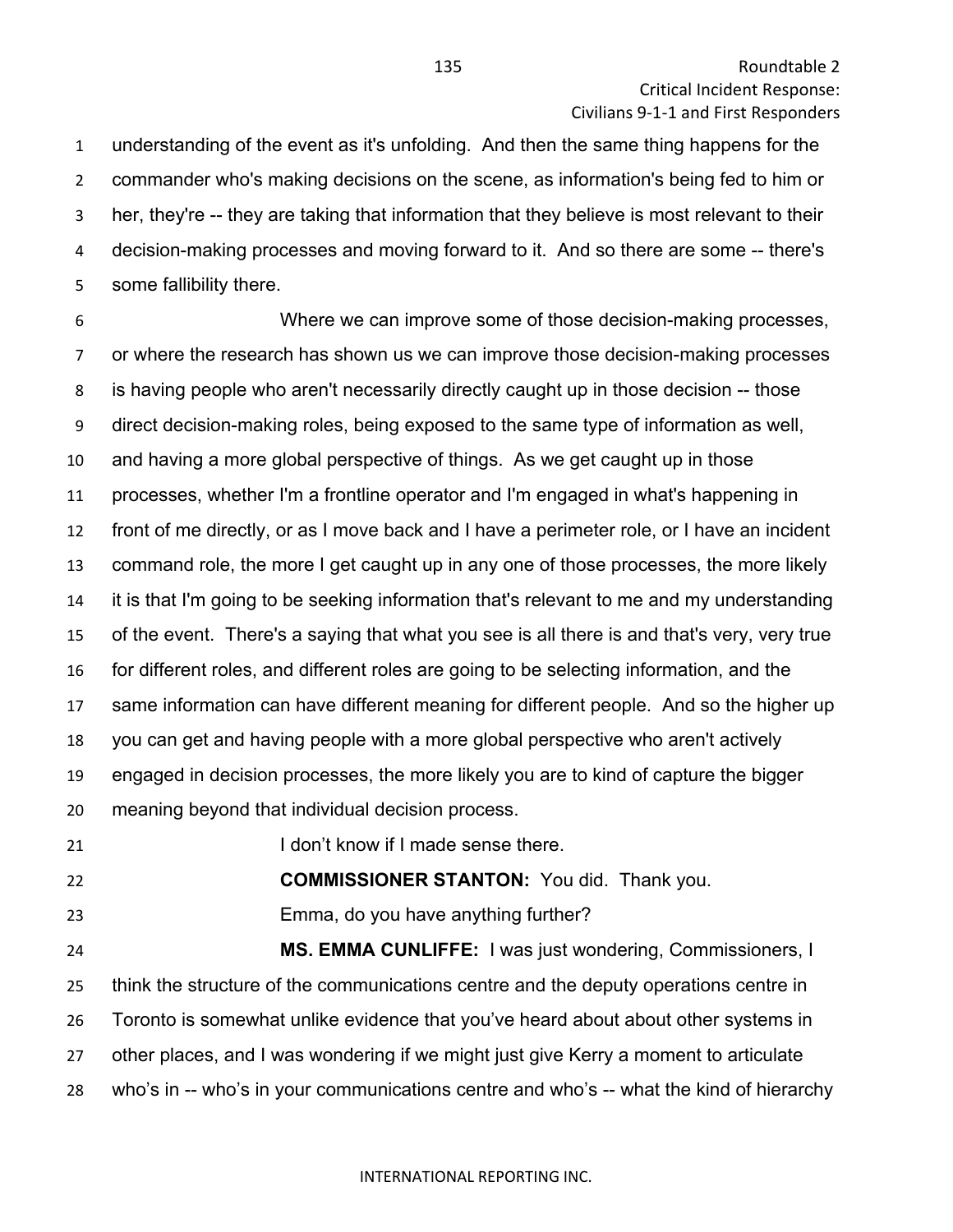there is and then what its relationship with the duty operation centre is and what the role of the duty operation centre is.

 **MS. KERRY MURRAY-BATES:** Sure. So the communications centre, the 9-1-1 centre itself, has our call-takers and our dispatchers. It's just one big room. We have supervisors assigned to call take -- to the call-take duties and then we have supervisors assigned to the dispatch duties. And then we have an operational person in charge that looks after the whole operation.

 The duty operation centre is located in our headquarters and there is a communications operator in the duty operations centre, but there, there is the duty Staff Sergeant, the duty Sergeant. The duty Inspector uses that as their home base, although they're mobile a lot. There's a media officer and there's a PC assigned there to do a myriad of tasks, Versadex checks and follow-ups and stuff like that. So they're located separately.

 The duty operations centre's role is business continuity for the entire city, so we are -- the communications centre, the dispatchers, are divided up into divisional boundaries and they focus on their division specifically, but the duty operations centre focuses on the entire city and the resource allotment for the entire city, so they're able to facilitate maybe longer-term movement of resources depending on what's happening, where in the city, and we have -- yeah. That's what they do. They look at the big picture. Yeah. **MS. EMMA CUNLIFFE:** Thank you. **And just to clarify one point, my understanding is that there are no**  longer any police situated in the communications centre, that the police as such are in the duty operations centre and elsewhere. Is that correct? **MS. KERRY MURRAY-BATES:** That's correct. Yeah. **MS. EMMA CUNLIFFE:** Okay. I just wanted to make sure that was clear on the record. Thank you. **COMMISSIONER STANTON:** Okay. Thank you so much.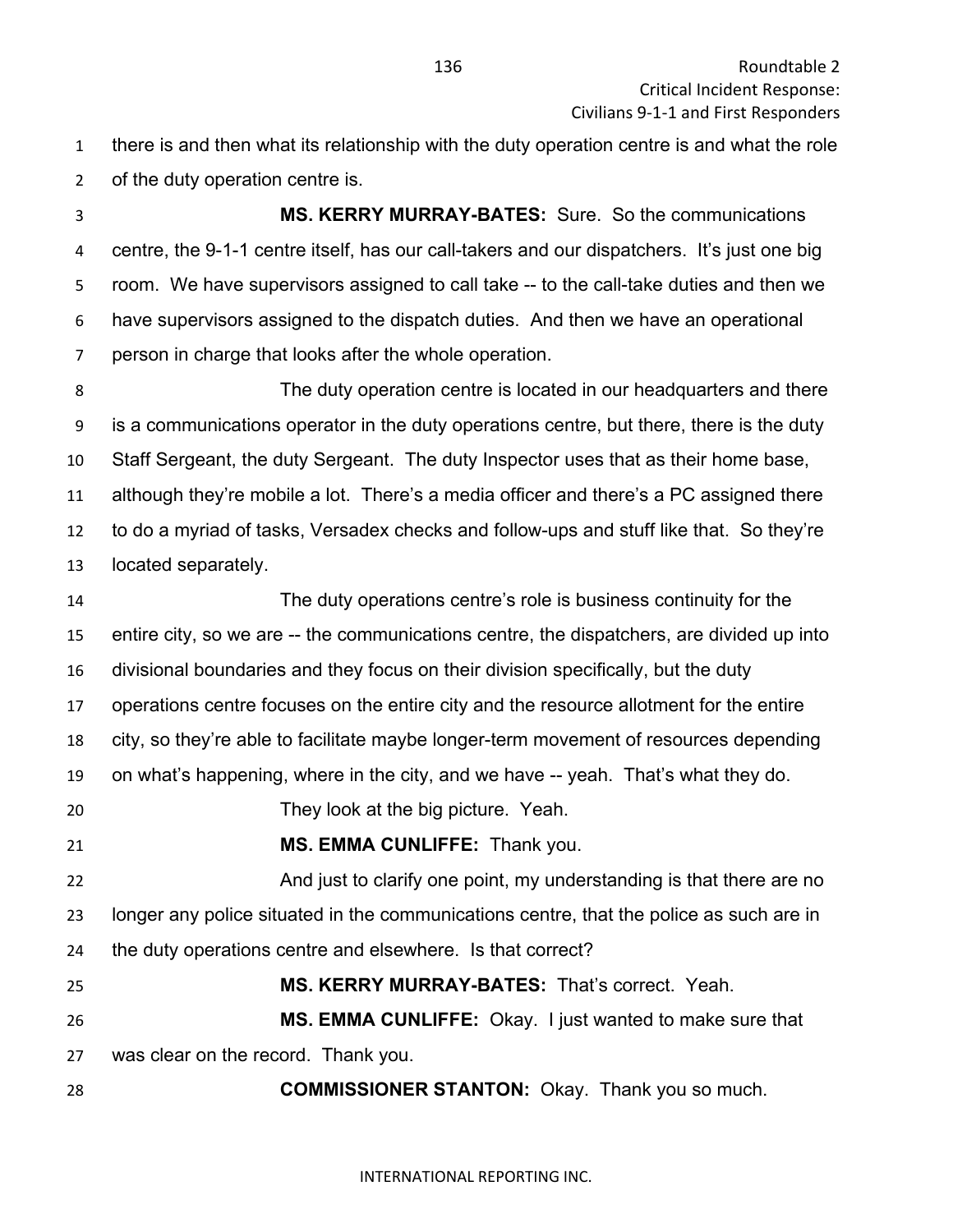| 1              | Thanks, Emma and your team. You've obviously done a                                       |
|----------------|-------------------------------------------------------------------------------------------|
| $\overline{2}$ | tremendous amount of research to find all of these incredible resources for us to hear    |
| 3              | from today, and it's really been enormously helpful to us to have the benefit of their    |
| 4              | experience and their research and their insights from many years of work in this area.    |
| 5              | We have gone over time on both sessions today, and so I do                                |
| 6              | appreciate everybody bearing with us as we ask the questions while we have the folks      |
| 7              | with us who can give us the information. It's really important.                           |
| 8              | So thanks so much, Dr. Himberg, from earlier today,                                       |
| 9              | Superintendent Gossen, Dr. Kruke, Deputy Chief MacKinnon from earlier today, Dr.          |
| 10             | Martaindale, who's here, Ms. Murray-Bates and Dr. Taylor for taking part today. It's      |
| 11             | very much appreciated.                                                                    |
| 12             | Today we learned more about critical incident preparedness and                            |
| 13             | responses, including the roles that civilians, 9-1-1 and call-takers and first responders |
| 14             | have to play. And for those of you who just joined for this session, these sessions today |
| 15             | and tomorrow relate directly to the mandate in our Orders in Council that require us to   |
| 16             | examine issues as they relate to the mass casualty, including police actions, operational |
| 17             | tactics, response, decision-making and supervision, and police policies, procedures and   |
| 18             | training in respect of active shooter incidents, so we're required to set out lessons     |
| 19             | learned as well as recommendations that could help prevent and respond to similar         |
| 20             | incidents in the future.                                                                  |
| 21             | And so these conversations are really important because they allow                        |
| 22             | us to explore in greater depth the issues that are directly connected to the mass         |
| 23             | casualty and help us understand better how the systems and processes work and how         |
| 24             | they can be improved.                                                                     |
| 25             | If you'd like to learn more about these issues, we encourage you to                       |
| 26             | read the Commissioned Reports on our website, which include a study of police and         |
| 27             | first responder decision-making during mass casualty events along with many other         |

important topics, many of which we touched upon today.

## INTERNATIONAL REPORTING INC.